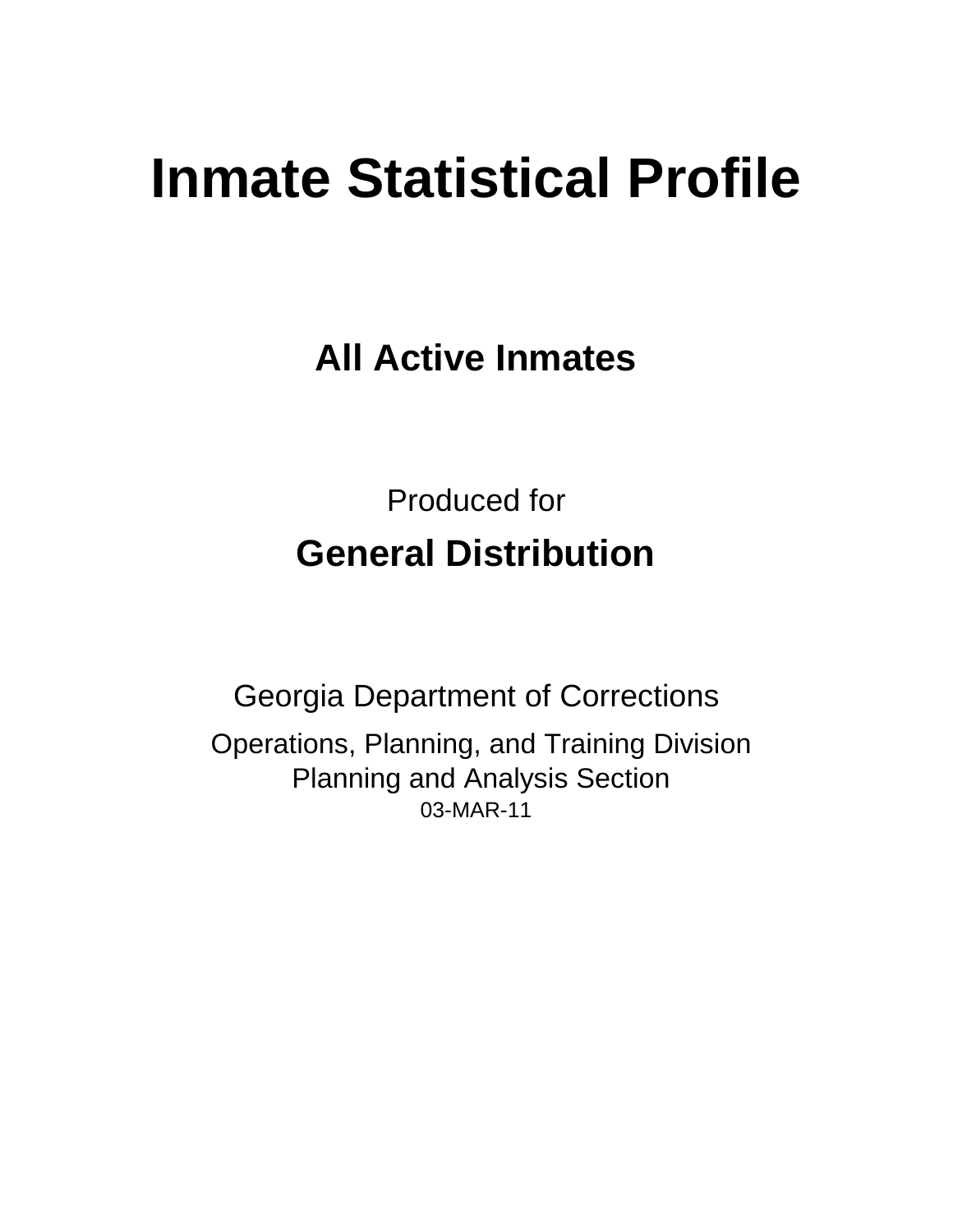**Contents** 

**All Active Inmates**

Produced for **General Distribution**

# Table of Contents

| <b>Demographic information</b>                                       |
|----------------------------------------------------------------------|
| 5 Current age, broken out in ten year age groups                     |
| 6 Race group                                                         |
| 7 Hispanic Origin                                                    |
| 8 Marital status, self-reported at entry to prison                   |
| 9 Number of children, self-reported at entry to prison               |
| 10 Religious affiliation, self-reported at entry to prison           |
| 11 Home county - self-reported at entry to prison                    |
| 16 Socioeconomic class, self-reported at entry to prison             |
| 17 Environment to age 16, self-reported at entry to prison           |
| 18 Guardian status to age 16, self-reported at entry to prison       |
| 19 Employment status before prison, self-reported at entry to prison |
| 20 Age at admission                                                  |
| 22 Height, measured at entry to prison                               |
| 23 Weight, measured at entry to prison                               |
| 25 Military service                                                  |
| <b>Correctional information</b>                                      |
| 26 Type of admission to prison                                       |
| 27 Current / last security status                                    |
| 28 Current / last institution type                                   |
| 29 Institution type - transitional centers                           |
| 30 Institution type - county prisons                                 |
| 31 Institution type - state prisons                                  |
| 32 Institution type - private prisons                                |
| 33 Institution type - prison annexes                                 |
| 34 Institution type - pre-release centers                            |
| 35 Institution type - inmate boot camp                               |
| 36 Number of disciplinary reports                                    |
| 37 Number of transfers                                               |
| 38 Number of escapes                                                 |
| 39 Probable future release type of still active inmates              |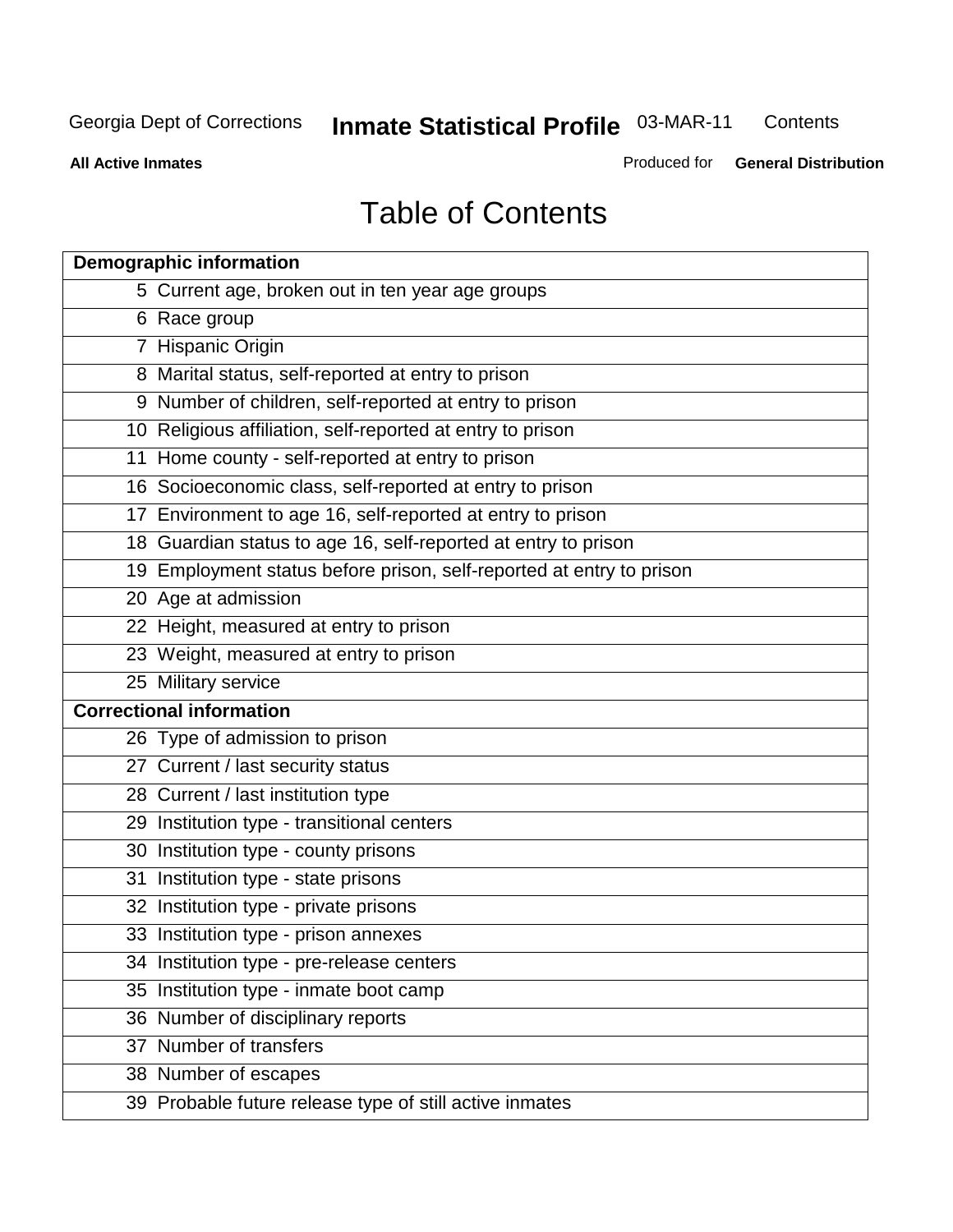**Contents** 

**All Active Inmates**

Produced for **General Distribution**

# Table of Contents

| <b>Correctional information</b>                                  |  |  |  |  |  |  |  |
|------------------------------------------------------------------|--|--|--|--|--|--|--|
| 40 Time served in current (or last) institution                  |  |  |  |  |  |  |  |
| Educational, psychological and physical information              |  |  |  |  |  |  |  |
| 41 Highest grade level attained                                  |  |  |  |  |  |  |  |
| 42 Culture fair IQ scores                                        |  |  |  |  |  |  |  |
| 43 Wide Range Achievement Test (WRAT) reading score              |  |  |  |  |  |  |  |
| 44 Wide Range Achievement Test (WRAT) math score                 |  |  |  |  |  |  |  |
| 45 Wide Range Achievement Test (WRAT) spelling score             |  |  |  |  |  |  |  |
| 46 Scope of substance abuse - summary                            |  |  |  |  |  |  |  |
| 47 Scope of substance abuse - detail                             |  |  |  |  |  |  |  |
| 48 Current / last mental health treatment level                  |  |  |  |  |  |  |  |
| 49 PULHESDWIT medical scale - 'P' overall condition ('P'hysical) |  |  |  |  |  |  |  |
| 50 PULHESDWIT medical scale - 'U' upper body                     |  |  |  |  |  |  |  |
| 51 PULHESDWIT medical scale - 'L' lower body                     |  |  |  |  |  |  |  |
| 52 PULHESDWIT medical scale - 'H' hearing                        |  |  |  |  |  |  |  |
| 53 PULHESDWIT medical scale - 'E' vision                         |  |  |  |  |  |  |  |
| 54 PULHESDWIT medical scale -'S' psychiatric                     |  |  |  |  |  |  |  |
| 55 PULHESDWIT medical scale - 'D' dental                         |  |  |  |  |  |  |  |
| 56 PULHESDWIT medical scale - 'W' work ability                   |  |  |  |  |  |  |  |
| 57 PULHESDWIT medical scale - 'I' impairment                     |  |  |  |  |  |  |  |
| 58 PULHESDWIT medical scale - 'T' transportability               |  |  |  |  |  |  |  |
| 59 Criminality in family, self-reported                          |  |  |  |  |  |  |  |
| 60 Alcoholism in family, self-reported                           |  |  |  |  |  |  |  |
| 61 Drug abuse in family, self-reported                           |  |  |  |  |  |  |  |
| 62 Subjected to frequent beatings, self-reported                 |  |  |  |  |  |  |  |
| 63 Father absent during inmate's childhood                       |  |  |  |  |  |  |  |
| 64 Mother absent during inmate's childhood                       |  |  |  |  |  |  |  |
| <b>Crimes and criminal history information</b>                   |  |  |  |  |  |  |  |
| 65 Number of prior Georgia incarcerations                        |  |  |  |  |  |  |  |
| 66 Prison sentence in years                                      |  |  |  |  |  |  |  |
| 67 Primary offense, broken out into felonies vs misdemeanors     |  |  |  |  |  |  |  |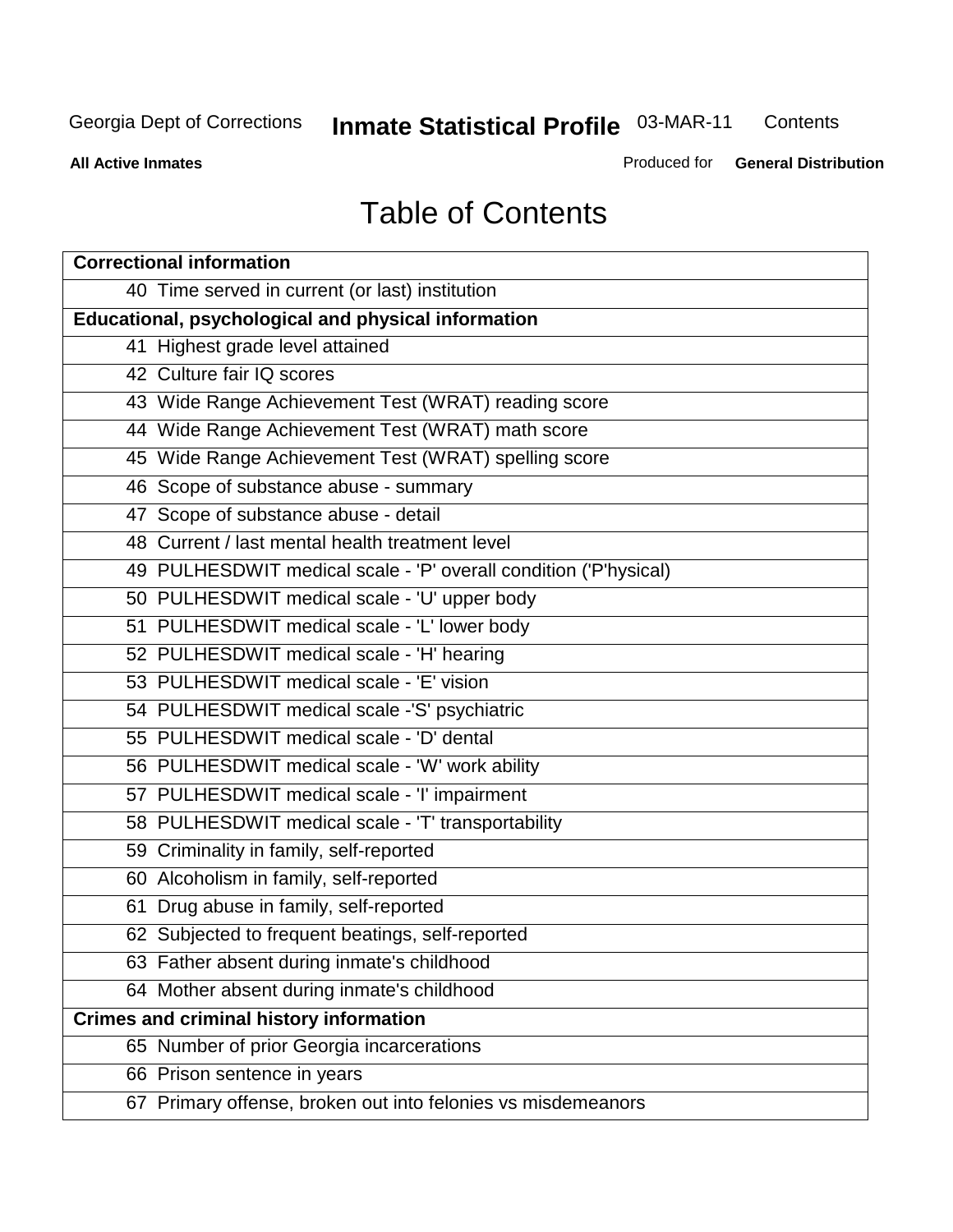**All Active Inmates**

Produced for **General Distribution**

# Table of Contents

| <b>Crimes and criminal history information</b>                 |
|----------------------------------------------------------------|
| 68 Primary offense, broken out into six broad crime categories |
| 69 Primary offense, detailed offense code                      |
| 77 County of conviction of primary offense                     |
| 82 Circuit of conviction of primary offense                    |
| 84 Years served (jail + prison) in this incarceration          |
| <b>Medical information</b>                                     |
| 85 Results of most recent HIV test                             |
| 86 Results of most recent tuberculosis test                    |
| 87 Results of most recent syphilis test                        |
| 88 Results of most recent Hepatitis-C test                     |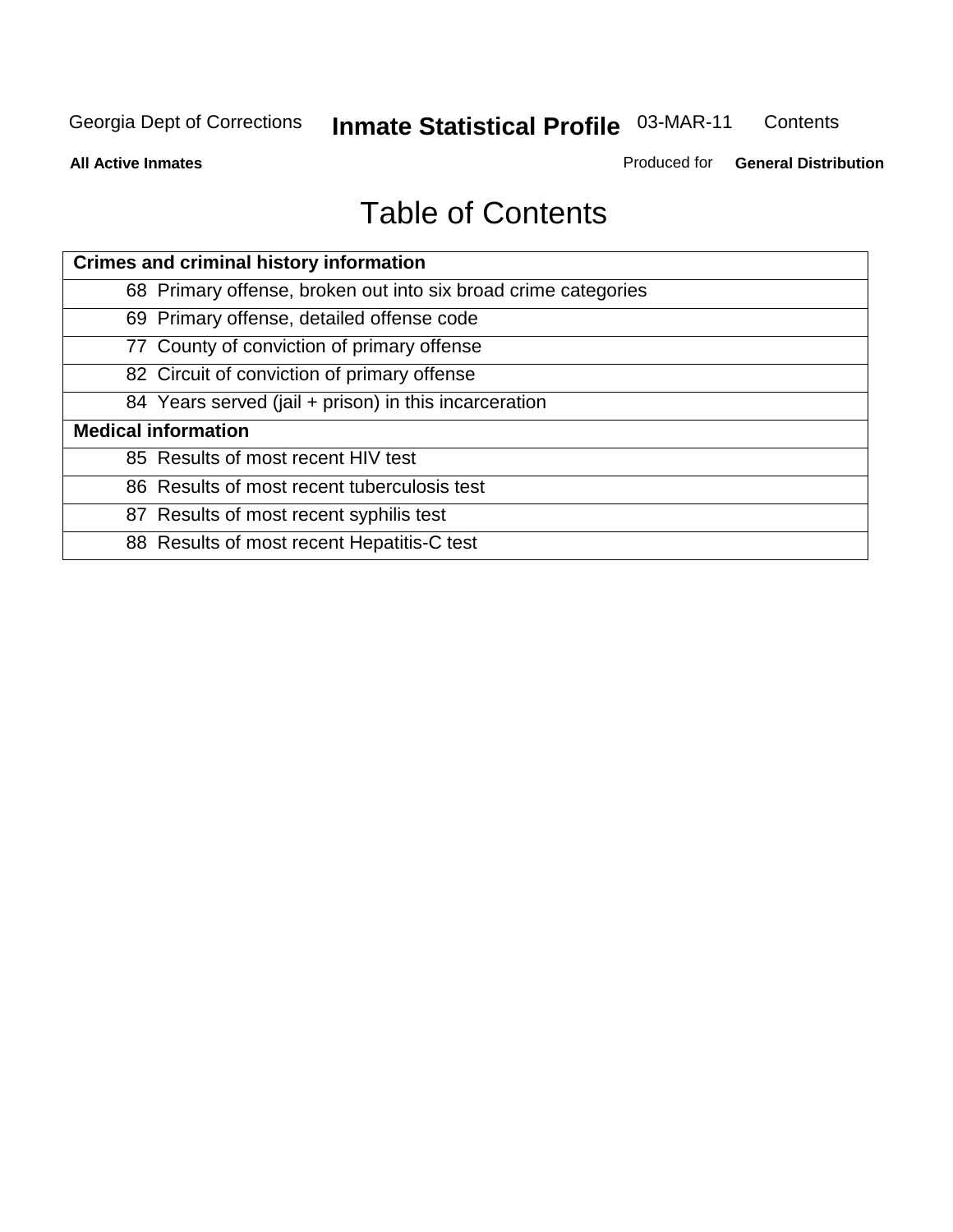#### **All Active Inmates**

#### Produced for **General Distribution**

#### Current age, broken out in ten-year age groups

|                          |              | <b>Male</b> |        |              | <b>Female</b> |          | <b>Total</b> |        |
|--------------------------|--------------|-------------|--------|--------------|---------------|----------|--------------|--------|
| <b>Current Age</b>       | <b>Count</b> | Col %       | Row %  | <b>Count</b> | Col %         | Row %    | <b>Total</b> | Col %  |
| <b>Teens (1-19)</b>      | 986          | $2.00\%$    | 97.05% | 30 l         | $0.80\%$      | $2.95\%$ | 1,016        | 1.92%  |
| <b>Twenties (20-29)</b>  | 15,257       | $31.02\%$   | 93.65% | 1,035        | 27.67%        | $6.35\%$ | 16,292       | 30.79% |
| <b>Thirties (30-39)</b>  | 14,438       | 29.36%      | 92.21% | 1,219        | 32.59%        | 7.79%    | 15,657       | 29.59% |
| <b>Forties (40-49)</b>   | 10,968       | 22.30%      | 91.54% | 1,013        | 27.09%        | 8.46%    | 11,981       | 22.64% |
| <b>Fifties (50-59)</b>   | 5,879        | 11.95%      | 94.17% | 364          | 9.73%         | 5.83%    | 6,243        | 11.80% |
| <b>Sixties (60-69)</b>   | 1,413        | 2.87%       | 95.67% | 64           | 1.71%         | 4.33%    | 1,477        | 2.79%  |
| Seventy + (70 and above) | 238          | 0.48%       | 94.07% | 15           | $0.40\%$      | $5.93\%$ | 253          | 0.48%  |
| <b>Total Reported</b>    | 49,179       | 100%        | 92.93% | 3,740        | 100%          | 7.07%    | 52,919       | 100.0% |

| <b>Not Reported</b> |        |       |        |
|---------------------|--------|-------|--------|
| Tota'               | 10 170 | 3,740 | 52.919 |

| <b>Mean</b><br>(average) | 36.55     | 36.80                      | 36.57 |
|--------------------------|-----------|----------------------------|-------|
| Median (middle)          | 25<br>JJ. | 36                         | 35    |
| Mode<br>(most frequent)  | 30        | $\ddot{\phantom{0}}$<br>JZ | 30    |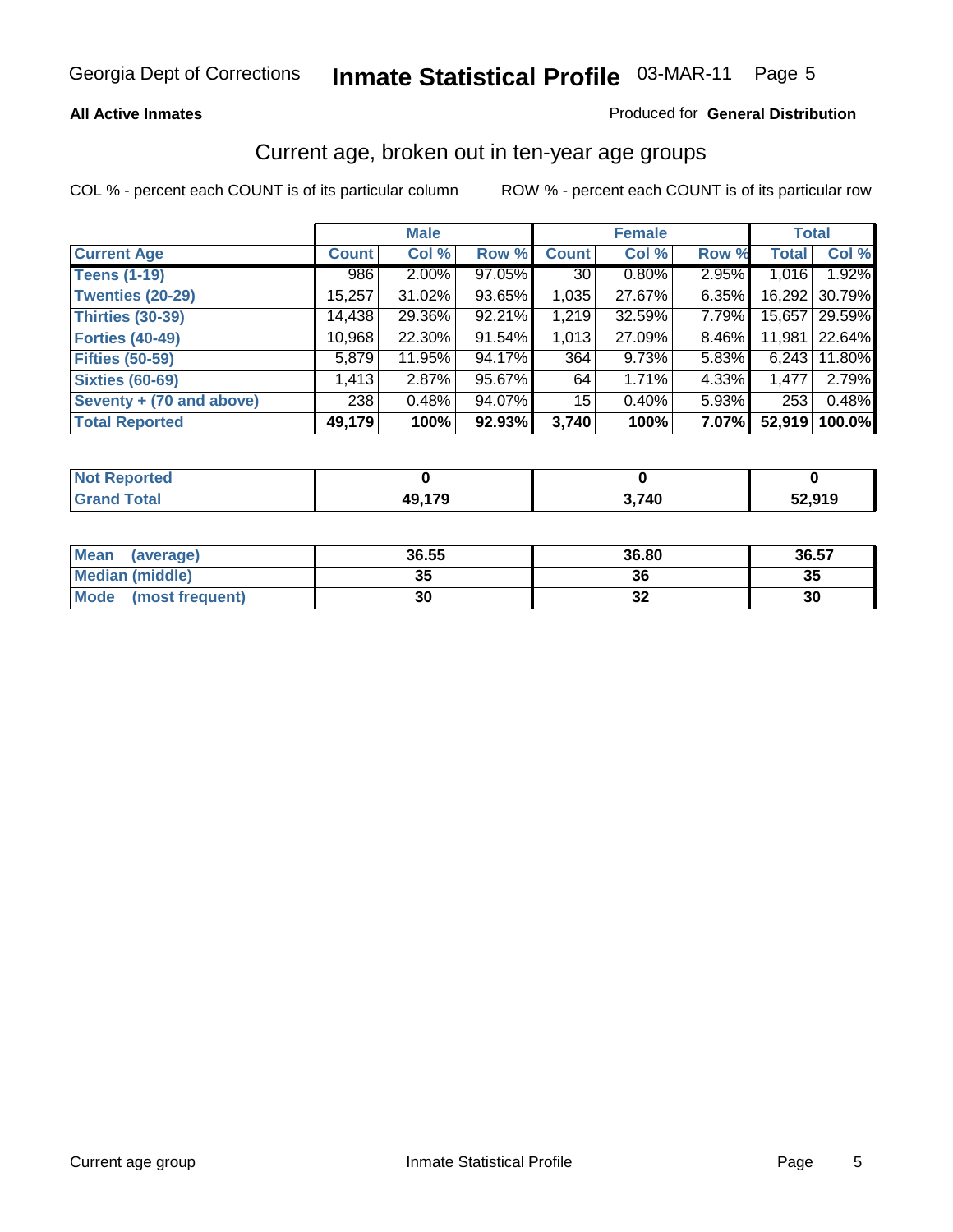#### **All Active Inmates**

#### Produced for **General Distribution**

### Race group

|                   |                        |              | <b>Male</b> |        |              | <b>Female</b> |         |              | <b>Total</b> |  |
|-------------------|------------------------|--------------|-------------|--------|--------------|---------------|---------|--------------|--------------|--|
|                   | <b>Race Group</b>      | <b>Count</b> | Col %       | Row %  | <b>Count</b> | Col %         | Row %   | <b>Total</b> | Col %        |  |
|                   | <b>White</b>           | 15,619       | 31.76%      | 88.75% | ,980         | 52.94%        | 11.25%  | 17,599       | 33.26%       |  |
| 2                 | <b>Black</b>           | 31,179       | 63.40%      | 94.90% | 1,677        | 44.84%        | 5.10%   | 32,856       | 62.09%       |  |
| 5.                | <b>Other</b>           | 52           | .11%        | 92.86% | 4            | .11%          | 7.14%   | 56           | .11%         |  |
| 6                 | <b>Asian</b>           | 109          | $.22\%$     | 96.46% | 4            | .11%          | 3.54%   | 113          | .21%         |  |
| 9                 | <b>Unknown</b>         |              | .01%        | 50.00% |              | .03%          | 50.00%  | 2            | .01%         |  |
| 10                | <b>Hispanic</b>        | 2,192        | 4.46%       | 96.95% | 69           | 1.84%         | 3.05%   | 2,261        | 4.27%        |  |
| $12 \overline{ }$ | <b>Native American</b> | 27           | .05%        | 87.10% | 4            | .11%          | 12.90%  | 31           | .06%         |  |
| 13                | <b>Native Hawaiian</b> |              |             |        |              | .03%          | 100.00% |              | .01%         |  |
|                   | <b>Total Reported</b>  | 49,179       | 100%        | 92.93% | 3,740        | 100%          | 7.07%   | 52,919       | 100%         |  |

| eported       |        |       |        |
|---------------|--------|-------|--------|
| ſotal<br>Grar | 49,179 | 3,740 | 52,919 |

| Mo<br> | <b>Black</b> | White<br>______ | Black |
|--------|--------------|-----------------|-------|
|        |              |                 |       |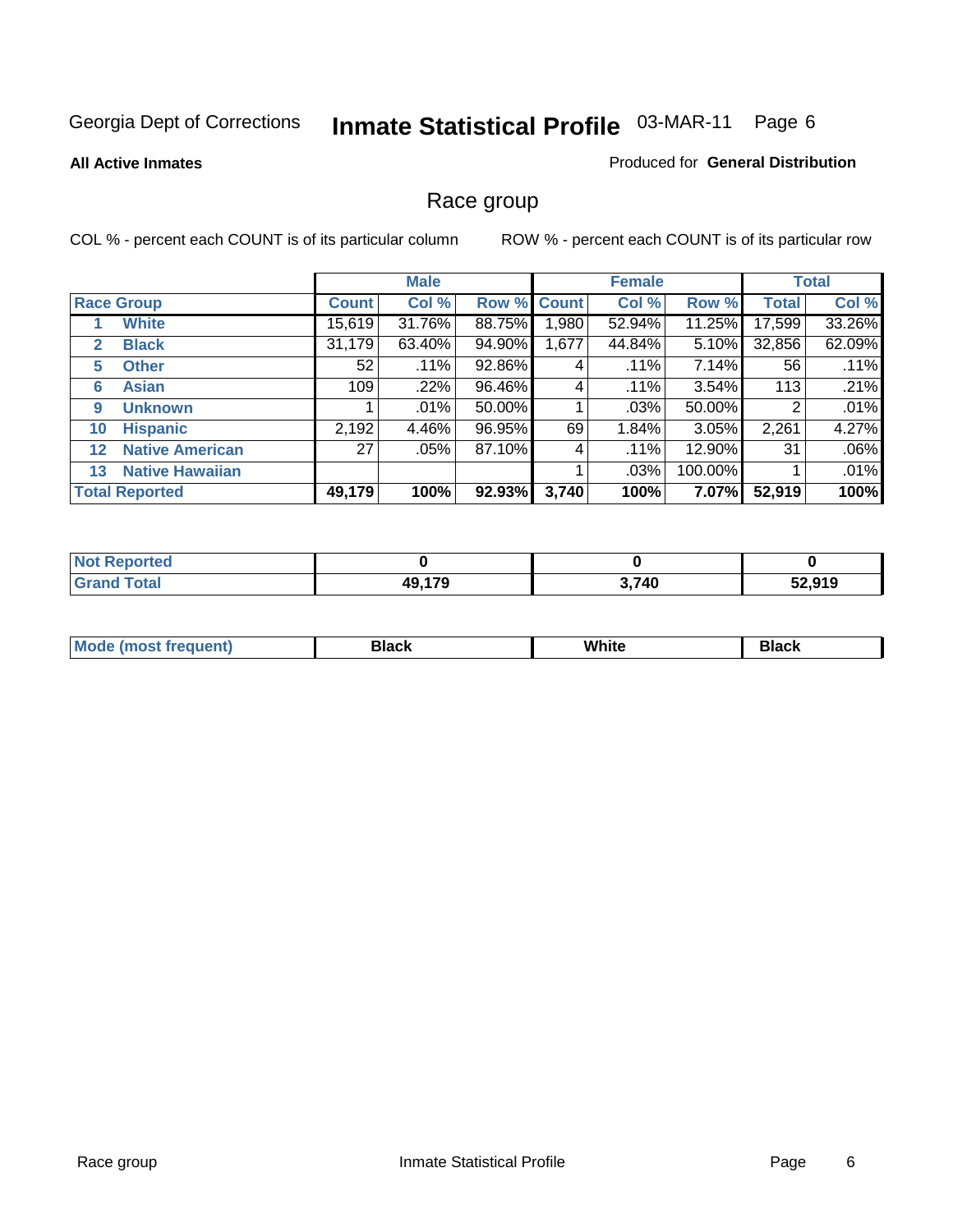**All Active Inmates**

Produced for **General Distribution**

#### Hispanic Origin

COL % - percent each COUNT is of its particular column ROW % - percent each COUNT is of its particular row

|                        |              | <b>Male</b> |                 |    | <b>Female</b> |          |        | <b>Total</b> |
|------------------------|--------------|-------------|-----------------|----|---------------|----------|--------|--------------|
| <b>Hispanic Origin</b> | <b>Count</b> | Col %       | Row % Count     |    | Col %         | Row %    | Total  | Col %        |
| <b>Non Hispanic</b>    | 46,987       | $95.54\%$   | 92.73% 3.671    |    | 98.16%        | 7.24%    | 50,670 | 95.73%       |
| <b>Hispanic</b>        | 2,192        | 4.46%       | 96.95%          | 69 | $1.84\%$      | $3.05\%$ | 2,261  | $4.27\%$     |
| <b>Total Reported</b>  | 49,179       | 100%        | $92.91\%$ 3,740 |    | 100%          | $7.07\%$ | 52,931 | 100%         |

**An inmate is counted as Hispanic if** 

**(a) he self-reported as Hispanic during the diagnostic process, or** 

**(b) his primary language is Spanish, or** 

**(c) he claimed birth or citizenship in Spain or a Latin American country, or** 

**(d) he had a common Spanish surname such as Lopez or Garcia**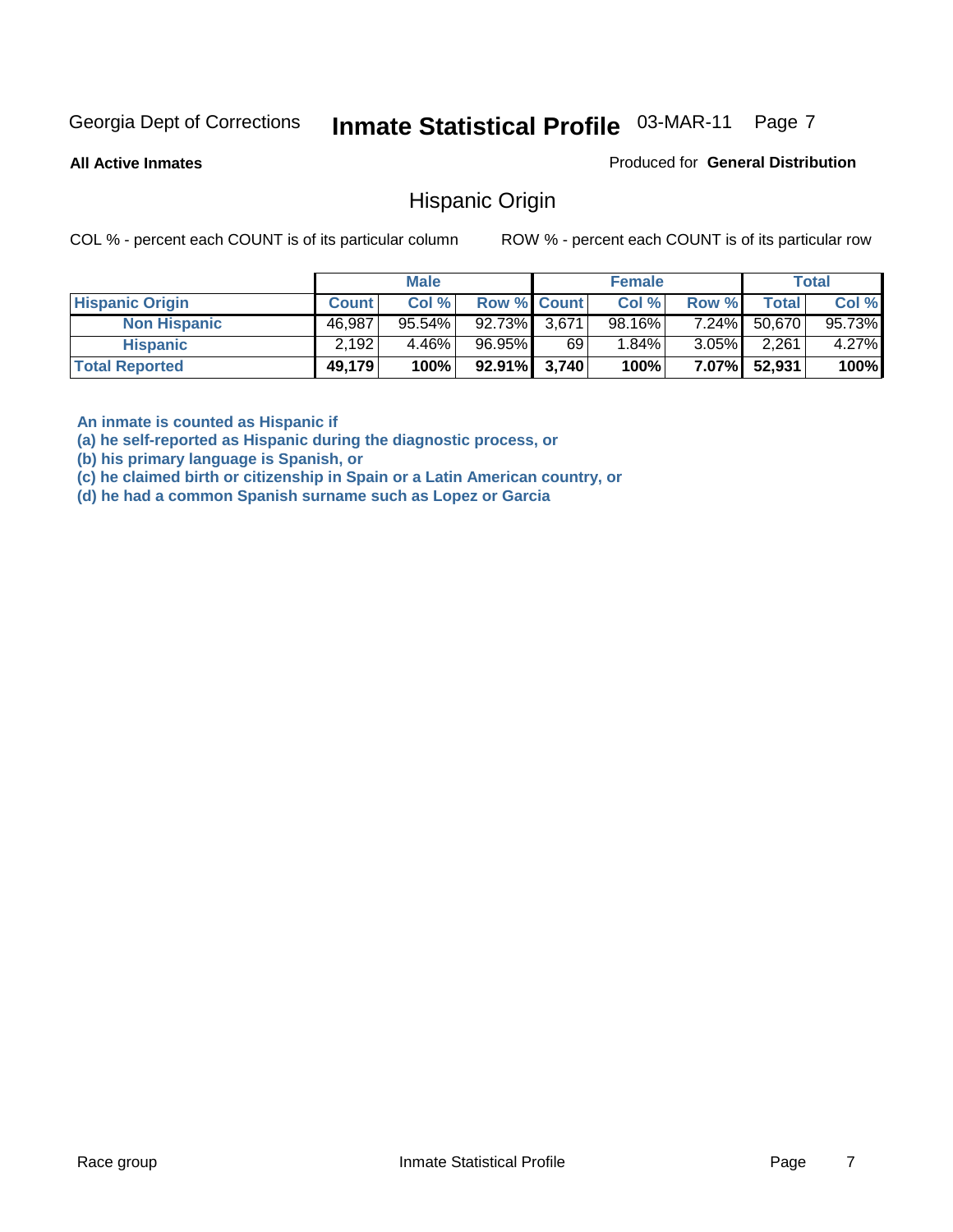**All Active Inmates**

#### Produced for **General Distribution**

### Marital status, self-reported at entry to prison

|                        | <b>Male</b>  |        |        | <b>Female</b> |        |        | <b>Total</b> |        |
|------------------------|--------------|--------|--------|---------------|--------|--------|--------------|--------|
| <b>Marital Status</b>  | <b>Count</b> | Col %  | Row %  | <b>Count</b>  | Col %  | Row %  | <b>Total</b> | Col %  |
| <b>Unknown</b><br>0    | 208          | .42%   | 89.66% | 24            | .64%   | 10.34% | 232          | .44%   |
| <b>Divorced</b><br>D   | 4,831        | 9.82%  | 88.43% | 632           | 16.90% | 11.57% | 5,463        | 10.32% |
| <b>Married</b><br>М    | 6,509        | 13.24% | 91.32% | 619           | 16.55% | 8.68%  | 7,128        | 13.47% |
| <b>Separated</b><br>S. | 1,730        | 3.52%  | 83.66% | 338           | 9.04%  | 16.34% | 2,068        | 3.91%  |
| <b>Unmarried</b><br>U  | 35,449       | 72.08% | 94.68% | 1,991         | 53.24% | 5.32%  | 37,440       | 70.75% |
| <b>Widow</b><br>W      | 452          | .92%   | 76.87% | 136           | 3.64%  | 23.13% | 588          | 1.11%  |
| <b>Total Reported</b>  | 49,179       | 100%   | 92.93% | 3,740         | 100%   | 7.07%  | 52,919       | 100%   |

| rrero |     |             |        |
|-------|-----|-------------|--------|
|       | 47c | 3,740<br>v. | 52.919 |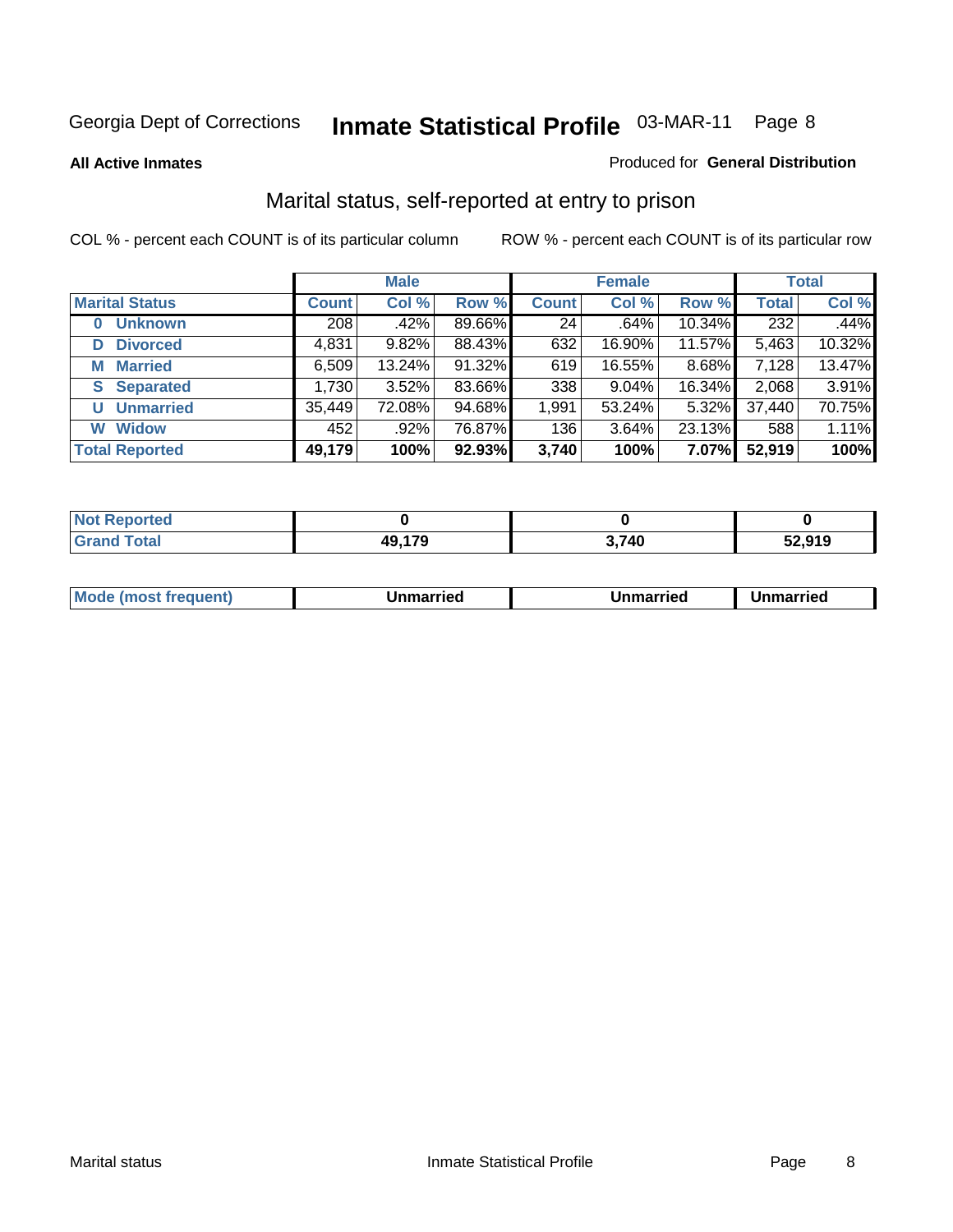#### **All Active Inmates**

#### Produced for **General Distribution**

### Number of children, self reported at entry to prison

|                           |              | <b>Male</b> |        |              | <b>Female</b> |          | <b>Total</b> |        |
|---------------------------|--------------|-------------|--------|--------------|---------------|----------|--------------|--------|
| <b>Number of Children</b> | <b>Count</b> | Col %       | Row %  | <b>Count</b> | Col %         | Row %    | <b>Total</b> | Col %  |
| $\bf{0}$                  | 20,456       | 41.83%      | 94.53% | 1,184        | 31.68%        | 5.47%    | 21,640       | 41.11% |
|                           | 11,064       | 22.63%      | 93.90% | 719          | 19.24%        | 6.10%    | 11,783       | 22.39% |
| $\overline{2}$            | 7,956        | 16.27%      | 90.67% | 819          | 21.92%        | 9.33%    | 8,775        | 16.67% |
| 3                         | 4,752        | 9.72%       | 89.54% | 555          | 14.85%        | 10.46%   | 5,307        | 10.08% |
| 4                         | 2,372        | 4.85%       | 90.19% | 258          | 6.90%         | 9.81%    | 2,630        | 5.00%  |
| 5                         | 1,131        | 2.31%       | 91.50% | 105          | 2.81%         | 8.50%    | 1,236        | 2.35%  |
| $6\phantom{a}$            | 565          | 1.16%       | 92.02% | 49           | 1.31%         | 7.98%    | 614          | 1.17%  |
| 7                         | 254          | 0.52%       | 91.04% | 25           | 0.67%         | 8.96%    | 279          | 0.53%  |
| 8                         | 133          | 0.27%       | 94.33% | 8            | 0.21%         | 5.67%    | 141          | 0.27%  |
| 9                         | 85           | 0.17%       | 93.41% | 6            | 0.16%         | 6.59%    | 91           | 0.17%  |
| 10                        | 54           | 0.11%       | 90.00% | 6            | 0.16%         | 10.00%   | 60           | 0.11%  |
| Over 10                   | 76           | 0.16%       | 96.20% | 3            | 0.08%         | $3.80\%$ | 79           | 0.15%  |
| <b>Total Reported</b>     | 48,898       | 100%        | 92.90% | 3,737        | 100%          | 7.10%    | 52,635       | 100%   |

| reo | 281<br>____ |     | 284<br>$\sim$ $\sim$ |
|-----|-------------|-----|----------------------|
| ota | 470         | 740 | 52,919               |

| Mean<br>(average)       | l.33 | 1.68 | 1.35 |
|-------------------------|------|------|------|
| <b>Median (middle)</b>  |      |      |      |
| Mode<br>(most frequent) |      |      |      |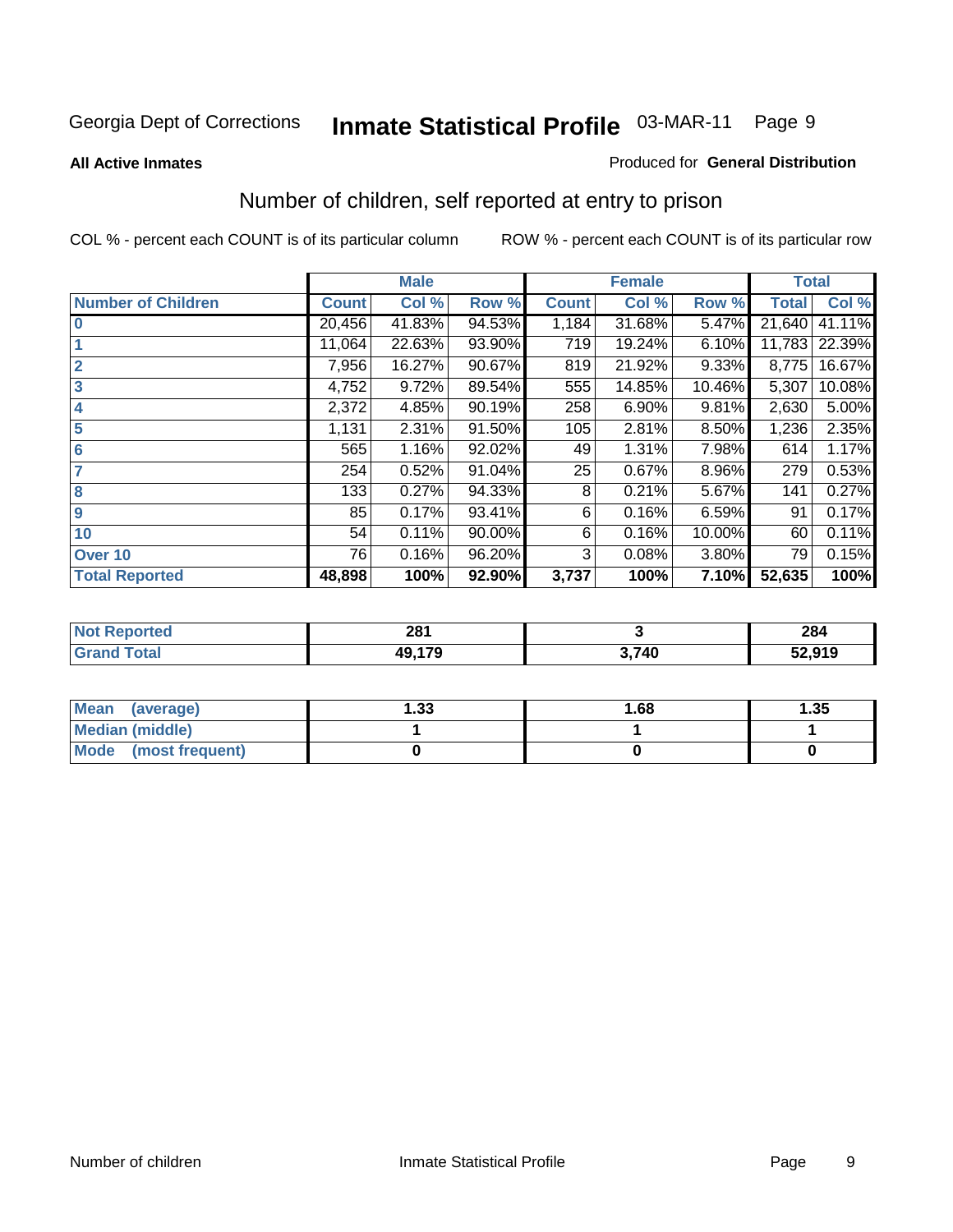#### **All Active Inmates**

#### Produced for **General Distribution**

### Religious affiliation, self-reported at entry to prison

|                  |                              | <b>Male</b>  |        |         | <b>Female</b>   |        |        | <b>Total</b>   |        |
|------------------|------------------------------|--------------|--------|---------|-----------------|--------|--------|----------------|--------|
|                  | <b>Religious Affiliation</b> | <b>Count</b> | Col %  | Row %   | <b>Count</b>    | Col %  | Row %  | <b>Total</b>   | Col %  |
| 1                | <b>Islam</b>                 | 1,350        | 3.80%  | 98.40%  | $\overline{22}$ | .76%   | 1.60%  | 1,372          | 3.57%  |
| $\overline{2}$   | <b>Catholic</b>              | 1,886        | 5.31%  | 92.18%  | 159             | 5.49%  | 7.77%  | 2,046          | 5.32%  |
| 3                | <b>Baptist</b>               | 16,819       | 47.34% | 90.27%  | 1,810           | 62.54% | 9.71%  | 18,631         | 48.48% |
| 4                | <b>Methodist</b>             | 683          | 1.92%  | 87.12%  | 101             | 3.49%  | 12.88% | 784            | 2.04%  |
| 5                | <b>EpiscopIn</b>             | 53           | .15%   | 89.83%  | 6               | .21%   | 10.17% | 59             | .15%   |
| 6                | <b>Presbytrn</b>             | 102          | .29%   | 92.73%  | $\overline{8}$  | .28%   | 7.27%  | 110            | .29%   |
| 7                | <b>Chc Of God</b>            | 480          | 1.35%  | 84.81%  | 86              | 2.97%  | 15.19% | 566            | 1.47%  |
| 8                | <b>Holiness</b>              | 1,159        | 3.26%  | 81.11%  | 269             | 9.30%  | 18.82% | 1,429          | 3.72%  |
| $\boldsymbol{9}$ | <b>Jewish</b>                | 44           | .12%   | 93.62%  | $\overline{3}$  | .10%   | 6.38%  | 47             | .12%   |
| 10               | <b>Anglican</b>              | 9            | .03%   | 90.00%  | 1               | .03%   | 10.00% | 10             | .03%   |
| 11               | <b>Grk Orthdx</b>            | 5            | .01%   | 83.33%  | 1               | .03%   | 16.67% | $\overline{6}$ | .02%   |
| 12               | <b>Hindu</b>                 | 8            | .02%   | 100.00% |                 |        |        | 8              | .02%   |
| 13               | <b>Buddhist</b>              | 43           | .12%   | 87.76%  | $\overline{6}$  | .21%   | 12.24% | 49             | .13%   |
| 14               | <b>Taoist</b>                | 3            | .01%   | 100.00% |                 |        |        | 3              | .01%   |
| 15               | <b>Shintoist</b>             | 3            | .01%   | 100.00% |                 |        |        | 3              | .01%   |
| 16               | <b>Seven D Ad</b>            | 110          | .31%   | 89.43%  | 13              | .45%   | 10.57% | 123            | .32%   |
| 17               | <b>Jehovah Wt</b>            | 417          | 1.17%  | 94.13%  | 26              | .90%   | 5.87%  | 443            | 1.15%  |
| 18               | <b>Latr Day S</b>            | 48           | .14%   | 92.31%  | 4               | .14%   | 7.69%  | 52             | .14%   |
| 19               | Quaker                       | 3            | .01%   | 100.00% |                 |        |        | 3              | .01%   |
| 20               | <b>Other Prot</b>            | 6,354        | 17.88% | 95.65%  | 288             | 9.95%  | 4.34%  | 6,643          | 17.29% |
| 96               | <b>None</b>                  | 5,951        | 16.75% | 98.46%  | 91              | 3.14%  | 1.51%  | 6,044          | 15.73% |
|                  | <b>Total Reported</b>        | 35,530       | 100%   | 92.45%  | 2,894           | 100%   | 7.53%  | 38,431         | 100%   |

| <b>Not Reported</b> | 13,649       | 846   | 14,495 |
|---------------------|--------------|-------|--------|
| Total<br>Grand      | .179<br>49,1 | 3,740 | 52,919 |

|  | <b>Mode</b><br>frequent)<br><b>IMOST</b> 1 | 3aptist<br>____ | 3aptist<br>__ | Baptist |
|--|--------------------------------------------|-----------------|---------------|---------|
|--|--------------------------------------------|-----------------|---------------|---------|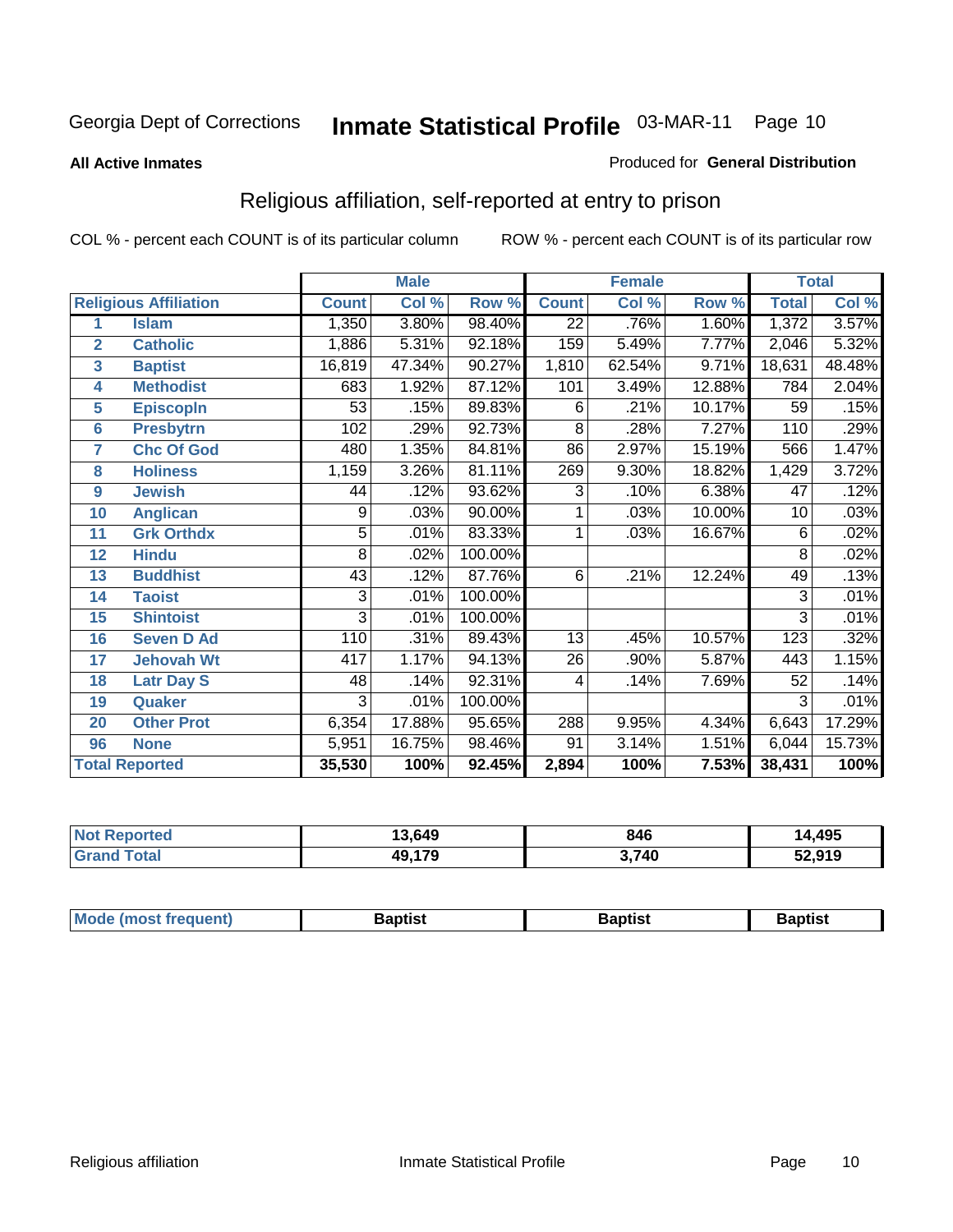**All Active Inmates**

#### Produced for **General Distribution**

### Home county, self-reported at entry to prison

|                 |                      |                  | <b>Male</b> |        | <b>Female</b>           |       |          | <b>Total</b>     |       |  |
|-----------------|----------------------|------------------|-------------|--------|-------------------------|-------|----------|------------------|-------|--|
|                 | <b>Home County</b>   | <b>Count</b>     | Col %       | Row %  | <b>Count</b>            | Col % | Row %    | <b>Total</b>     | Col % |  |
| 1               | <b>Appling</b>       | 115              | .25%        | 93.50% | $\overline{8}$          | .22%  | 6.50%    | 123              | .25%  |  |
| $\overline{2}$  | <b>Atkinson</b>      | $\overline{43}$  | .09%        | 93.48% | $\overline{3}$          | .08%  | 6.52%    | $\overline{46}$  | .09%  |  |
| 3               | <b>Bacon</b>         | $\overline{54}$  | .12%        | 94.74% | $\overline{3}$          | .08%  | 5.26%    | $\overline{57}$  | .12%  |  |
| 4               | <b>Baker</b>         | $\overline{18}$  | .04%        | 90.00% | $\overline{2}$          | .06%  | 10.00%   | $\overline{20}$  | .04%  |  |
| 5               | <b>Baldwin</b>       | 235              | .52%        | 92.16% | $\overline{20}$         | .56%  | 7.84%    | 255              | .52%  |  |
| $6\phantom{a}$  | <b>Banks</b>         | $\overline{53}$  | .12%        | 85.48% | $\overline{9}$          | .25%  | 14.52%   | $\overline{62}$  | .13%  |  |
| $\overline{7}$  | <b>Barrow</b>        | $\overline{278}$ | .61%        | 92.67% | $\overline{22}$         | .62%  | 7.33%    | $\overline{300}$ | .61%  |  |
| 8               | <b>Bartow</b>        | 501              | 1.10%       | 89.78% | $\overline{57}$         | 1.60% | 10.22%   | 558              | 1.14% |  |
| 9               | <b>Ben Hill</b>      | 208              | .46%        | 92.86% | $\overline{16}$         | .45%  | 7.14%    | $\overline{224}$ | .46%  |  |
| 10              | <b>Berrien</b>       | $\overline{79}$  | .17%        | 92.94% | $\overline{6}$          | .17%  | 7.06%    | 85               | .17%  |  |
| 11              | <b>Bibb</b>          | 1,099            | 2.42%       | 94.33% | 66                      | 1.86% | 5.67%    | 1,165            | 2.38% |  |
| 12              | <b>Bleckley</b>      | 69               | .15%        | 94.52% | $\overline{\mathbf{4}}$ | .11%  | 5.48%    | $\overline{73}$  | .15%  |  |
| 13              | <b>Brantley</b>      | $\overline{46}$  | .10%        | 88.46% | $\overline{6}$          | .17%  | 11.54%   | $\overline{52}$  | .11%  |  |
| 14              | <b>Brooks</b>        | $\overline{98}$  | .22%        | 95.15% | $\overline{5}$          | .14%  | 4.85%    | $\overline{103}$ | .21%  |  |
| 15              | <b>Bryan</b>         | 105              | .23%        | 95.45% | $\overline{5}$          | .14%  | 4.55%    | 110              | .22%  |  |
| 16              | <b>Bulloch</b>       | 338              | .75%        | 91.35% | $\overline{32}$         | .90%  | 8.65%    | $\overline{370}$ | .76%  |  |
| $\overline{17}$ | <b>Burke</b>         | 188              | .41%        | 96.91% | $\overline{6}$          | .17%  | 3.09%    | 194              | .40%  |  |
| 18              | <b>Butts</b>         | 124              | .27%        | 90.51% | $\overline{13}$         | .37%  | 9.49%    | 137              | .28%  |  |
| 19              | <b>Calhoun</b>       | $\overline{45}$  | .10%        | 95.74% | $\overline{2}$          | .06%  | 4.26%    | $\overline{47}$  | .10%  |  |
| 20              | <b>Camden</b>        | 120              | .26%        | 93.02% | $\overline{9}$          | .25%  | 6.98%    | 129              | .26%  |  |
| 21              | <b>Candler</b>       | $\overline{91}$  | .20%        | 89.22% | $\overline{11}$         | .31%  | 10.78%   | 102              | .21%  |  |
| $\overline{22}$ | <b>Carroll</b>       | $\overline{571}$ | 1.26%       | 89.08% | $\overline{70}$         | 1.97% | 10.92%   | 641              | 1.31% |  |
| 23              | <b>Catoosa</b>       | $\overline{227}$ | .50%        | 89.02% | $\overline{28}$         | .79%  | 10.98%   | 255              | .52%  |  |
| 24              | <b>Charlton</b>      | $\overline{54}$  | .12%        | 94.74% | $\overline{3}$          | .08%  | 5.26%    | $\overline{57}$  | .12%  |  |
| 25              | <b>Chatham</b>       | 2,168            | 4.78%       | 96.14% | $\overline{87}$         | 2.45% | 3.86%    | 2,255            | 4.61% |  |
| 26              | <b>Chattahoochee</b> | $\overline{25}$  | .06%        | 96.15% | 1                       | .03%  | 3.85%    | $\overline{26}$  | .05%  |  |
| 27              | <b>Chattooga</b>     | 234              | .52%        | 91.41% | $\overline{22}$         | .62%  | 8.59%    | 256              | .52%  |  |
| 28              | <b>Cherokee</b>      | 409              | .90%        | 89.30% | 49                      | 1.38% | 10.70%   | 458              | .94%  |  |
| 29              | <b>Clarke</b>        | 480              | 1.06%       | 91.95% | $\overline{42}$         | 1.18% | 8.05%    | 522              | 1.07% |  |
| 30              | <b>Clay</b>          | $\overline{41}$  | .09%        | 93.18% | $\overline{3}$          | .08%  | 6.82%    | $\overline{44}$  | .09%  |  |
| $\overline{31}$ | <b>Clayton</b>       | 1,389            | 3.06%       | 92.85% | 107                     | 3.01% | 7.15%    | 1,496            | 3.06% |  |
| 32              | <b>Clinch</b>        | 61               | .13%        | 95.31% | 3                       | .08%  | $4.69\%$ | 64               | .13%  |  |
| 33              | <b>Cobb</b>          | 2,030            | 4.48%       | 91.52% | 188                     | 5.29% | 8.48%    | 2,218            | 4.54% |  |
| 34              | <b>Coffee</b>        | $\overline{243}$ | .54%        | 92.40% | $\overline{20}$         | .56%  | 7.60%    | $\overline{263}$ | .54%  |  |
| 35              | <b>Colquitt</b>      | 255              | .56%        | 96.23% | $\overline{10}$         | .28%  | 3.77%    | 265              | .54%  |  |
| 36              | <b>Columbia</b>      | 198              | .44%        | 92.09% | $\overline{17}$         | .48%  | 7.91%    | $\overline{215}$ | .44%  |  |
| 37              | <b>Cook</b>          | $\overline{132}$ | .29%        | 93.62% | $\overline{9}$          | .25%  | 6.38%    | 141              | .29%  |  |
| 38              | <b>Coweta</b>        | 419              | .92%        | 90.69% | $\overline{43}$         | 1.21% | 9.31%    | 462              | .94%  |  |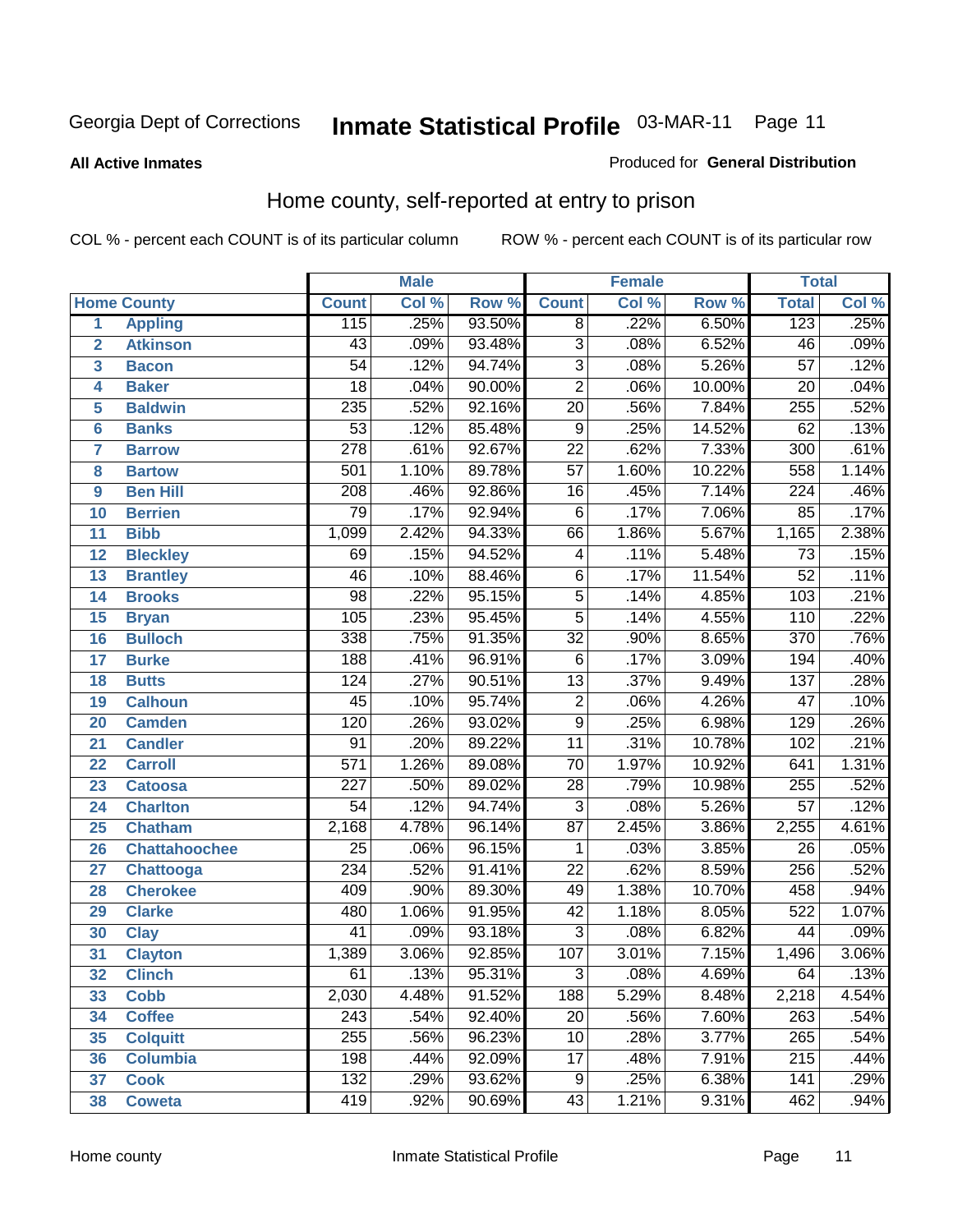#### **All Active Inmates**

#### Produced for **General Distribution**

### Home county, self-reported at entry to prison

|                 |                    | <b>Male</b>      |        | <b>Female</b>    |                  |       | <b>Total</b> |                  |        |
|-----------------|--------------------|------------------|--------|------------------|------------------|-------|--------------|------------------|--------|
|                 | <b>Home County</b> | <b>Count</b>     | Col %  | Row <sup>%</sup> | <b>Count</b>     | Col % | Row %        | <b>Total</b>     | Col %  |
| 39              | <b>Crawford</b>    | $\overline{22}$  | .05%   | 84.62%           | 4                | .11%  | 15.38%       | 26               | .05%   |
| 40              | <b>Crisp</b>       | $\overline{240}$ | .53%   | 91.95%           | $\overline{21}$  | .59%  | 8.05%        | 261              | .53%   |
| 41              | <b>Dade</b>        | 74               | .16%   | 94.87%           | 4                | .11%  | 5.13%        | 78               | .16%   |
| 42              | <b>Dawson</b>      | 83               | .18%   | 90.22%           | $\overline{9}$   | .25%  | 9.78%        | $\overline{92}$  | .19%   |
| 43              | <b>Decatur</b>     | 281              | .62%   | 92.74%           | $\overline{22}$  | .62%  | 7.26%        | $\overline{303}$ | .62%   |
| 44              | <b>Dekalb</b>      | 2,783            | 6.14%  | 93.86%           | $\overline{182}$ | 5.12% | 6.14%        | 2,965            | 6.06%  |
| 45              | <b>Dodge</b>       | 145              | .32%   | 91.77%           | $\overline{13}$  | .37%  | 8.23%        | 158              | .32%   |
| 46              | <b>Dooly</b>       | $\overline{75}$  | .17%   | 91.46%           | $\overline{7}$   | .20%  | 8.54%        | $\overline{82}$  | .17%   |
| 47              | <b>Dougherty</b>   | $\overline{923}$ | 2.04%  | 94.28%           | $\overline{56}$  | 1.57% | 5.72%        | 979              | 2.00%  |
| 48              | <b>Douglas</b>     | 625              | 1.38%  | 89.80%           | $\overline{71}$  | 2.00% | 10.20%       | 696              | 1.42%  |
| 49              | <b>Early</b>       | $\overline{77}$  | .17%   | 93.90%           | 5                | .14%  | 6.10%        | $\overline{82}$  | .17%   |
| 50              | <b>Echols</b>      | $\overline{10}$  | .02%   | 100.00%          |                  |       |              | $\overline{10}$  | .02%   |
| $\overline{51}$ | Effingham          | 152              | .34%   | 89.94%           | $\overline{17}$  | .48%  | 10.06%       | 169              | .35%   |
| 52              | <b>Elbert</b>      | $\overline{131}$ | .29%   | 92.91%           | $\overline{10}$  | .28%  | 7.09%        | $\overline{141}$ | .29%   |
| 53              | <b>Emanuel</b>     | 158              | .35%   | 92.40%           | $\overline{13}$  | .37%  | 7.60%        | 171              | .35%   |
| 54              | <b>Evans</b>       | 84               | .19%   | 94.38%           | $\overline{5}$   | .14%  | 5.62%        | 89               | .18%   |
| 55              | <b>Fannin</b>      | 89               | .20%   | 89.90%           | $\overline{10}$  | .28%  | 10.10%       | 99               | .20%   |
| 56              | <b>Fayette</b>     | 151              | .33%   | 88.82%           | $\overline{19}$  | .53%  | 11.18%       | 170              | .35%   |
| 57              | <b>Floyd</b>       | 671              | 1.48%  | 89.23%           | $\overline{81}$  | 2.28% | 10.77%       | 752              | 1.54%  |
| 58              | <b>Forsyth</b>     | 197              | .43%   | 87.56%           | $\overline{28}$  | .79%  | 12.44%       | 225              | .46%   |
| 59              | <b>Franklin</b>    | 112              | .25%   | 91.80%           | $\overline{10}$  | .28%  | 8.20%        | $\overline{122}$ | .25%   |
| 60              | <b>Fulton</b>      | 5,310            | 11.71% | 94.82%           | 290              | 8.15% | 5.18%        | 5,600            | 11.45% |
| 61              | Gilmer             | $\overline{130}$ | .29%   | 93.53%           | 9                | .25%  | 6.47%        | 139              | .28%   |
| 62              | <b>Glascock</b>    | $\overline{7}$   | .02%   | 100.00%          |                  |       |              | $\overline{7}$   | .01%   |
| 63              | <b>Glynn</b>       | $\overline{357}$ | .79%   | 94.44%           | $\overline{21}$  | .59%  | 5.56%        | $\overline{378}$ | .77%   |
| 64              | <b>Gordon</b>      | $\overline{276}$ | .61%   | 88.46%           | $\overline{36}$  | 1.01% | 11.54%       | $\overline{312}$ | .64%   |
| 65              | <b>Grady</b>       | 163              | .36%   | 96.45%           | $\overline{6}$   | .17%  | 3.55%        | 169              | .35%   |
| 66              | <b>Greene</b>      | 102              | .22%   | 93.58%           | 7                | .20%  | 6.42%        | 109              | .22%   |
| 67              | <b>Gwinnett</b>    | 1,612            | 3.56%  | 92.22%           | 136              | 3.82% | 7.78%        | 1,748            | 3.57%  |
| 68              | <b>Habersham</b>   | 116              | .26%   | 92.80%           | 9                | .25%  | 7.20%        | 125              | .26%   |
| 69              | <b>Hall</b>        | $\overline{611}$ | 1.35%  | 90.79%           | 62               | 1.74% | 9.21%        | 673              | 1.38%  |
| 70              | <b>Hancock</b>     | 56               | .12%   | 96.55%           | 2                | .06%  | 3.45%        | 58               | .12%   |
| 71              | <b>Haralson</b>    | $\overline{118}$ | .26%   | 95.16%           | $\overline{6}$   | .17%  | 4.84%        | 124              | .25%   |
| 72              | <b>Harris</b>      | 99               | .22%   | 94.29%           | $\overline{6}$   | .17%  | 5.71%        | 105              | .21%   |
| 73              | <b>Hart</b>        | $\overline{90}$  | .20%   | 93.75%           | $\overline{6}$   | .17%  | 6.25%        | $\overline{96}$  | .20%   |
| 74              | <b>Heard</b>       | 60               | .13%   | 92.31%           | $\overline{5}$   | .14%  | 7.69%        | 65               | .13%   |
| 75              | <b>Henry</b>       | 457              | 1.01%  | 88.91%           | $\overline{57}$  | 1.60% | 11.09%       | 514              | 1.05%  |
| 76              | <b>Houston</b>     | 498              | 1.10%  | 92.39%           | 41               | 1.15% | 7.61%        | 539              | 1.10%  |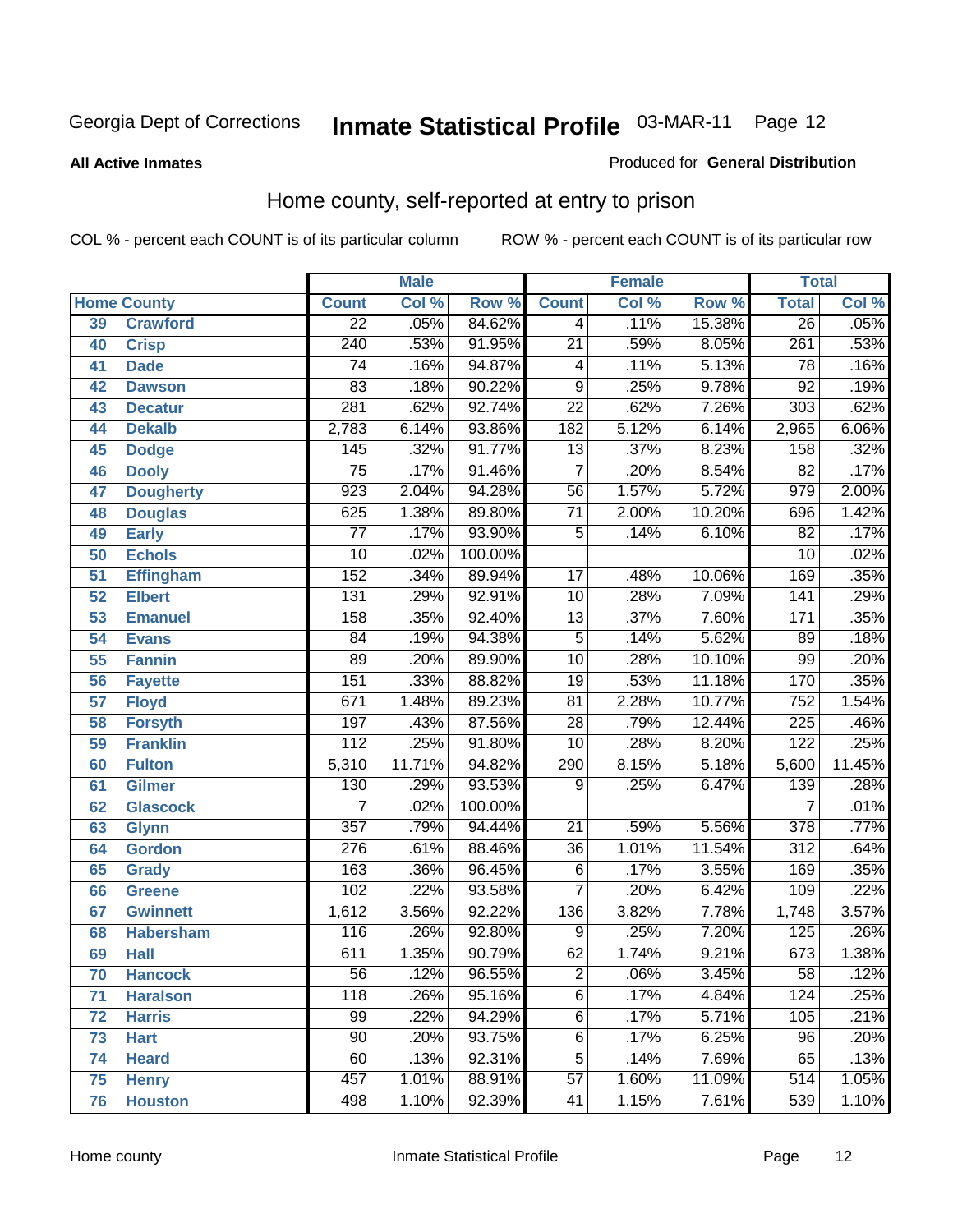#### **All Active Inmates**

#### Produced for **General Distribution**

### Home county, self-reported at entry to prison

|                 |                    |                 | <b>Male</b> |        |                 | <b>Female</b> |        | <b>Total</b>     |                            |
|-----------------|--------------------|-----------------|-------------|--------|-----------------|---------------|--------|------------------|----------------------------|
|                 | <b>Home County</b> | <b>Count</b>    | Col %       | Row %  | <b>Count</b>    | Col %         | Row %  | <b>Total</b>     | $\overline{\text{Col }\%}$ |
| $\overline{77}$ | <b>Irwin</b>       | $\overline{75}$ | .17%        | 96.15% | $\overline{3}$  | .08%          | 3.85%  | $\overline{78}$  | .16%                       |
| 78              | <b>Jackson</b>     | 199             | .44%        | 93.87% | $\overline{13}$ | .37%          | 6.13%  | $\overline{212}$ | .43%                       |
| 79              | <b>Jasper</b>      | $\overline{76}$ | .17%        | 95.00% | 4               | .11%          | 5.00%  | 80               | .16%                       |
| 80              | <b>Jeff Davis</b>  | $\overline{74}$ | .16%        | 88.10% | $\overline{10}$ | .28%          | 11.90% | $\overline{84}$  | .17%                       |
| 81              | <b>Jefferson</b>   | 138             | .30%        | 95.17% | $\overline{7}$  | .20%          | 4.83%  | $\overline{145}$ | .30%                       |
| 82              | <b>Jenkins</b>     | $\overline{56}$ | .12%        | 91.80% | $\overline{5}$  | .14%          | 8.20%  | $\overline{61}$  | .12%                       |
| 83              | <b>Johnson</b>     | $\overline{44}$ | .10%        | 86.27% | $\overline{7}$  | .20%          | 13.73% | $\overline{51}$  | .10%                       |
| 84              | <b>Jones</b>       | 114             | .25%        | 93.44% | $\overline{8}$  | .22%          | 6.56%  | $\overline{122}$ | .25%                       |
| 85              | <b>Lamar</b>       | $\overline{70}$ | .15%        | 87.50% | $\overline{10}$ | .28%          | 12.50% | 80               | .16%                       |
| 86              | <b>Lanier</b>      | 46              | .10%        | 93.88% | $\overline{3}$  | .08%          | 6.12%  | 49               | .10%                       |
| 87              | <b>Laurens</b>     | 290             | .64%        | 92.36% | $\overline{24}$ | .67%          | 7.64%  | $\overline{314}$ | .64%                       |
| 88              | Lee                | $\overline{78}$ | .17%        | 95.12% | 4               | .11%          | 4.88%  | $\overline{82}$  | .17%                       |
| 89              | <b>Liberty</b>     | 251             | .55%        | 94.36% | $\overline{15}$ | .42%          | 5.64%  | 266              | .54%                       |
| 90              | <b>Lincoln</b>     | $\overline{27}$ | .06%        | 90.00% | $\overline{3}$  | .08%          | 10.00% | $\overline{30}$  | .06%                       |
| 91              | Long               | 43              | .09%        | 89.58% | $\overline{5}$  | .14%          | 10.42% | $\overline{48}$  | .10%                       |
| 92              | <b>Lowndes</b>     | 459             | 1.01%       | 94.06% | $\overline{29}$ | .82%          | 5.94%  | 488              | 1.00%                      |
| 93              | <b>Lumpkin</b>     | $\overline{82}$ | .18%        | 91.11% | $\overline{8}$  | .22%          | 8.89%  | $\overline{90}$  | .18%                       |
| 94              | <b>Macon</b>       | $\overline{89}$ | .20%        | 96.74% | $\overline{3}$  | .08%          | 3.26%  | $\overline{92}$  | .19%                       |
| 95              | <b>Madison</b>     | 108             | .24%        | 88.52% | $\overline{14}$ | .39%          | 11.48% | $\overline{122}$ | .25%                       |
| 96              | <b>Marion</b>      | $\overline{47}$ | .10%        | 94.00% | $\overline{3}$  | .08%          | 6.00%  | $\overline{50}$  | .10%                       |
| 97              | <b>Mcduffie</b>    | 162             | .36%        | 94.19% | $\overline{10}$ | .28%          | 5.81%  | 172              | .35%                       |
| 98              | <b>Mcintosh</b>    | 64              | .14%        | 96.97% | $\overline{2}$  | .06%          | 3.03%  | 66               | .13%                       |
| 99              | <b>Meriwether</b>  | 189             | .42%        | 94.03% | $\overline{12}$ | .34%          | 5.97%  | $\overline{201}$ | .41%                       |
| 100             | <b>Miller</b>      | $\overline{32}$ | .07%        | 94.12% | $\overline{2}$  | .06%          | 5.88%  | $\overline{34}$  | .07%                       |
| 101             | <b>Mitchell</b>    | 197             | .43%        | 93.81% | $\overline{13}$ | .37%          | 6.19%  | $\overline{210}$ | .43%                       |
| 102             | <b>Monroe</b>      | 131             | .29%        | 94.24% | $\overline{8}$  | .22%          | 5.76%  | 139              | .28%                       |
| 103             | <b>Montgomery</b>  | $\overline{57}$ | .13%        | 91.94% | $\overline{5}$  | .14%          | 8.06%  | 62               | .13%                       |
| 104             | <b>Morgan</b>      | 105             | .23%        | 91.30% | $\overline{10}$ | .28%          | 8.70%  | 115              | .24%                       |
| 105             | <b>Murray</b>      | 169             | .37%        | 88.02% | $\overline{23}$ | .65%          | 11.98% | 192              | .39%                       |
| 106             | <b>Muscogee</b>    | 1,358           | 3.00%       | 94.77% | $\overline{75}$ | 2.11%         | 5.23%  | 1,433            | 2.93%                      |
| 107             | <b>Newton</b>      | 542             | 1.20%       | 90.94% | $\overline{54}$ | 1.52%         | 9.06%  | 596              | 1.22%                      |
| 108             | <b>Oconee</b>      | 46              | .10%        | 90.20% | 5               | .14%          | 9.80%  | 51               | .10%                       |
| 109             | <b>Oglethorpe</b>  | $\overline{55}$ | .12%        | 91.67% | $\overline{5}$  | .14%          | 8.33%  | 60               | .12%                       |
| 110             | <b>Paulding</b>    | 265             | .58%        | 88.04% | $\overline{36}$ | 1.01%         | 11.96% | 301              | .62%                       |
| 111             | <b>Peach</b>       | 101             | .22%        | 92.66% | $\overline{8}$  | .22%          | 7.34%  | 109              | .22%                       |
| 112             | <b>Pickens</b>     | 118             | .26%        | 88.06% | $\overline{16}$ | .45%          | 11.94% | 134              | .27%                       |
| 113             | <b>Pierce</b>      | 63              | .14%        | 91.30% | $\overline{6}$  | .17%          | 8.70%  | 69               | .14%                       |
| 114             | <b>Pike</b>        | $\overline{55}$ | .12%        | 91.67% | 5               | .14%          | 8.33%  | 60               | .12%                       |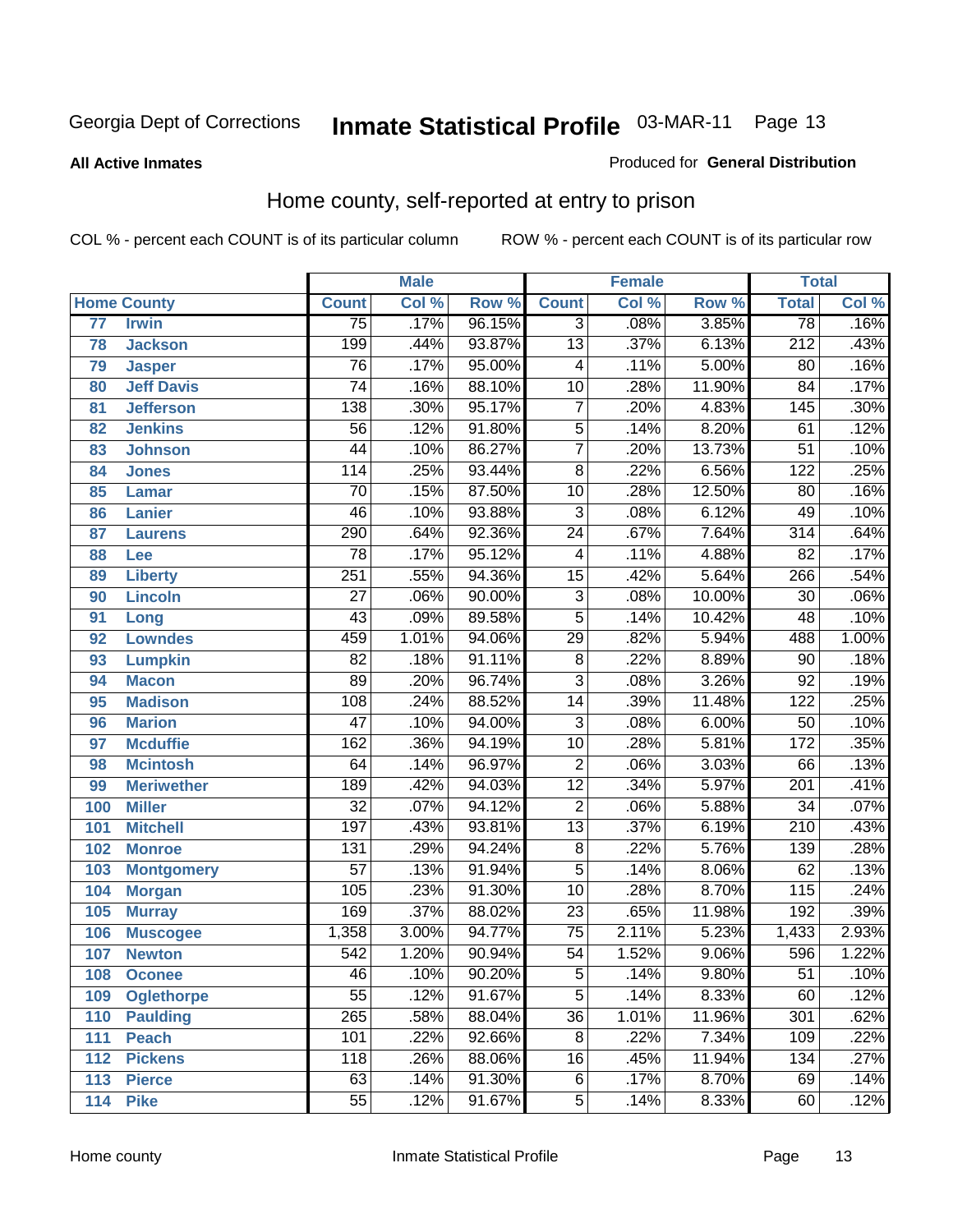#### **All Active Inmates**

#### Produced for **General Distribution**

### Home county, self-reported at entry to prison

|     |                    |                  | <b>Male</b> |         |                 | <b>Female</b> |          | <b>Total</b>     |                            |
|-----|--------------------|------------------|-------------|---------|-----------------|---------------|----------|------------------|----------------------------|
|     | <b>Home County</b> | <b>Count</b>     | Col %       | Row %   | <b>Count</b>    | Col %         | Row %    | <b>Total</b>     | $\overline{\text{Col }^9}$ |
| 115 | <b>Polk</b>        | 215              | .47%        | 87.04%  | $\overline{32}$ | .90%          | 12.96%   | 247              | .51%                       |
| 116 | <b>Pulaski</b>     | $\overline{74}$  | .16%        | 96.10%  | 3               | .08%          | 3.90%    | $\overline{77}$  | .16%                       |
| 117 | <b>Putnam</b>      | 139              | .31%        | 95.21%  | $\overline{7}$  | .20%          | 4.79%    | 146              | .30%                       |
| 118 | Quitman            | $\overline{13}$  | .03%        | 86.67%  | $\overline{2}$  | .06%          | 13.33%   | 15               | .03%                       |
| 119 | <b>Rabun</b>       | $\overline{47}$  | .10%        | 83.93%  | $\overline{9}$  | .25%          | 16.07%   | $\overline{56}$  | .11%                       |
| 120 | <b>Randolph</b>    | 68               | .15%        | 98.55%  | 1               | .03%          | 1.45%    | 69               | .14%                       |
| 121 | <b>Richmond</b>    | 1,591            | 3.51%       | 94.65%  | $\overline{90}$ | 2.53%         | 5.35%    | 1,681            | 3.44%                      |
| 122 | <b>Rockdale</b>    | 338              | .75%        | 89.66%  | $\overline{39}$ | 1.10%         | 10.34%   | $\overline{377}$ | .77%                       |
| 123 | <b>Schley</b>      | $\overline{19}$  | .04%        | 90.48%  | $\overline{2}$  | .06%          | 9.52%    | $\overline{21}$  | .04%                       |
| 124 | <b>Screven</b>     | 119              | .26%        | 92.25%  | $\overline{10}$ | .28%          | 7.75%    | 129              | .26%                       |
| 125 | <b>Seminole</b>    | $\overline{54}$  | .12%        | 81.82%  | $\overline{12}$ | .34%          | 18.18%   | 66               | .13%                       |
| 126 | <b>Spalding</b>    | 536              | 1.18%       | 92.25%  | $\overline{45}$ | 1.27%         | 7.75%    | 581              | 1.19%                      |
| 127 | <b>Stephens</b>    | 163              | .36%        | 91.06%  | $\overline{16}$ | .45%          | 8.94%    | 179              | .37%                       |
| 128 | <b>Stewart</b>     | $\overline{32}$  | .07%        | 91.43%  | $\overline{3}$  | .08%          | 8.57%    | $\overline{35}$  | .07%                       |
| 129 | <b>Sumter</b>      | $\overline{209}$ | .46%        | 95.00%  | $\overline{11}$ | .31%          | 5.00%    | $\overline{220}$ | .45%                       |
| 130 | <b>Talbot</b>      | 66               | .15%        | 95.65%  | $\overline{3}$  | .08%          | 4.35%    | 69               | .14%                       |
| 131 | <b>Taliaferro</b>  | $\overline{10}$  | .02%        | 100.00% |                 |               |          | $\overline{10}$  | .02%                       |
| 132 | <b>Tattnall</b>    | 150              | .33%        | 89.82%  | $\overline{17}$ | .48%          | 10.18%   | 167              | .34%                       |
| 133 | <b>Taylor</b>      | $\overline{74}$  | .16%        | 92.50%  | $\overline{6}$  | .17%          | 7.50%    | 80               | .16%                       |
| 134 | <b>Telfair</b>     | 109              | .24%        | 89.34%  | $\overline{13}$ | .37%          | 10.66%   | 122              | .25%                       |
| 135 | <b>Terrell</b>     | $\overline{65}$  | .14%        | 94.20%  | 4               | .11%          | 5.80%    | 69               | .14%                       |
| 136 | <b>Thomas</b>      | 248              | .55%        | 94.30%  | $\overline{15}$ | .42%          | 5.70%    | 263              | .54%                       |
| 137 | <b>Tift</b>        | $\overline{261}$ | .58%        | 95.96%  | $\overline{11}$ | .31%          | 4.04%    | $\overline{272}$ | .56%                       |
| 138 | <b>Toombs</b>      | 293              | .65%        | 92.14%  | $\overline{25}$ | .70%          | 7.86%    | 318              | .65%                       |
| 139 | <b>Towns</b>       | $\overline{36}$  | .08%        | 85.71%  | $\overline{6}$  | .17%          | 14.29%   | 42               | .09%                       |
| 140 | <b>Treutlen</b>    | 60               | .13%        | 92.31%  | $\overline{5}$  | .14%          | 7.69%    | 65               | .13%                       |
| 141 | <b>Troup</b>       | 519              | 1.14%       | 91.70%  | $\overline{47}$ | 1.32%         | 8.30%    | 566              | 1.16%                      |
| 142 | <b>Turner</b>      | $\overline{73}$  | .16%        | 94.81%  | 4               | .11%          | 5.19%    | $\overline{77}$  | .16%                       |
| 143 | <b>Twiggs</b>      | 65               | .14%        | 94.20%  | 4               | .11%          | 5.80%    | 69               | .14%                       |
| 144 | <b>Union</b>       | $\overline{65}$  | .14%        | 85.53%  | 11              | .31%          | 14.47%   | 76               | .16%                       |
| 145 | <b>Upson</b>       | 160              | .35%        | 90.40%  | $\overline{17}$ | .48%          | 9.60%    | 177              | .36%                       |
| 146 | <b>Walker</b>      | 365              | .81%        | 91.48%  | 34              | .96%          | 8.52%    | 399              | .82%                       |
| 147 | <b>Walton</b>      | $\overline{347}$ | .77%        | 91.32%  | $\overline{33}$ | .93%          | 8.68%    | 380              | .78%                       |
| 148 | <b>Ware</b>        | $\overline{247}$ | .54%        | 93.21%  | $\overline{18}$ | .51%          | 6.79%    | 265              | .54%                       |
| 149 | <b>Warren</b>      | $\overline{35}$  | .08%        | 94.59%  | $\overline{2}$  | .06%          | 5.41%    | $\overline{37}$  | .08%                       |
| 150 | <b>Washington</b>  | 160              | .35%        | 90.40%  | $\overline{17}$ | .48%          | $9.60\%$ | 177              | .36%                       |
| 151 | <b>Wayne</b>       | 168              | .37%        | 91.30%  | $\overline{16}$ | .45%          | 8.70%    | 184              | .38%                       |
| 152 | <b>Webster</b>     | $\overline{8}$   | .02%        | 88.89%  | $\mathbf 1$     | .03%          | 11.11%   | $\overline{9}$   | .02%                       |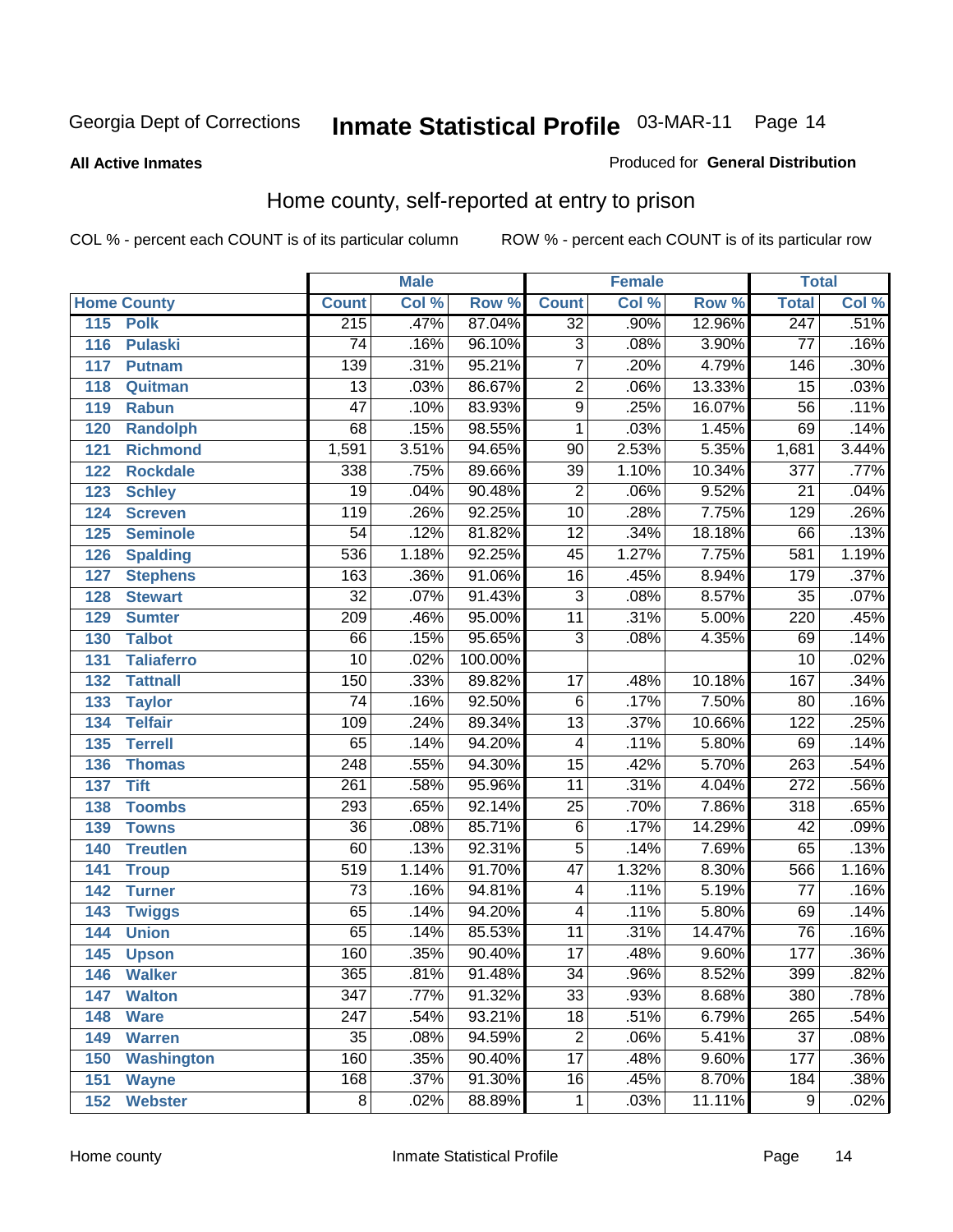#### **All Active Inmates**

#### Produced for **General Distribution**

### Home county, self-reported at entry to prison

|                    |                      | <b>Male</b>  |         |        |              | <b>Female</b> |          | <b>Total</b> |       |
|--------------------|----------------------|--------------|---------|--------|--------------|---------------|----------|--------------|-------|
| <b>Home County</b> |                      | <b>Count</b> | Col %   | Row %  | <b>Count</b> | Col %         | Row %    | Total        | Col % |
| 153                | <b>Wheeler</b>       | 31           | $.07\%$ | 83.78% | 6            | .17%          | 16.22%   | 37           | .08%  |
| 154                | <b>White</b>         | 84           | .19%    | 87.50% | 12           | .34%          | 12.50%   | 96           | .20%  |
| 155                | <b>Whitfield</b>     | 478          | 1.05%   | 87.39% | 69           | 1.94%         | 12.61%   | 547          | 1.12% |
| 156                | <b>Wilcox</b>        | 57           | .13%    | 90.48% | 6            | .17%          | 9.52%    | 63           | .13%  |
| 157                | <b>Wilkes</b>        | 60           | .13%    | 93.75% | 4            | .11%          | 6.25%    | 64           | .13%  |
| 158                | <b>Wilkinson</b>     | 52           | $.11\%$ | 89.66% | 6            | .17%          | 10.34%   | 58           | .12%  |
| 159                | <b>Worth</b>         | 105          | .23%    | 94.59% | 6            | .17%          | $5.41\%$ | 111          | .23%  |
| 160                | <b>Unknown</b>       | 1,210        | 2.67%   | 93.01% | 91           | 2.56%         | 6.99%    | 1,301        | 2.66% |
|                    | <b>Total Rported</b> | 45,341       | 100%    | 92.73% | 3,557        | 100%          | 7.27%    | 48,898       | 100%  |

| oorted<br>NOT               | 3,838       | 183   | 4,021  |
|-----------------------------|-------------|-------|--------|
| 'otal<br>$\cdot$ Gr $\cdot$ | .179<br>49, | 3,740 | 52,919 |

| <b>Mode</b> | ™ulton | <b>ulton</b> | ulton |
|-------------|--------|--------------|-------|
|             |        |              |       |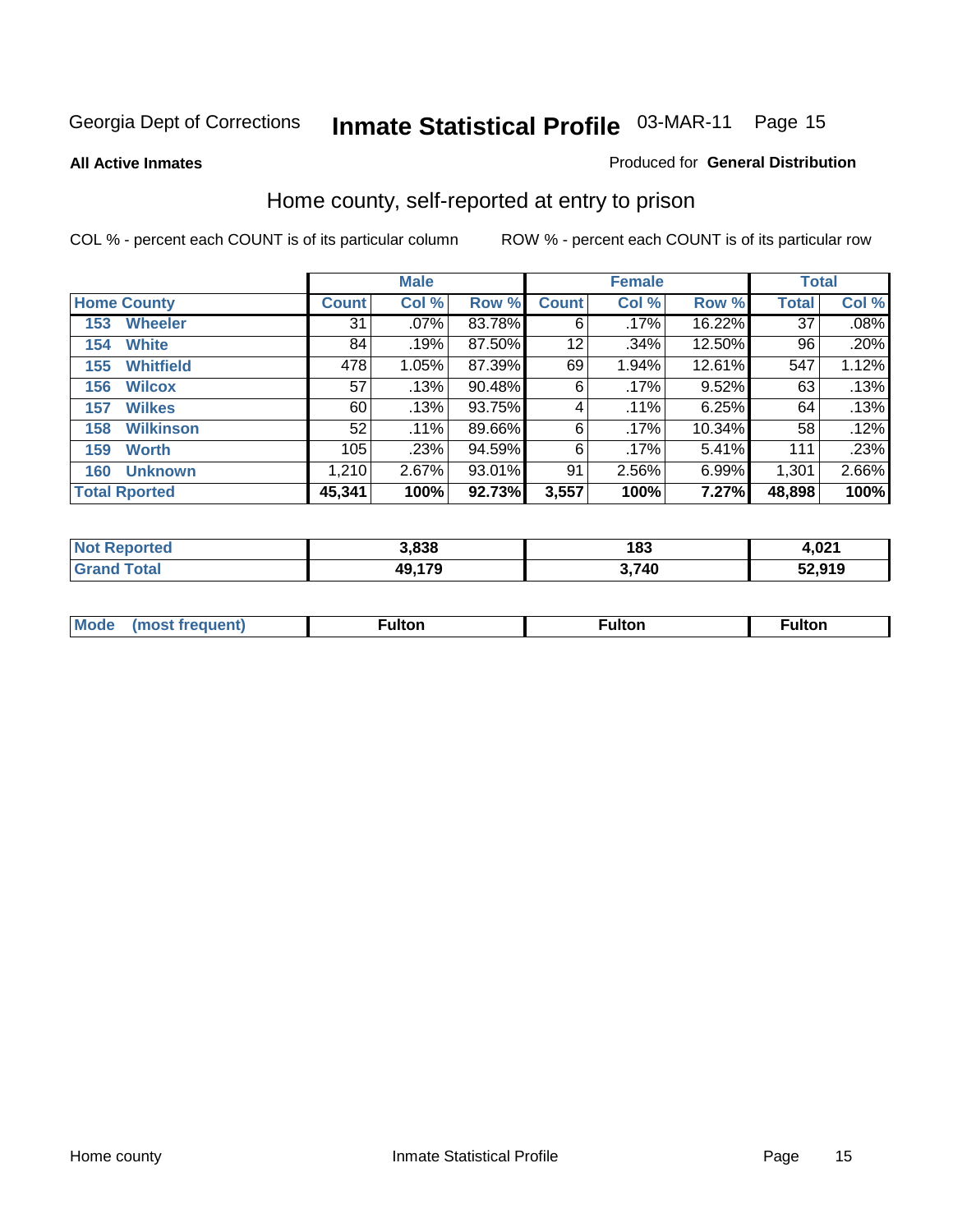#### **All Active Inmates**

#### Produced for **General Distribution**

### Socioeconomic class, self-reported at entry to prison

|                            | <b>Male</b>  |        |        | <b>Female</b> |        |       | <b>Total</b> |          |
|----------------------------|--------------|--------|--------|---------------|--------|-------|--------------|----------|
| <b>Socioeconomic Class</b> | <b>Count</b> | Col %  | Row %  | Count l       | Col %  | Row % | <b>Total</b> | Col %    |
| <b>Welfare</b>             | 3,106        | 9.94%  | 94.70% | 174           | 10.37% | 5.30% | 3,280        | $9.96\%$ |
| <b>Occ Employ</b>          | 1,133        | 3.62%  | 98.27% | 201           | 1.19%  | 1.73% | 1,153        | 3.50%    |
| <b>Minimum Std</b>         | 12,587       | 40.27% | 95.92% | 536           | 31.94% | 4.08% | 13,123       | 39.85%   |
| <b>Middle</b><br>4         | 14,431       | 46.17% | 93.84% | 948           | 56.50% | 6.16% | 15,379       | 46.70%   |
| <b>Total Reported</b>      | 31,257       | 100%   | 94.91% | 1,678         | 100%   | 5.09% | 32,935       | 100%     |

| NO | 17,922     | 2,062 | 19.984 |
|----|------------|-------|--------|
|    | 179<br>49. | .740  | 52,919 |

|  | w | - 11<br>.<br>Mı<br>זוה | ---<br>. .<br>. | Mi |
|--|---|------------------------|-----------------|----|
|--|---|------------------------|-----------------|----|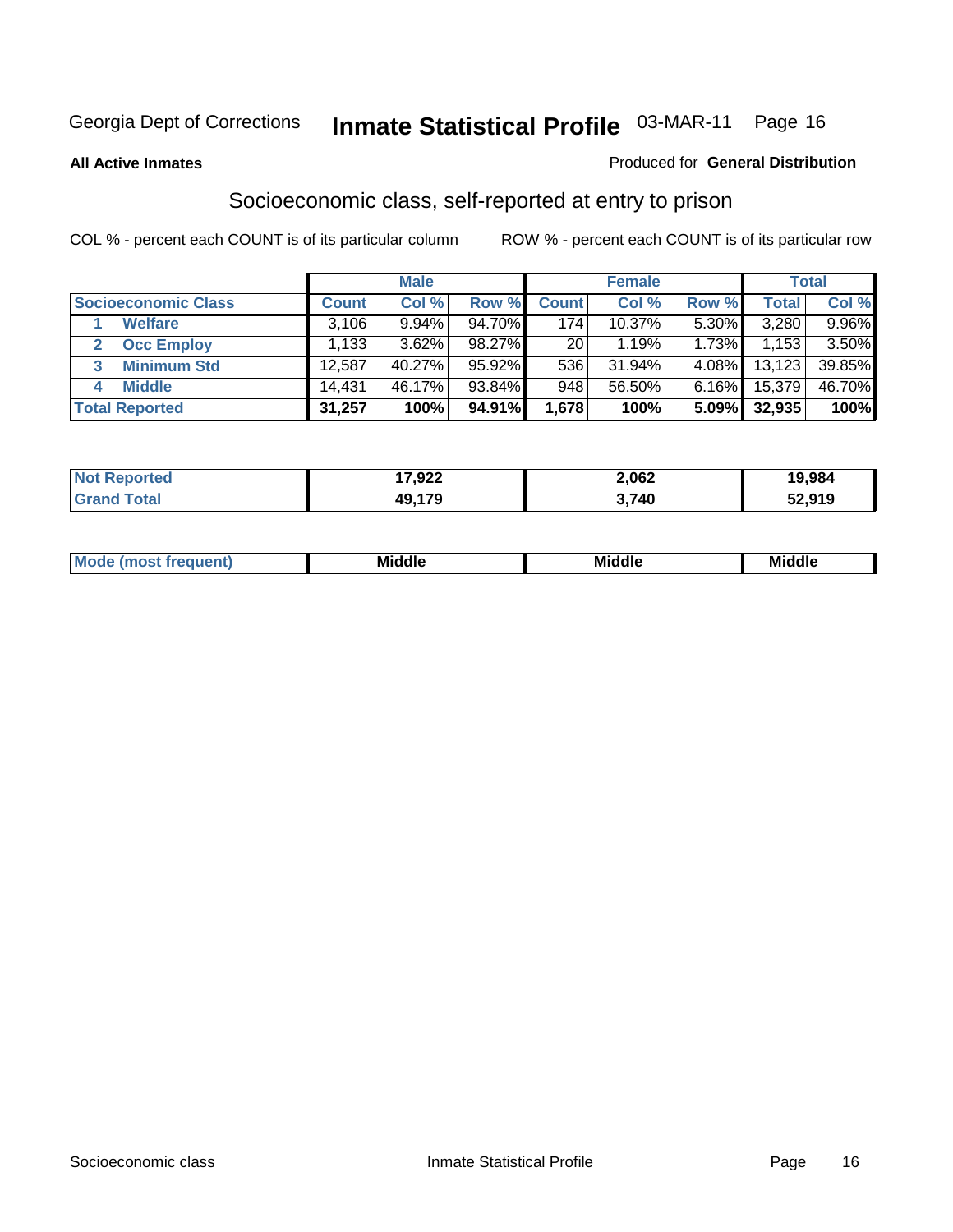#### **All Active Inmates**

#### Produced for **General Distribution**

### Environment to age 16, self-reported at entry to prison

|                                      | <b>Male</b>  |        | <b>Female</b> |              |        | <b>Total</b> |              |        |
|--------------------------------------|--------------|--------|---------------|--------------|--------|--------------|--------------|--------|
| <b>Environment to age 16</b>         | <b>Count</b> | Col %  | Row %         | <b>Count</b> | Col %  | Row %        | <b>Total</b> | Col %  |
| <b>Rural/Farm</b>                    | 1,202        | 3.82%  | 95.47%        | 57           | 3.41%  | $4.53\%$     | 1,259        | 3.80%  |
| <b>Rural/Nfarm</b><br>$\overline{2}$ | 1,727        | 5.49%  | 90.80%        | 175          | 10.46% | $9.20\%$     | 1,902        | 5.74%  |
| <b>S.M.S.A</b><br>3                  | 10,799       | 34.33% | $97.17\%$     | 312          | 18.65% | $2.81\%$     | 11,114       | 33.54% |
| <b>Urban</b><br>4                    | 6,924        | 22.01% | 92.31%        | 576          | 34.43% | 7.68%        | 7,501        | 22.64% |
| <b>Small Town</b><br>5               | 10,803       | 34.34% | 95.12%        | 553          | 33.05% | 4.87%        | 11,357       | 34.28% |
| <b>Total Reported</b>                | 31,455       | 100%   | 94.94%        | 1,673        | 100%   | 5.05%        | 33,133       | 100%   |

| <b>Not Reported</b>           | 17,724 | 2,067 | 19,791 |
|-------------------------------|--------|-------|--------|
| <b>Total</b><br><b>⊍Grand</b> | 49,179 | 3,740 | 52,924 |

| Mo<br>. . | . owr | <u>'''' ''</u><br>roa<br>_____ | .0W <sub>r</sub> |
|-----------|-------|--------------------------------|------------------|
|           |       |                                |                  |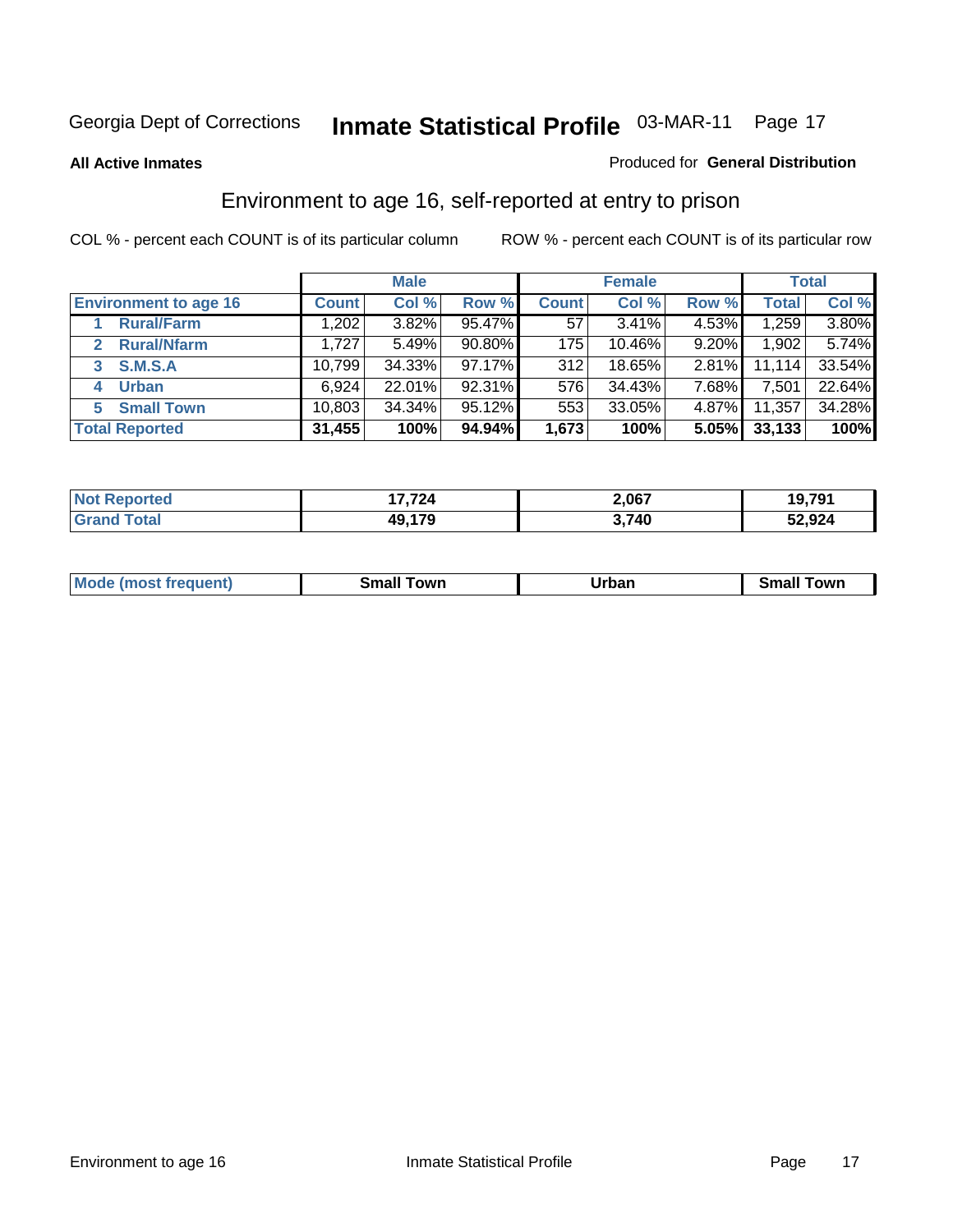#### **All Active Inmates**

#### Produced for **General Distribution**

### Guardian status to age 16, self-reported at entry to prison

|                                  |              | <b>Male</b> |         |                 | <b>Female</b> |       |              | <b>Total</b> |
|----------------------------------|--------------|-------------|---------|-----------------|---------------|-------|--------------|--------------|
| <b>Guardian Status To Age 16</b> | <b>Count</b> | Col %       | Row %   | <b>Count</b>    | Col %         | Row % | <b>Total</b> | Col %        |
| 1 Orphanage                      | 23           | .11%        | 95.83%  |                 | .18%          | 4.17% | 24           | .11%         |
| 2 Father Only                    | 619          | 2.97%       | 97.94%  | 13              | $2.32\%$      | 2.06% | 632          | 2.95%        |
| <b>3 Both Parents</b>            | 8,164        | 39.19%      | 97.11%  | 242             | 43.21%        | 2.88% | 8,407        | 39.30%       |
| <b>4 Mother Only</b>             | 9,080        | 43.59%      | 97.99%  | 186             | 33.21%        | 2.01% | 9,266        | 43.32%       |
| <b>6 Oth Female</b>              | 542          | 2.60%       | 96.79%  | 18              | 3.21%         | 3.21% | 560          | 2.62%        |
| <b>7 Oth Male</b>                | 84           | .40%        | 97.67%  | $\overline{2}$  | .36%          | 2.33% | 86           | .40%         |
| 8 Step-Parents                   | 197          | .95%        | 100.00% |                 |               |       | 197          | .92%         |
| 9 Foster Home                    | 353          | 1.69%       | 96.71%  | 12 <sup>°</sup> | 2.14%         | 3.29% | 365          | 1.71%        |
| <b>10 Grand Parents</b>          | 1,768        | 8.49%       | 95.36%  | 86              | 15.36%        | 4.64% | 1,854        | 8.67%        |
| <b>Total Reported</b>            | 20,830       | 100%        | 97.38%  | 560             | 100%          | 2.62% | 21,391       | 100%         |

| orted<br>. Nr | 28,349 | 3.180 | 1,529  |
|---------------|--------|-------|--------|
| . Gr          | 10.470 | 3,740 | 52,920 |

| Mode | Onlv<br>Mot | <b>Roth</b><br>Parents | <b>IMot</b><br>Onlv<br>∵hei |
|------|-------------|------------------------|-----------------------------|
|      |             |                        |                             |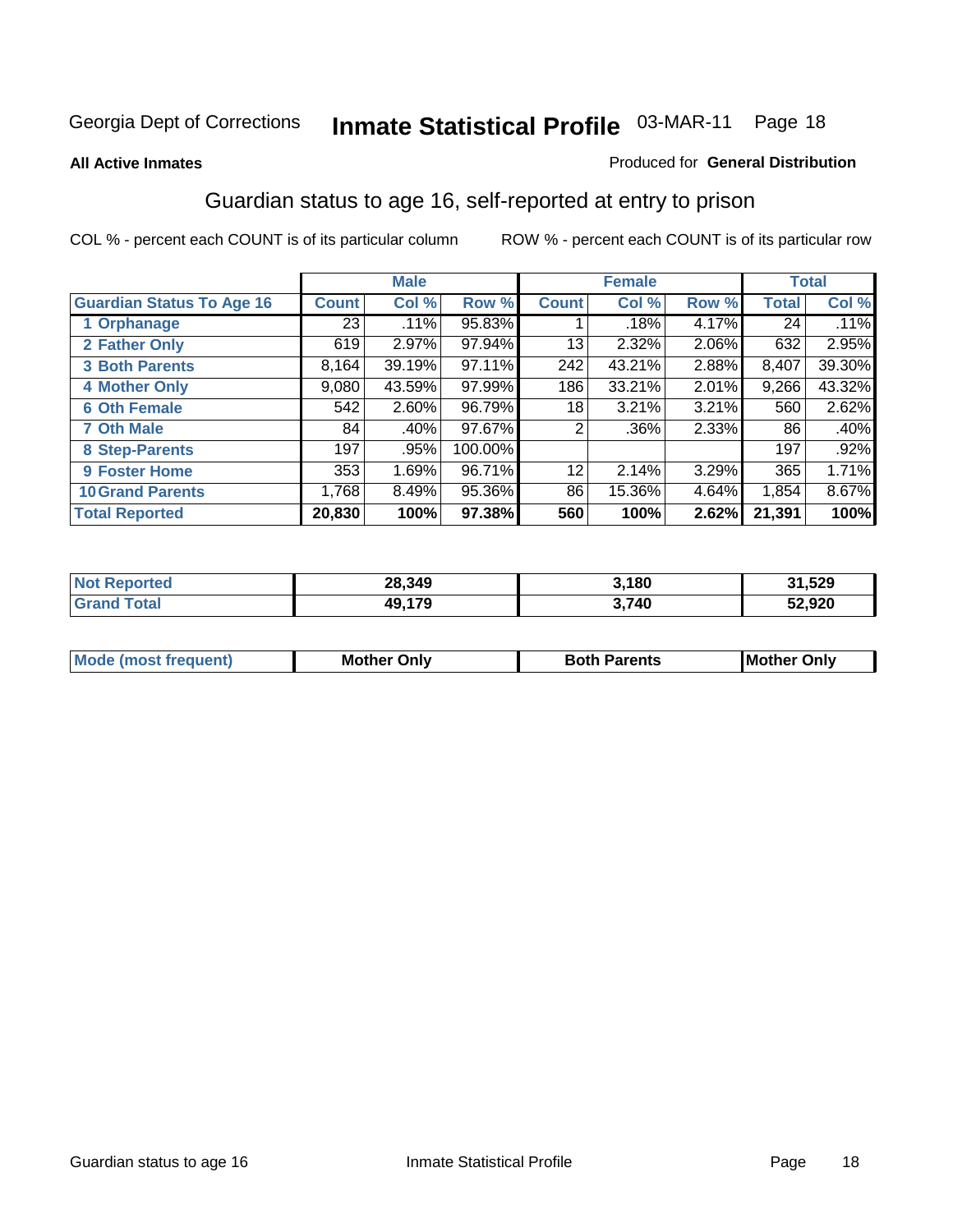#### **All Active Inmates**

#### Produced for **General Distribution**

### Employment status before prison, self-reported at entry to prison

|                          |                       |              | <b>Male</b> |        |              | <b>Female</b> |        |        | <b>Total</b> |  |
|--------------------------|-----------------------|--------------|-------------|--------|--------------|---------------|--------|--------|--------------|--|
| <b>Employment Status</b> |                       | <b>Count</b> | Col %       | Row %  | <b>Count</b> | Col %         | Row %  | Total  | Col %        |  |
|                          | <b>Full Time</b>      | 20,781       | 49.66%      | 95.92% | 879          | 39.03%        | 4.06%  | 21,664 | 49.12%       |  |
| $\mathbf{2}$             | <b>Part Time</b>      | 3,541        | 8.46%       | 95.94% | 150          | 6.66%         | 4.06%  | 3,691  | 8.37%        |  |
| 3                        | Unempl $<$ 6m         | 4,084        | 9.76%       | 96.89% | 131          | 5.82%         | 3.11%  | 4,215  | 9.56%        |  |
| 4                        | Unempl > 6m           | 7,491        | 17.90%      | 92.41% | 613          | 27.22%        | 7.56%  | 8,106  | 18.38%       |  |
| 5                        | <b>Never Workd</b>    | 3,754        | 8.97%       | 96.06% | 152          | 6.75%         | 3.89%  | 3,908  | 8.86%        |  |
| 6                        | <b>Student</b>        | 590          | 1.41%       | 88.99% | 73           | $3.24\%$      | 11.01% | 663    | 1.50%        |  |
| 7                        | <b>Incapable</b>      | 1,605        | 3.84%       | 86.34% | 254          | 11.28%        | 13.66% | 1,859  | 4.21%        |  |
|                          | <b>Total Reported</b> | 41,846       | 100%        | 94.88% | 2,252        | 100%          | 5.11%  | 44,106 | 100%         |  |

| 7,333             | .488  | ∕ مہ د<br>າ.o∠ .<br>--- |
|-------------------|-------|-------------------------|
| 170<br>$\sqrt{2}$ | 3,740 | 52,927                  |

| Mo | 'me<br>uн<br>the contract of the contract of the contract of the contract of the contract of the contract of the contract of | ïme<br>uı.<br>the contract of the contract of the contract of the contract of the contract of the contract of the contract of |
|----|------------------------------------------------------------------------------------------------------------------------------|-------------------------------------------------------------------------------------------------------------------------------|
|    |                                                                                                                              |                                                                                                                               |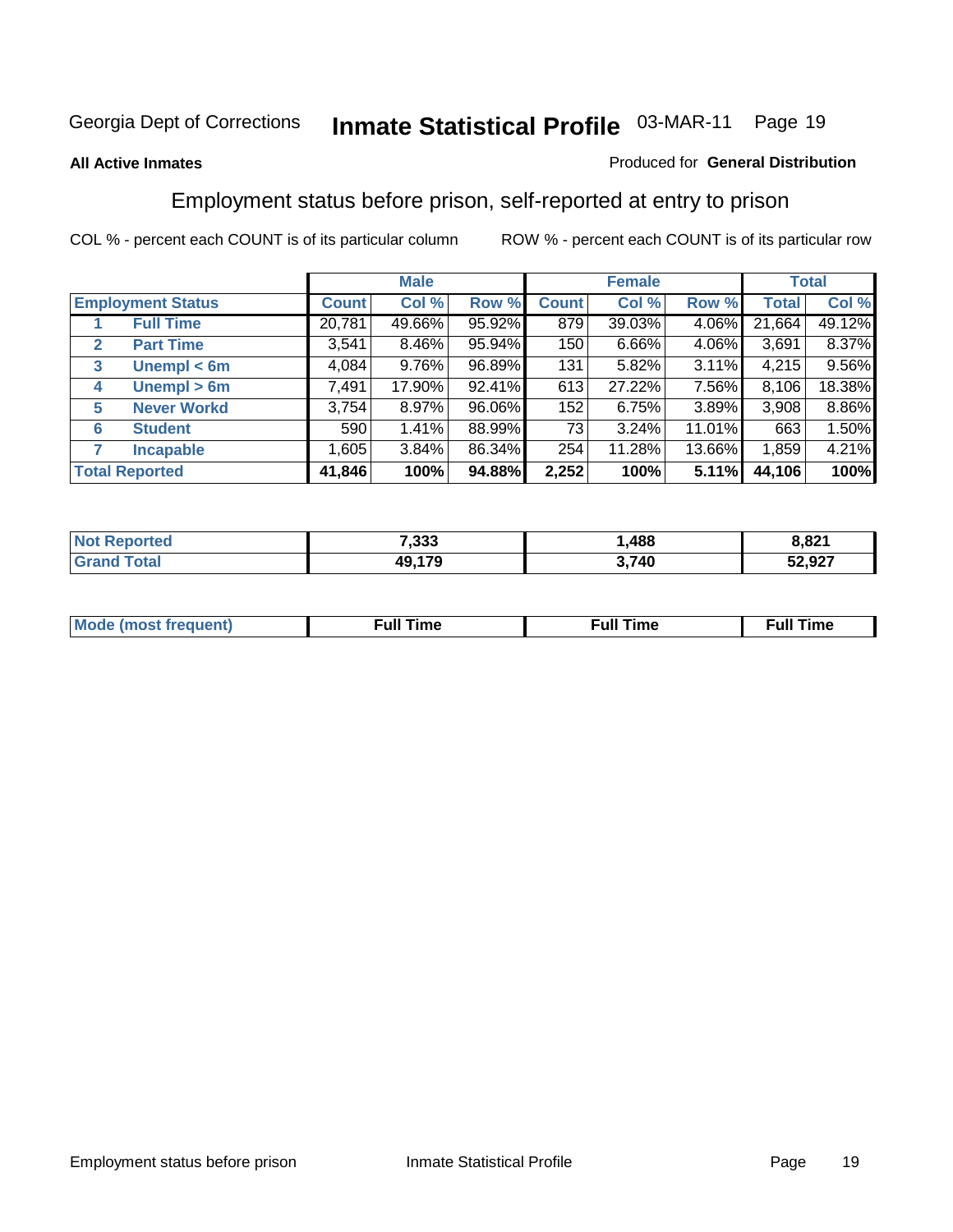#### **All Active Inmates**

Produced for **General Distribution**

### Age at admission

|                         |              | <b>Male</b> |         |                  | <b>Female</b> |        |                  | <b>Total</b> |
|-------------------------|--------------|-------------|---------|------------------|---------------|--------|------------------|--------------|
| <b>Age At Admission</b> | <b>Count</b> | Col %       | Row %   | <b>Count</b>     | Col %         | Row %  | <b>Total</b>     | Col %        |
| 13                      | 1            | 0.01%       | 100.00% |                  |               |        | 1                | 0.01%        |
| 14                      | 14           | 0.03%       | 93.33%  | 1                | 0.03%         | 6.67%  | 15               | 0.03%        |
| 15                      | 61           | 0.12%       | 98.39%  | 1                | 0.03%         | 1.61%  | 62               | 0.12%        |
| 16                      | 179          | 0.36%       | 95.21%  | 9                | 0.24%         | 4.79%  | 188              | 0.36%        |
| $\overline{17}$         | 761          | 1.55%       | 97.07%  | $\overline{23}$  | 0.61%         | 2.93%  | 784              | 1.48%        |
| 18                      | 1,579        | 3.21%       | 97.35%  | 43               | 1.15%         | 2.65%  | 1,622            | 3.07%        |
| 19                      | 2,182        | 4.44%       | 96.76%  | $\overline{73}$  | 1.95%         | 3.24%  | 2,255            | 4.26%        |
| 20                      | 2,199        | 4.47%       | 94.91%  | $\overline{118}$ | 3.16%         | 5.09%  | 2,317            | 4.38%        |
| 21                      | 2,214        | 4.50%       | 94.98%  | 117              | 3.13%         | 5.02%  | 2,331            | 4.40%        |
| 22                      | 2,192        | 4.46%       | 94.93%  | 117              | 3.13%         | 5.07%  | 2,309            | 4.36%        |
| 23                      | 2,008        | 4.08%       | 94.41%  | 119              | 3.18%         | 5.59%  | 2,127            | 4.02%        |
| 24                      | 2,009        | 4.09%       | 93.40%  | 142              | 3.80%         | 6.60%  | 2,151            | 4.06%        |
| $\overline{25}$         | 1,884        | 3.83%       | 92.95%  | $\overline{143}$ | 3.82%         | 7.05%  | 2,027            | 3.83%        |
| 26                      | 1,790        | 3.64%       | 93.52%  | 124              | 3.32%         | 6.48%  | 1,914            | 3.62%        |
| 27                      | 1,781        | 3.62%       | 93.34%  | 127              | 3.40%         | 6.66%  | 1,908            | 3.61%        |
| 28                      | 1,768        | 3.60%       | 93.05%  | 132              | 3.53%         | 6.95%  | 1,900            | 3.59%        |
| 29                      | 1,669        | 3.39%       | 93.14%  | 123              | 3.29%         | 6.86%  | 1,792            | 3.39%        |
| 30                      | 1,635        | 3.32%       | 92.37%  | 135              | 3.61%         | 7.63%  | 1,770            | 3.34%        |
| 31                      | 1,493        | 3.04%       | 91.37%  | 141              | 3.77%         | 8.63%  | 1,634            | 3.09%        |
| 32                      | 1,393        | 2.83%       | 92.80%  | 108              | 2.89%         | 7.20%  | 1,501            | 2.84%        |
| 33                      | 1,316        | 2.68%       | 92.22%  | 111              | 2.97%         | 7.78%  | 1,427            | 2.70%        |
| 34                      | 1,224        | 2.49%       | 91.00%  | 121              | 3.24%         | 9.00%  | 1,345            | 2.54%        |
| 35                      | 1,227        | 2.49%       | 92.95%  | 93               | 2.49%         | 7.05%  | 1,320            | 2.49%        |
| 36                      | 1,198        | 2.44%       | 91.66%  | 109              | 2.91%         | 8.34%  | 1,307            | 2.47%        |
| 37                      | 1,195        | 2.43%       | 91.78%  | 107              | 2.86%         | 8.22%  | 1,302            | 2.46%        |
| 38                      | 1,097        | 2.23%       | 91.19%  | 106              | 2.83%         | 8.81%  | 1,203            | 2.27%        |
| 39                      | 1,065        | 2.17%       | 89.20%  | 129              | 3.45%         | 10.80% | 1,194            | 2.26%        |
| 40                      | 1,069        | 2.17%       | 91.06%  | 105              | 2.81%         | 8.94%  | 1,174            | 2.22%        |
| 41                      | 965          | 1.96%       | 89.77%  | 110              | 2.94%         | 10.23% | 1,075            | 2.03%        |
| 42                      | 987          | 2.01%       | 90.38%  | 105              | 2.81%         | 9.62%  | 1,092            | 2.06%        |
| 43                      | 915          | 1.86%       | 90.68%  | 94               | 2.51%         | 9.32%  | 1,009            | 1.91%        |
| 44                      | 894          | 1.82%       | 90.30%  | 96               | 2.57%         | 9.70%  | 990              | 1.87%        |
| 45                      | 819          | 1.67%       | 89.80%  | $\overline{93}$  | 2.49%         | 10.20% | $\overline{912}$ | 1.72%        |
| 46                      | 797          | 1.62%       | 89.25%  | 96               | 2.57%         | 10.75% | 893              | 1.69%        |
| 47                      | 715          | 1.45%       | 90.51%  | 75               | 2.01%         | 9.49%  | 790              | 1.49%        |
| 48                      | 671          | 1.36%       | 91.42%  | 63               | 1.68%         | 8.58%  | 734              | 1.39%        |
| 49                      | 622          | 1.26%       | 92.84%  | 48               | 1.28%         | 7.16%  | 670              | 1.27%        |
| 50                      | 526          | 1.07%       | 92.28%  | 44               | 1.18%         | 7.72%  | 570              | 1.08%        |
| 51                      | 447          | 0.91%       | 91.41%  | 42               | 1.12%         | 8.59%  | 489              | 0.92%        |
| 52                      | 425          | 0.86%       | 92.79%  | 33               | 0.88%         | 7.21%  | 458              | 0.87%        |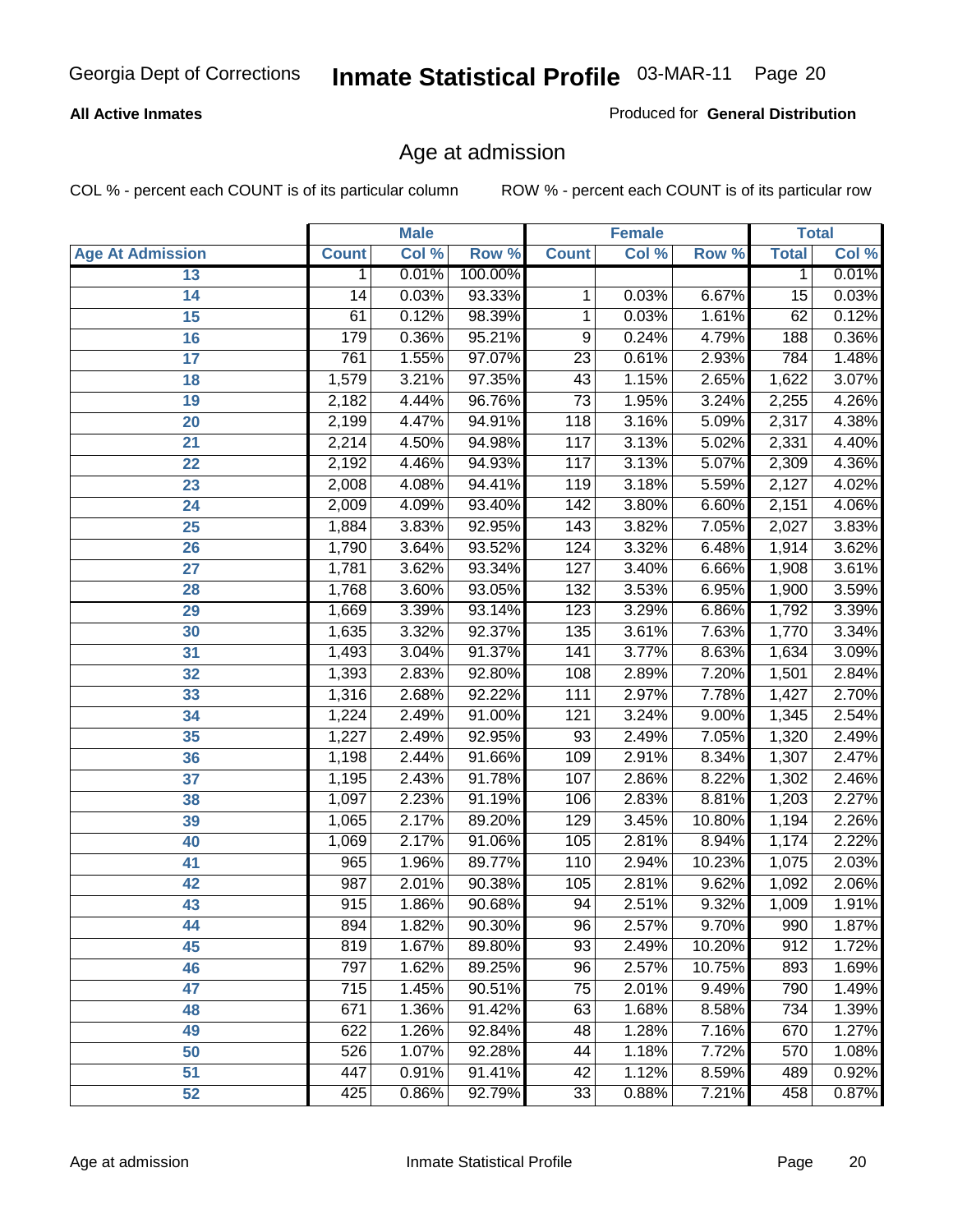#### **All Active Inmates**

Produced for **General Distribution**

### Age at admission

|                         |                  | <b>Male</b> |         |                 | <b>Female</b> |                  |                  | <b>Total</b> |
|-------------------------|------------------|-------------|---------|-----------------|---------------|------------------|------------------|--------------|
| <b>Age At Admission</b> | <b>Count</b>     | Col %       | Row %   | <b>Count</b>    | Col %         | Row <sup>%</sup> | <b>Total</b>     | Col %        |
| 53                      | 369              | 0.75%       | 89.35%  | 44              | 1.18%         | 10.65%           | 413              | 0.78%        |
| $\overline{54}$         | $\overline{271}$ | 0.55%       | 92.81%  | $\overline{21}$ | 0.56%         | 7.19%            | 292              | 0.55%        |
| $\overline{55}$         | $\overline{276}$ | 0.56%       | 91.09%  | $\overline{27}$ | 0.72%         | 8.91%            | $\overline{303}$ | 0.57%        |
| 56                      | 240              | 0.49%       | 95.62%  | $\overline{11}$ | 0.29%         | 4.38%            | 251              | 0.47%        |
| $\overline{57}$         | 180              | 0.37%       | 96.26%  | $\overline{7}$  | 0.19%         | 3.74%            | 187              | 0.35%        |
| 58                      | $\overline{136}$ | 0.28%       | 91.89%  | $\overline{12}$ | 0.32%         | 8.11%            | 148              | 0.28%        |
| 59                      | $\overline{143}$ | 0.29%       | 92.86%  | $\overline{11}$ | 0.29%         | 7.14%            | 154              | 0.29%        |
| 60                      | 106              | 0.22%       | 92.98%  | $\overline{8}$  | 0.21%         | 7.02%            | $\overline{114}$ | 0.22%        |
| 61                      | $\overline{88}$  | 0.18%       | 96.70%  | $\overline{3}$  | 0.08%         | 3.30%            | $\overline{91}$  | 0.17%        |
| 62                      | $\overline{72}$  | 0.15%       | 97.30%  | $\overline{2}$  | 0.05%         | 2.70%            | $\overline{74}$  | 0.14%        |
| 63                      | $\overline{55}$  | 0.11%       | 94.83%  | $\overline{3}$  | 0.08%         | 5.17%            | $\overline{58}$  | 0.11%        |
| 64                      | 49               | 0.10%       | 98.00%  | 1               | 0.03%         | 2.00%            | $\overline{50}$  | 0.09%        |
| 65                      | 40               | 0.08%       | 100.00% |                 |               |                  | 40               | 0.08%        |
| 66                      | $\overline{23}$  | 0.05%       | 95.83%  | $\mathbf{1}$    | 0.03%         | 4.17%            | $\overline{24}$  | 0.05%        |
| 67                      | $\overline{25}$  | 0.05%       | 89.29%  | $\overline{3}$  | 0.08%         | 10.71%           | $\overline{28}$  | 0.05%        |
| 68                      | $\overline{24}$  | 0.05%       | 92.31%  | $\overline{2}$  | 0.05%         | 7.69%            | $\overline{26}$  | 0.05%        |
| 69                      | $\overline{28}$  | 0.06%       | 100.00% |                 |               |                  | $\overline{28}$  | 0.05%        |
| 70                      | $\overline{13}$  | 0.03%       | 86.67%  | $\overline{2}$  | 0.05%         | 13.33%           | $\overline{15}$  | 0.03%        |
| $\overline{71}$         | $\overline{7}$   | 0.01%       | 100.00% |                 |               |                  | $\overline{7}$   | 0.01%        |
| $\overline{72}$         | $\overline{9}$   | 0.02%       | 75.00%  | $\overline{3}$  | 0.08%         | 25.00%           | $\overline{12}$  | 0.02%        |
| $\overline{73}$         | $\overline{7}$   | 0.01%       | 100.00% |                 |               |                  | $\overline{7}$   | 0.01%        |
| $\overline{74}$         | $\overline{5}$   | 0.01%       | 100.00% |                 |               |                  | $\overline{5}$   | 0.01%        |
| 75                      | $\overline{7}$   | 0.01%       | 100.00% |                 |               |                  | $\overline{7}$   | 0.01%        |
| 76                      | $\overline{9}$   | 0.02%       | 100.00% |                 |               |                  | 9                | 0.02%        |
| $\overline{77}$         | $\overline{2}$   | 0.01%       | 66.67%  | 1               | 0.03%         | 33.33%           | $\overline{3}$   | 0.01%        |
| 78                      | $\overline{4}$   | 0.01%       | 100.00% |                 |               |                  | $\overline{4}$   | 0.01%        |
| 79                      | $\overline{2}$   | 0.01%       | 66.67%  | $\overline{1}$  | 0.03%         | 33.33%           | $\overline{3}$   | 0.01%        |
| 80                      | $\overline{2}$   | 0.01%       | 100.00% |                 |               |                  | $\overline{2}$   | 0.01%        |
| 82                      | $\overline{1}$   | 0.01%       | 100.00% |                 |               |                  | 1                | 0.01%        |
| 83                      |                  |             |         | $\overline{1}$  | 0.03%         | 100.00%          | $\overline{1}$   | 0.01%        |
| <b>Total Reported</b>   | 49,179           | 100%        | 92.93%  | 3,740           | 100%          | 7.07%            | 52,919           | 100%         |

| <b>Not Reported</b>         |               |                      |        |
|-----------------------------|---------------|----------------------|--------|
| <b>Total</b><br><b>Gran</b> | <b>40 170</b> | $^{\backprime}$ .740 | 52,919 |

| <b>Mean</b><br>(average)       | 31.88 | 34.20    | 32.05 |
|--------------------------------|-------|----------|-------|
| <b>Median (middle)</b>         | 30    | ^^<br>vu | 30    |
| <b>Mode</b><br>(most frequent) |       | 23       | ົ     |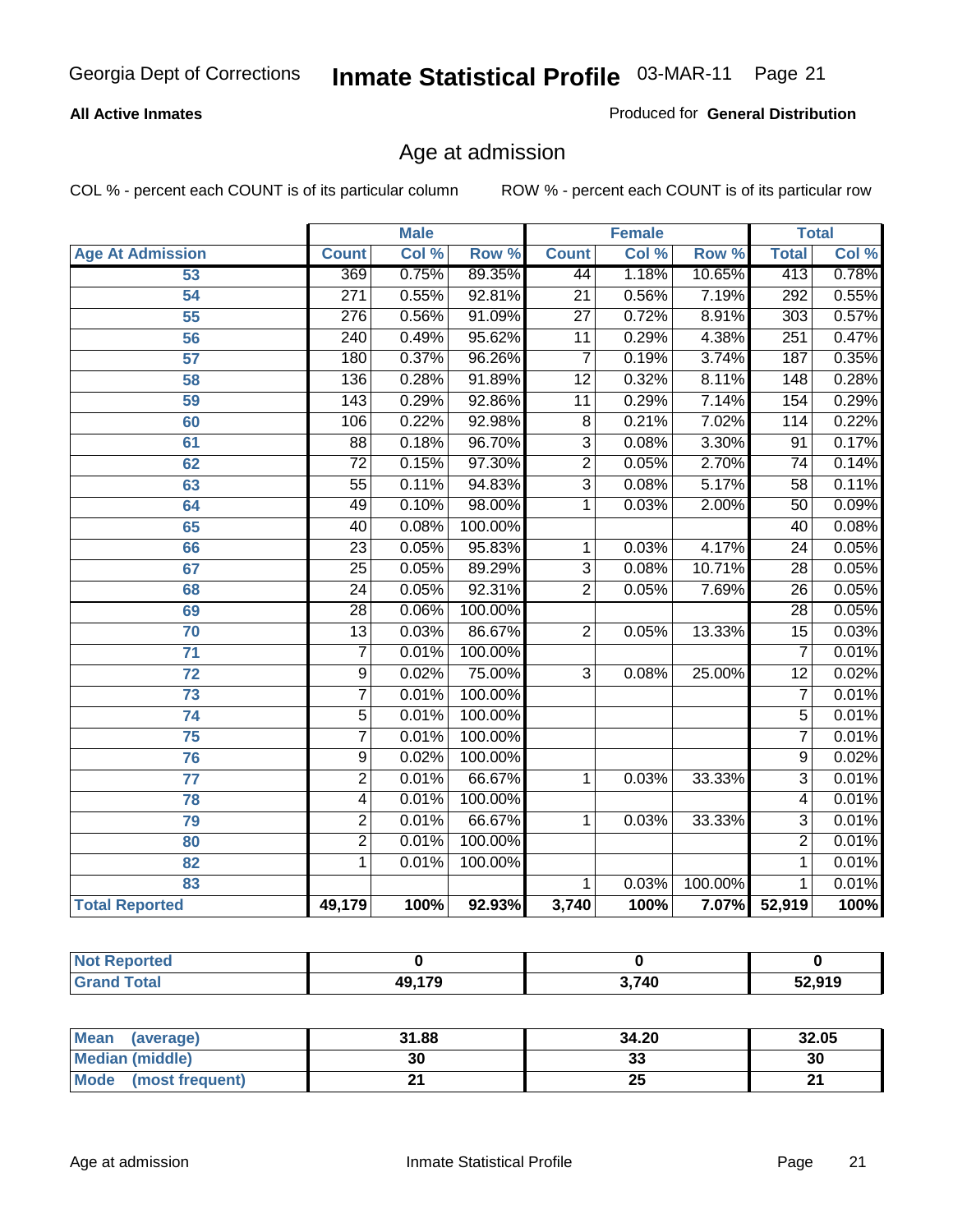#### **All Active Inmates**

#### Produced for **General Distribution**

### Height, measured at entry to prison

|                       |                 | <b>Male</b> |         |                 | <b>Female</b> |        | <b>Total</b>    |        |
|-----------------------|-----------------|-------------|---------|-----------------|---------------|--------|-----------------|--------|
| <b>Height</b>         | <b>Count</b>    | Col %       | Row %   | <b>Count</b>    | Col %         | Row %  | <b>Total</b>    | Col %  |
| 4'10"                 | $\overline{3}$  | 0.03%       | 25.00%  | $\overline{9}$  | 4.07%         | 75.00% | $\overline{12}$ | 0.10%  |
| 4'11''                | 11              | 0.09%       | 13.41%  | $\overline{71}$ | 32.13%        | 86.59% | 82              | 0.68%  |
| 5'02''                | $\overline{c}$  | 0.02%       | 66.67%  | 1               | 0.45%         | 33.33% | 3               | 0.02%  |
| 5'03"                 | 2               | 0.02%       | 100.00% |                 |               |        | $\overline{2}$  | 0.02%  |
| 5'05"                 | 13              | 0.11%       | 92.86%  |                 |               |        | $\overline{14}$ | 0.12%  |
| 5'06''                | 12              | 0.10%       | 85.71%  |                 |               |        | 14              | 0.12%  |
| 5'07''                | 21              | 0.18%       | 95.45%  |                 |               |        | $\overline{22}$ | 0.18%  |
| 5'08''                | $\overline{18}$ | 0.15%       | 94.74%  |                 |               |        | $\overline{19}$ | 0.16%  |
| 5'09''                | 23              | 0.19%       | 95.83%  |                 |               |        | 24              | 0.20%  |
| 5'10''                | 5,770           | 48.72%      | 98.65%  | 79              | 35.75%        | 1.35%  | 5,849           | 48.43% |
| 5'11''                | 5,894           | 49.77%      | 98.94%  | 61              | 27.60%        | 1.02%  | 5,957           | 49.33% |
| 6'00''                | 18              | 0.15%       | 90.00%  |                 |               |        | 20              | 0.17%  |
| 6'01''                | 13              | 0.11%       | 92.86%  |                 |               |        | 14              | 0.12%  |
| 6'02"                 | 14              | 0.12%       | 93.33%  |                 |               |        | $\overline{15}$ | 0.12%  |
| 6'03''                | 4               | 0.03%       | 100.00% |                 |               |        | 4               | 0.03%  |
| 6'04"                 | $\overline{3}$  | 0.03%       | 100.00% |                 |               |        | $\overline{3}$  | 0.02%  |
| 6'05''                | $\overline{3}$  | 0.03%       | 100.00% |                 |               |        | 3               | 0.02%  |
| 6'06"                 | 1               | 0.01%       | 100.00% |                 |               |        | 1               | 0.01%  |
| 6'10''                | $\overline{3}$  | 0.03%       | 100.00% |                 |               |        | $\overline{3}$  | 0.02%  |
| 6'11''                | 14              | 0.12%       | 100.00% |                 |               |        | $\overline{14}$ | 0.12%  |
| Seven feet +          | 1               | 0.01%       | 100.00% |                 |               |        | 1               | 0.01%  |
| <b>Total Reported</b> | 11,843          | 100%        | 98.07%  | 221             | 100%          | 1.83%  | 12,076          | 100%   |

| <b>Not</b><br><b>Reported</b> | 37,336 | 3,519       | 40,855 |
|-------------------------------|--------|-------------|--------|
| <b>Total</b>                  | 49,179 | 3 74በ<br>77 | 52,931 |

| <b>Mean</b><br>(average)       | 5'10" | 5'06" | 5'10''       |
|--------------------------------|-------|-------|--------------|
| Median (middle)                | 544 " | 5'10" | 5'10"        |
| <b>Mode</b><br>(most frequent) | 5'11" | 5'10" | <b>K'11"</b> |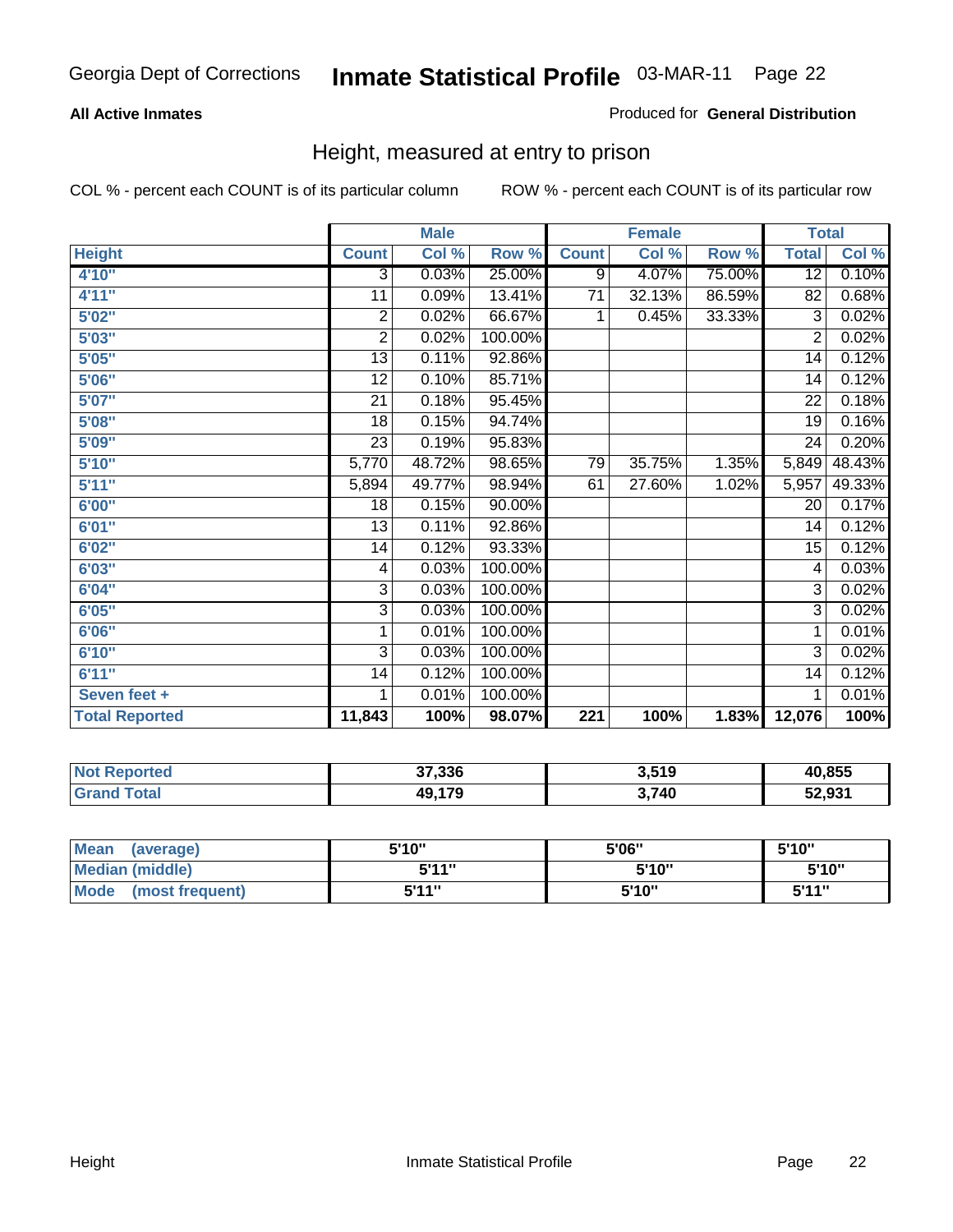#### **All Active Inmates**

#### Produced for **General Distribution**

### Weight, measured at entry to prison

|                        |                  | <b>Male</b> |         |                  | <b>Female</b> |                  | <b>Total</b>     |        |
|------------------------|------------------|-------------|---------|------------------|---------------|------------------|------------------|--------|
| <b>Weight</b>          | <b>Count</b>     | Col %       | Row %   | <b>Count</b>     | Col %         | Row <sup>%</sup> | <b>Total</b>     | Col %  |
| <b>Under 80 pounds</b> | $\overline{34}$  | 0.07%       | 97.14%  | 1                | 0.03%         | 2.86%            | $\overline{35}$  | 0.07%  |
| 80 - 89 pounds         | $\overline{13}$  | 0.03%       | 76.47%  | $\overline{4}$   | 0.11%         | 23.53%           | $\overline{17}$  | 0.03%  |
| 90 - 99 pounds         | $\overline{5}$   | 0.01%       | 26.32%  | $\overline{14}$  | 0.37%         | 73.68%           | $\overline{19}$  | 0.04%  |
| 100 - 109 pounds       | $\overline{13}$  | 0.03%       | 19.40%  | $\overline{54}$  | 1.45%         | 80.60%           | $\overline{67}$  | 0.13%  |
| 110 - 119 pounds       | $\overline{82}$  | 0.17%       | 31.91%  | 175              | 4.68%         | 68.09%           | $\overline{257}$ | 0.49%  |
| 120 - 129 pounds       | 428              | 0.87%       | 59.03%  | 297              | 7.95%         | 40.97%           | $\overline{725}$ | 1.38%  |
| 130 - 139 pounds       | 1,305            | 2.67%       | 75.00%  | 435              | 11.64%        | 25.00%           | 1,740            | 3.30%  |
| 140 - 149 pounds       | 3,299            | 6.74%       | 87.69%  | 463              | 12.39%        | 12.31%           | 3,762            | 7.14%  |
| 150 - 159 pounds       | 4,612            | 9.43%       | 92.74%  | 361              | 9.66%         | 7.26%            | 4,973            | 9.44%  |
| 160 - 169 pounds       | 6,991            | 14.29%      | 94.17%  | 433              | 11.59%        | 5.83%            | 7,424            | 14.10% |
| 170 - 179 pounds       | 6,129            | 12.53%      | 95.02%  | $\overline{321}$ | 8.59%         | 4.98%            | 6,450            | 12.25% |
| 180 - 189 pounds       | 6,860            | 14.02%      | 95.46%  | $\overline{326}$ | 8.72%         | 4.54%            | 7,186            | 13.65% |
| 190 - 199 pounds       | 4,431            | 9.06%       | 95.66%  | $\overline{201}$ | 5.38%         | 4.34%            | 4,632            | 8.80%  |
| 200 - 209 pounds       | 4,044            | 8.27%       | 96.03%  | 167              | 4.47%         | 3.97%            | 4,211            | 8.00%  |
| 210 - 219 pounds       | 2,893            | 5.91%       | 96.37%  | 109              | 2.92%         | 3.63%            | 3,002            | 5.70%  |
| 220 - 229 pounds       | 2,504            | 5.12%       | 96.23%  | $\overline{98}$  | 2.62%         | 3.77%            | 2,602            | 4.94%  |
| 230 - 239 pounds       | 1,567            | 3.20%       | 95.37%  | $\overline{76}$  | 2.03%         | 4.63%            | 1,643            | 3.12%  |
| 240 - 249 pounds       | 1,227            | 2.51%       | 95.41%  | $\overline{59}$  | 1.58%         | 4.59%            | 1,286            | 2.44%  |
| 250 - 259 pounds       | $\overline{742}$ | 1.52%       | 95.62%  | $\overline{34}$  | 0.91%         | 4.38%            | 776              | 1.47%  |
| 260 - 269 pounds       | 597              | 1.22%       | 94.31%  | $\overline{36}$  | 0.96%         | 5.69%            | 633              | 1.20%  |
| 270 - 279 pounds       | 336              | 0.69%       | 94.65%  | $\overline{19}$  | 0.51%         | 5.35%            | 355              | 0.67%  |
| 280 - 289 pounds       | 280              | 0.57%       | 93.65%  | $\overline{19}$  | 0.51%         | 6.35%            | 299              | 0.57%  |
| 290 - 299 pounds       | 116              | 0.24%       | 95.08%  | $\overline{6}$   | 0.16%         | 4.92%            | 122              | 0.23%  |
| 300 - 309 pounds       | 122              | 0.25%       | 90.37%  | $\overline{13}$  | 0.35%         | 9.63%            | 135              | 0.26%  |
| 310 - 319 pounds       | $\overline{72}$  | 0.15%       | 97.30%  | $\overline{2}$   | 0.05%         | 2.70%            | $\overline{74}$  | 0.14%  |
| 320 - 329 pounds       | 80               | 0.16%       | 96.39%  | $\overline{3}$   | 0.08%         | 3.61%            | 83               | 0.16%  |
| 330 - 339 pounds       | $\overline{26}$  | 0.05%       | 96.30%  | 1                | 0.03%         | 3.70%            | $\overline{27}$  | 0.05%  |
| 340 - 349 pounds       | $\overline{17}$  | 0.03%       | 80.95%  | $\overline{4}$   | 0.11%         | 19.05%           | $\overline{21}$  | 0.04%  |
| 350 - 359 pounds       | $\overline{35}$  | 0.07%       | 92.11%  | $\overline{3}$   | 0.08%         | 7.89%            | $\overline{38}$  | 0.07%  |
| 360 - 369 pounds       | 14               | 0.03%       | 100.00% |                  |               |                  | 14               | 0.03%  |
| 370 - 379 pounds       | 13               | 0.03%       | 92.86%  | 1                | 0.03%         | 7.14%            | 14               | 0.03%  |
| 380 - 389 pounds       | 6                | 0.01%       | 100.00% |                  |               |                  | 6                | 0.01%  |
| 390 - 399 pounds       | $\overline{5}$   | 0.01%       | 100.00% |                  |               |                  | $\overline{5}$   | 0.01%  |
| 400 pounds and over    | $\overline{19}$  | 0.04%       | 90.48%  | $\overline{2}$   | 0.05%         | 9.52%            | $\overline{21}$  | 0.04%  |
| <b>Total Reported</b>  | 48,917           | 100%        | 92.90%  | 3,737            | 100%          | 7.10%            | 52,654           | 100%   |

| Reported<br>' N∩t | 262         |       | 265    |
|-------------------|-------------|-------|--------|
| ⊺ota.<br>. Gr     | .470<br>49, | 3,740 | 52,919 |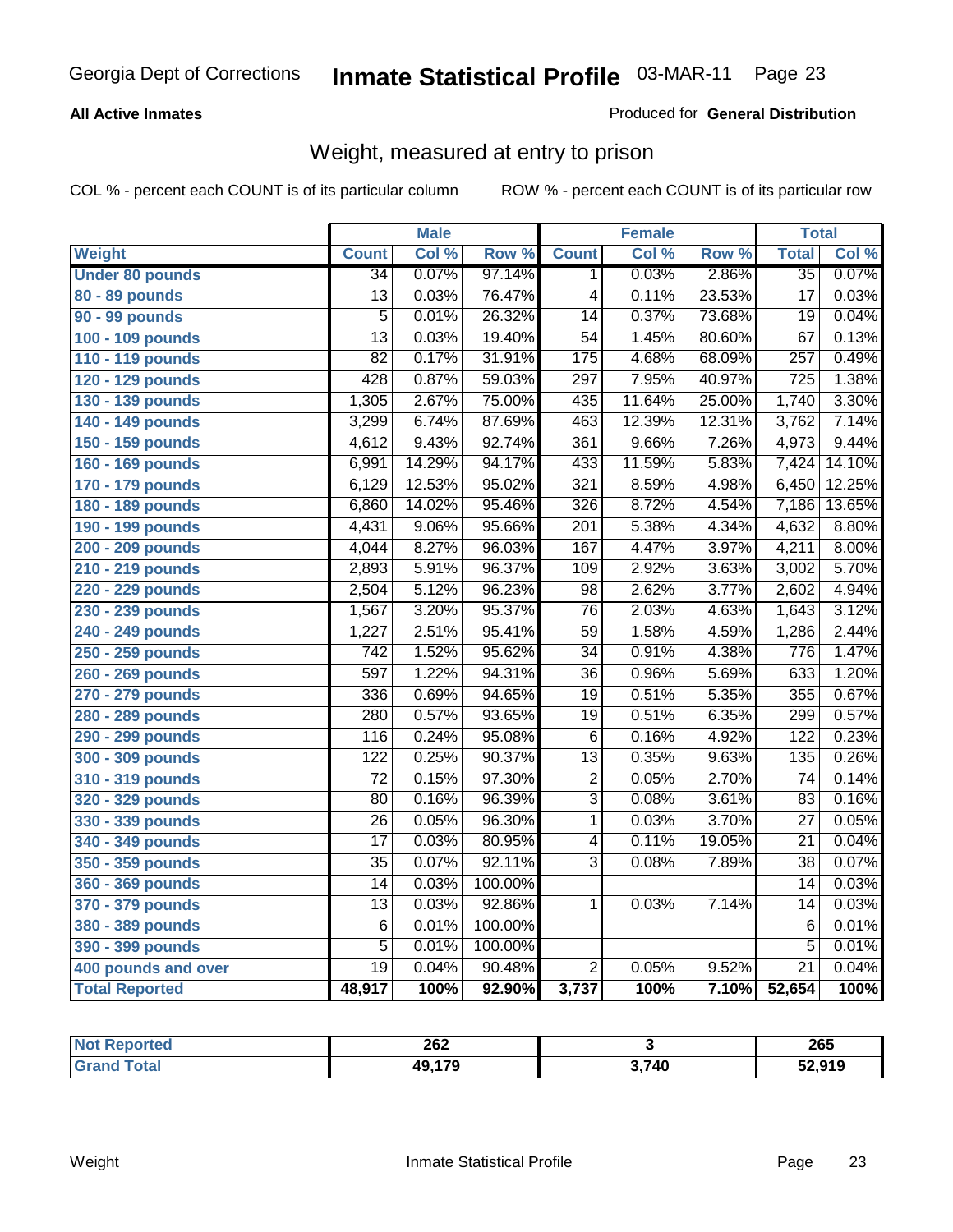#### **All Active Inmates**

#### Produced for **General Distribution**

### Weight, measured at entry to prison

|                                | <b>Male</b> | <b>Female</b> | Total |
|--------------------------------|-------------|---------------|-------|
| Mean<br>(average)              | 185         | 165           | 184   |
| <b>Median (middle)</b>         | 180         | 160           | 180   |
| <b>Mode</b><br>(most frequent) | 180         | 140           | 180   |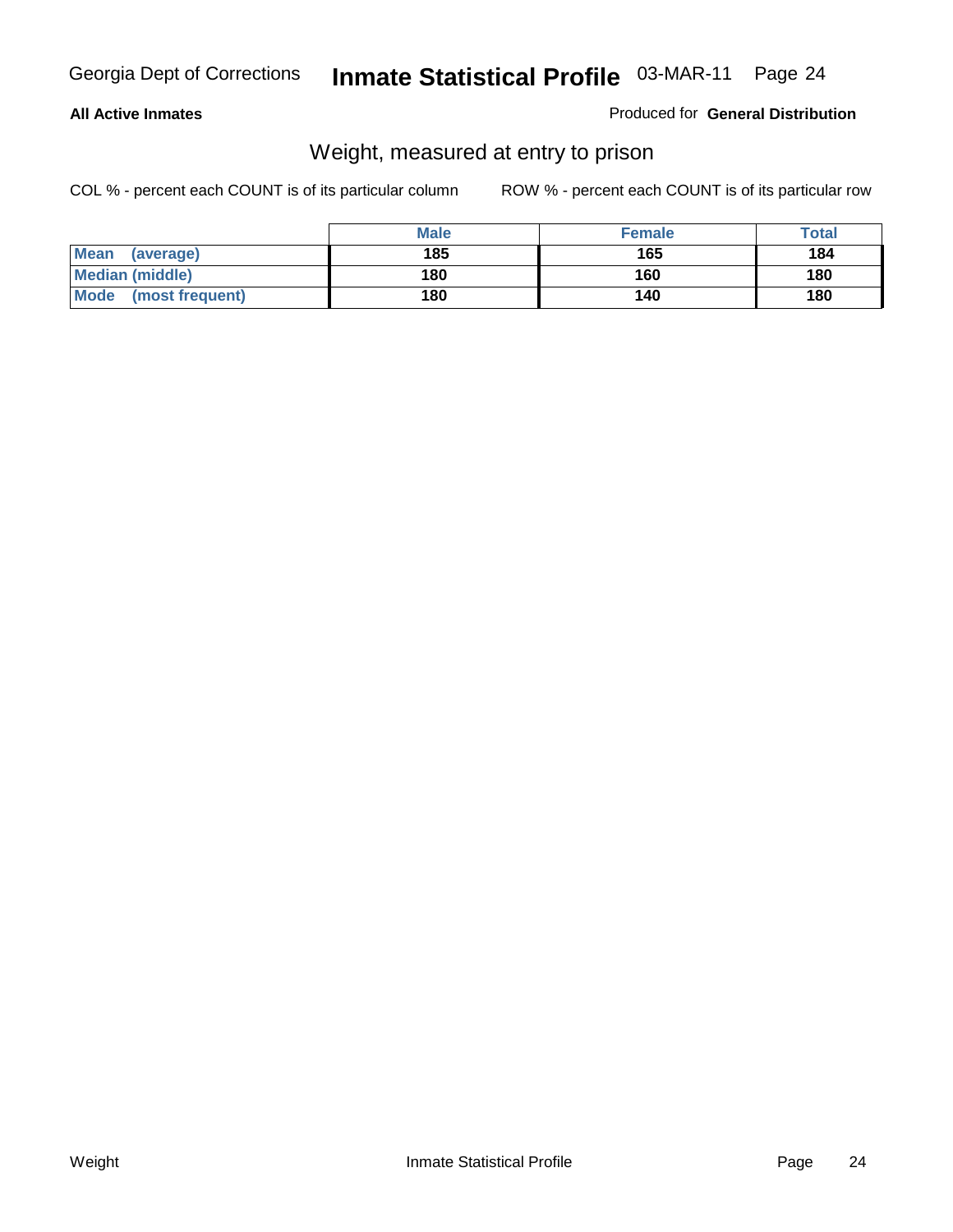**All Active Inmates**

Produced for **General Distribution**

### Military service

|                       |                         |              | <b>Male</b> |             |       | <b>Female</b> |       |              | <b>Total</b> |
|-----------------------|-------------------------|--------------|-------------|-------------|-------|---------------|-------|--------------|--------------|
|                       | <b>Military service</b> | <b>Count</b> | Col %       | Row % Count |       | Col %         | Row % | <b>Total</b> | Col %        |
|                       | <b>Air Force</b>        | 1,797        | 5.15%       | 98.41%      | 29    | 1.05%         | 1.59% | 1,826        | 4.84%        |
| $\mathbf{2}$          | <b>Army</b>             | 322          | .92%        | 97.58%      | 8     | .29%          | 2.42% | 330          | .88%         |
| 3                     | <b>Navy</b>             | 594          | 1.70%       | 98.51%      | 9     | .32%          | 1.49% | 603          | 1.60%        |
| 4                     | <b>Marines</b>          | 36           | .10%        | 100.00%     |       |               |       | 36           | .10%         |
| 5                     | <b>Coast Guard</b>      | 409          | 1.17%       | 99.51%      | 2     | $.07\%$       | .49%  | 411          | 1.09%        |
| 96                    | <b>None</b>             | 31,762       | 90.96%      | 92.07%      | 2,727 | 98.27%        | 7.90% | 34,498       | 91.50%       |
| <b>Total Reported</b> |                         | 34,920       | 100%        | 92.62%      | 2,775 | 100%          | 7.36% | 37,704       | 100%         |

| <b>rtea</b><br><b>NO1</b> | 14,259 | 965   | 5,224  |
|---------------------------|--------|-------|--------|
|                           | 49,179 | 3,740 | 52,928 |

| <b>Mode (most frequent)</b> | <b>Air Force</b> | $\lceil$ orce | ™orce |
|-----------------------------|------------------|---------------|-------|
|                             |                  |               |       |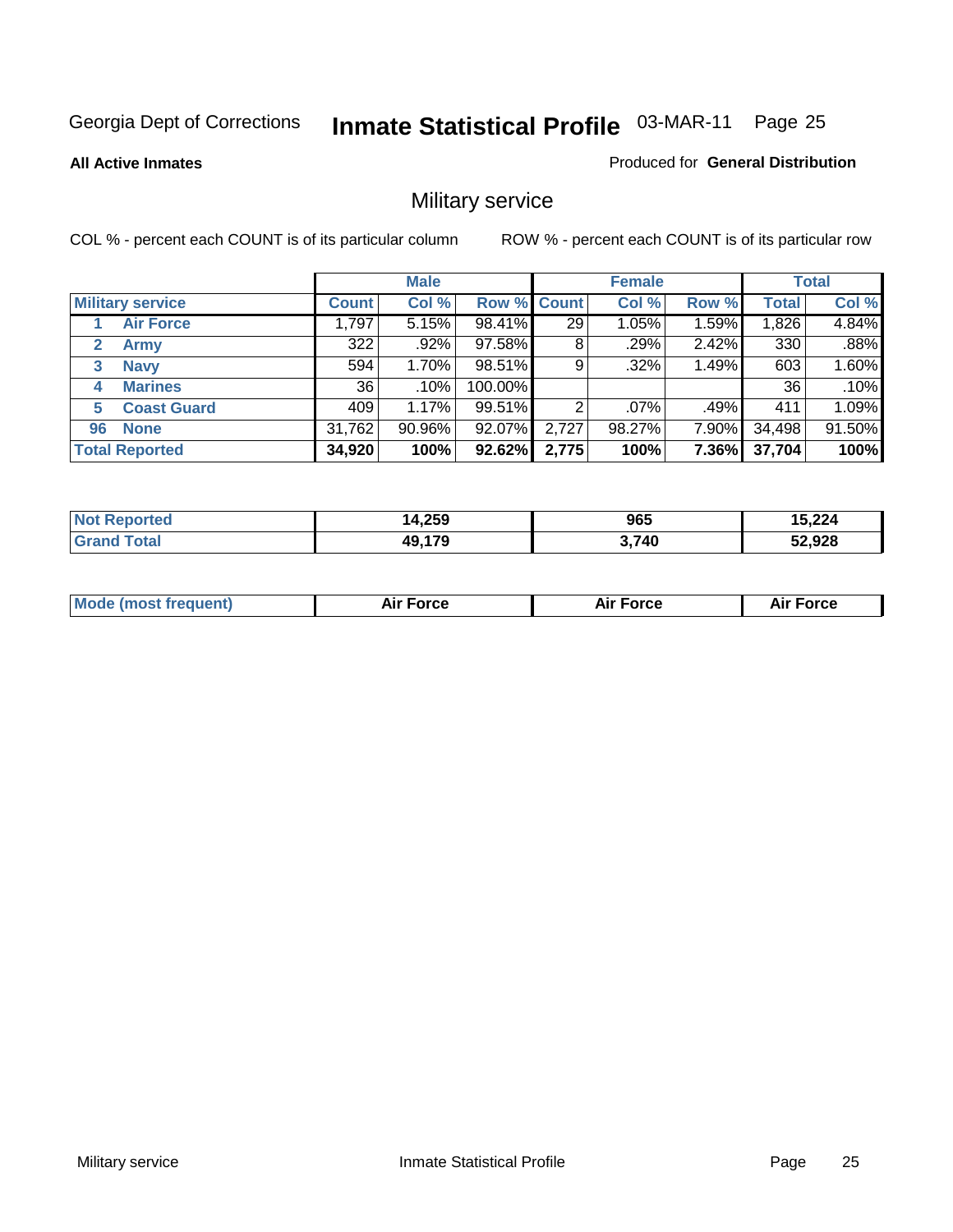**All Active Inmates**

#### Produced for **General Distribution**

### Type of admission to prison

|                |                             |              | <b>Male</b> |                    |     | <b>Female</b> |        |                    | <b>Total</b> |
|----------------|-----------------------------|--------------|-------------|--------------------|-----|---------------|--------|--------------------|--------------|
|                | <b>Type of Admission</b>    | <b>Count</b> | Col %       | <b>Row % Count</b> |     | Col %         | Row %  | <b>Total</b>       | Col %        |
|                | <b>Committed From Court</b> | 42,404       | 86.36%      | 93.11% 3,127       |     | 83.65%        | 6.87%  | 45,543             | 86.17%       |
| $\overline{2}$ | <b>Return Appeal/Bond</b>   | 3            | .01%        | $100.00\%$         |     |               |        | 3                  | .01%         |
| 3              | <b>Parole Rev/New Sent</b>  | 2,517        | 5.13%       | 94.95%             | 134 | 3.58%         | 5.05%  | 2,651              | 5.02%        |
| 4              | <b>Par Rev/No New Sent</b>  | 1,011        | 2.06%       | 93.09%             | 75  | 2.01%         | 6.91%  | 1,086              | 2.05%        |
| 5              | <b>Prob Viol/Total Rev</b>  |              | .01%        | 100.00%            |     |               |        |                    | .01%         |
| 6              | <b>Prob Viol/Partial</b>    | 1,242        | 2.53%       | 86.97%             | 186 | 4.98%         | 13.03% | 1,428              | 2.70%        |
| 7              | <b>Admit Fm Other Cust</b>  | 8            | $.02\%$     | 100.00%            |     |               |        | 8                  | .02%         |
| 9              | <b>Prob Rev/Remainder</b>   | 1,831        | 3.73%       | 89.49%             | 215 | 5.75%         | 10.51% | $\overline{2,046}$ | 3.87%        |
| 10             | <b>New Sent/Par Rev Pnd</b> | 10           | .02%        | 100.00%            |     |               |        | 10                 | .02%         |
| 11             | <b>Life W/O Parole</b>      | 15           | .03%        | 100.00%            |     |               |        | 15                 | .03%         |
| 30             | <b>Par Rev/Rsn Unknown</b>  | 24           | .05%        | 100.00%            |     |               |        | 24                 | .05%         |
| 32             | <b>Pb Parole Rescinded</b>  | 2            | .01%        | 100.00%            |     |               |        | 2                  | .01%         |
| 33             | <b>Prob Revoc/Spec Cond</b> | 9            | .02%        | 100.00%            |     |               |        | 9                  | .02%         |
| 40             | <b>Par Rev/Revoc Center</b> | 12           | $.02\%$     | 100.00%            |     |               |        | 12                 | .02%         |
| 44             | <b>Whitworth Detention</b>  | 2            | .01%        | 100.00%            |     |               |        | 2                  | .01%         |
| 50             | <b>Dcys At Risk</b>         |              | .01%        | 100.00%            |     |               |        |                    | .01%         |
| 97             | <b>Other</b>                | 9            | .02%        | 90.00%             |     | .03%          | 10.00% | 10                 | .02%         |
|                | <b>Total Reported</b>       | 49,101       | 100%        | 92.9% 3,738        |     | 100%          | 7.07%  | 52,851             | 100%         |

| <b>Not Reported</b> | $\overline{\phantom{a}}$ |       | or<br>οu |  |
|---------------------|--------------------------|-------|----------|--|
| <b>Total</b>        | 49 17 <sup>c</sup>       | 3,740 | 52,931   |  |

| <b>Mode (most frequent)</b><br><b>Court Cmmt</b><br>Court Cmmt | <b>Court Cmmt</b> |
|----------------------------------------------------------------|-------------------|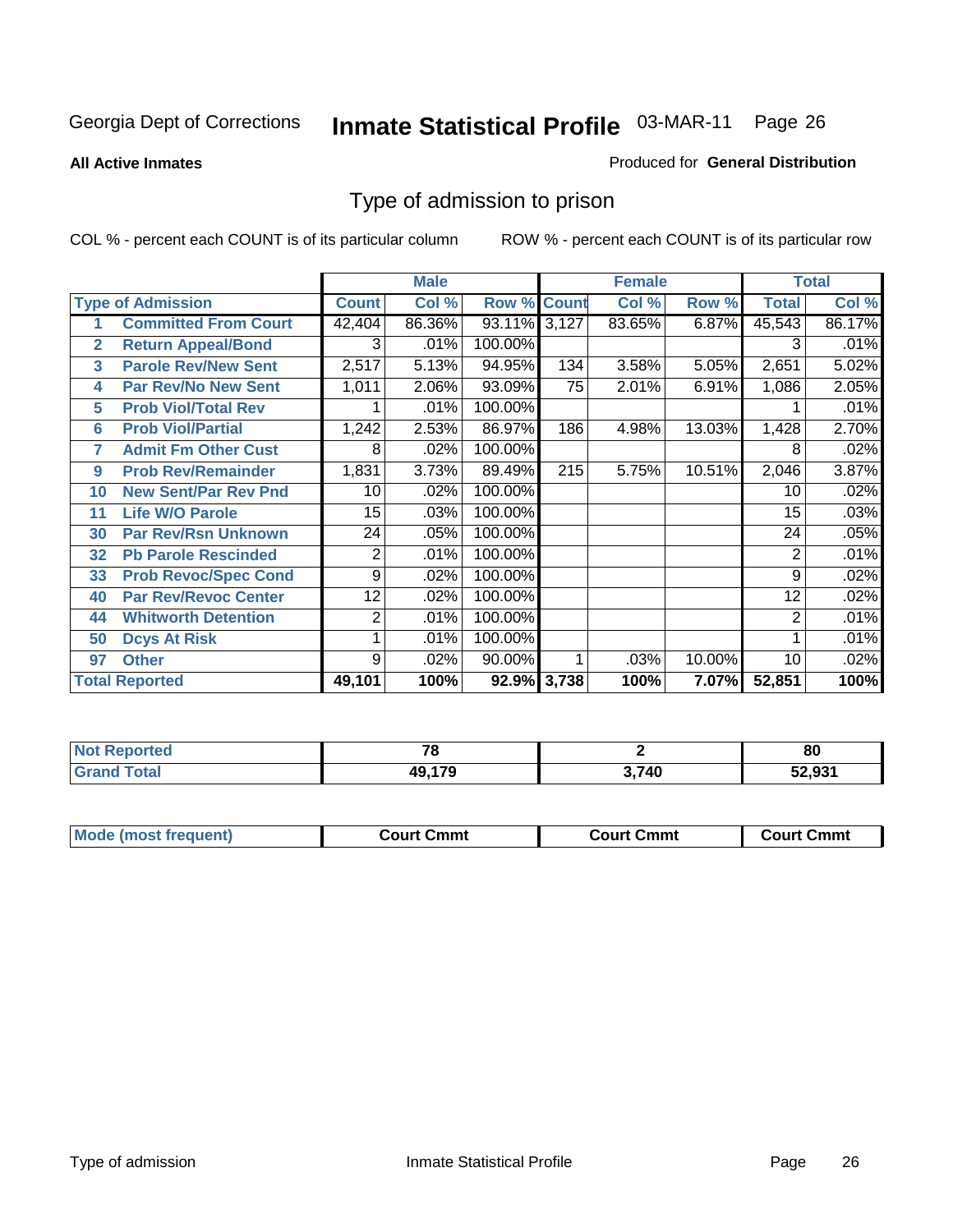**All Active Inmates**

#### Produced for **General Distribution**

### Current / last security status

|                        |         | <b>Male</b> |                    |       | <b>Female</b> |          |              | <b>Total</b> |
|------------------------|---------|-------------|--------------------|-------|---------------|----------|--------------|--------------|
| <b>Security Status</b> | Count l | Col %       | <b>Row % Count</b> |       | Col %         | Row %    | <b>Total</b> | Col %        |
| 0 Diag Incom           | 2,054   | 4.46%       | 99.13%             | 18    | $.56\%$       | $.87\%$  | 2,072        | 4.20%        |
| 1 Wrk Releas           | 24      | $.05\%$     | 96.00%             |       | $.03\%$       | $4.00\%$ | 25           | .05%         |
| 2 Trusty               | 32      | $.07\%$     | 96.97%             |       | .03%          | $3.03\%$ | 33           | .07%         |
| 3 Minimum              | 10,540  | 22.88%      | 85.39%             | 1,801 | 56.30%        | 14.59%   | 12,344       | 25.05%       |
| 4 Medium               | 25,739  | 55.87%      | 95.64%             | 1,169 | 36.54%        | $4.34\%$ | 26,912       | 54.61%       |
| 5 Close                | 7,589   | 16.47%      | 97.29%             | 208   | 6.50%         | 2.67%    | 7,800        | 15.83%       |
| <b>Maximum</b><br>6.   | 93      | .20%        | 98.94%             |       | .03%          | $1.06\%$ | 94           | .19%         |
| <b>Total Reported</b>  | 46,071  | 100%        | 93.49%             | 3,199 | 100%          | 6.49%    | 49,280       | 100%         |

| <b>Still being diagnosed</b> | .612   | 194   | .806   |
|------------------------------|--------|-------|--------|
| <b>Not Reported</b>          | .496   | 347   | 1,843  |
| <b>Grand Total</b>           | 49,179 | 3.740 | 52,929 |

| $M_{\Omega}$<br>יחב | M۵<br>dium | <b>BAL.</b><br>num | Mer<br>dium |
|---------------------|------------|--------------------|-------------|
|                     |            |                    |             |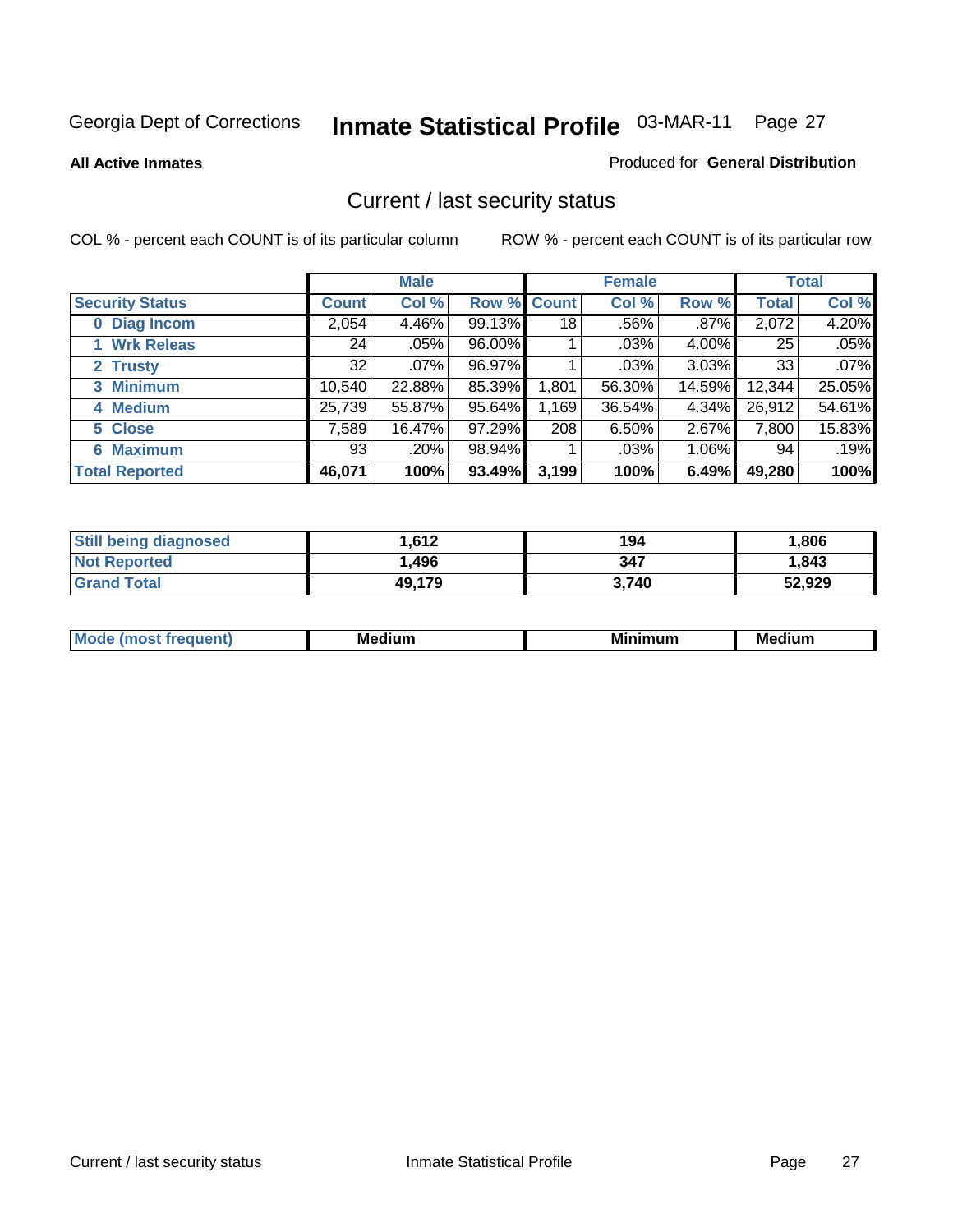**All Active Inmates**

#### Produced for **General Distribution**

### Current / last type of institution

|                            |                | <b>Male</b> |             |       | <b>Female</b> |          |              | <b>Total</b> |
|----------------------------|----------------|-------------|-------------|-------|---------------|----------|--------------|--------------|
| <b>Type of Institution</b> | <b>Count</b>   | Col %       | Row % Count |       | Col %         | Row %    | <b>Total</b> | Col %        |
| <b>Transitional Center</b> | 1,978          | 4.06%       | 90.48%      | 207   | 5.56%         | 9.47%    | 2,186        | 4.16%        |
| <b>County Camp</b>         | 4,920          | 10.09%      | 100.00%     |       |               |          | 4,920        | 9.37%        |
| <b>State Prison</b>        | 35,484         | 72.78%      | 91.41%      | 3,326 | 89.36%        | $8.57\%$ | 38,819       | 73.96%       |
| <b>Private Prison</b>      | 5,243          | 10.75%      | 100.00%     |       |               |          | 5,243        | 9.99%        |
| <b>Pre Release Center</b>  | 1,126          | $2.31\%$    | 85.50%      | 189   | 5.08%         | 14.35%   | 1,317        | 2.51%        |
| <b>Detention Center</b>    | $\overline{2}$ | $.01\%$     | 100.00%     |       |               |          |              | .01%         |
| <b>Total Reported</b>      | 48,753         | 100%        | 92.89%      | 3,722 | 100%          | 7.09%    | 52,487       | 100%         |

| τeα   |           | 4 C  |                |
|-------|-----------|------|----------------|
| N     | 440       |      | 444            |
| _____ | 470<br>лυ | 740, | EQ 004<br>. טע |

|  | <b>Mode (most frequent)</b> | <b>State Prison</b> | <b>State Prison</b> | <b>State Prison I</b> |
|--|-----------------------------|---------------------|---------------------|-----------------------|
|--|-----------------------------|---------------------|---------------------|-----------------------|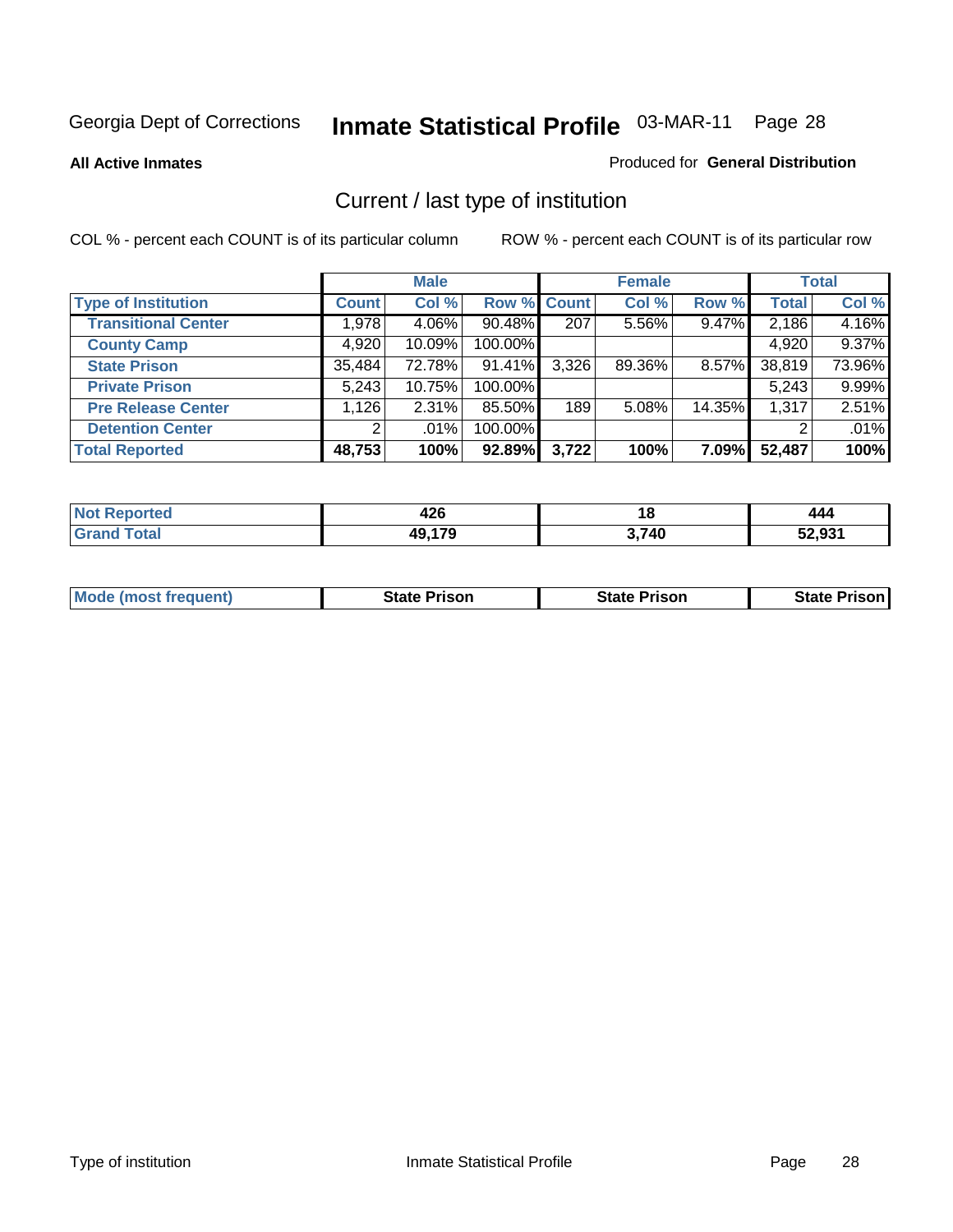#### **All Active Inmates**

#### Produced for **General Distribution**

### Institution type - transitional centers

|     |                                          |              | <b>Male</b> |         |              | <b>Female</b> |         |              | <b>Total</b> |
|-----|------------------------------------------|--------------|-------------|---------|--------------|---------------|---------|--------------|--------------|
|     | <b>Institution Type - Trans. Centers</b> | <b>Count</b> | Col %       | Row %   | <b>Count</b> | Col %         | Row %   | <b>Total</b> | Col %        |
| 220 | <b>Albany Trans-Ctr</b>                  | 140          | 7.08%       | 100.00% |              |               |         | 140          | 6.40%        |
| 223 | <b>Atlanta Male Trans-Ctr</b>            | 250          | 12.64%      | 100.00% |              |               |         | 250          | 11.44%       |
| 246 | <b>Augusta Trans-Ctr</b>                 | 190          | 9.61%       | 100.00% |              |               |         | 190          | 8.69%        |
| 249 | <b>Clayton Transitional Ctr</b>          | 318          | 16.08%      | 100.00% |              |               |         | 318          | 14.55%       |
| 247 | <b>Coastal Transitional Ctr</b>          | 248          | 12.54%      | 100.00% |              |               |         | 248          | 11.34%       |
| 225 | <b>Columbus Trans-Ctr</b>                | 173          | 8.75%       | 100.00% |              |               |         | 173          | 7.91%        |
| 252 | <b>Emanuel-Swainsboro Tc</b>             | 18           | .91%        | 100.00% |              |               |         | 18           | .82%         |
| 250 | <b>Helms Trans-Ctr</b>                   | 58           | 2.93%       | 100.00% |              |               |         | 58           | 2.65%        |
| 248 | <b>Lagrange Trans Ctr</b>                | 149          | 7.53%       | 100.00% |              |               |         | 149          | 6.82%        |
| 231 | <b>Macon Male Trans-Ctr</b>              | 150          | 7.58%       | 100.00% |              |               |         | 150          | 6.86%        |
| 235 | <b>Metro Womens Trans-Ctr</b>            |              |             |         | 207          | 100.00%       | 100.00% | 207          | 9.47%        |
| 233 | <b>Phillips Trans-Ctr</b>                |              |             |         |              |               |         |              | .05%         |
| 253 | <b>Smith Trans-Ctr</b>                   | 184          | 9.30%       | 100.00% |              |               |         | 184          | 8.42%        |
| 230 | <b>Valdosta Trans-Ctr</b>                | 100          | 5.06%       | 100.00% |              |               |         | 100          | 4.57%        |
|     | <b>Total Reported</b>                    | 1,978        | 100%        | 90.48%  | 207          | 100%          | 9.47%   | 2,186        | 100%         |

| <b>Reported</b> |      |             |      |  |
|-----------------|------|-------------|------|--|
| 'ota.           | .978 | כמפ<br>ZV I | ,186 |  |

| Mode (most frequent) | 249 Clayton Transitional Ctr 235 Metro Womens Trans- | 249 Clayton<br><b>Transitional Ctr</b> |
|----------------------|------------------------------------------------------|----------------------------------------|
|                      |                                                      |                                        |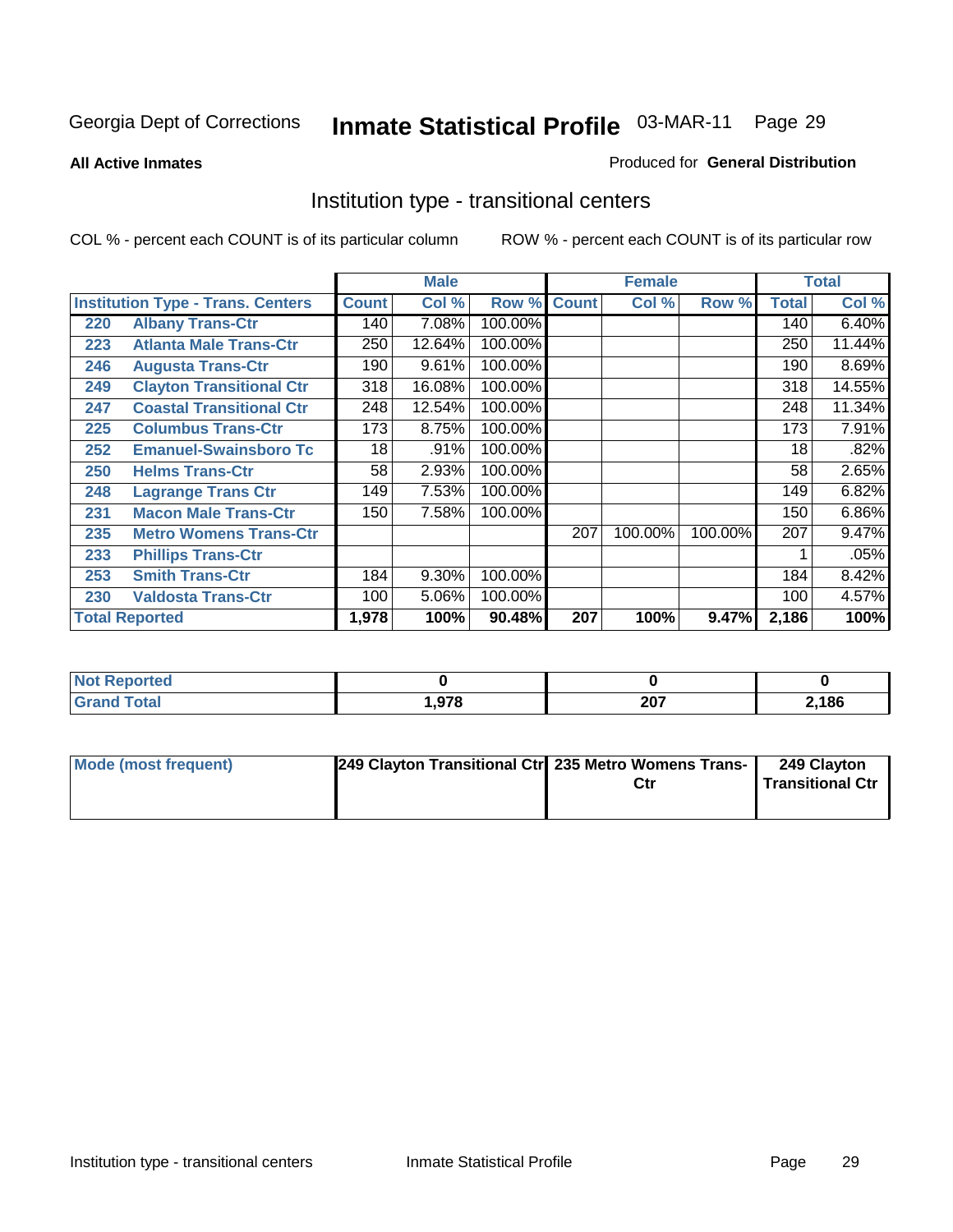#### **All Active Inmates**

#### Produced for **General Distribution**

### Institution type - county prisons

|                                          |                  | <b>Male</b> |         |              | <b>Female</b>             |                          |                  | <b>Total</b> |
|------------------------------------------|------------------|-------------|---------|--------------|---------------------------|--------------------------|------------------|--------------|
| <b>Institution Type - County Prisons</b> | <b>Count</b>     | Col %       | Row %   | <b>Count</b> | $\overline{\text{Col}}$ % | Row %                    | <b>Total</b>     | Col %        |
| <b>Bulloch County Ci</b><br>402          | 142              | 2.89%       | 100.00% |              |                           |                          | 142              | 2.89%        |
| <b>Carroll County Ci</b><br>404          | $\overline{211}$ | 4.29%       | 100.00% |              |                           |                          | 211              | 4.29%        |
| <b>Clarke County Ci</b><br>406           | 106              | 2.15%       | 100.00% |              |                           |                          | 106              | 2.15%        |
| <b>Clayton County Ci</b><br>456          | 238              | 4.84%       | 100.00% |              |                           |                          | 238              | 4.84%        |
| <b>Colquitt County Ci</b><br>407         | 179              | 3.64%       | 100.00% |              |                           |                          | 179              | 3.64%        |
| <b>Coweta County Ci</b><br>409           | 200              | 4.07%       | 100.00% |              |                           |                          | 200              | 4.07%        |
| <b>Decatur County Ci</b><br>411          | $\overline{213}$ | 4.33%       | 100.00% |              |                           |                          | $\overline{213}$ | 4.33%        |
| <b>Effingham County Ci</b><br>413        | 248              | 5.04%       | 100.00% |              |                           |                          | 248              | 5.04%        |
| <b>Floyd County Ci</b><br>415            | 344              | 6.99%       | 100.00% |              |                           |                          | 344              | 6.99%        |
| <b>Gwinnett County Ci</b><br>419         | $\overline{127}$ | 2.58%       | 100.00% |              |                           |                          | 127              | 2.58%        |
| <b>Hall County Ci</b><br>420             | 153              | 3.11%       | 100.00% |              |                           |                          | 153              | 3.11%        |
| <b>Harris County Ci</b><br>422           | 106              | 2.15%       | 100.00% |              |                           |                          | 106              | 2.15%        |
| <b>Jackson County Ci</b><br>426          | 192              | 3.90%       | 100.00% |              |                           |                          | 192              | 3.90%        |
| <b>Jefferson County Ci</b><br>428        | 190              | 3.86%       | 100.00% |              |                           |                          | 190              | 3.86%        |
| <b>Mitchell County Ci</b><br>433         | 120              | 2.44%       | 100.00% |              |                           |                          | 120              | 2.44%        |
| <b>Muscogee County Ci</b><br>435         | 516              | 10.49%      | 100.00% |              |                           |                          | 516              | 10.49%       |
| <b>Richmond County Ci</b><br>439         | $\overline{203}$ | 4.13%       | 100.00% |              |                           |                          | $\overline{203}$ | 4.13%        |
| <b>Screven County Prison</b><br>440      | 140              | 2.85%       | 100.00% |              |                           |                          | 140              | 2.85%        |
| <b>Spalding County Ci</b><br>441         | 373              | 7.58%       | 100.00% |              |                           |                          | $\overline{373}$ | 7.58%        |
| <b>Sumter County Ci</b><br>443           | 350              | 7.11%       | 100.00% |              |                           |                          | 350              | 7.11%        |
| <b>Terrell County Ci</b><br>444          | 140              | 2.85%       | 100.00% |              |                           |                          | 140              | 2.85%        |
| <b>Thomas County Ci</b><br>445           | 159              | 3.23%       | 100.00% |              |                           |                          | 159              | 3.23%        |
| <b>Troup County Ci</b><br>447            | 270              | 5.49%       | 100.00% |              |                           |                          | 270              | 5.49%        |
| <b>Total Reported</b>                    | 4,920            | 100%        | 100%    |              |                           | $\overline{\frac{9}{6}}$ | 4,920            | 100%         |

| <b>Not Reported</b>          |      |       |
|------------------------------|------|-------|
| <b>Total</b><br><b>Grand</b> | ,920 | 1,920 |

| <b>Mode (most frequent)</b><br>435 Muscogee County Ci | Null | 435 Muscogee<br><b>County Ci</b> |
|-------------------------------------------------------|------|----------------------------------|
|-------------------------------------------------------|------|----------------------------------|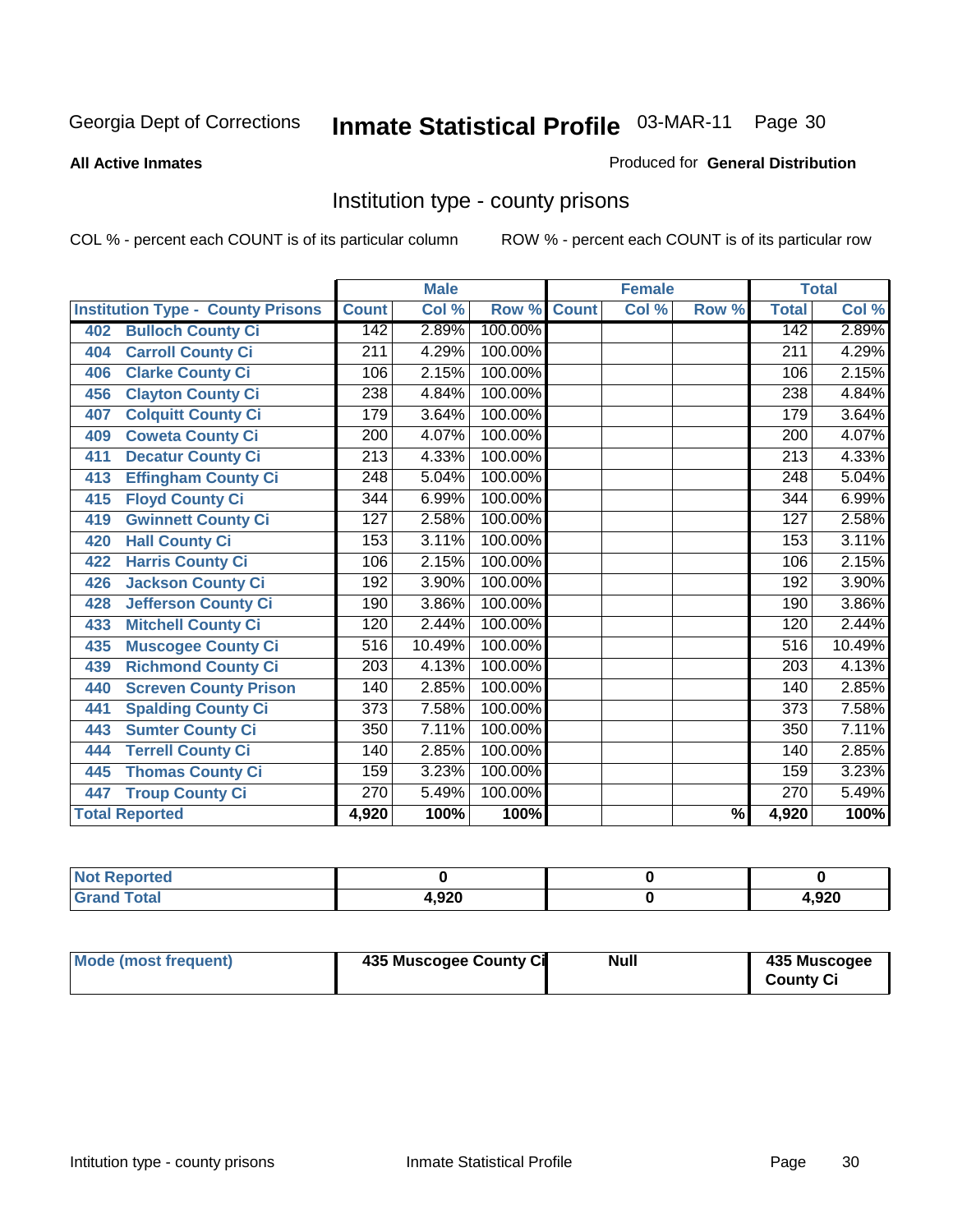**All Active Inmates**

#### Produced for **General Distribution**

### Institution type - state prisons

|                                         | <b>Male</b>      |       | <b>Female</b> |                |        | <b>Total</b> |                  |       |
|-----------------------------------------|------------------|-------|---------------|----------------|--------|--------------|------------------|-------|
| <b>Institution Type - State Prisons</b> | <b>Count</b>     | Col % | Row %         | <b>Count</b>   | Col %  | Row %        | <b>Total</b>     | Col % |
| <b>Arrendale State Prison</b><br>508    |                  |       |               | 1,309          | 39.36% | 100.00%      | 1,309            | 3.37% |
| 532<br><b>Augusta State Med.</b>        | 1,135            | 3.20% | 99.21%        | $\overline{8}$ | .24%   | .70%         | 1,144            | 2.95% |
| <b>Prison</b>                           |                  |       |               |                |        |              |                  |       |
| <b>Autry State Prison</b><br>543        | 1,677            | 4.73% | 100.00%       |                |        |              | 1,677            | 4.32% |
| <b>Baldwin State Prison</b><br>553      | 907              | 2.56% | 100.00%       |                |        |              | 907              | 2.34% |
| 534<br><b>Burrus Corr Trn Cntr</b>      | 671              | 1.89% | 100.00%       |                |        |              | 671              | 1.73% |
| <b>Calhoun State Prison</b><br>547      | 1,646            | 4.64% | 100.00%       |                |        |              | 1,646            | 4.24% |
| <b>Central State Prison</b><br>531      | 850              | 2.40% | 99.88%        |                |        |              | 851              | 2.19% |
| 523<br><b>Coastal State Prison</b>      | 1,711            | 4.82% | 99.94%        |                |        |              | 1,712            | 4.41% |
| 503<br><b>Dodge State Prison</b>        | 1,212            | 3.42% | 100.00%       |                |        |              | 1,212            | 3.12% |
| <b>Dooly State Prison</b><br>548        | 1,683            | 4.74% | 99.94%        |                |        |              | 1,684            | 4.34% |
| 521<br><b>Ga Diag &amp; Class Pris</b>  | 2,053            | 5.79% | 100.00%       |                |        |              | 2,053            | 5.29% |
| <b>Ga State Prison</b><br>517           | 1,497            | 4.22% | 100.00%       |                |        |              | 1,497            | 3.86% |
| <b>Hancock State Prison</b><br>541      | 1,403            | 3.95% | 99.93%        |                |        |              | 1,404            | 3.62% |
| <b>Hays State Prison</b><br>540         | 1,677            | 4.73% | 99.94%        |                |        |              | 1,678            | 4.32% |
| <b>Johnson State Prison</b><br>545      | 1,550            | 4.37% | 100.00%       |                |        |              | 1,550            | 3.99% |
| 510<br><b>Lee State Prison</b>          | $\overline{742}$ | 2.09% | 100.00%       |                |        |              | $\overline{742}$ | 1.91% |
| 564<br><b>Long State Prison</b>         | 230              | .65%  | 100.00%       |                |        |              | 230              | .59%  |
| <b>Macon State Prison</b><br>549        | 1,749            | 4.93% | 100.00%       |                |        |              | 1,749            | 4.51% |
| <b>Metro State Prison (W)</b><br>554    | $\overline{6}$   | .02%  | .73%          | 820            | 24.65% | 99.15%       | 827              | 2.13% |
| 509<br><b>Montgomery State Prison</b>   | 415              | 1.17% | 100.00%       |                |        |              | 415              | 1.07% |
| <b>Phillips State Prison</b><br>505     | 1,091            | 3.07% | 100.00%       |                |        |              | 1,091            | 2.81% |
| <b>Pulaski State Prison (W)</b><br>557  |                  |       |               | 1,189          | 35.75% | 100.00%      | 1,189            | 3.06% |
| <b>Rogers State Prison</b><br>533       | 1,478            | 4.17% | 100.00%       |                |        |              | 1,478            | 3.81% |
| <b>Rutledge State Prison</b><br>530     | 588              | 1.66% | 100.00%       |                |        |              | 588              | 1.51% |
| <b>Smith State Prison</b><br>550        | 1,598            | 4.50% | 100.00%       |                |        |              | 1,598            | 4.12% |
| 542<br><b>Telfair State Prison</b>      | 1,147            | 3.23% | 100.00%       |                |        |              | 1,147            | 2.95% |
| 537<br><b>Valdosta State Prison</b>     | 1,421            | 4.00% | 100.00%       |                |        |              | 1,421            | 3.66% |
| <b>Walker State Prison</b><br>506       | 415              | 1.17% | 100.00%       |                |        |              | 415              | 1.07% |
| <b>Ware State Prison</b><br>501         | 1,529            | 4.31% | 99.93%        |                |        |              | 1,530            | 3.94% |
| 552<br><b>Washington Sp</b>             | 1,549            | 4.37% | 100.00%       |                |        |              | 1,549            | 3.99% |
| <b>Wilcox State Prison</b><br>546       | 1,854            | 5.22% | 99.95%        |                |        |              | 1,855            | 4.78% |
| <b>Total Reported</b>                   | 35,484           | 100%  | 91.41%        | 3,326          | 100%   | 8.57%        | 38,819           | 100%  |

| <b>Not</b><br><b>orted</b> |        |       |        |
|----------------------------|--------|-------|--------|
| Total<br>Cror              | 35.484 | 3,326 | 38,819 |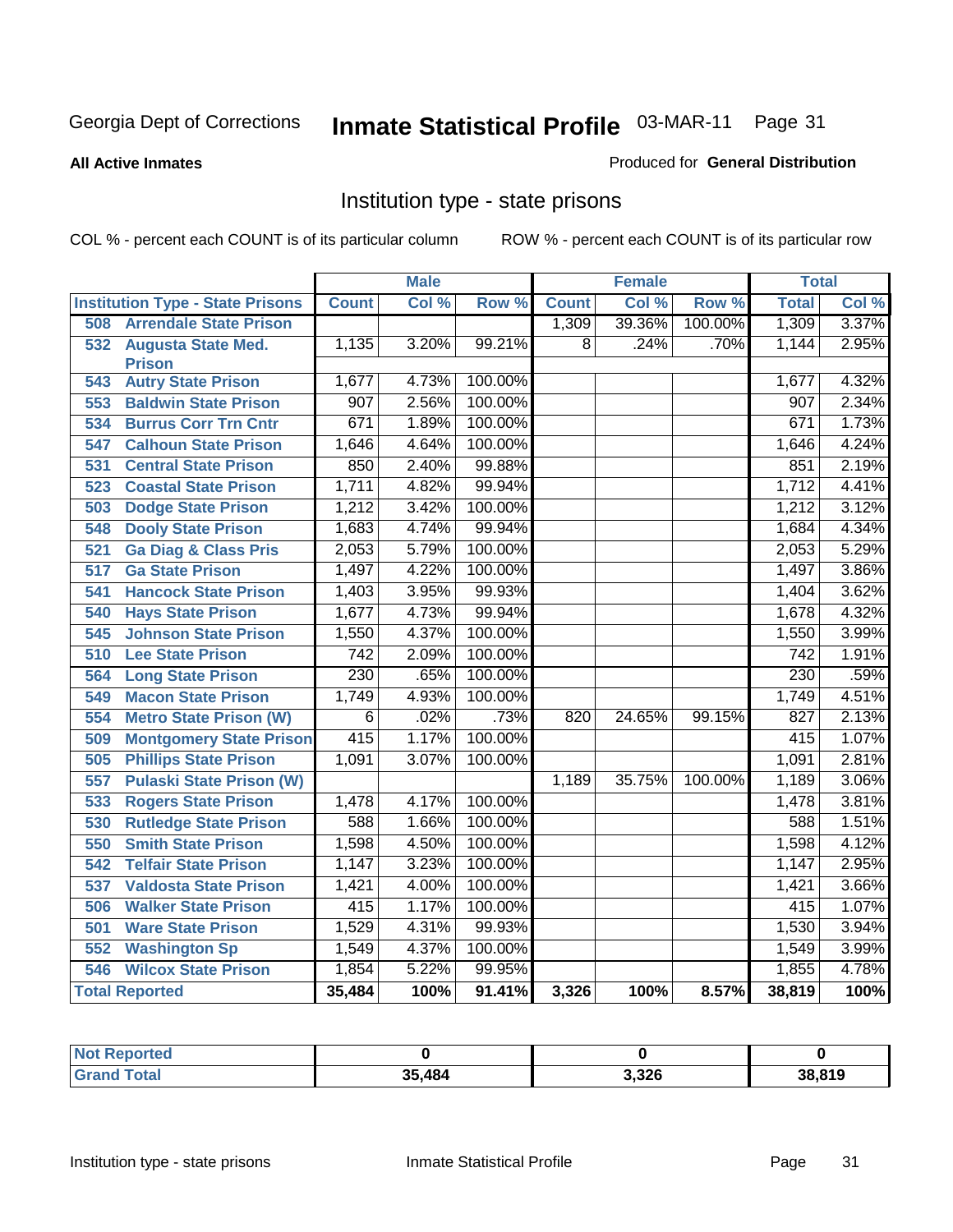#### **All Active Inmates**

Produced for **General Distribution**

### Institution type - state prisons

|                      | <b>Male</b>              | <b>Female</b>                     | Total                              |
|----------------------|--------------------------|-----------------------------------|------------------------------------|
| Mode (most frequent) | 521 Ga Diag & Class Pris | <b>508 Arrendale State Prison</b> | 521 Ga Diag &<br><b>Class Pris</b> |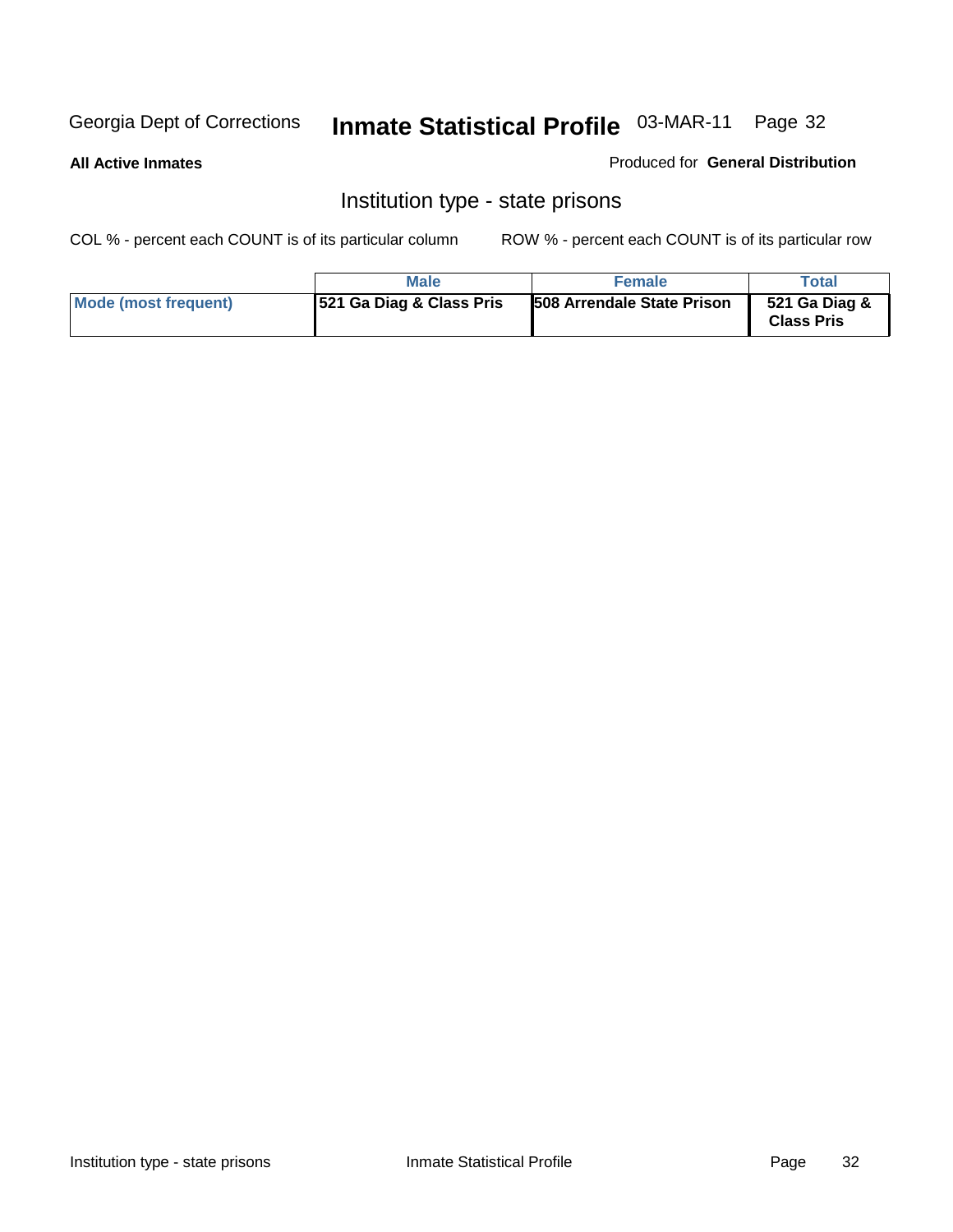**All Active Inmates**

#### Produced for **General Distribution**

### Institution type - private prisons

|                                           |              | <b>Male</b> |               | <b>Female</b> |       |       | <b>Total</b> |
|-------------------------------------------|--------------|-------------|---------------|---------------|-------|-------|--------------|
| <b>Institution Type - Private Prisons</b> | <b>Count</b> | Col %       | Row % Count   | Col %         | Row % | Total | Col %        |
| <b>Coffee Corr Facility</b><br>569        | 2.617        | $49.91\%$   | $100.00\%$    |               |       | 2,617 | 49.91%       |
| 571<br><b>Wheeler Corr Facility</b>       | 2.626        | 50.09%      | $100.00\%$    |               |       | 2.626 | 50.09%       |
| <b>Total Reported</b>                     | 5,243        | 100%        | 100% <b>I</b> |               | %     | 5,243 | 100%         |

| τeα                   |       |       |
|-----------------------|-------|-------|
| <b>otal</b><br>$\sim$ | 5,243 | 5,243 |

| Mode (most frequent) | 571 Wheeler Corr Facility | <b>Null</b> | <b>1571 Wheeler Corrl</b><br>Facility |
|----------------------|---------------------------|-------------|---------------------------------------|
|----------------------|---------------------------|-------------|---------------------------------------|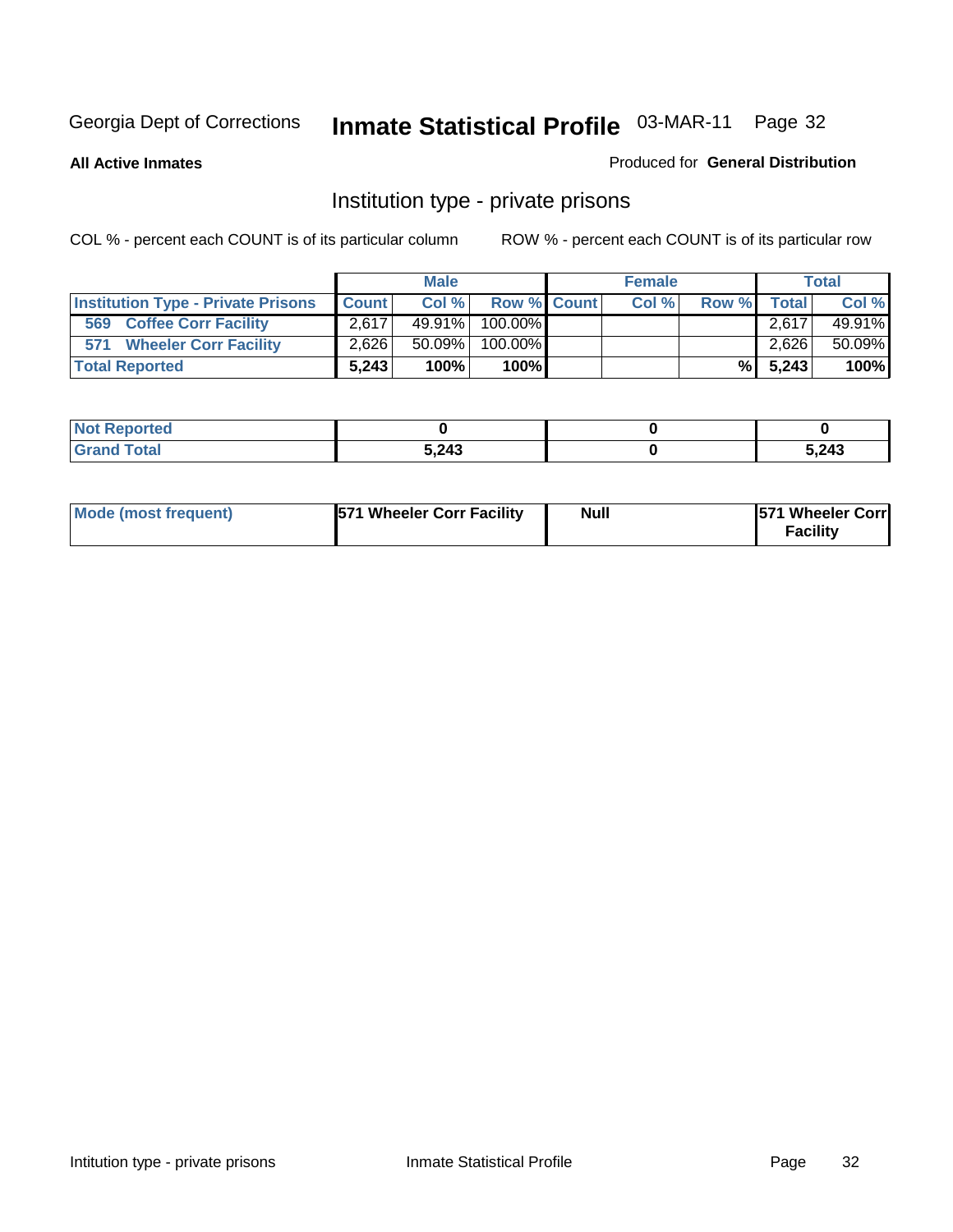**All Active Inmates**

#### Produced for **General Distribution**

### Institution type - prison annexes

|                                                | <b>Male</b> |             | <b>Female</b> |             | <b>Total</b> |
|------------------------------------------------|-------------|-------------|---------------|-------------|--------------|
| <b>Institution Type - Prison Annexes Count</b> | Col %       | Row % Count | Col%          | Row % Total | Col %        |
| <b>Total Reported</b>                          |             |             |               |             |              |

| <b>Not Reported</b>   |  |  |
|-----------------------|--|--|
| <b>Total</b><br>Grand |  |  |

| Mode (most frequent) | <b>Null</b> | <b>Null</b> | <b>Null</b> |
|----------------------|-------------|-------------|-------------|
|                      |             |             |             |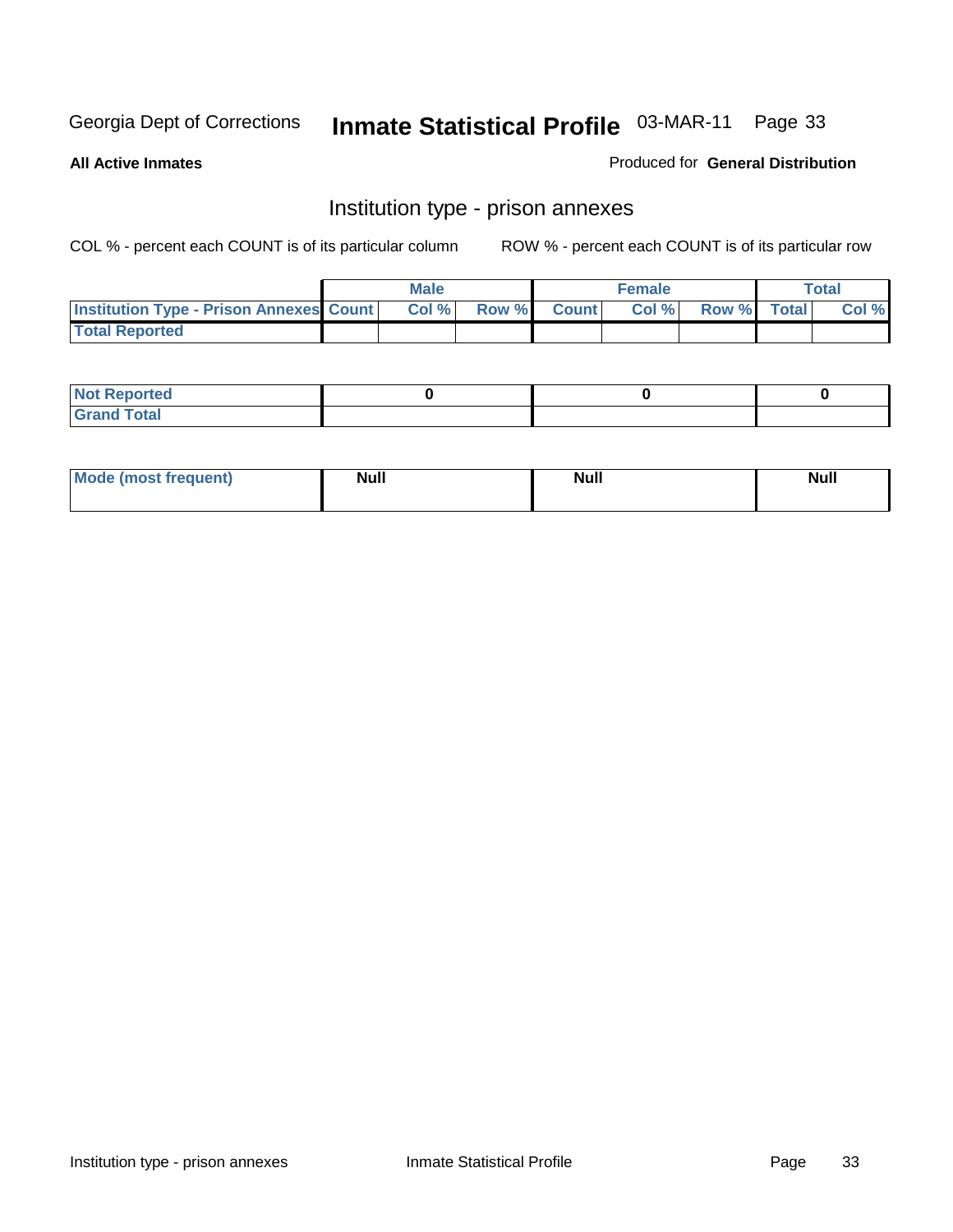#### **All Active Inmates**

#### Produced for **General Distribution**

#### Institution type - pre-release centers

|                                                |       | <b>Male</b> |            |              | <b>Female</b> |         |              | <b>Total</b> |
|------------------------------------------------|-------|-------------|------------|--------------|---------------|---------|--------------|--------------|
| <b>Institution Type - Prison Annexes Count</b> |       | Col %       | Row %      | <b>Count</b> | Col %         | Row %   | <b>Total</b> | Col %        |
| 7507 Appling Pre-Release Ctr                   | 227   | 20.16%      | 100.00%    |              |               |         | 227          | 17.24%       |
| 7521 Lamar Pre-Release Center                  | 222   | 19.72%      | $100.00\%$ |              |               |         | 222          | 16.86%       |
| 7546 Turner Pre-Release Center                 | 217   | 19.27%      | 100.00%    |              |               |         | 217          | 16.48%       |
| 7538 W Central Pre-Release Ctr                 |       |             |            | 189          | $100.00\%$    | 100.00% | 189          | 14.35%       |
| 556 Western Pre-Release Cntr                   | 230   | 20.43%      | 100.00%    |              |               |         | 230          | 17.46%       |
| 7572 Wilkes Pre-Release Center                 | 230   | 20.43%      | 99.14%     |              |               |         | 232          | 17.62%       |
| <b>Total Reported</b>                          | 1,126 | 100%        | 85.5%      | 189          | 100%          | 14.35%  | 1,317        | 100%         |

| Reported<br>NOI |      |     |                |
|-----------------|------|-----|----------------|
| <b>Total</b>    | 126. | 189 | 247<br>1.J I 1 |

| <b>Mode (most frequent)</b> |      | 556 Western Pre-Release   7538 W Central Pre-Release   7572 Wilkes Pre- |                       |
|-----------------------------|------|-------------------------------------------------------------------------|-----------------------|
|                             | Cntr | Ctr                                                                     | <b>Release Center</b> |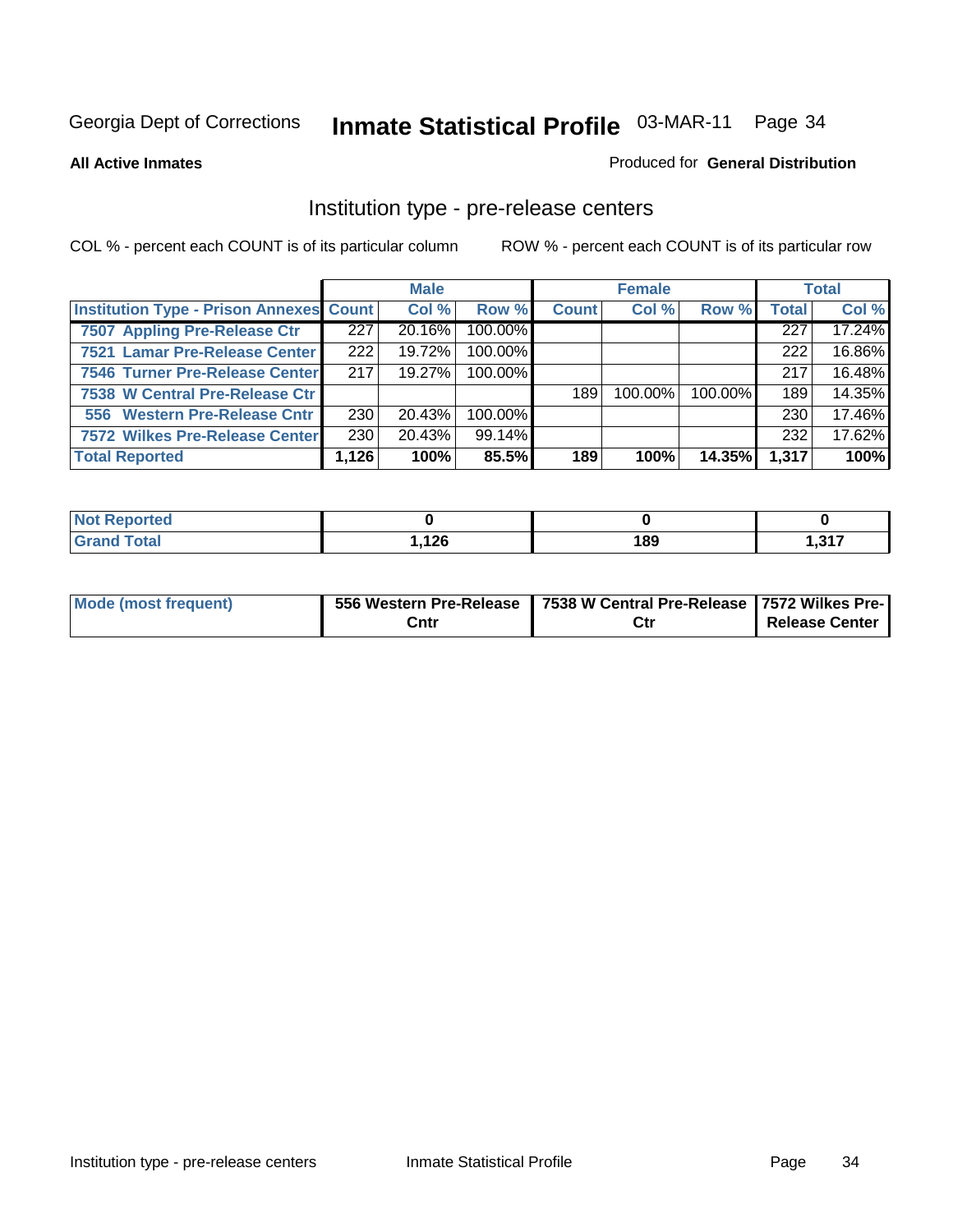**All Active Inmates**

#### Produced for **General Distribution**

### Institution type - inmate boot camp

|                                      |              | Male  |             | <b>Female</b> |             | $\tau$ otal |
|--------------------------------------|--------------|-------|-------------|---------------|-------------|-------------|
| <b>Institution Type - Boot Camps</b> | <b>Count</b> | Col % | Row % Count | Col %         | Row % Total | Col %       |
| <b>Total Rported</b>                 |              |       |             |               |             |             |

| <b>Not Reported</b>  |  |  |
|----------------------|--|--|
| <b>Total</b><br>Cusu |  |  |

| Mode (most frequent) | <b>Null</b> | <b>Null</b> | Null |
|----------------------|-------------|-------------|------|
|                      |             |             |      |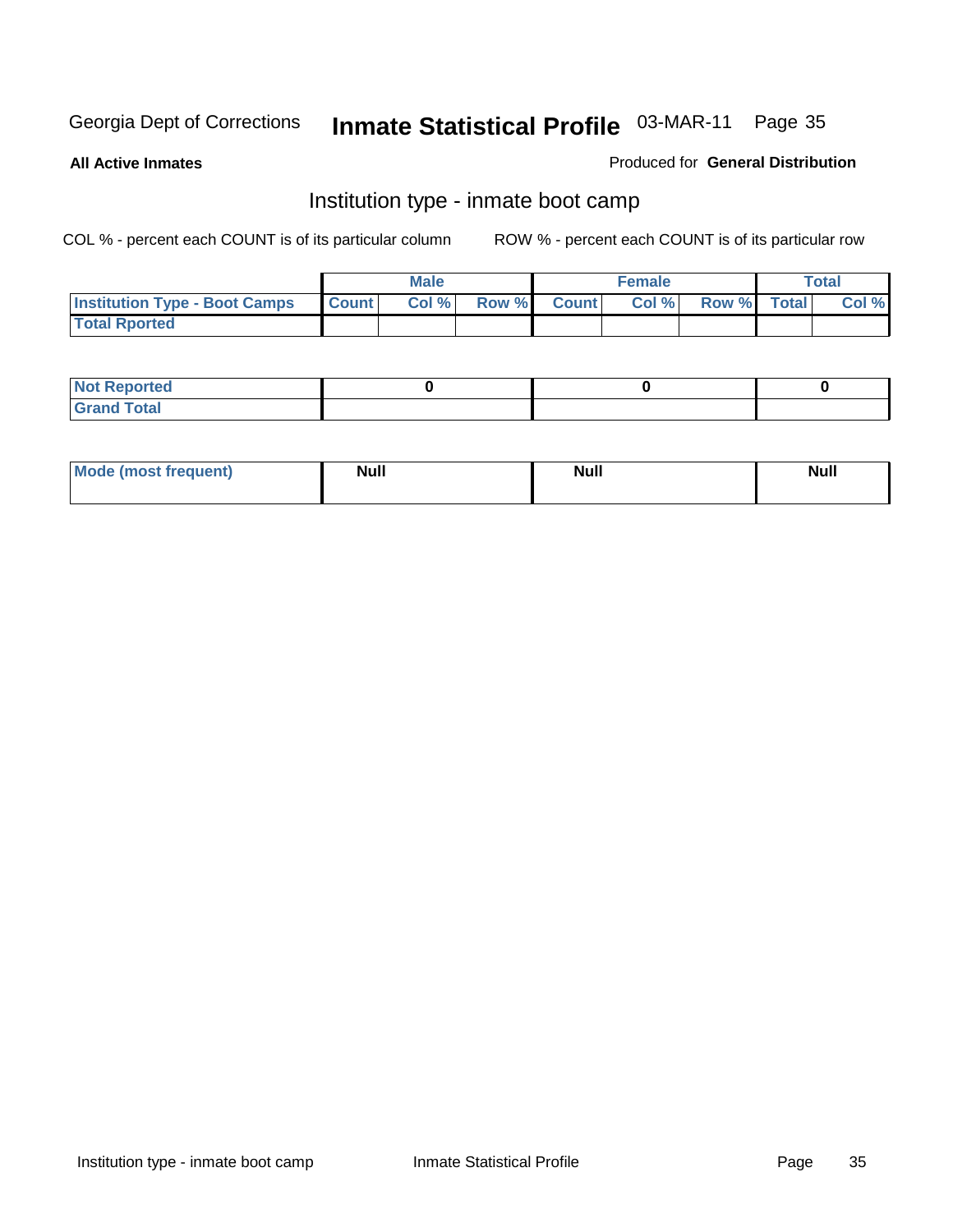**All Active Inmates**

### Produced for **General Distribution**

# Number of disciplinary reports

|                                       |              | <b>Male</b> |        |              | <b>Female</b> |          |              | <b>Total</b> |
|---------------------------------------|--------------|-------------|--------|--------------|---------------|----------|--------------|--------------|
| <b>Number of Disciplinary Reports</b> | <b>Count</b> | Col %       | Row %  | <b>Count</b> | Col %         | Row %    | <b>Total</b> | Col %        |
|                                       | 20,671       | 42.03%      | 90.45% | 2,177        | 58.21%        | 9.53%    | 22,854       | 43.18%       |
|                                       | 3,517        | 7.15%       | 92.87% | 268          | 7.17%         | 7.08%    | 3,787        | 7.15%        |
| 2                                     | 4,881        | $9.92\%$    | 92.32% | 404          | 10.80%        | $7.64\%$ | 5,287        | 9.99%        |
| 3                                     | 2,050        | 4.17%       | 93.82% | 134          | 3.58%         | 6.13%    | 2,185        | 4.13%        |
|                                       | 2,542        | 5.17%       | 94.57% | 146          | 3.90%         | $5.43\%$ | 2,688        | 5.08%        |
| 5                                     | .429         | $2.91\%$    | 95.65% | 65           | 1.74%         | 4.35%    | 1,494        | 2.82%        |
| <b>More Than 5</b>                    | 14,089       | 28.65%      | 96.26% | 546          | 14.60%        | 3.73%    | 14,636       | 27.65%       |
| <b>Total Reported</b>                 | 49,179       | 100%        | 92.91% | 3,740        | 100%          | 7.07%    | 52,931       | 100%         |

| orted<br>NO  |           |       |                       |
|--------------|-----------|-------|-----------------------|
| <b>Total</b> | 170<br>ЛC | 3,740 | <b>EQ 024</b><br>.931 |

| Mean (average)       | 6.22 | 3.08 | 6.00 |
|----------------------|------|------|------|
| Median (middle)      |      |      |      |
| Mode (most frequent) |      |      |      |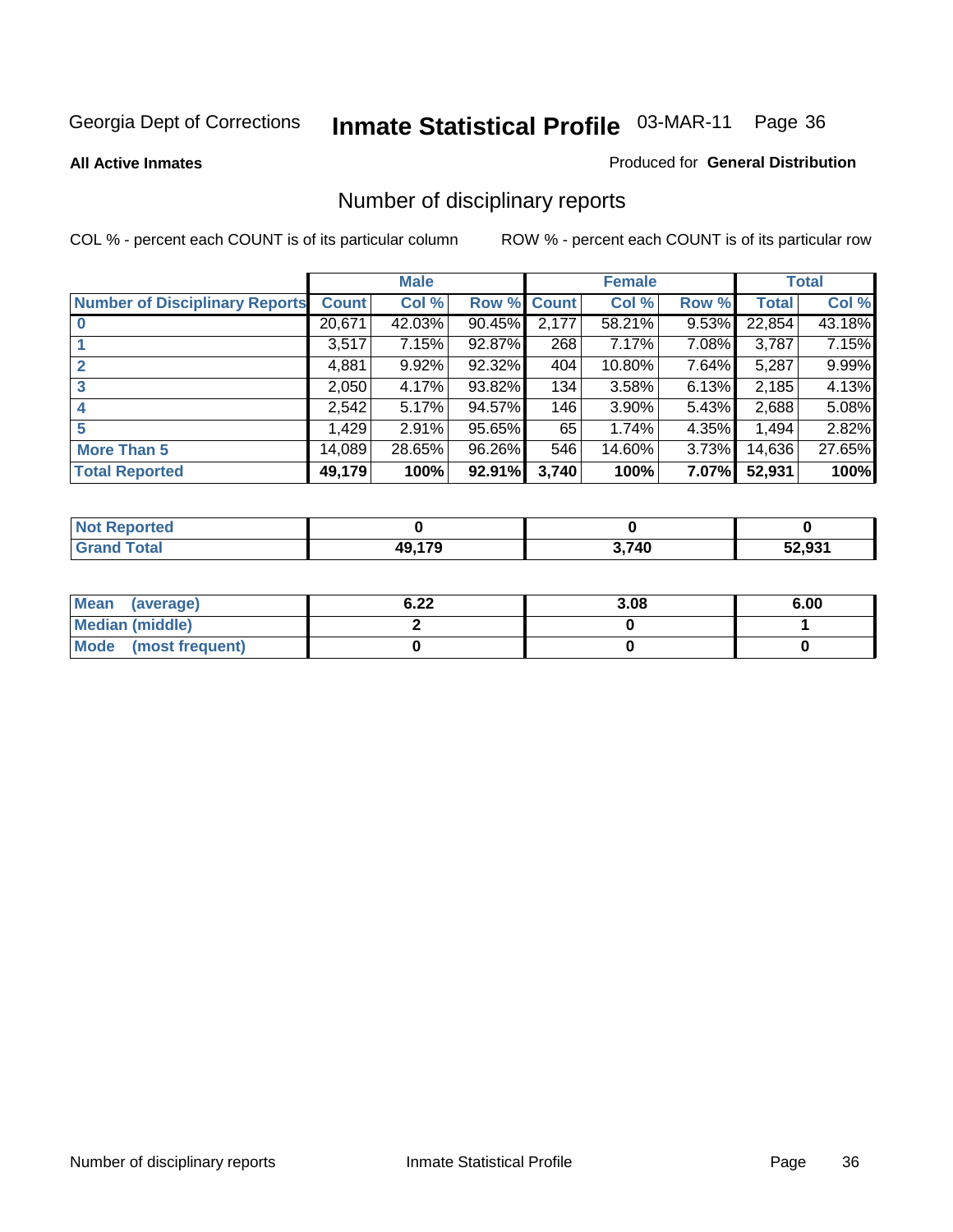### **All Active Inmates**

### Produced for **General Distribution**

## Number of transfers

|                            |         | <b>Male</b> |        |              | <b>Female</b> |          |              | <b>Total</b> |
|----------------------------|---------|-------------|--------|--------------|---------------|----------|--------------|--------------|
| <b>Number of Transfers</b> | Count l | Col %       | Row %  | <b>Count</b> | Col %         | Row %    | <b>Total</b> | Col %        |
|                            | 3,435   | 6.98%       | 86.52% | 533          | 14.25%        | 13.43%   | 3,970        | 7.50%        |
|                            | 6,440   | $13.10\%$   | 91.21% | 616          | 16.47%        | 8.72%    | 7,061        | 13.34%       |
|                            | 12,303  | 25.02%      | 89.09% | 1,504        | 40.21%        | 10.89%   | 13,809       | 26.09%       |
| 3                          | 6,243   | 12.69%      | 93.32% | 445          | 11.90%        | 6.65%    | 6,690        | 12.64%       |
|                            | 5,569   | $11.32\%$   | 94.69% | 311          | 8.32%         | $5.29\%$ | 5,881        | 11.11%       |
| 5                          | 4,318   | 8.78%       | 96.45% | 159          | 4.25%         | $3.55\%$ | 4,477        | 8.46%        |
| <b>More Than 5</b>         | 10,871  | 22.10%      | 98.44% | 172          | 4.60%         | $1.56\%$ | 11,043       | 20.86%       |
| <b>Total Reported</b>      | 49,179  | 100%        | 92.91% | 3,740        | 100%          | 7.07%    | 52,931       | 100%         |

| ---<br>N        |           |      |        |
|-----------------|-----------|------|--------|
| fote'<br>______ | 470<br>ЛC | ,740 | EQ 004 |

| Mean (average)       | 3.84 | 2.20 | 3.72 |
|----------------------|------|------|------|
| Median (middle)      |      |      |      |
| Mode (most frequent) |      |      |      |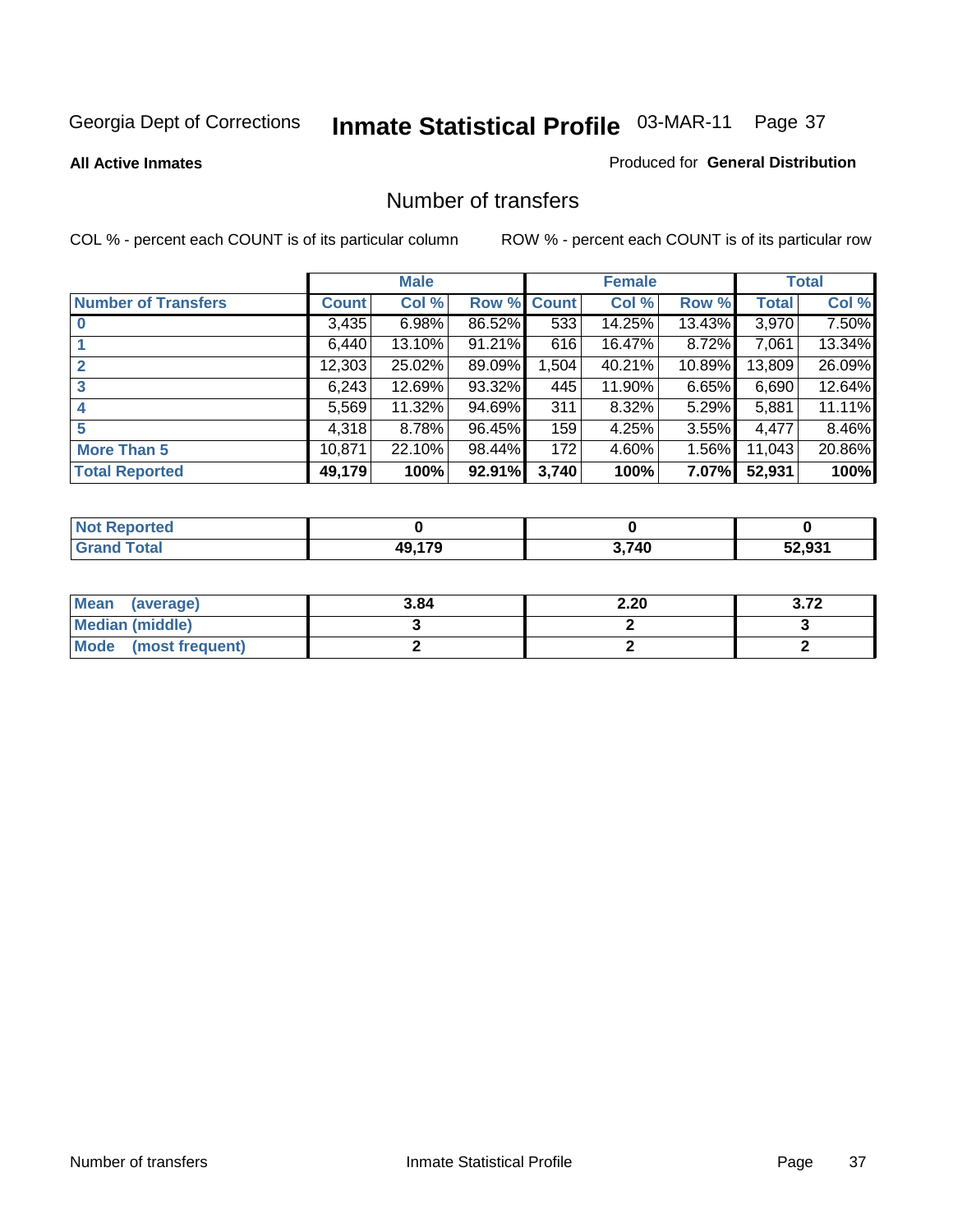**All Active Inmates**

### Produced for **General Distribution**

# Number of escapes

|                          |              | <b>Male</b> |                    |       | <b>Female</b> |          |        | <b>Total</b> |
|--------------------------|--------------|-------------|--------------------|-------|---------------|----------|--------|--------------|
| <b>Number of Escapes</b> | <b>Count</b> | Col %       | <b>Row % Count</b> |       | Col %         | Row %    | Total  | Col %        |
|                          | 48,867       | 99.37%      | 92.89%             | 3,731 | 99.76%        | 7.09%    | 52,610 | 99.39%       |
|                          | 145          | 0.29%       | 98.64%             | ◠     | 0.05%         | $1.36\%$ | 147    | 0.28%        |
|                          | 155          | 0.32%       | 95.68%             |       | 0.19%         | 4.32%    | 162    | 0.31%        |
|                          | 9            | 0.02%       | 100.00%            |       |               |          | 9      | 0.02%        |
|                          | 3            | 0.01%       | $100.00\%$         |       |               |          | 3      | 0.01%        |
| <b>Total Reported</b>    | 49,179       | 100%        | 92.91%             | 3,740 | 100%          | 7.07%    | 52,931 | 100.0%       |

| <b>Not Reported</b> |     |      |       |
|---------------------|-----|------|-------|
| <b>Total</b>        | 170 | 740. | 2.931 |

| Mean (average)       |  | ו ש. |
|----------------------|--|------|
| Median (middle)      |  |      |
| Mode (most frequent) |  |      |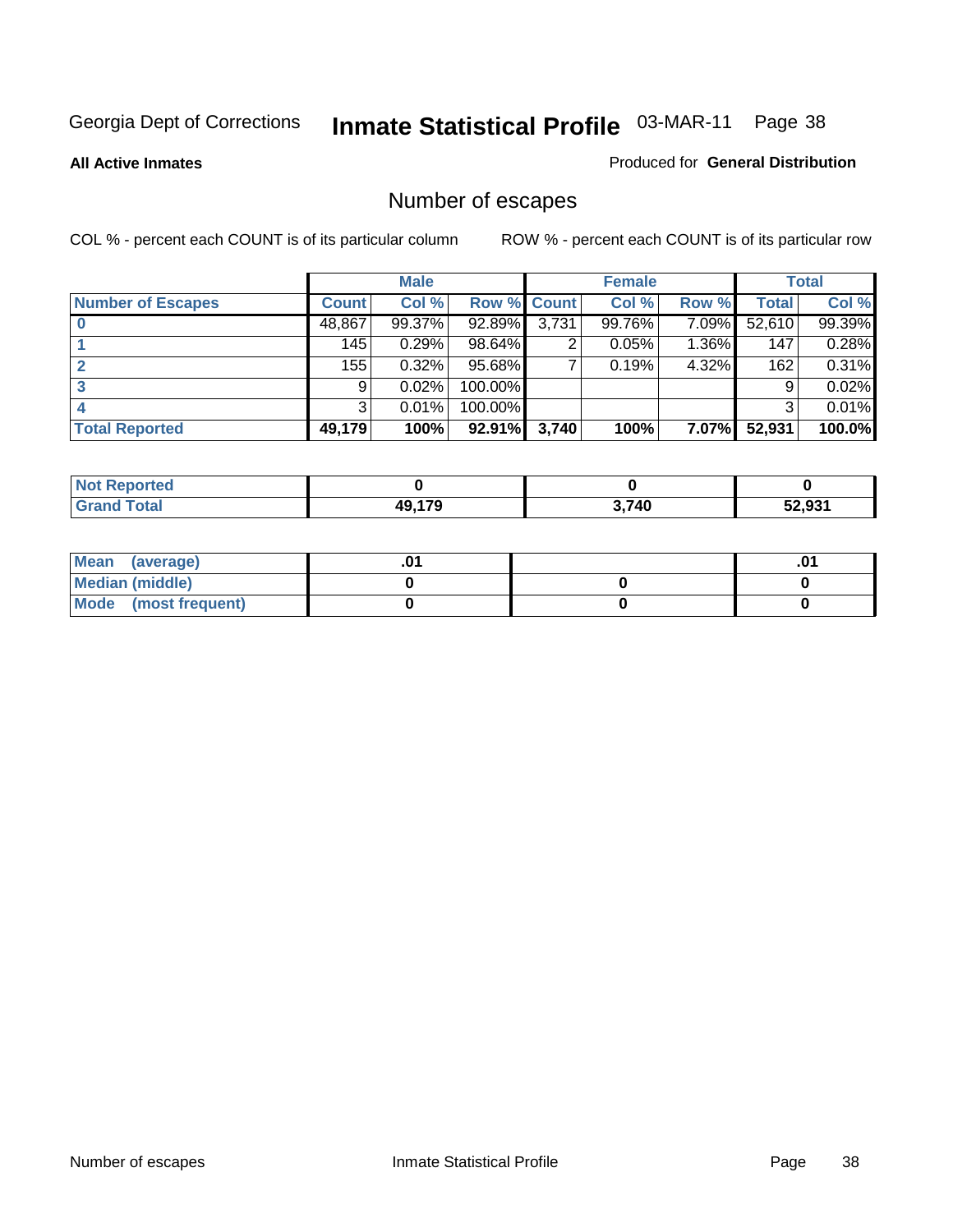### **All Active Inmates**

### Produced for **General Distribution**

# Probable future release type of still active inmates

|                                         |        | <b>Male</b> |                    |                    | <b>Female</b> |          | <b>Total</b> |        |
|-----------------------------------------|--------|-------------|--------------------|--------------------|---------------|----------|--------------|--------|
| <b>Probable Future Release Type</b>     | Count  | Col %       | <b>Row % Count</b> |                    | Col %         | Row %    | <b>Total</b> | Col %  |
| <b>Paroled with probation to follow</b> | 6,132  | 12.48%      | 93.16%             | 450                | 12.05%        | $6.84\%$ | 6,582        | 12.44% |
| Paroled w/o probation to follow         | 3.828  | 7.79%       | 94.73%             | 213                | $5.70\%$      | $5.27\%$ | 4,041        | 7.64%  |
| <b>Maxout with probation to follow</b>  | 20,423 | 41.55%      | $91.85\%$          | 1.809 <sup>1</sup> | 48.43%        | $8.14\%$ | 22.236       | 42.03% |
| <b>Maxout w/o probation to follow</b>   | 11,473 | 23.34%      | 92.35%             | 943                | 25.25%        | $7.59\%$ | 12,423       | 23.48% |
| Life, LWOP or death sentence            | 7,297  | 14.85%      | 95.79%             | 320                | 8.57%         | $4.20\%$ | 7,618        | 14.40% |
| <b>Total Reported</b>                   | 49,153 | 100%        | 92.92% 3.735       |                    | 100%          | 7.06%    | 52,900       | 100%   |

| <b>Sed</b>          |        |                  |        |
|---------------------|--------|------------------|--------|
| <b>Total</b><br>Cro | 49,153 | המד ה<br>J, I JJ | 52,900 |

| Mode (most frequent) | Maxout with PROB follow   Maxout with PROB follow   Maxout with PROB |        |
|----------------------|----------------------------------------------------------------------|--------|
|                      |                                                                      | follow |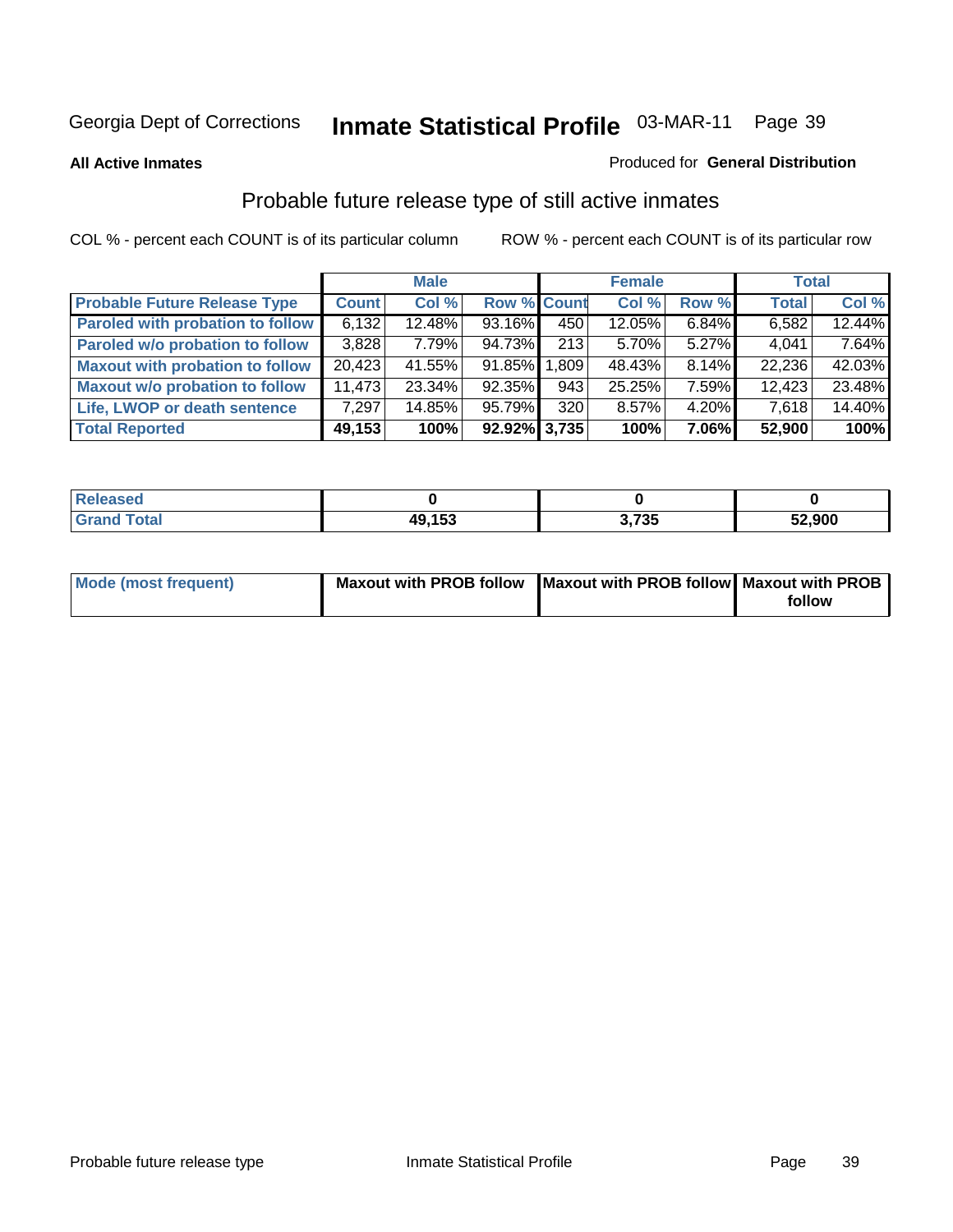## **All Active Inmates**

## Produced for **General Distribution**

## Time served in current (or last) institution

|                              |              | <b>Male</b> |        |              | <b>Female</b> |        |              | <b>Total</b> |
|------------------------------|--------------|-------------|--------|--------------|---------------|--------|--------------|--------------|
| <b>Time In Institution</b>   | <b>Count</b> | Col %       | Row %  | <b>Count</b> | Col %         | Row %  | <b>Total</b> | Col %        |
| 0 to 3 months                | 10,232       | 20.81%      | 92.24% | 860          | 22.99%        | 7.75%  | 11,093       | 20.96%       |
| <b>3.01 to 6 months</b>      | 8,099        | 16.47%      | 92.48% | 653          | 17.46%        | 7.46%  | 8,758        | 16.55%       |
| 6.01 to 9 months             | 7,125        | 14.49%      | 93.05% | 529          | 14.14%        | 6.91%  | 7,657        | 14.47%       |
| 9.01 to 12 months            | 4,467        | 9.08%       | 92.70% | 352          | 9.41%         | 7.30%  | 4,819        | 9.10%        |
| <b>12.01 to 18 months</b>    | 5,527        | 11.24%      | 92.18% | 468          | 12.51%        | 7.81%  | 5,996        | 11.33%       |
| <b>18.01 to 24 months</b>    | 3,755        | 7.64%       | 94.58% | 214          | 5.72%         | 5.39%  | 3,970        | 7.50%        |
| 2.01 to 3 years              | 4,546        | 9.24%       | 93.54% | 314          | 8.40%         | 6.46%  | 4,860        | 9.18%        |
| 3.01 to 4 years              | 1,738        | 3.53%       | 95.08% | 90           | 2.41%         | 4.92%  | 1,828        | 3.45%        |
| $\overline{4.01}$ to 5 years | 967          | 1.97%       | 93.61% | 66           | 1.76%         | 6.39%  | 1,033        | 1.95%        |
| 5.01 to 6 years              | 719          | 1.46%       | 86.84% | 109          | 2.91%         | 13.16% | 828          | 1.56%        |
| $6.01$ to 7 years            | 444          | 0.90%       | 95.07% | 23           | 0.61%         | 4.93%  | 467          | 0.88%        |
| 7.01 to 8 years              | 362          | 0.74%       | 97.05% | 11           | 0.29%         | 2.95%  | 373          | 0.70%        |
| 8.01 to 9 years              | 287          | 0.58%       | 97.95% | 6            | 0.16%         | 2.05%  | 293          | 0.55%        |
| 9.01 to 10 years             | 220          | 0.45%       | 95.24% | 11           | 0.29%         | 4.76%  | 231          | 0.44%        |
| Over 10 years                | 691          | 1.41%       | 95.31% | 34           | 0.91%         | 4.69%  | 725          | 1.37%        |
| <b>Total Reported</b>        | 49,179       | 100%        | 92.91% | 3,740        | 100%          | 7.07%  | 52,931       | 100%         |

| <b>Not Reported</b> |        |       |        |
|---------------------|--------|-------|--------|
| <b>Total</b>        | 49,179 | 3,740 | 2.931ء |

| Mean<br>(average)       | 18 months | 15 months | 18 months |
|-------------------------|-----------|-----------|-----------|
| Median (middle)         | 9 months  | 8 months  | 8 months  |
| Mode<br>(most frequent) | 0 months  | 1 months  | months    |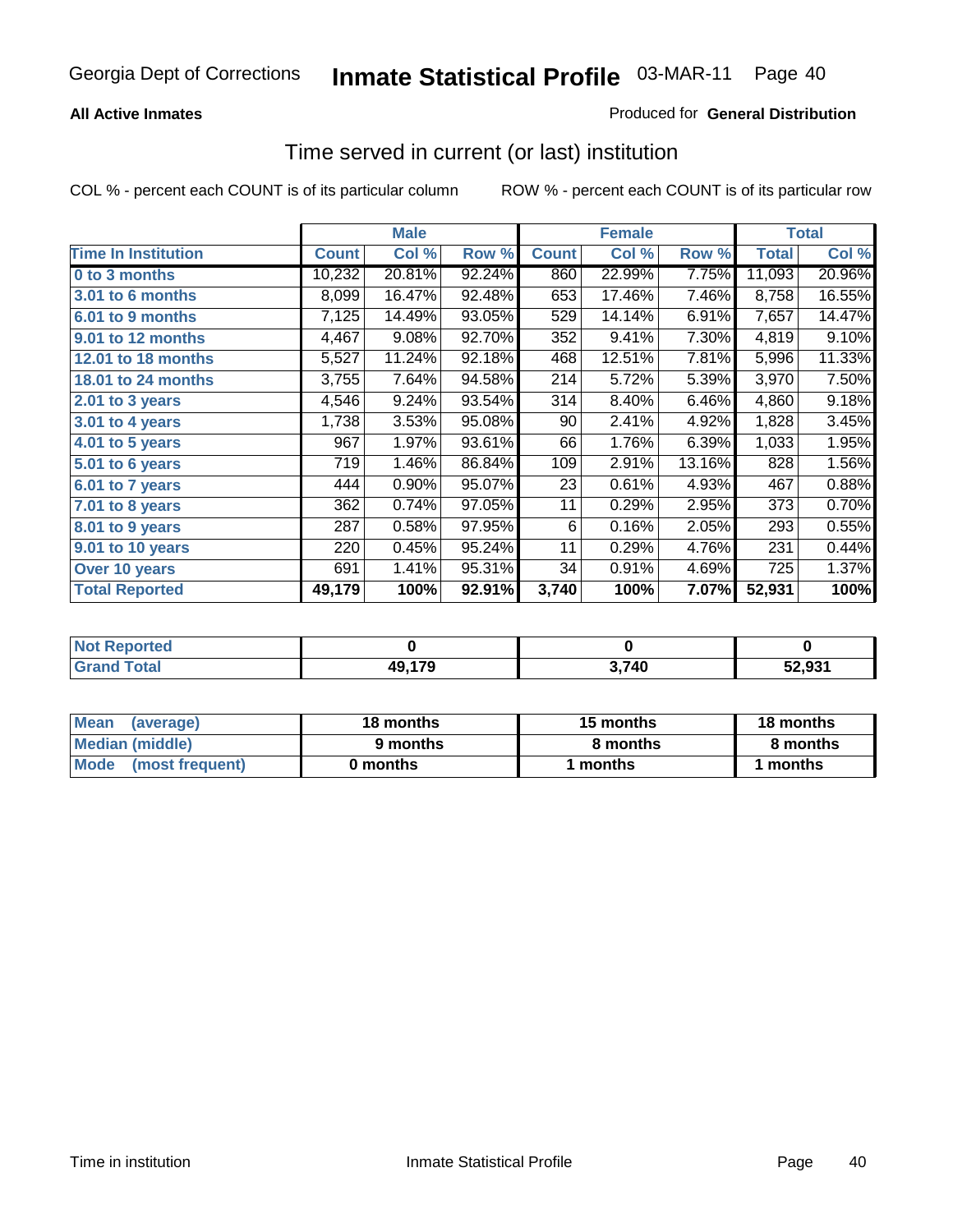**All Active Inmates**

### Produced for **General Distribution**

## Highest grade level attained

|                              |                 | <b>Male</b> |         |                  | <b>Female</b>             |        |                  | <b>Total</b> |
|------------------------------|-----------------|-------------|---------|------------------|---------------------------|--------|------------------|--------------|
| <b>Grade Level</b>           | <b>Count</b>    | Col %       | Row %   | <b>Count</b>     | $\overline{\text{Col}}$ % | Row %  | <b>Total</b>     | Col %        |
| No school at all             | 31              | 0.06%       | 100.00% |                  |                           |        | $\overline{31}$  | 0.06%        |
| <b>Grade 1</b>               | 46              | 0.10%       | 97.87%  | 1                | 0.03%                     | 2.13%  | $\overline{47}$  | 0.09%        |
| <b>Grade 2</b>               | $\overline{83}$ | 0.17%       | 97.65%  | $\overline{2}$   | 0.06%                     | 2.35%  | 85               | 0.17%        |
| <b>Grade 3</b>               | 117             | 0.24%       | 93.60%  | $\overline{8}$   | 0.22%                     | 6.40%  | 125              | 0.24%        |
| <b>Grade 4</b>               | 149             | 0.31%       | 96.13%  | $\overline{6}$   | 0.17%                     | 3.87%  | 155              | 0.30%        |
| Grade 5                      | 188             | 0.39%       | 91.71%  | $\overline{17}$  | 0.47%                     | 8.29%  | $\overline{205}$ | 0.40%        |
| Grade 6                      | 721             | 1.51%       | 94.62%  | 40               | 1.11%                     | 5.25%  | 762              | 1.48%        |
| <b>Grade 7</b>               | 979             | 2.04%       | 94.23%  | 60               | 1.66%                     | 5.77%  | 1,039            | 2.02%        |
| <b>Grade 8</b>               | 3,600           | 7.52%       | 93.63%  | 244              | 6.75%                     | 6.35%  | 3,845            | 7.46%        |
| Grade 9                      | 6,283           | 13.12%      | 94.33%  | 376              | 10.40%                    | 5.64%  | 6,661            | 12.93%       |
| Grade 10                     | 8,408           | 17.56%      | 94.98%  | $\overline{443}$ | 12.26%                    | 5.00%  | 8,852            | 17.18%       |
| Grade 11                     | 8,169           | 17.06%      | 94.92%  | 435              | 12.04%                    | 5.05%  | 8,606            | 16.71%       |
| <b>Grade 12 or GED</b>       | 14,028          | 29.29%      | 92.20%  | 1,185            | 32.79%                    | 7.79%  | 15,215           | 29.54%       |
| <b>Some tech school</b>      | 345             | 0.72%       | 85.82%  | $\overline{57}$  | 1.58%                     | 14.18% | 402              | 0.78%        |
| <b>Completed tech school</b> | 392             | 0.82%       | 86.15%  | 63               | 1.74%                     | 13.85% | 455              | 0.88%        |
| College, 1 year              | 1,330           | 2.78%       | 85.70%  | 222              | 6.14%                     | 14.30% | 1,552            | 3.01%        |
| College, 2 year              | 1,783           | 3.72%       | 86.68%  | $\overline{274}$ | 7.58%                     | 13.32% | 2,057            | 3.99%        |
| College, 3 year              | 476             | 0.99%       | 88.97%  | 59               | 1.63%                     | 11.03% | 535              | 1.04%        |
| <b>Bachelor's degree</b>     | 611             | 1.28%       | 85.81%  | 101              | 2.79%                     | 14.19% | $\overline{712}$ | 1.38%        |
| <b>Master's degree</b>       | 111             | 0.23%       | 86.05%  | 18               | 0.50%                     | 13.95% | 129              | 0.25%        |
| Ph.D. degree                 | 18              | 0.04%       | 94.74%  | 1                | 0.03%                     | 5.26%  | 19               | 0.04%        |
| Law degree                   | $\overline{13}$ | 0.03%       | 86.67%  | $\overline{2}$   | 0.06%                     | 13.33% | $\overline{15}$  | 0.03%        |
| <b>Some medical school</b>   | 1               | 0.01%       | 100.00% |                  |                           |        | 1                | 0.01%        |
| <b>Medical degree</b>        | 8               | 0.02%       | 100.00% |                  |                           |        | $\overline{8}$   | 0.02%        |
| <b>Total Reported</b>        | 47,890          | 100%        | 92.97%  | 3,614            | 100.0%                    | 7.02%  | 51,513           | 100.0%       |

| ,289  | 126   | . <i>A</i> 15<br>- 19 |
|-------|-------|-----------------------|
| 1 7 O | הול י | 52.928                |

| <b>Mean</b><br>(average)       | 10.71           | 11.29           | 10.75             |
|--------------------------------|-----------------|-----------------|-------------------|
| Median (middle)                | Grade 11        | Grade 12 or GED | Grade 11          |
| <b>Mode</b><br>(most frequent) | Grade 12 or GED | Grade 12 or GED | I Grade 12 or GED |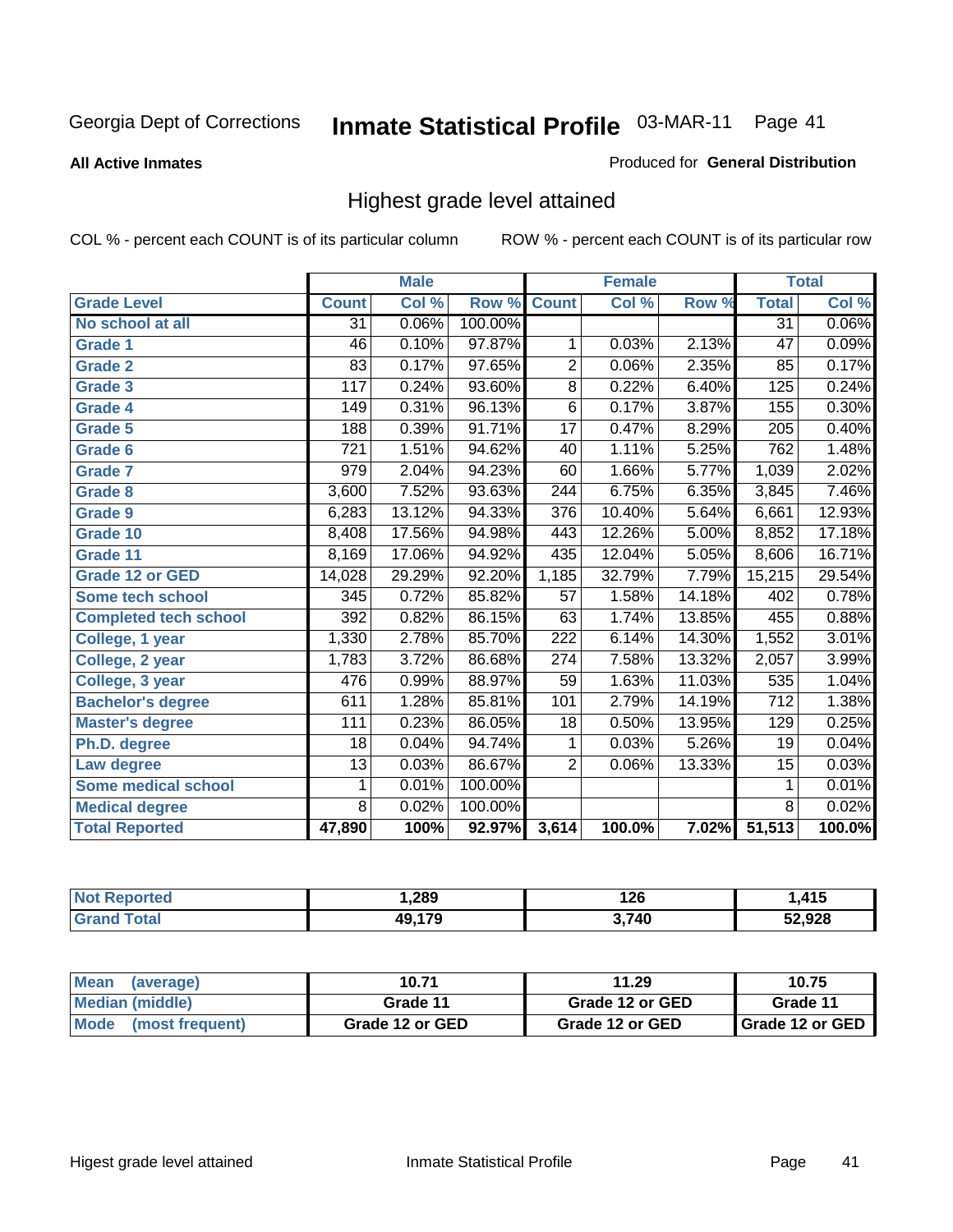**All Active Inmates**

### Produced for **General Distribution**

## Culture fair IQ scores

|                       |              | <b>Male</b> |        |              | <b>Female</b> |                 |              | <b>Total</b> |
|-----------------------|--------------|-------------|--------|--------------|---------------|-----------------|--------------|--------------|
| <b>IQ Scores</b>      | <b>Count</b> | Col %       | Row %  | <b>Count</b> | Col %         | Row %           | <b>Total</b> | Col %        |
| $60 - 69$             | 1,329        | $3.18\%$    | 95.27% | 65           | 2.31%         | 4.66%           | 1,395        | 3.12%        |
| $70 - 79$             | 3,356        | $8.02\%$    | 92.84% | 259          | 9.21%         | 7.16%           | 3,615        | 8.09%        |
| $80 - 89$             | 6,400        | 15.30%      | 90.13% | 696          | 24.74%        | $9.80\%$        | 7,101        | 15.90%       |
| $90 - 99$             | 11,101       | 26.53%      | 92.31% | 924          | 32.85%        | 7.68%           | 12,026       | 26.92%       |
| $100 - 109$           | 11,320       | 27.05%      | 96.41% | 419          | 14.90%        | 3.57%           | 11,741       | 26.29%       |
| $110 - 119$           | 6,904        | 16.50%      | 97.17% | 201          | 7.15%         | 2.83%           | 7,105        | 15.91%       |
| $120 - 129$           | 1,366        | 3.26%       | 90.76% | 139          | 4.94%         | $9.24\%$        | 1,505        | 3.37%        |
| $130 - 139$           | 55           | 0.13%       | 41.67% | 77           | 2.74%         | 58.33%          | 132          | $0.30\%$     |
| 140 & Up              | 12           | 0.03%       | 26.67% | 33           | 1.17%         | 73.33% <b>I</b> | 45           | 0.10%        |
| <b>Total Reported</b> | 41,843       | 100%        | 93.68% | 2,813        | 100.0%        | $6.30\%$        | 44,665       | 100%         |

| <b>Not Reported</b>  | 6,568  | 698   | 7,268  |
|----------------------|--------|-------|--------|
| Not Valid (under 60) | 768    | 229   | 998    |
| <b>Grand Total</b>   | 49,179 | 3.740 | 52,931 |

| <b>Mean</b><br>(average) | 98  | 96 | 97 |
|--------------------------|-----|----|----|
| Median (middle)          | 99  | 94 | 99 |
| Mode (most frequent)     | 103 | 94 | 99 |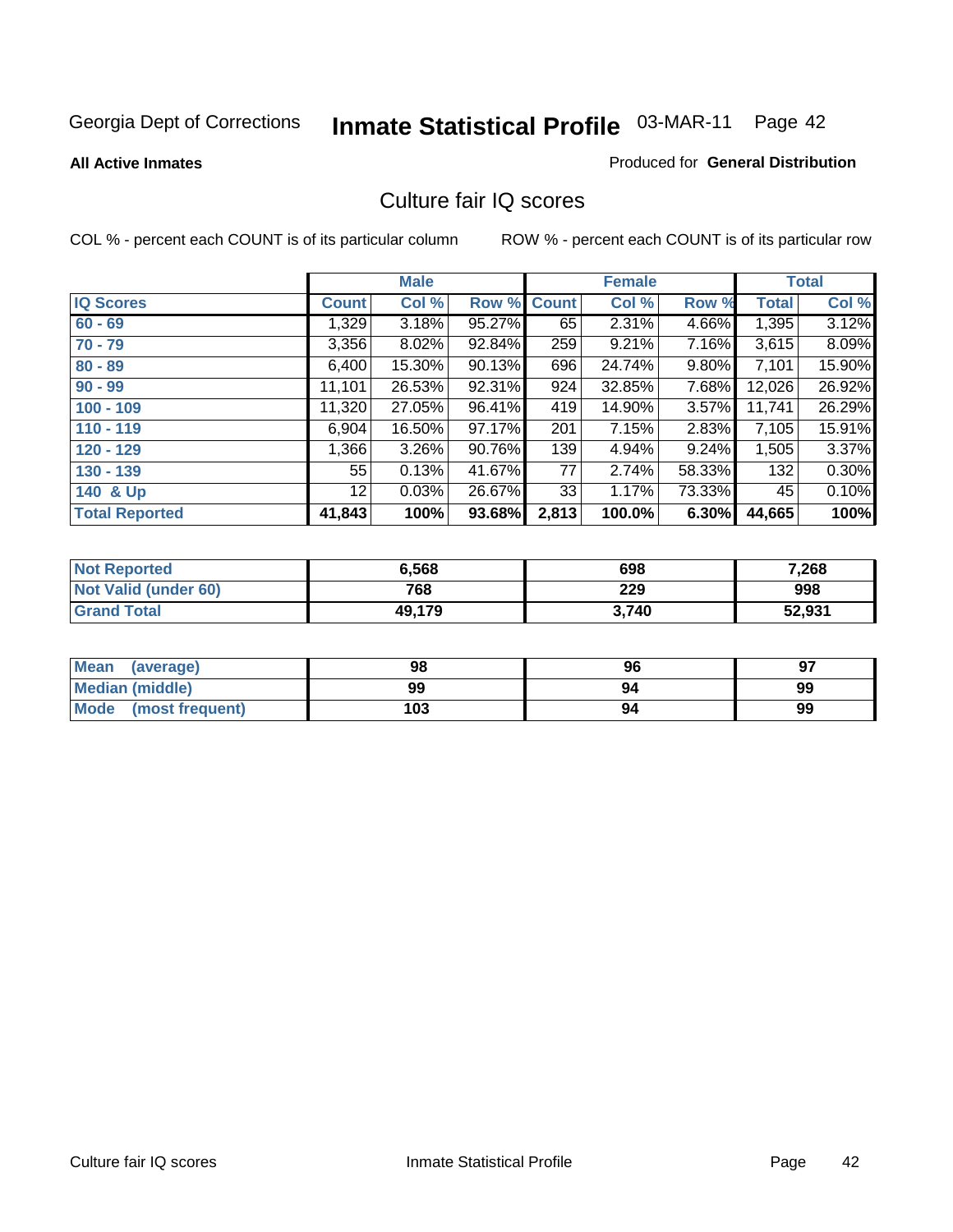### **All Active Inmates**

### Produced for **General Distribution**

# Wide Range Achievement Test (WRAT) reading score

|                           |              | <b>Male</b> |        |              | <b>Female</b> |        |              | <b>Total</b> |
|---------------------------|--------------|-------------|--------|--------------|---------------|--------|--------------|--------------|
| <b>WRAT Reading Score</b> | <b>Count</b> | Col %       | Row %  | <b>Count</b> | Col %         | Row %  | <b>Total</b> | Col %        |
| 0.1 to 0.9                | 904          | 2.12%       | 98.15% | 17           | 0.56%         | 1.85%  | 921          | 2.02%        |
| 1.0 to 1.9                | 1,060        | 2.49%       | 97.34% | 29           | 0.95%         | 2.66%  | 1,089        | 2.39%        |
| 2.0 to 2.9                | 1,879        | 4.42%       | 96.31% | 70           | 2.30%         | 3.59%  | 1,951        | 4.28%        |
| 3.0 to 3.9                | 3,557        | 8.36%       | 95.13% | 181          | 5.95%         | 4.84%  | 3,739        | 8.20%        |
| 4.0 to 4.9                | 4,056        | 9.53%       | 94.72% | 224          | 7.36%         | 5.23%  | 4,282        | 9.39%        |
| 5.0 to 5.9                | 3,572        | 8.39%       | 95.41% | 169          | 5.56%         | 4.51%  | 3,744        | 8.21%        |
| 6.0 to 6.9                | 3,714        | 8.73%       | 93.91% | 241          | 7.92%         | 6.09%  | 3,955        | 8.67%        |
| 7.0 to 7.9                | 1,664        | 3.91%       | 93.96% | 107          | 3.52%         | 6.04%  | 1,771        | 3.88%        |
| 8.0 to 8.9                | 3,296        | 7.75%       | 94.12% | 206          | 6.77%         | 5.88%  | 3,502        | 7.68%        |
| 9.0 to 9.9                | 2,480        | 5.83%       | 95.17% | 125          | 4.11%         | 4.80%  | 2,606        | 5.71%        |
| 10.0 to 10.9              | 2,471        | 5.81%       | 92.76% | 193          | 6.34%         | 7.24%  | 2,664        | 5.84%        |
| 11.0 to 11.9              | 3,165        | 7.44%       | 91.63% | 288          | 9.47%         | 8.34%  | 3,454        | 7.57%        |
| 12.0 to 12.9              | 9,140        | 21.48%      | 90.00% | 1,016        | 33.40%        | 10.00% | 10,156       | 22.27%       |
| 13                        | 1,592        | 3.74%       | 90.05% | 176          | 5.79%         | 9.95%  | 1,768        | 3.88%        |
| <b>Total Reported</b>     | 42,550       | 100%        | 93.31% | 3,042        | 100%          | 6.67%  | 45,602       | 100%         |

| NG | ን.629           | 698   | 7,327  |
|----|-----------------|-------|--------|
|    | <b>470</b><br>. | 3,740 | 52,929 |

| <b>Mean</b><br>(average) | 8.07       | 9.42 | 8.16       |
|--------------------------|------------|------|------------|
| <b>Median (middle)</b>   | ה ה<br>o.z | 10.8 | о о<br>O.A |
| Mode<br>(most frequent)  | 12.9       | 12.9 | 12.9       |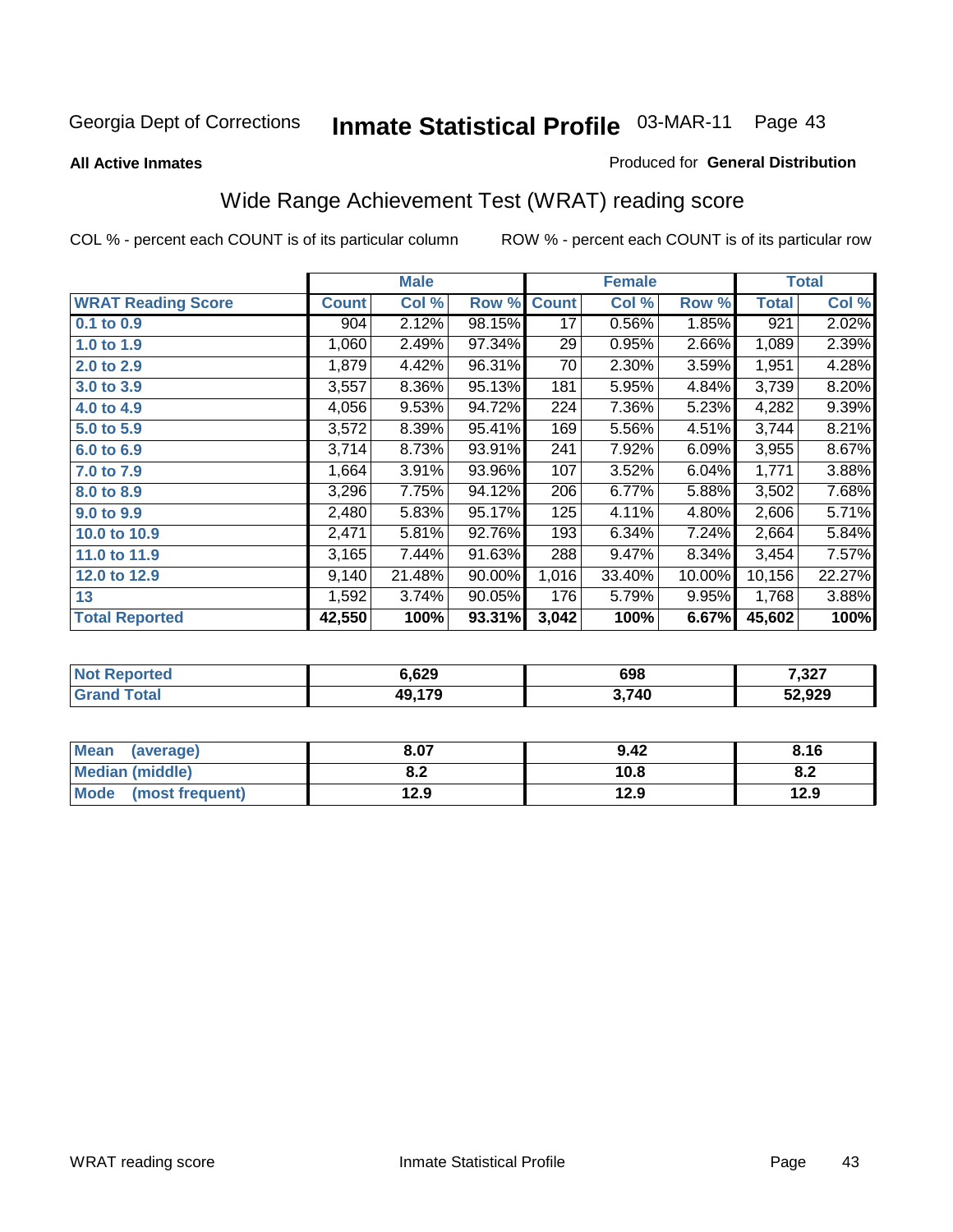**All Active Inmates**

### Produced for **General Distribution**

# Wide Range Achievement Test (WRAT) math score

|                              |              | <b>Male</b> |        |              | <b>Female</b> |        |              | <b>Total</b> |
|------------------------------|--------------|-------------|--------|--------------|---------------|--------|--------------|--------------|
| <b>WRAT Mathematic Score</b> | <b>Count</b> | Col %       | Row %  | <b>Count</b> | Col %         | Row %  | <b>Total</b> | Col %        |
| 0.1 to 0.9                   | 130          | 0.31%       | 97.74% | 3            | 0.10%         | 2.26%  | 133          | 0.29%        |
| 1.0 to 1.9                   | 308          | 0.72%       | 96.55% | 10           | 0.33%         | 3.13%  | 319          | 0.70%        |
| 2.0 to 2.9                   | 1,078        | 2.53%       | 95.23% | 52           | 1.71%         | 4.59%  | 1,132        | 2.48%        |
| 3.0 to 3.9                   | 2,483        | 5.83%       | 95.76% | 108          | 3.55%         | 4.17%  | 2,593        | 5.68%        |
| 4.0 to 4.9                   | 5,199        | 12.22%      | 94.80% | 285          | 9.37%         | 5.20%  | 5,484        | 12.02%       |
| 5.0 to 5.9                   | 6,331        | 14.88%      | 94.56% | 363          | 11.93%        | 5.42%  | 6,695        | 14.68%       |
| 6.0 to 6.9                   | 9,304        | 21.86%      | 94.14% | 578          | 18.99%        | 5.85%  | 9,883        | 21.67%       |
| 7.0 to 7.9                   | 4,496        | 10.56%      | 94.69% | 251          | 8.25%         | 5.29%  | 4,748        | 10.41%       |
| 8.0 to 8.9                   | 3,797        | 8.92%       | 90.66% | 389          | 12.78%        | 9.29%  | 4,188        | 9.18%        |
| 9.0 to 9.9                   | 2,710        | 6.37%       | 92.94% | 206          | 6.77%         | 7.06%  | 2,916        | 6.39%        |
| 10.0 to 10.9                 | 1,126        | 2.65%       | 96.57% | 40           | 1.31%         | 3.43%  | 1,166        | 2.56%        |
| 11.0 to 11.9                 | 1,567        | 3.68%       | 90.63% | 162          | 5.32%         | 9.37%  | 1,729        | 3.79%        |
| 12.0 to 12.9                 | 3,840        | 9.02%       | 87.11% | 568          | 18.67%        | 12.89% | 4,408        | 9.66%        |
| 13                           | 192          | 0.45%       | 87.27% | 28           | 0.92%         | 12.73% | 220          | 0.48%        |
| <b>Total Reported</b>        | 42,561       | 100%        | 93.31% | 3,043        | 100%          | 6.67%  | 45,614       | 100%         |

| orted<br>NO. | 6.618       | 697   | 7,315  |
|--------------|-------------|-------|--------|
| $\sim$<br>Gr | .179<br>AO. | 3,740 | 52,929 |

| <b>Mean</b><br>(average)       | 712<br>. | 8.06 | 7.19 |
|--------------------------------|----------|------|------|
| Median (middle)                | ნ. O     |      | o.o  |
| <b>Mode</b><br>(most frequent) | 6.9      | 12.9 | 6.9  |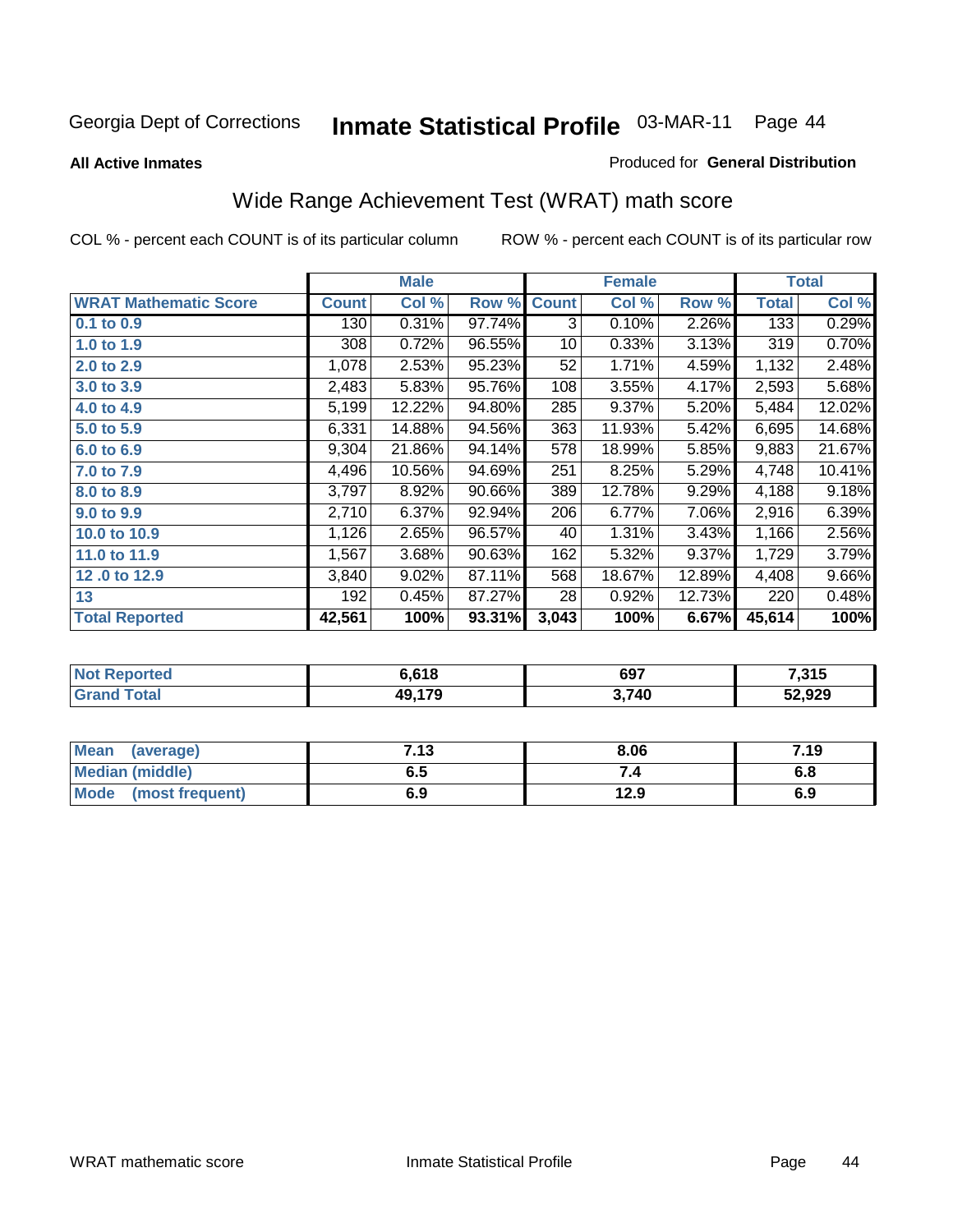**All Active Inmates**

### Produced for **General Distribution**

## Wide Range Achievement Test (WRAT) spelling score

|                            |              | <b>Male</b> |        |              | <b>Female</b> |        |              | <b>Total</b> |
|----------------------------|--------------|-------------|--------|--------------|---------------|--------|--------------|--------------|
| <b>WRAT Spelling Score</b> | <b>Count</b> | Col %       | Row %  | <b>Count</b> | Col %         | Row %  | <b>Total</b> | Col %        |
| 0.1 to 0.9                 | 1,042        | 2.45%       | 98.21% | 18           | 0.59%         | 1.70%  | 1,061        | 2.33%        |
| 1.0 to 1.9                 | 1,618        | 3.80%       | 98.30% | 28           | 0.92%         | 1.70%  | 1,646        | 3.61%        |
| 2.0 to 2.9                 | 2,733        | 6.42%       | 97.61% | 64           | 2.10%         | 2.29%  | 2,800        | 6.14%        |
| 3.0 to 3.9                 | 3,522        | 8.28%       | 96.76% | 117          | 3.84%         | 3.21%  | 3,640        | 7.98%        |
| 4.0 to 4.9                 | 3,459        | 8.13%       | 96.30% | 130          | 4.27%         | 3.62%  | 3,592        | 7.87%        |
| 5.0 to 5.9                 | 5,011        | 11.77%      | 95.05% | 261          | 8.57%         | 4.95%  | 5,272        | 11.56%       |
| 6.0 to 6.9                 | 4,387        | 10.31%      | 94.53% | 254          | 8.34%         | 5.47%  | 4,641        | 10.17%       |
| 7.0 to 7.9                 | 3,616        | 8.50%       | 93.49% | 252          | 8.28%         | 6.51%  | 3,868        | 8.48%        |
| 8.0 to 8.9                 | 3,350        | 7.87%       | 93.11% | 248          | 8.14%         | 6.89%  | 3,598        | 7.89%        |
| 9.0 to 9.9                 | 2,391        | 5.62%       | 93.76% | 158          | 5.19%         | 6.20%  | 2,550        | 5.59%        |
| 10.0 to 10.9               | 2,265        | 5.32%       | 93.71% | 152          | 4.99%         | 6.29%  | 2,417        | 5.30%        |
| 11.0 to 11.9               | 2,482        | 5.83%       | 91.45% | 231          | 7.59%         | 8.51%  | 2,714        | 5.95%        |
| 12.0 to 12.9               | 5,929        | 13.93%      | 85.28% | 1,023        | 33.60%        | 14.72% | 6,952        | 15.24%       |
| 13                         | 755          | 1.77%       | 87.38% | 109          | 3.58%         | 12.62% | 864          | 1.89%        |
| <b>Total Reported</b>      | 42,560       | 100%        | 93.30% | 3,045        | 100%          | 6.68%  | 45,615       | 100%         |

| <b>rted</b><br>NO | 6.619    | 695   | 7,314  |
|-------------------|----------|-------|--------|
|                   | 170<br>. | 3,740 | 52,929 |

| <b>Mean</b><br>(average) | 7.25 | 9.35 | 7.39  |
|--------------------------|------|------|-------|
| Median (middle)          | ν.,  | ง.๐  | . . Z |
| Mode<br>(most frequent)  | 12.9 | 12.9 | 12.9  |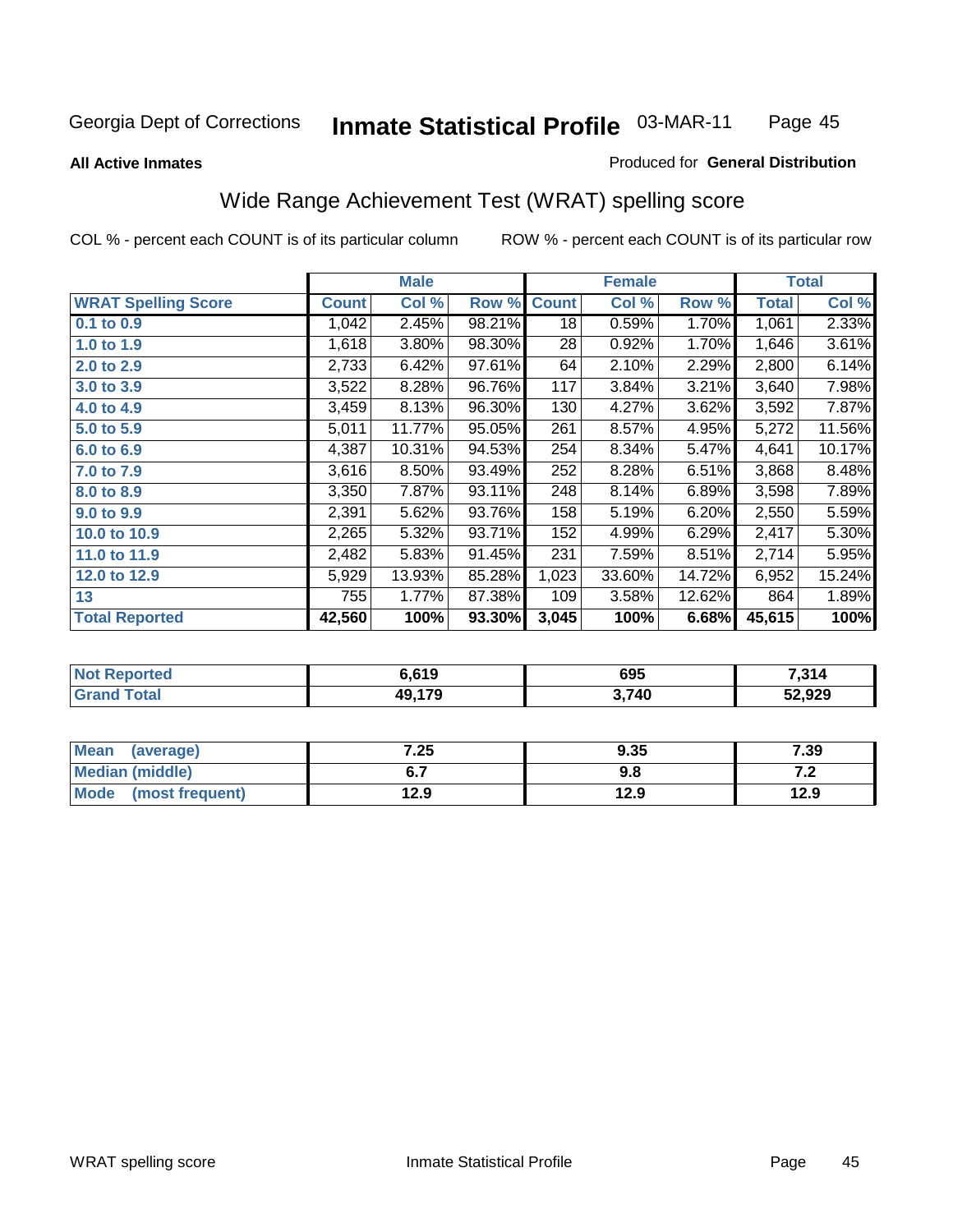## **All Active Inmates**

## Produced for **General Distribution**

## Scope of substance abuse - summary

|                        |              | <b>Male</b> |        |              | <b>Female</b> |          |              | <b>Total</b> |
|------------------------|--------------|-------------|--------|--------------|---------------|----------|--------------|--------------|
| <b>Substance Abuse</b> | <b>Count</b> | Col %       | Row %  | <b>Count</b> | Col %         | Row %    | <b>Total</b> | Col %        |
| <b>None</b>            | 28,079       | 57.10%      | 91.39% | 2,637        | 70.51%        | $8.58\%$ | 30,724       | 58.05%       |
| <b>Drugs only</b>      | 11.550       | $23.49\%$   | 92.88% | 882          | 23.58%        | 7.09%    | 12,436       | 23.49%       |
| <b>Alcohol only</b>    | 2,331        | 4.74%       | 98.15% | 44           | 1.18%         | 1.85%    | 2,375        | 4.49%        |
| Drugs and alcohol      | 7.219        | 14.68%      | 97.61% | 177          | 4.73%         | 2.39%    | 7,396        | 13.97%       |
| <b>Total Reported</b>  | 49,179       | 100%        | 92.91% | 3,740        | 100%          | 7.07%    | 52,931       | 100%         |

| 'Not<br><b>Reported</b> |        |       |        |
|-------------------------|--------|-------|--------|
| <b>Total</b>            | 40 170 | 3,740 | 52,931 |

|  | Mode<br>nuemm | <b>None</b> | <b>None</b> | None |
|--|---------------|-------------|-------------|------|
|--|---------------|-------------|-------------|------|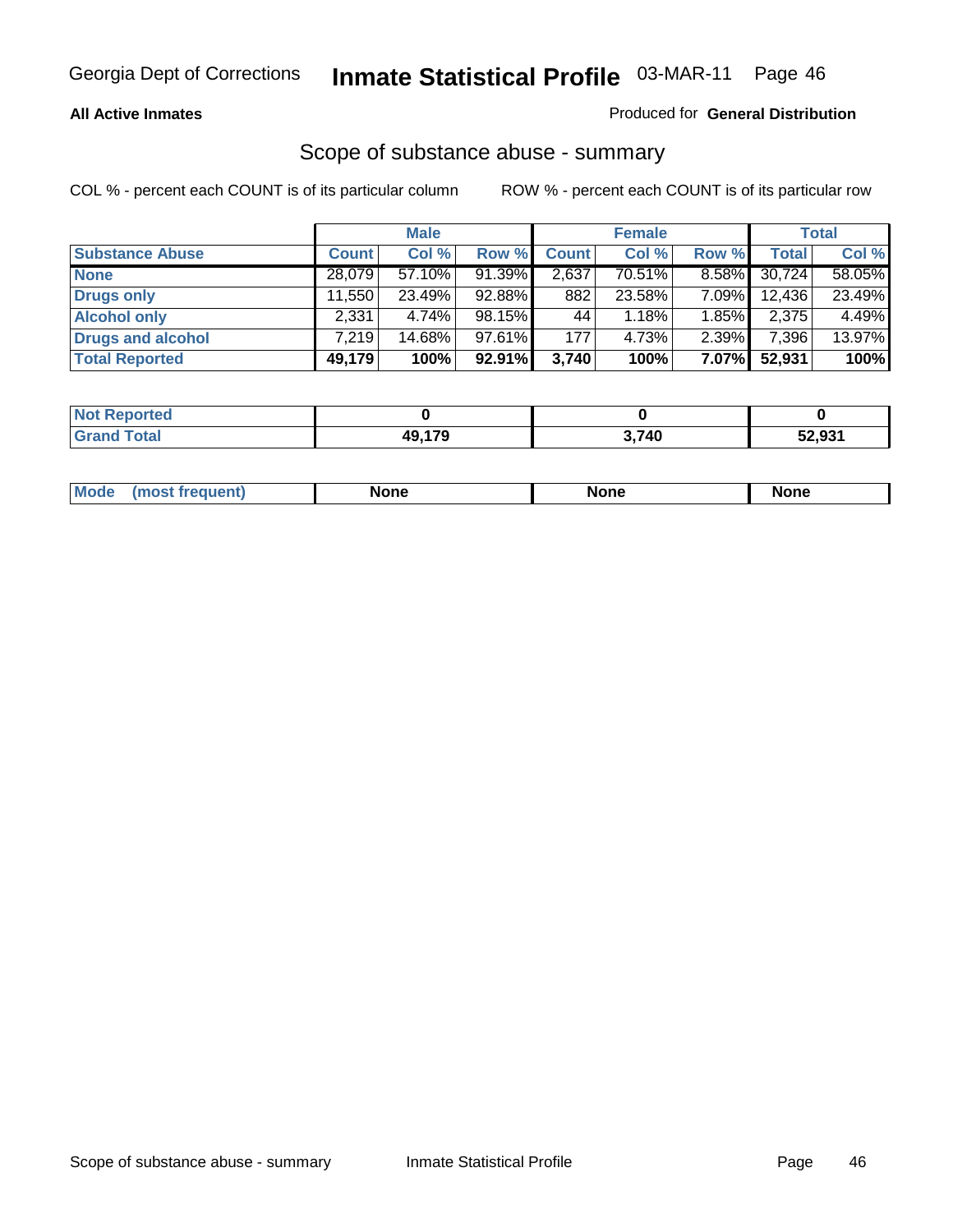## **All Active Inmates**

## Produced for **General Distribution**

## Scope of substance abuse - detail

|                                      |              | <b>Male</b> |        |              | <b>Female</b> |        |              | <b>Total</b> |
|--------------------------------------|--------------|-------------|--------|--------------|---------------|--------|--------------|--------------|
| <b>Substance Abuse</b>               | <b>Count</b> | Col %       | Row %  | <b>Count</b> | Col %         | Row %  | <b>Total</b> | Col %        |
| No drug or alcohol problems          | 28,079       | 57.10%      | 91.39% | 2,637        | 70.51%        | 8.58%  | 30,724       | 58.05%       |
| Drug addiction but no alcohol        | 198          | 0.40%       | 86.09% | 32           | 0.86%         | 13.91% | 230          | 0.43%        |
| <b>Drug addiction and alcohol</b>    | 83           | 0.17%       | 98.81% |              | 0.03%         | 1.19%  | 84           | 0.16%        |
| abuse                                |              |             |        |              |               |        |              |              |
| <b>Drug addiction and alcoholism</b> | 59           | 0.12%       | 96.72% | 2            | 0.05%         | 3.28%  | 61           | 0.12%        |
| No drug problem but alcohol          | 1,923        | 3.91%       | 98.97% | 20           | 0.53%         | 1.03%  | 1,943        | $3.67\%$     |
| <b>labuse</b>                        |              |             |        |              |               |        |              |              |
| No drug problem but alcoholism       | 408          | 0.83%       | 94.44% | 24           | 0.64%         | 5.56%  | 432          | 0.82%        |
| Drug experiment but no alcohol       | 5,595        | 11.38%      | 96.75% | 187          | 5.00%         | 3.23%  | 5,783        | 10.93%       |
| <b>Drug experiment &amp; alcohol</b> | 1,073        | 2.18%       | 98.44% | 17           | 0.45%         | 1.56%  | 1,090        | 2.06%        |
| <b>labuse</b>                        |              |             |        |              |               |        |              |              |
| Drug experiment & alcoholism         | 339          | 0.69%       | 95.49% | 16           | 0.43%         | 4.51%  | 355          | 0.67%        |
| Drug abuse but no alcohol            | 5,757        | 11.71%      | 89.63% | 663          | 17.73%        | 10.32% | 6,423        | 12.13%       |
| Drug abuse and alcohol abuse         | 4,834        | 9.83%       | 98.63% | 67           | 1.79%         | 1.37%  | 4,901        | 9.26%        |
| <b>Drug abuse and alcoholism</b>     | 831          | 1.69%       | 91.82% | 74           | 1.98%         | 8.18%  | 905          | 1.71%        |
| <b>Total Reported</b>                | 49,179       | 100%        | 92.91% | 3,740        | 100%          | 7.07%  | 52,931       | 100.0%       |

| <b>Not Reported</b> |        |       |        |
|---------------------|--------|-------|--------|
| <b>c</b> otal       | 49,179 | 3,740 | 52,931 |

| Mode (most frequent) | No drug or alcohol problems No drug or alcohol problems No drug or alcohol |          |
|----------------------|----------------------------------------------------------------------------|----------|
|                      |                                                                            | problems |
|                      |                                                                            |          |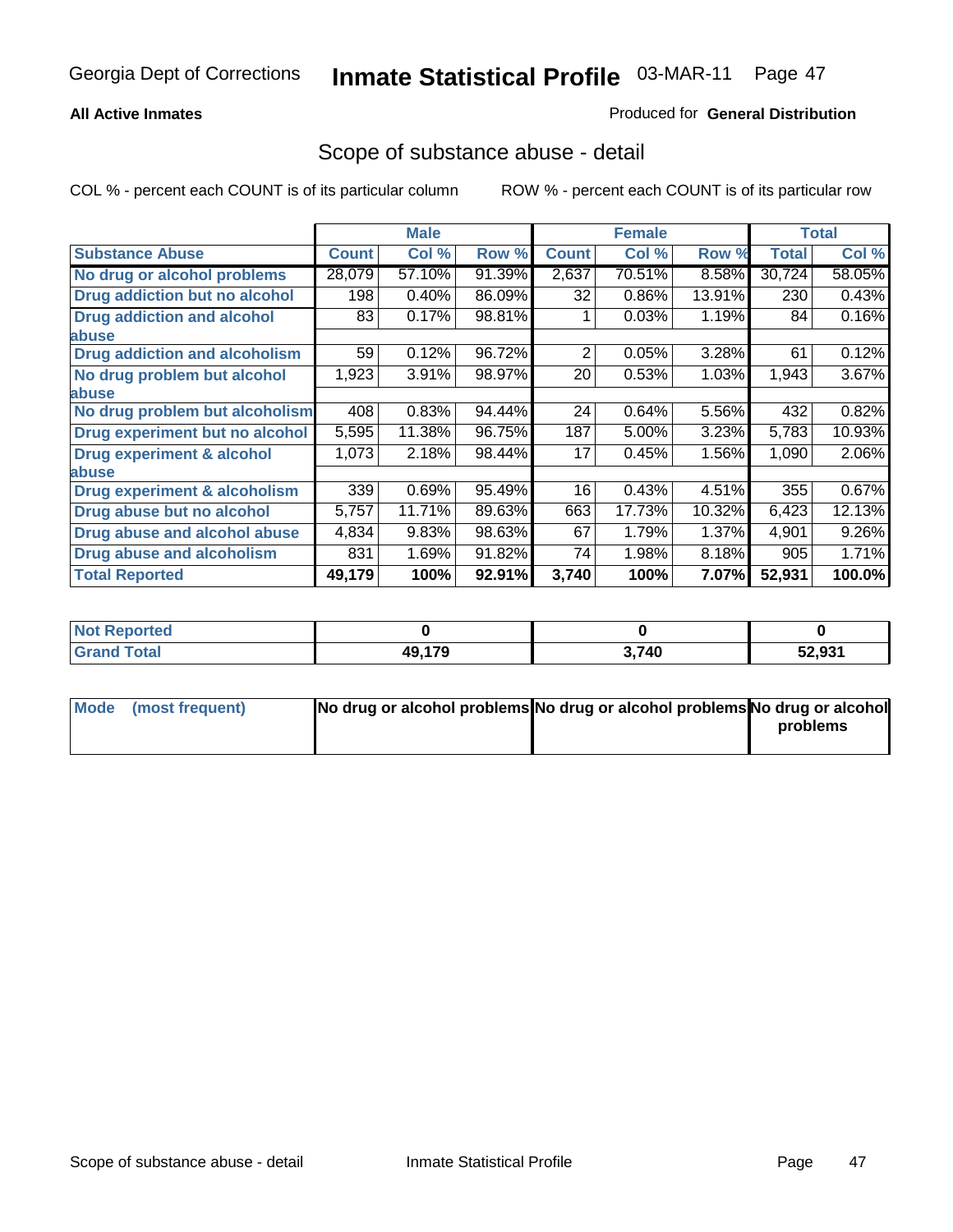### **All Active Inmates**

### Produced for **General Distribution**

## Current / last mental health treatment level

|                                    |              | <b>Male</b> |         |              | <b>Female</b> |        |              | <b>Total</b> |
|------------------------------------|--------------|-------------|---------|--------------|---------------|--------|--------------|--------------|
| <b>Mental Health Treatment Lev</b> | <b>Count</b> | Col %       | Row %   | <b>Count</b> | Col %         | Row %  | <b>Total</b> | Col %        |
| 1 No problem at current time       | 2,083        | 17.60%      | 97.15%  | 61           | 2.82%         | 2.85%  | 2,144        | 15.32%       |
| 2 Receiving outpatient             | 7,849        | 66.34%      | 79.25%  | 2,052        | 94.96%        | 20.72% | 9,904        | 70.76%       |
| treatment                          |              |             |         |              |               |        |              |              |
| 3 Inpatient, moderate              | 1,460        | 12.34%      | 97.59%  | 36           | $1.67\%$      | 2.41%  | 1,496        | 10.69%       |
| treatment                          |              |             |         |              |               |        |              |              |
| 4 Inpatient, intensive             | 403          | 3.41%       | 97.11%  | 12           | 0.56%         | 2.89%  | 415          | 2.97%        |
| treatment                          |              |             |         |              |               |        |              |              |
| <b>5 Undergoing crisis</b>         | 30           | 0.25%       | 100.00% |              |               |        | 30           | 0.21%        |
| stabilization                      |              |             |         |              |               |        |              |              |
| <b>6 Hospital for criminally</b>   | 7            | 0.06%       | 100.00% |              |               |        | 7            | 0.05%        |
| insane                             |              |             |         |              |               |        |              |              |
| <b>Total Evaluated</b>             | 11,832       | 100%        | 84.54%  | 2,161        | 100%          | 15.44% | 13,996       | 100%         |

| Never had MH evaluation | 37,347 | .,579 | 38,926 |
|-------------------------|--------|-------|--------|
| <b>Grand Total</b>      | 49,179 | 3,740 | 52,922 |

| <b>Median (middle)</b>         | <b>Receiving outpatient</b><br>treatment | <b>Receiving outpatient</b><br>treatment | <b>Receiving</b><br>outpatient<br>treatment |  |
|--------------------------------|------------------------------------------|------------------------------------------|---------------------------------------------|--|
| <b>Mode</b><br>(most frequent) | <b>Receiving outpatient</b><br>treatment | <b>Receiving outpatient</b><br>treatment | <b>Receiving</b><br>outpatient<br>treatment |  |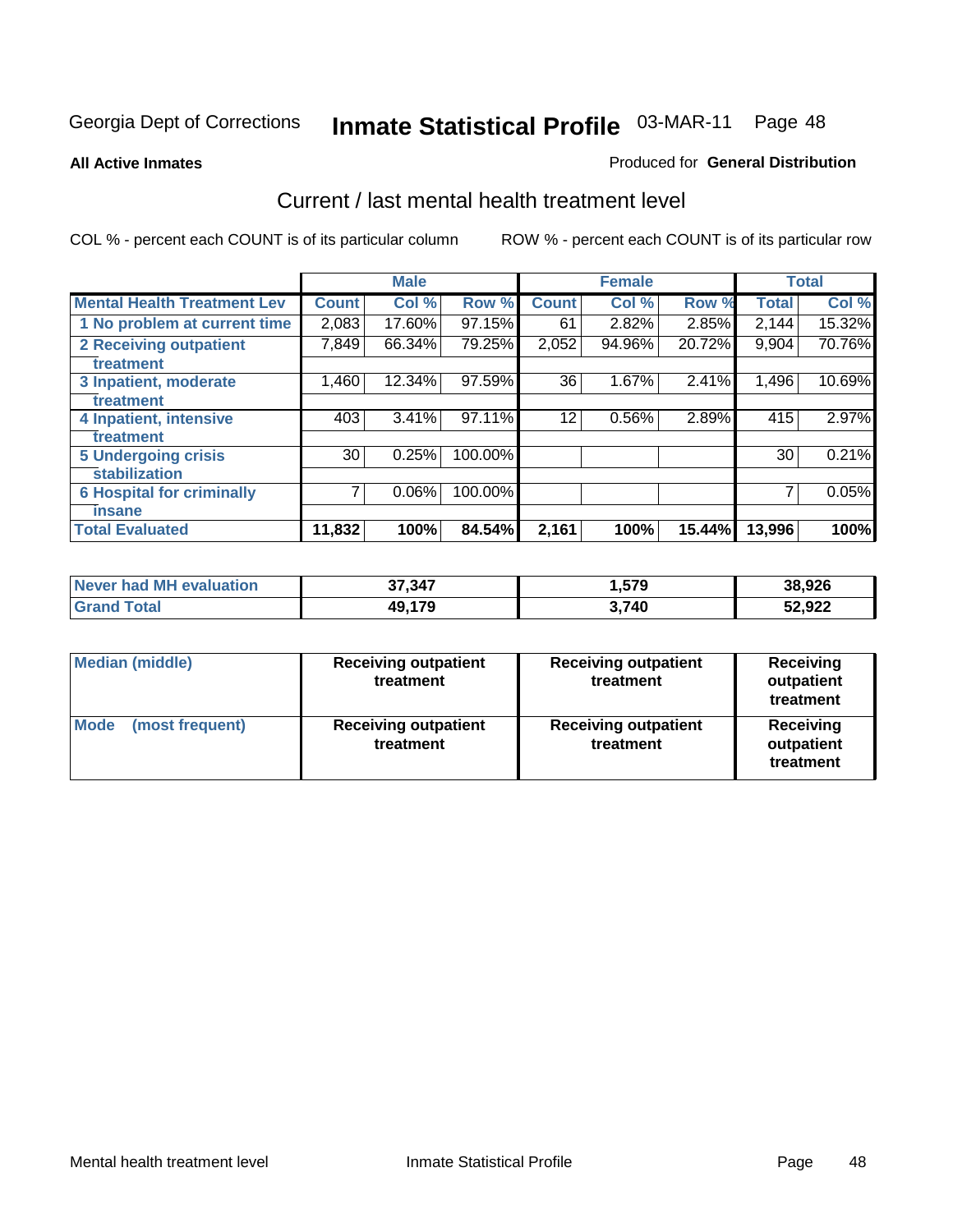## **All Active Inmates**

## Produced for **General Distribution**

## PULHESDWIT medical scale - 'P' overall condition ('P'hysical)

|                                   |        | <b>Male</b> |        |              | <b>Female</b> |         |              | <b>Total</b> |
|-----------------------------------|--------|-------------|--------|--------------|---------------|---------|--------------|--------------|
| 'P' Overall Condition             | Count  | Col %       | Row %  | <b>Count</b> | Col %         | Row %   | <b>Total</b> | Col %        |
| 1 No medical illness              | 34,662 | 74.94%      | 94.43% | 2,034        | 56.33%        | 5.54%   | 36,706       | 73.59%       |
| 2 Well-controlled chronic illness | 10,034 | 21.69%      | 87.47% | 1,436        | 39.77%        | 12.52%  | 11,471       | 23.00%       |
| 3 Poorly-controlled chronic       | 1,424  | 3.08%       | 94.49% | 83           | 2.30%         | 5.51%   | 1,507        | 3.02%        |
| <b>illness</b>                    |        |             |        |              |               |         |              |              |
| 4 Significant problems requiring  | 127    | 0.27%       | 92.03% | 10           | 0.28%         | 7.25%   | 138          | 0.28%        |
| special housing                   |        |             |        |              |               |         |              |              |
| 5 Terminal illness, < 6 months    | 6      | 0.01%       | 85.71% |              | 0.03%         | 14.29%  |              | 0.01%        |
| to live                           |        |             |        |              |               |         |              |              |
| Inmate is pregnant<br>6           |        |             |        | 47           | 1.30%         | 100.00% | 47           | 0.09%        |
| <b>Total Reported</b>             | 46,253 | 100%        | 92.74% | 3,611        | 100%          | 7.24%   | 49,876       | 100%         |

| Not F<br><b>Reported</b> | 2,926  | 129  | 3,055  |
|--------------------------|--------|------|--------|
| <b>Grand Total</b>       | 49,179 | ,740 | 52,931 |

| Mode (most frequent) | 1 No medical illness | 1 No medical illness | 1 No medical |
|----------------------|----------------------|----------------------|--------------|
|                      |                      |                      | illness      |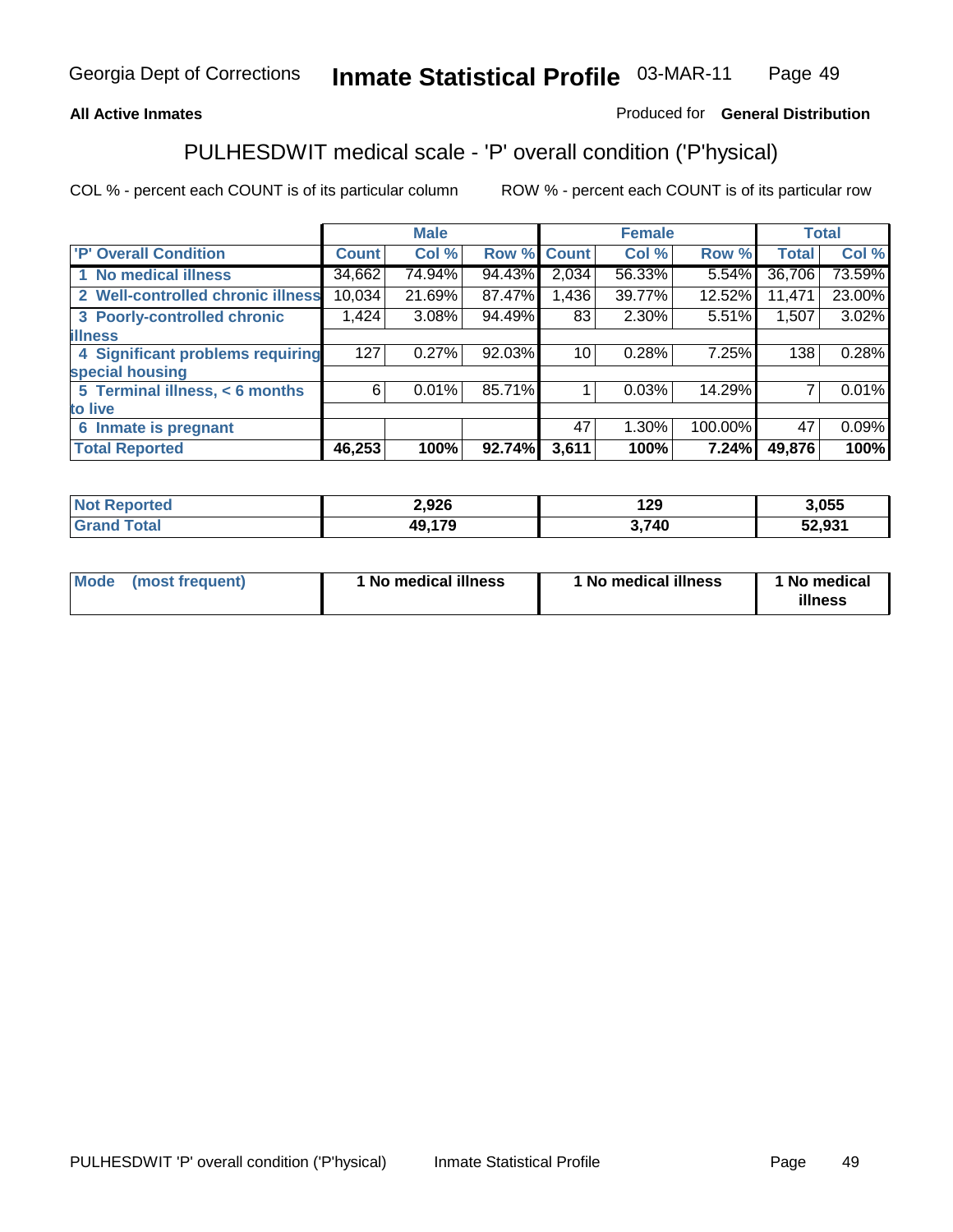## **All Active Inmates**

## Produced for **General Distribution**

## PULHESDWIT medical scale - 'U' upper body

|                              |              | <b>Male</b> |         |              | <b>Female</b> |        |              | <b>Total</b> |
|------------------------------|--------------|-------------|---------|--------------|---------------|--------|--------------|--------------|
| <b>U' Upper Body</b>         | <b>Count</b> | Col %       | Row %   | <b>Count</b> | Col %         | Row %  | <b>Total</b> | Col %        |
| 1 Upper bones, joints,       | 44,292       | 95.97%      | 92.91%  | 3,366        | 93.11%        | 7.06%  | 47,670       | 95.76%       |
| muscles all OK               |              |             |         |              |               |        |              |              |
| 2 One or both arms minimally | 1,558        | 3.38%       | 86.99%  | 233          | 6.45%         | 13.01% | 1,791        | 3.60%        |
| limited                      |              |             |         |              |               |        |              |              |
| 3 One or both arms           | 261          | 0.57%       | 94.57%  | 15           | 0.41%         | 5.43%  | 276          | 0.55%        |
| moderately limited           |              |             |         |              |               |        |              |              |
| 4 One arm disabled,          | 40           | 0.09%       | 97.56%  |              | 0.03%         | 2.44%  | 41           | 0.08%        |
| paralyzed, or amputated      |              |             |         |              |               |        |              |              |
| 5 Both arms disabled,        | 3            | 0.01%       | 100.00% |              |               |        | 3            | 0.01%        |
| paralyzed, or amputated      |              |             |         |              |               |        |              |              |
| <b>Total Reported</b>        | 46,154       | 100%        | 92.71%  | 3,615        | 100%          | 7.26%  | 49,781       | 100%         |

| <b>Not</b><br><b>orted</b><br>₹Ann | 3,025  | 125   | , 150  |
|------------------------------------|--------|-------|--------|
| $\tau$ otal                        | 49,179 | 3,740 | 52,931 |

| <b>Mode</b> | (most frequent) | 1 Upper bones, joints,<br>muscles all OK | 1 Upper bones, joints,<br>muscles all OK | 1 Upper bones,<br>joints, muscles all<br>ΟK |
|-------------|-----------------|------------------------------------------|------------------------------------------|---------------------------------------------|
|-------------|-----------------|------------------------------------------|------------------------------------------|---------------------------------------------|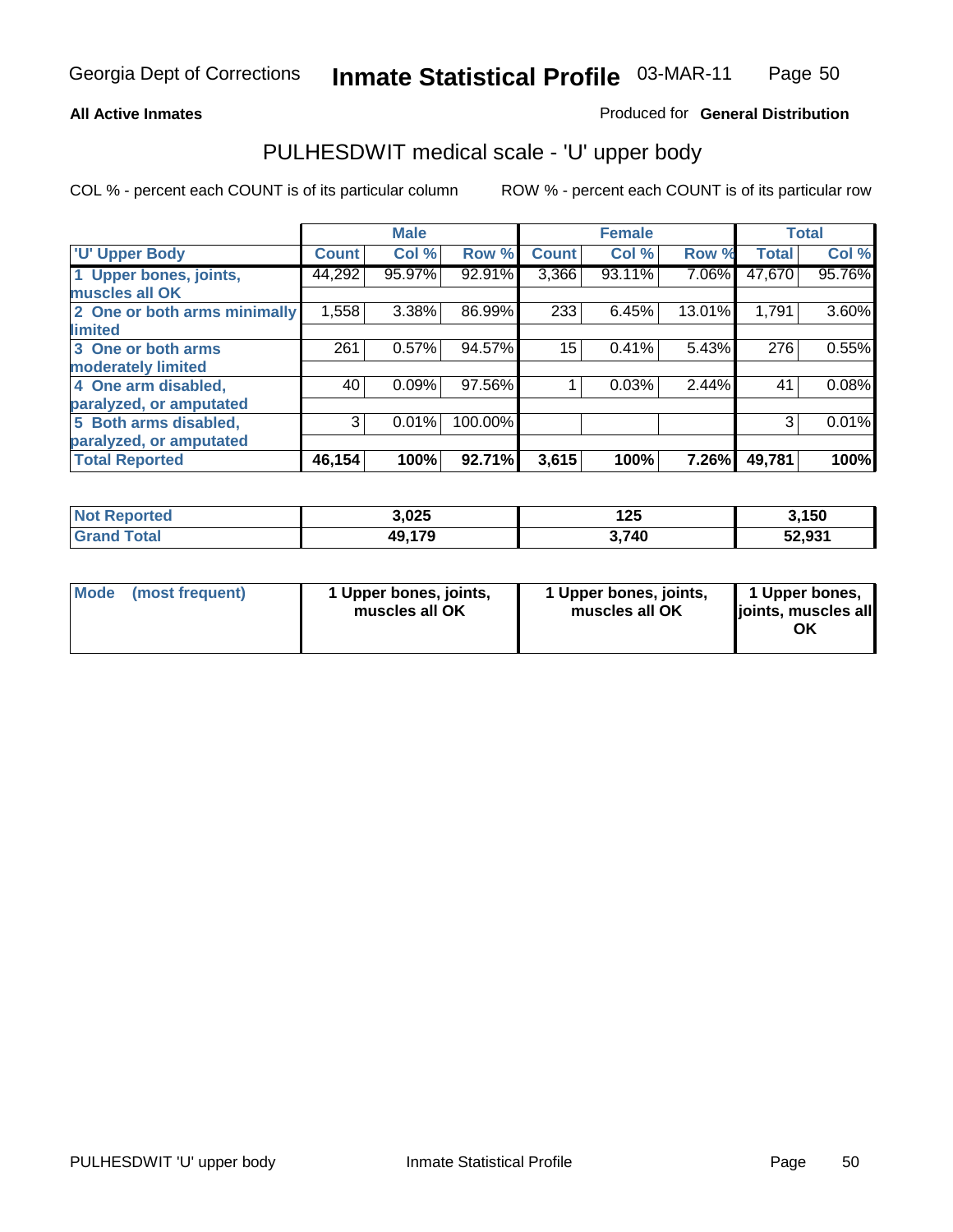### **All Active Inmates**

## Produced for **General Distribution**

## PULHESDWIT medical scale - 'L' lower body

|                                |              | <b>Male</b> |        |                | <b>Female</b> |        |              | <b>Total</b> |
|--------------------------------|--------------|-------------|--------|----------------|---------------|--------|--------------|--------------|
| 'L' Lower Body                 | <b>Count</b> | Col %       | Row %  | <b>Count</b>   | Col %         | Row %  | <b>Total</b> | Col %        |
| 1 Lower bones, joints,         | 41,007       | 88.83%      | 93.48% | 2,850          | 78.82%        | 6.50%  | 43,868       | 88.11%       |
| muscles all OK                 |              |             |        |                |               |        |              |              |
| 2 One or both legs minimally   | 4,298        | 9.31%       | 85.41% | 734            | 20.30%        | 14.59% | 5,032        | 10.11%       |
| limited                        |              |             |        |                |               |        |              |              |
| 3 One or both legs             | 741          | 1.61%       | 96.86% | 24             | 0.66%         | 3.14%  | 765          | 1.54%        |
| moderately limited             |              |             |        |                |               |        |              |              |
| 4 One leg disabled, paralyzed, | 105          | 0.23%       | 93.75% | 6              | 0.17%         | 5.36%  | 112          | 0.22%        |
| or amputated                   |              |             |        |                |               |        |              |              |
| 5 Both legs disabled,          | 10           | 0.02%       | 83.33% | $\overline{2}$ | 0.06%         | 16.67% | 12           | 0.02%        |
| paralyzed, or amputated        |              |             |        |                |               |        |              |              |
| <b>Total Reported</b>          | 46,161       | 100%        | 92.71% | 3,616          | 100%          | 7.26%  | 49,789       | 100%         |

| <b>Not Reported</b>   | 3,018  | 124   | 142،   |
|-----------------------|--------|-------|--------|
| Total<br><b>Grand</b> | 49,179 | 3.740 | 52,931 |

|  | Mode (most frequent) | 1 Lower bones, joints,<br>muscles all OK | 1 Lower bones, joints,<br>muscles all OK | 1 Lower bones,<br>joints, muscles all<br>OK |
|--|----------------------|------------------------------------------|------------------------------------------|---------------------------------------------|
|--|----------------------|------------------------------------------|------------------------------------------|---------------------------------------------|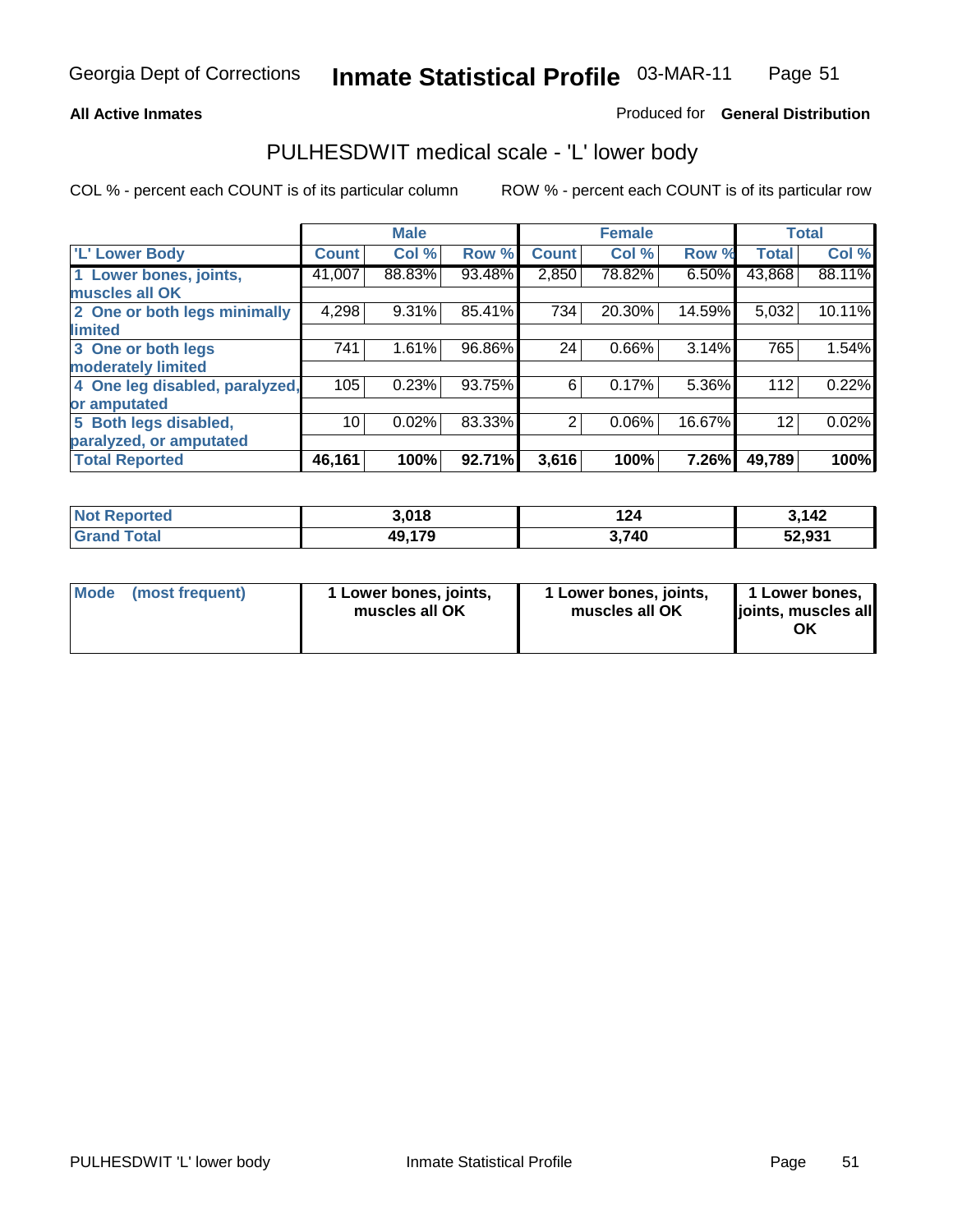### **All Active Inmates**

## Produced for **General Distribution**

## PULHESDWIT medical scale - 'H' hearing

|                                |        | <b>Male</b> |             |       | <b>Female</b> |       | <b>Total</b> |        |
|--------------------------------|--------|-------------|-------------|-------|---------------|-------|--------------|--------|
| <b>H'</b> Hearing              | Count  | Col %       | Row % Count |       | Col %         | Row % | <b>Total</b> | Col %  |
| 1 Normal hearing both ears     | 45,652 | 98.93%      | 92.72%      | 3,572 | 98.78%        | 7.26% | 49,235       | 98.92% |
| 2 Some loss in one ear with    | 377    | 0.82%       | 90.19%      | 40    | 1.11%         | 9.57% | 418          | 0.84%  |
| other OK, or mild loss in both |        |             |             |       |               |       |              |        |
| 3 Total loss in one ear with   | 76     | 0.16%       | 96.20%      | 3     | 0.08%         | 3.80% | 79           | 0.16%  |
| mild loss in other             |        |             |             |       |               |       |              |        |
| 4 Severe loss in both ears     | 26     | $0.06\%$    | 100.00%     |       |               |       | 26           | 0.05%  |
| 5 Total loss in both ears,     | 15     | 0.03%       | 93.75%      |       | 0.03%         | 6.25% | 16           | 0.03%  |
| requiring special housing      |        |             |             |       |               |       |              |        |
| <b>Total Reported</b>          | 46,146 | 100%        | 92.71%      | 3,616 | 100%          | 7.26% | 49,774       | 100%   |

| orted       | ההה ה<br>ა.საა | 124   | <b>457</b><br>וטו, |
|-------------|----------------|-------|--------------------|
| $C = 4 - 7$ | 49,179         | 3,740 | גרה ה<br>ວ∠,ອວ ເ   |

| Mode (most frequent) | 1 Normal hearing both ears 11 Normal hearing both ears 1 Normal hearing |           |
|----------------------|-------------------------------------------------------------------------|-----------|
|                      |                                                                         | both ears |
|                      |                                                                         |           |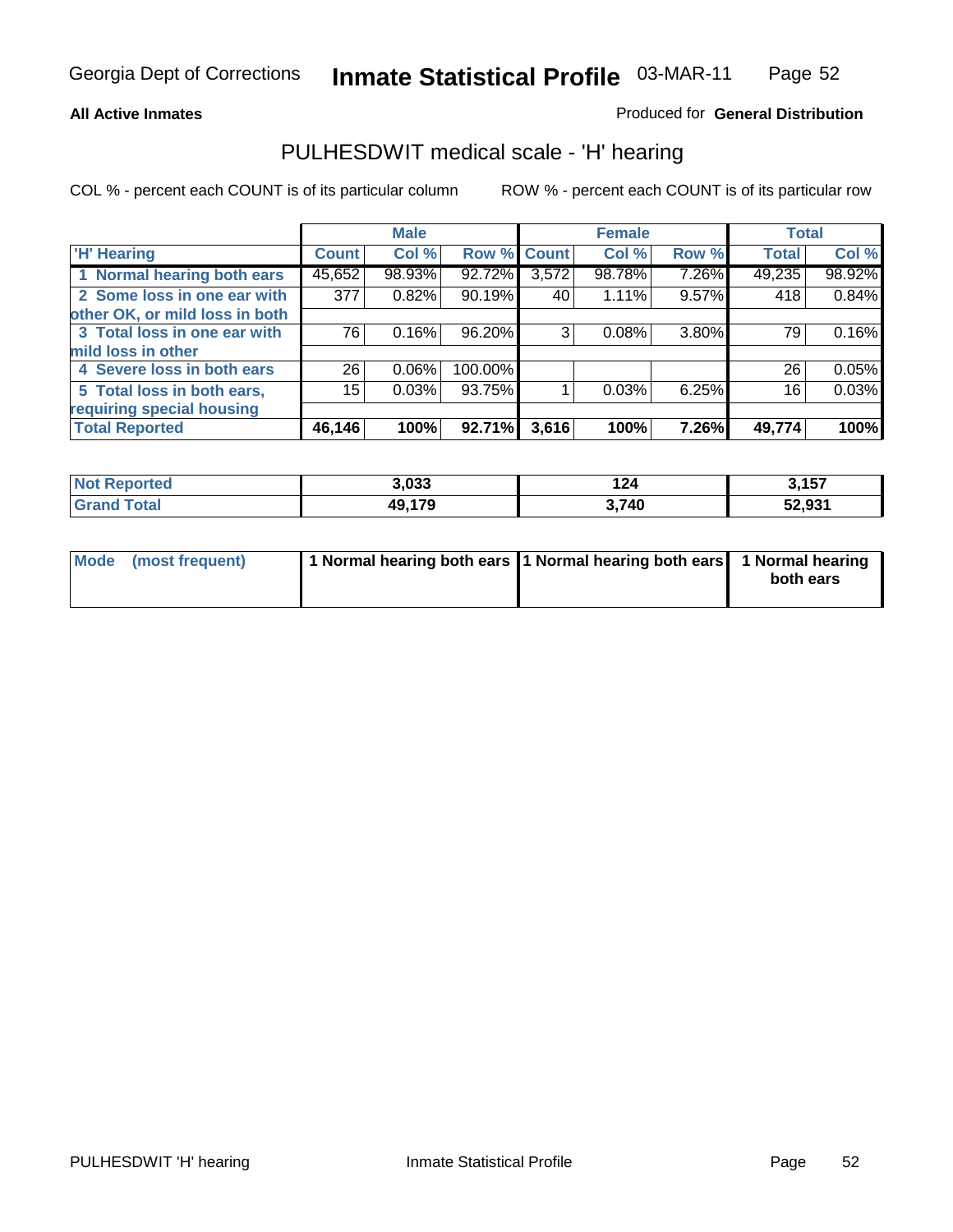## **All Active Inmates**

## Produced for **General Distribution**

## PULHESDWIT medical scale - 'E' vision

|                                 |              | <b>Male</b> |                    |       | <b>Female</b> |              |              | <b>Total</b> |
|---------------------------------|--------------|-------------|--------------------|-------|---------------|--------------|--------------|--------------|
| 'E' Vision                      | <b>Count</b> | Col %       | <b>Row % Count</b> |       | Col %         | Row %        | <b>Total</b> | Col %        |
| 1 Correctable to 20/40 in both  | 38,455       | 84.79%      | 94.71%             | 2,137 | 59.13%        | 5.26%        | 40,602       | 82.90%       |
| eyes                            |              |             |                    |       |               |              |              |              |
| 2 Correctable to 20/70 in one   | 6,098        | 13.45%      | 81.95%             | 1,342 | 37.13%        | 18.04%       | 7,441        | 15.19%       |
| eye, may be blind in other      |              |             |                    |       |               |              |              |              |
| 3 Correctable to 20/200 in one  | 676          | 1.49%       | 84.18%             | 126   | 3.49%         | 15.69%       | 803          | 1.64%        |
| eye, may be blind in other      |              |             |                    |       |               |              |              |              |
| 4 One eye not correctable to    | 110          | 0.24%       | 92.44%             | 9     | 0.25%         | 7.56%        | 119          | 0.24%        |
| 20/200, other may be blind      |              |             |                    |       |               |              |              |              |
| 5 Blind in both eyes, requiring | 12           | 0.03%       | 100.00%            |       |               |              | 12           | 0.02%        |
| special housing                 |              |             |                    |       |               |              |              |              |
| <b>Total Reported</b>           | 45,351       | 100%        | 92.60%             | 3,614 | 100%          | <b>7.38%</b> | 48,977       | 100%         |

| <b>Not Reported</b>        | 3,828  | 126   | 3,954  |
|----------------------------|--------|-------|--------|
| $\tau$ otal<br><b>Gran</b> | 49,179 | 3,740 | 52,931 |

|  | Mode (most frequent) | 1 Correctable to 20/40 in<br>both eves | 1 Correctable to 20/40 in   1 Correctable to<br>both eves | 20/40 in both eyes |
|--|----------------------|----------------------------------------|-----------------------------------------------------------|--------------------|
|--|----------------------|----------------------------------------|-----------------------------------------------------------|--------------------|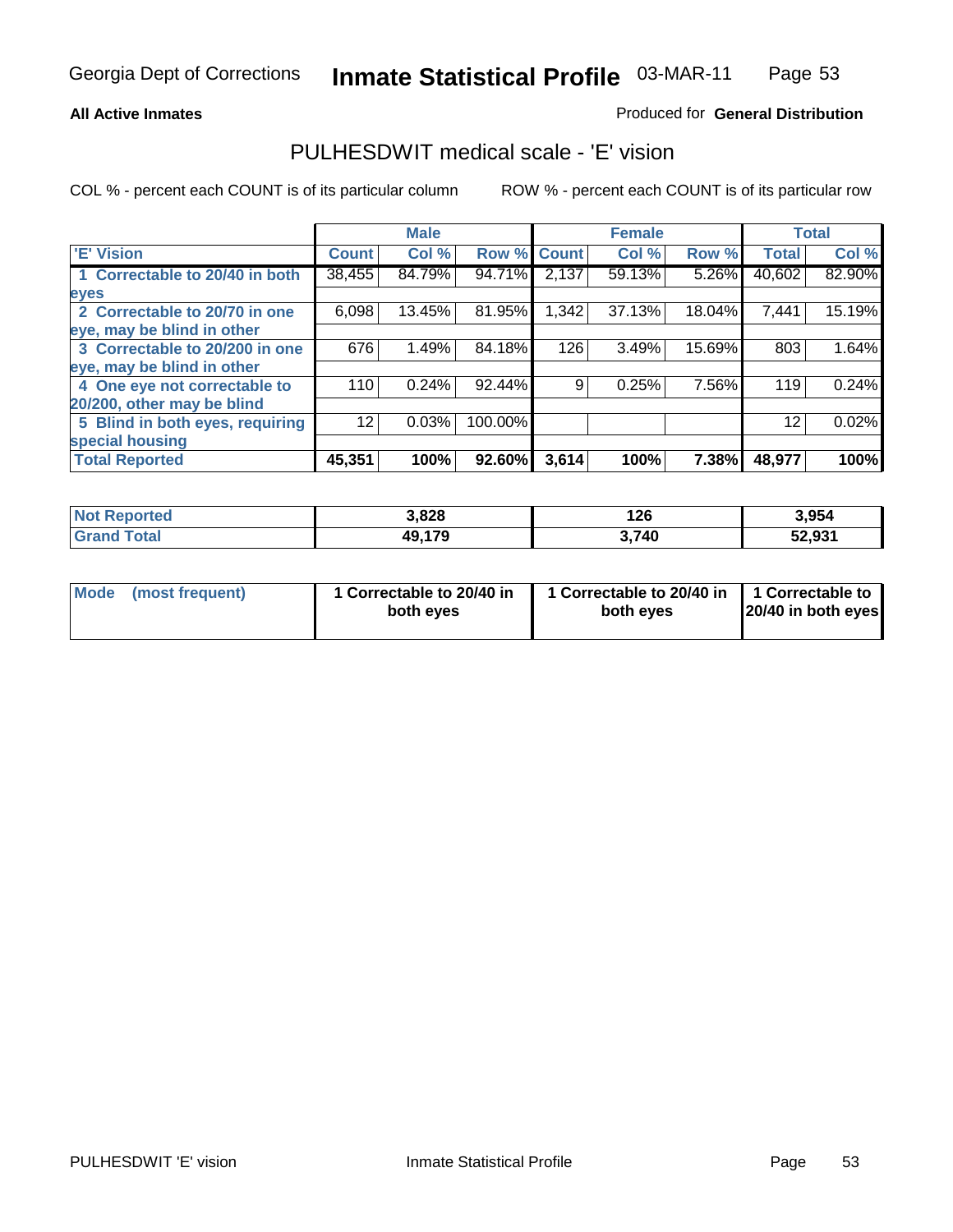### **All Active Inmates**

## Produced for **General Distribution**

## PULHESDWIT medical scale - 'S' pSychiatric

|                                        |              | <b>Male</b> |         |       | <b>Female</b> |              |              | <b>Total</b> |
|----------------------------------------|--------------|-------------|---------|-------|---------------|--------------|--------------|--------------|
| 'S' pSychiatric                        | <b>Count</b> | Col %       | Row %   | Count | Col %         | Row %        | <b>Total</b> | Col %        |
| 1 No impairment or disorders           | 39,408       | 86.43%      | 94.80%  | 2,151 | 60.39%        | 5.17%        | 41,570       | 84.54%       |
| 2 Stable, or in remission, or          | 4,751        | 10.42%      | 77.49%  | 1,379 | 38.71%        | 22.49%       | 6,131        | 12.47%       |
| mild impairment or retardation         |              |             |         |       |               |              |              |              |
| 3 Requires moderate inpatient          | 1,200        | 2.63%       | 98.12%  | 23    | 0.65%         | 1.88%        | 1,223        | 2.49%        |
| treatment                              |              |             |         |       |               |              |              |              |
| 4 Requires intensive inpatient         | 209          | $0.46\%$    | 95.87%  | 9     | 0.25%         | 4.13%        | 218          | 0.44%        |
| treatment                              |              |             |         |       |               |              |              |              |
| <b>5 Requires Crisis Stabilization</b> | 29           | $0.06\%$    | 100.00% |       |               |              | 29           | 0.06%        |
| Unit (CSU) inpatient care              |              |             |         |       |               |              |              |              |
| <b>Total Reported</b>                  | 45,597       | 100%        | 92.73%  | 3,562 | 100%          | <b>7.24%</b> | 49,171       | 100%         |

| <b>Not Reported</b> | 3,582  | 178   | 3,760  |
|---------------------|--------|-------|--------|
| Total<br>' Grand 1  | 49,179 | 3,740 | 52,931 |

| Mode (most frequent) | <b>1</b> No impairment or disorders | 1 No impairment or<br>disorders | 1 No impairment or<br>disorders |
|----------------------|-------------------------------------|---------------------------------|---------------------------------|
|                      |                                     |                                 |                                 |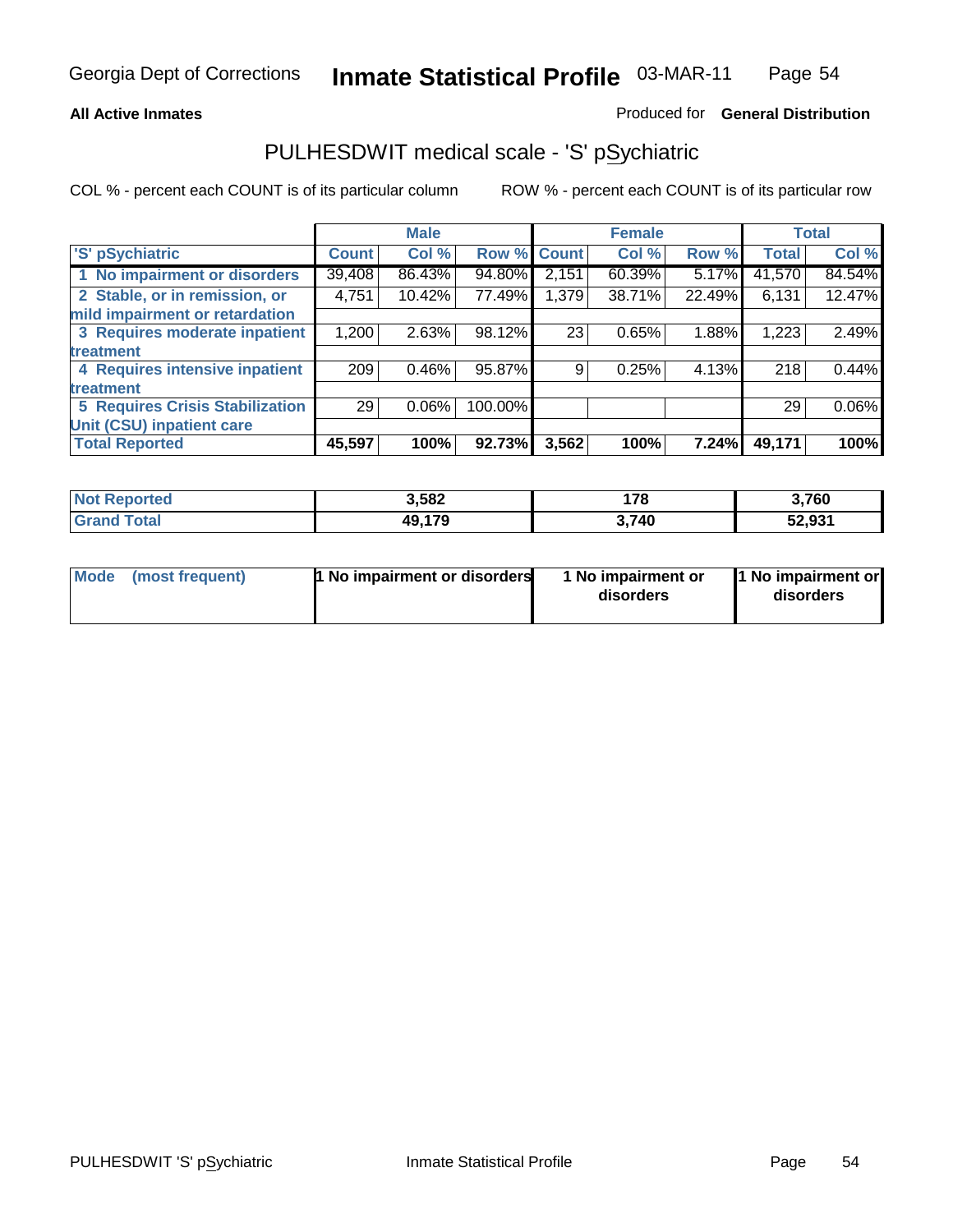### **All Active Inmates**

## Produced for **General Distribution**

## PULHESDWIT medical scale - 'D' dental

|                                 |              | <b>Male</b> |             |       | <b>Female</b> |       |              | <b>Total</b> |
|---------------------------------|--------------|-------------|-------------|-------|---------------|-------|--------------|--------------|
| 'D' Dental                      | <b>Count</b> | Col %       | Row % Count |       | Col %         | Row % | <b>Total</b> | Col %        |
| 1 Minimal routine dental health | 19,844       | 45.43%      | 90.53%      | 2,070 | 58.26%        | 9.44% | 21,919       | 46.40%       |
| <b>needs</b>                    |              |             |             |       |               |       |              |              |
| 2 Moderate cavities and/or      | 15,865       | 36.32%      | 92.67%      | 1,249 | 35.15%        | 7.30% | 17,120       | 36.24%       |
| gum disease                     |              |             |             |       |               |       |              |              |
| 3 Extensive gum disease         | 7,945        | 18.19%      | 97.13%      | 234   | 6.59%         | 2.86% | 8,180        | 17.31%       |
| and/or widespread decay         |              |             |             |       |               |       |              |              |
| 4 Urgent need for dental        | 23           | 0.05%       | 100.00%     |       |               |       | 23           | 0.05%        |
| <b>services</b>                 |              |             |             |       |               |       |              |              |
| 5 Life-threatening disease or   |              | 0.01%       | 100.00%     |       |               |       |              | 0.01%        |
| extreme pain or infection       |              |             |             |       |               |       |              |              |
| <b>Total Reported</b>           | 43,678       | 100%        | 92.45%      | 3,553 | 100%          | 7.52% | 47,243       | 100.0%       |

| <b>Not Reported</b>  | 5,501             | 187   | 5,688  |
|----------------------|-------------------|-------|--------|
| Total<br><b>Gran</b> | 170<br>49.<br>. . | 3,740 | 52,931 |

| <b>Mode</b><br><b>Minimal routine dental</b><br>(most frequent)<br>health needs | 1 Minimal routine dental<br>health needs | 1 Minimal routine  <br>dental health<br>needs |
|---------------------------------------------------------------------------------|------------------------------------------|-----------------------------------------------|
|---------------------------------------------------------------------------------|------------------------------------------|-----------------------------------------------|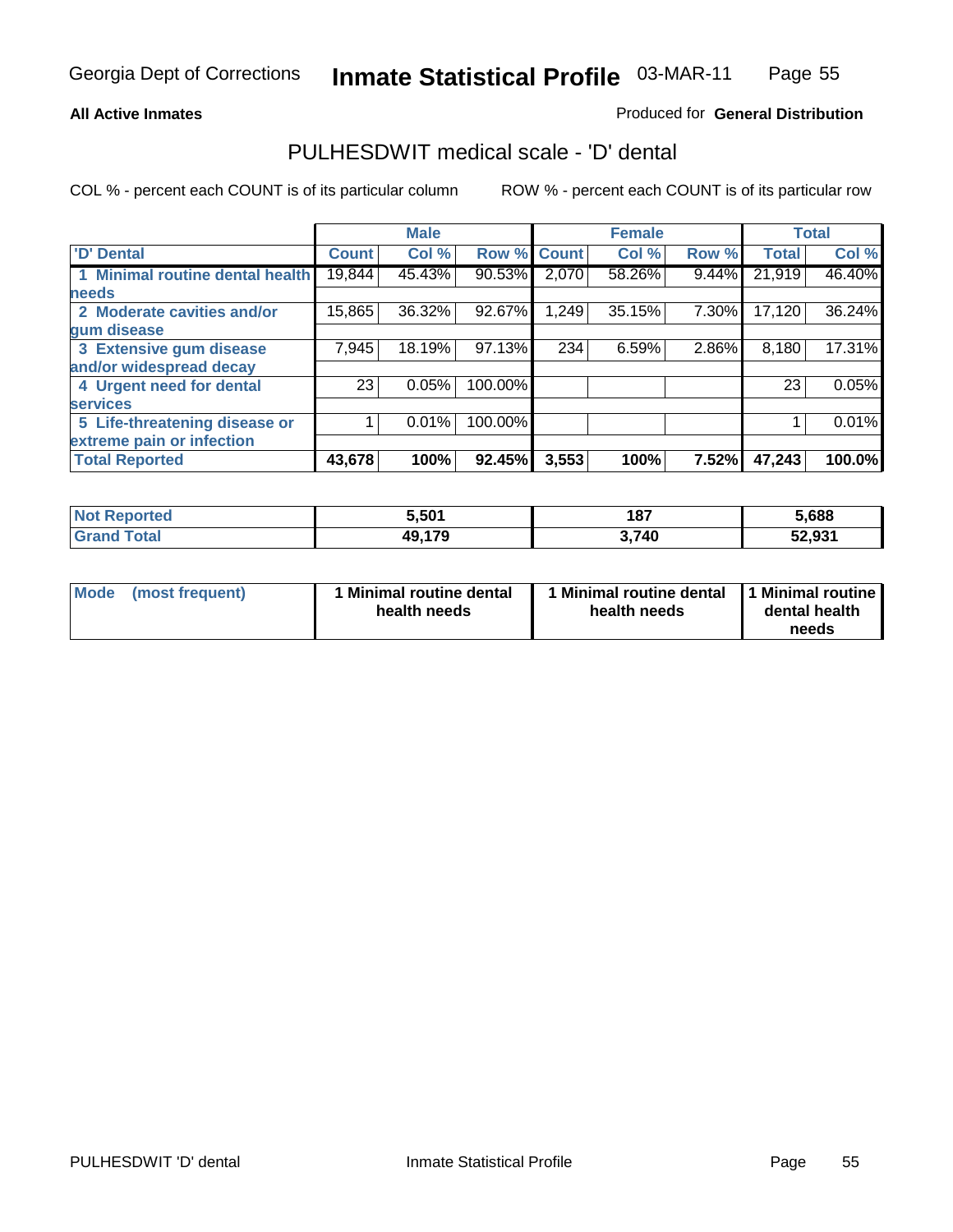## **All Active Inmates**

## Produced for **General Distribution**

## PULHESDWIT medical scale - 'W' work ability

|                                 |              | <b>Male</b> |        |              | <b>Female</b> |        |              | <b>Total</b> |
|---------------------------------|--------------|-------------|--------|--------------|---------------|--------|--------------|--------------|
| <b>W' work ability</b>          | <b>Count</b> | Col %       | Row %  | <b>Count</b> | Col %         | Row %  | <b>Total</b> | Col %        |
| 1 Unrestricted work or activity | 38,459       | 83.33%      | 93.28% | 2,760        | 76.33%        | 6.69%  | 41,229       | 82.82%       |
| 2 Minor restrictions on type of | 6,003        | $13.01\%$   | 89.32% | 717          | 19.83%        | 10.67% | 6,721        | 13.50%       |
| <b>work</b>                     |              |             |        |              |               |        |              |              |
| 3 Moderate restrictions on type | 1,178        | 2.55%       | 94.09% | 74           | 2.05%         | 5.91%  | 1,252        | 2.52%        |
| of work                         |              |             |        |              |               |        |              |              |
| 4 Major restrictions on type of | 388          | 0.84%       | 86.22% | 62           | 1.71%         | 13.78% | 450          | $0.90\%$     |
| <b>work</b>                     |              |             |        |              |               |        |              |              |
| 5 Cannot work under any         | 124          | 0.27%       | 96.88% | 3            | 0.08%         | 2.34%  | 128          | 0.26%        |
| <b>circumstances</b>            |              |             |        |              |               |        |              |              |
| <b>Total Reported</b>           | 46,152       | 100%        | 92.71% | 3,616        | 100%          | 7.26%  | 49,780       | 100%         |

| <b>Not Reported</b> | 3,027  | 124   | 3,151  |
|---------------------|--------|-------|--------|
| <b>Grand Total</b>  | 49,179 | 3,740 | 52,931 |

| Mode (most frequent) | 1 Unrestricted work or | 1 Unrestricted work or | 1 Unrestricted   |
|----------------------|------------------------|------------------------|------------------|
|                      | activity               | activity               | work or activity |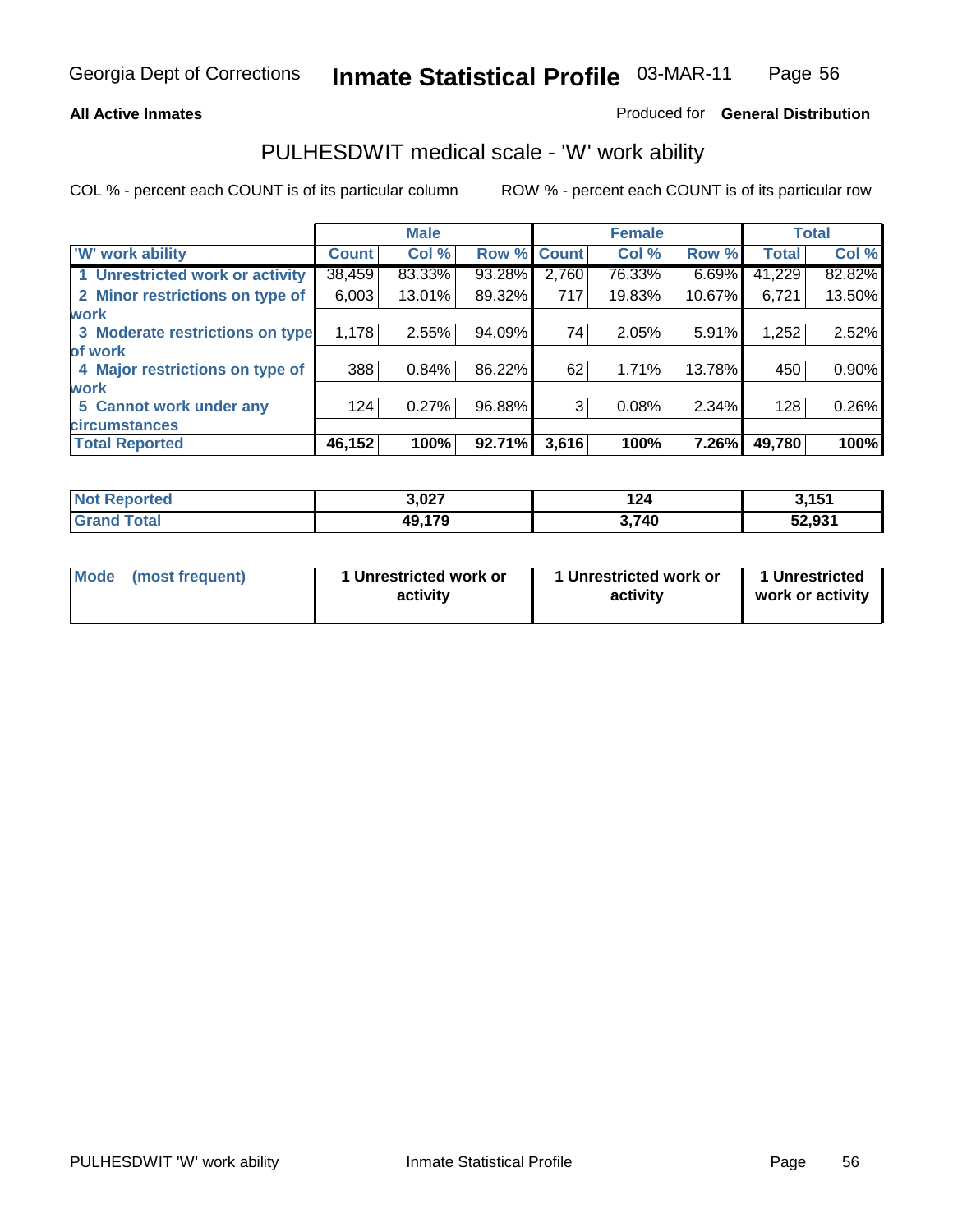### **All Active Inmates**

## Produced for **General Distribution**

## PULHESDWIT medical scale - 'I' impairment

|                                   |              | <b>Male</b> |         |              | <b>Female</b> |        |              | <b>Total</b> |
|-----------------------------------|--------------|-------------|---------|--------------|---------------|--------|--------------|--------------|
| <b>T' Impairment</b>              | <b>Count</b> | Col %       | Row %   | <b>Count</b> | Col %         | Row %  | <b>Total</b> | Col %        |
| 1 No impairments or               | 45,877       | 99.47%      | 92.71%  | 3,598        | 99.58%        | 7.27%  | 49,486       | 99.48%       |
| disabilities                      |              |             |         |              |               |        |              |              |
| 2 Wheelchair-bound but            | 158          | 0.34%       | 94.61%  | 9            | 0.25%         | 5.39%  | 167          | 0.34%        |
| otherwise OK                      |              |             |         |              |               |        |              |              |
| <b>3 Needs low-level Assisted</b> | 33           | 0.07%       | 89.19%  | 4            | 0.11%         | 10.81% | 37           | $0.07\%$     |
| Living (level I)                  |              |             |         |              |               |        |              |              |
| 4 Needs moderate Assisted         | 5            | 0.01%       | 100.00% |              |               |        | 5            | 0.01%        |
| Living (level II)                 |              |             |         |              |               |        |              |              |
| <b>5 Needs maximal Assisted</b>   | 49           | 0.11%       | 94.23%  | 2            | 0.06%         | 3.85%  | 52           | 0.10%        |
| Living (level III)                |              |             |         |              |               |        |              |              |
| <b>Total Reported</b>             | 46,122       | 100%        | 92.71%  | 3,613        | 100%          | 7.26%  | 49,747       | 100%         |

| Not F<br>Reported  | 3,057  | 1.27<br>I 41 | 3,184  |
|--------------------|--------|--------------|--------|
| <b>Grand Total</b> | 49,179 | 3,740        | 52,931 |

| Mode | (most frequent) | 1 No impairments or<br>disabilities | 1 No impairments or<br>disabilities | 1 No impairments<br>or disabilities |
|------|-----------------|-------------------------------------|-------------------------------------|-------------------------------------|
|------|-----------------|-------------------------------------|-------------------------------------|-------------------------------------|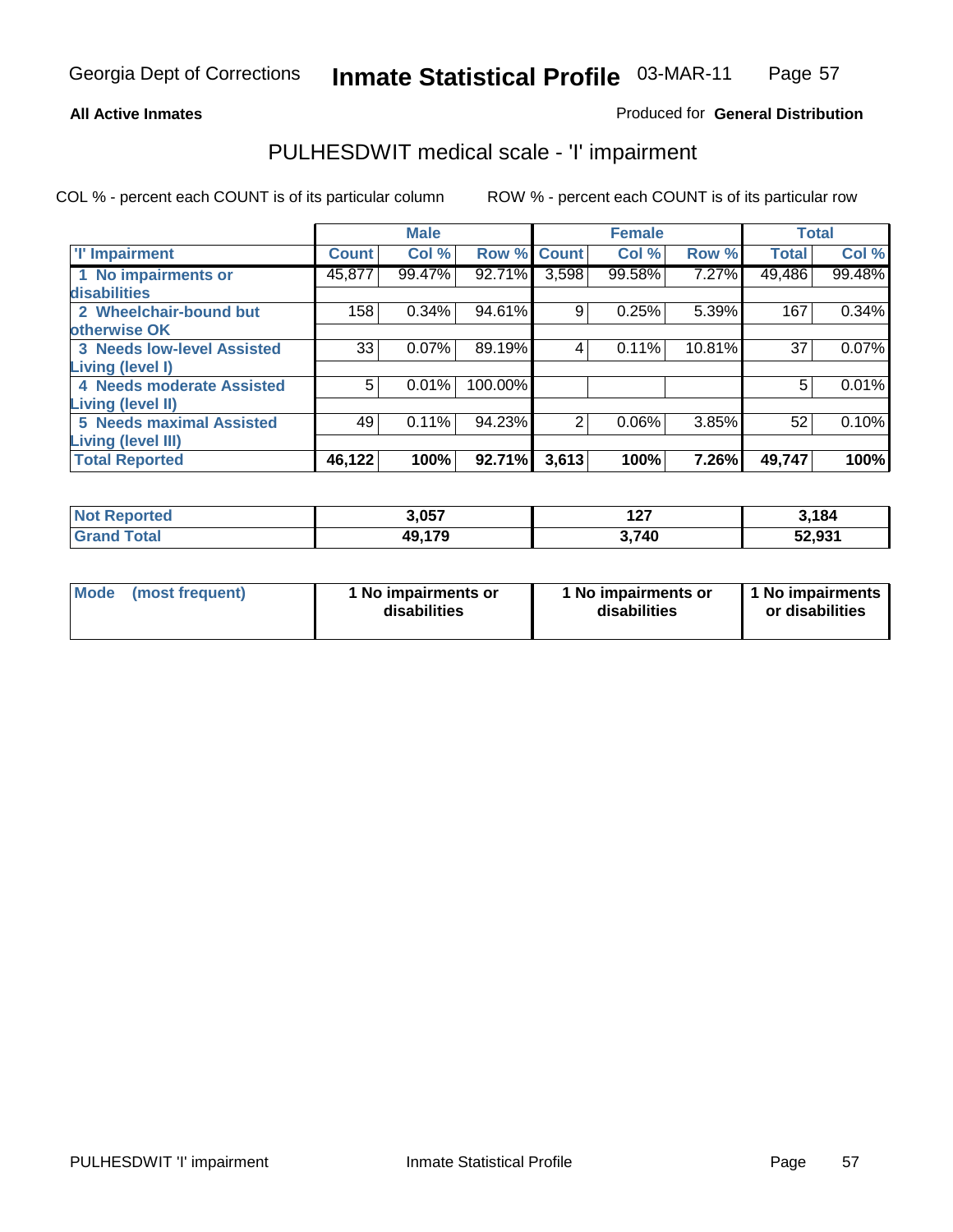#### **Inmate Statistical Profile** 03-MAR-11 Page Page 58

## **All Active Inmates Allowski** Produced fo **General Distribution**

## PULHESDWIT medical scale - 'T' transportability

|                              |              | <b>Male</b> |         |              | <b>Female</b> |          | <b>Total</b> |        |
|------------------------------|--------------|-------------|---------|--------------|---------------|----------|--------------|--------|
| <b>T' Transportability</b>   | <b>Count</b> | Col %       | Row %   | <b>Count</b> | Col %         | Row %    | <b>Total</b> | Col %  |
| 1 Can be transported in any  | 45,979       | 99.66%      | 92.74%  | 3,591        | 99.69%        | 7.24%    | 49,581       | 99.66% |
| ordinary approved vehicle    |              |             |         |              |               |          |              |        |
| 2 Wheelchair-bound, not      | 63           | 0.14%       | 90.00%  | 7            | 0.19%         | 10.00%   | 70           | 0.14%  |
| needing special vehicle      |              |             |         |              |               |          |              |        |
| 3 Wheelchair-bound, requires | 14           | 0.03%       | 100.00% |              |               |          | 14           | 0.03%  |
| special vehicle              |              |             |         |              |               |          |              |        |
| 4 Needs specially-equipped   | 3            | 0.01%       | 100.00% |              |               |          | 3            | 0.01%  |
| medical vehicle              |              |             |         |              |               |          |              |        |
| <b>5 Requires ambulance</b>  | 75           | 0.16%       | 93.75%  | 4            | 0.11%         | $5.00\%$ | 80           | 0.16%  |
| transport                    |              |             |         |              |               |          |              |        |
| <b>Total Reported</b>        | 46,134       | 100%        | 92.74%  | 3,602        | 100%          | 7.24%    | 49,748       | 100%   |

| <b>Not Reported</b> | 3,045  | 138   | 3,183  |
|---------------------|--------|-------|--------|
| <b>Grand Total</b>  | 49,179 | 3,740 | 52,931 |

| Mode (most frequent) | 1 Can be transported in any 1 Can be transported in any | ordinary approved vehicle   ordinary approved vehicle   transported in any | 1 Can be<br>  ordinary approved  <br>vehicle |
|----------------------|---------------------------------------------------------|----------------------------------------------------------------------------|----------------------------------------------|
|                      |                                                         |                                                                            |                                              |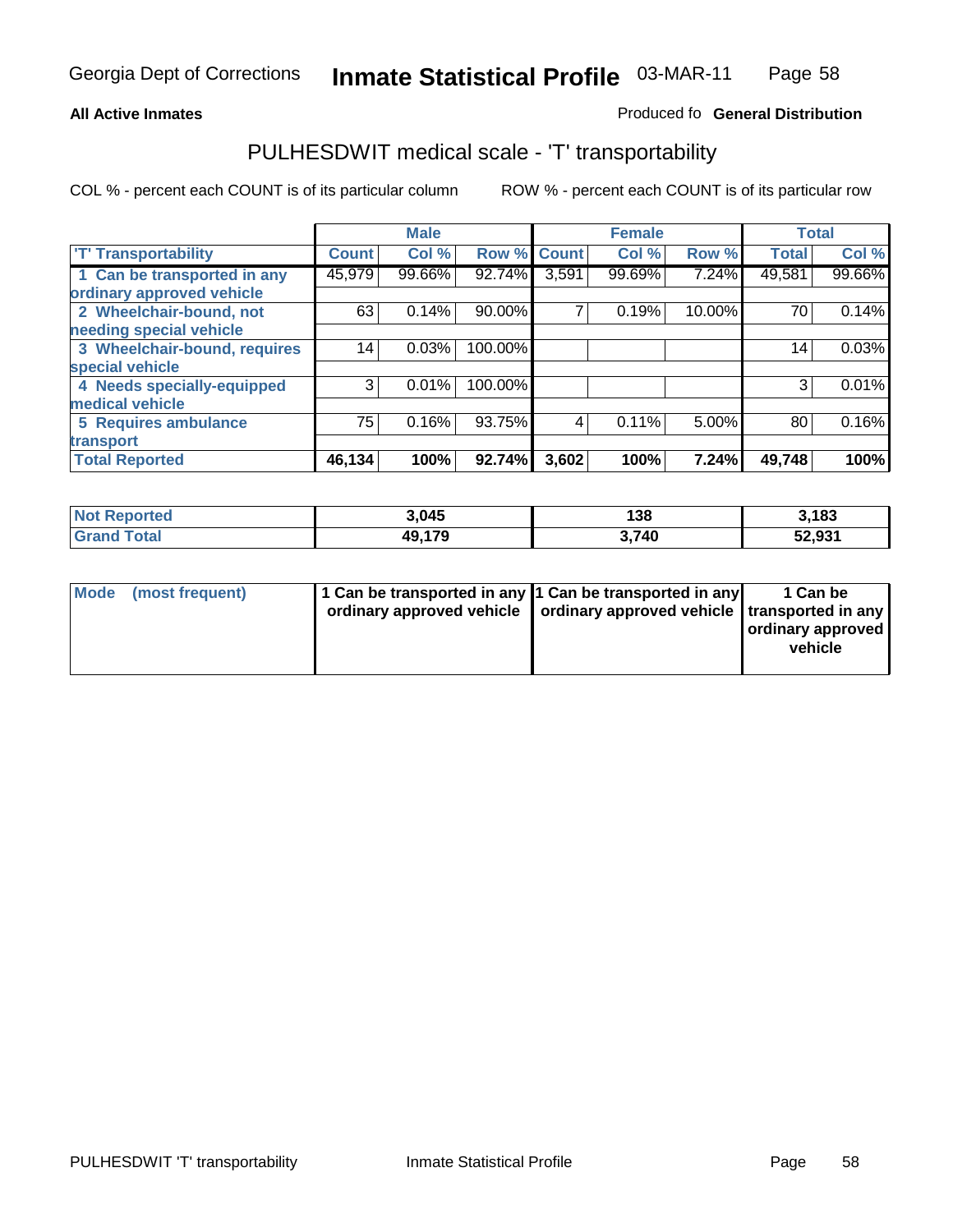## **All Active Inmates**

## Produced for **General Distribution**

## Criminality in family, self-reported

|                              |              | <b>Male</b> |        |              | <b>Female</b> |          |                 | <b>Total</b> |
|------------------------------|--------------|-------------|--------|--------------|---------------|----------|-----------------|--------------|
| <b>Criminality In Family</b> | <b>Count</b> | Col %       | Row %  | <b>Count</b> | Col %         | Row %    | <b>Total</b>    | Col %        |
| Yes, criminality in family   | 7.396        | 22.19%      | 91.04% | 728          | 42.80%        | $8.96\%$ | 8.124           | 23.18%       |
| No criminality in family     | 25,941       | 77.81%      | 96.37% | 973          | 57.20%        |          | $3.61\%$ 26,919 | 76.82%       |
| <b>Total Reported</b>        | 33,337       | 100%        | 95.13% | 1.701        | 100%          |          | 4.85% 35,043    | 100%         |

| <b>Not Reported</b> | 15,842 | 2,039 | 17,881 |
|---------------------|--------|-------|--------|
| <b>Srand Total</b>  | 49,179 | .740  | 52,924 |

|  | Mode (most frequent) | No criminality in family | No criminality in family | No criminality in<br>family |
|--|----------------------|--------------------------|--------------------------|-----------------------------|
|--|----------------------|--------------------------|--------------------------|-----------------------------|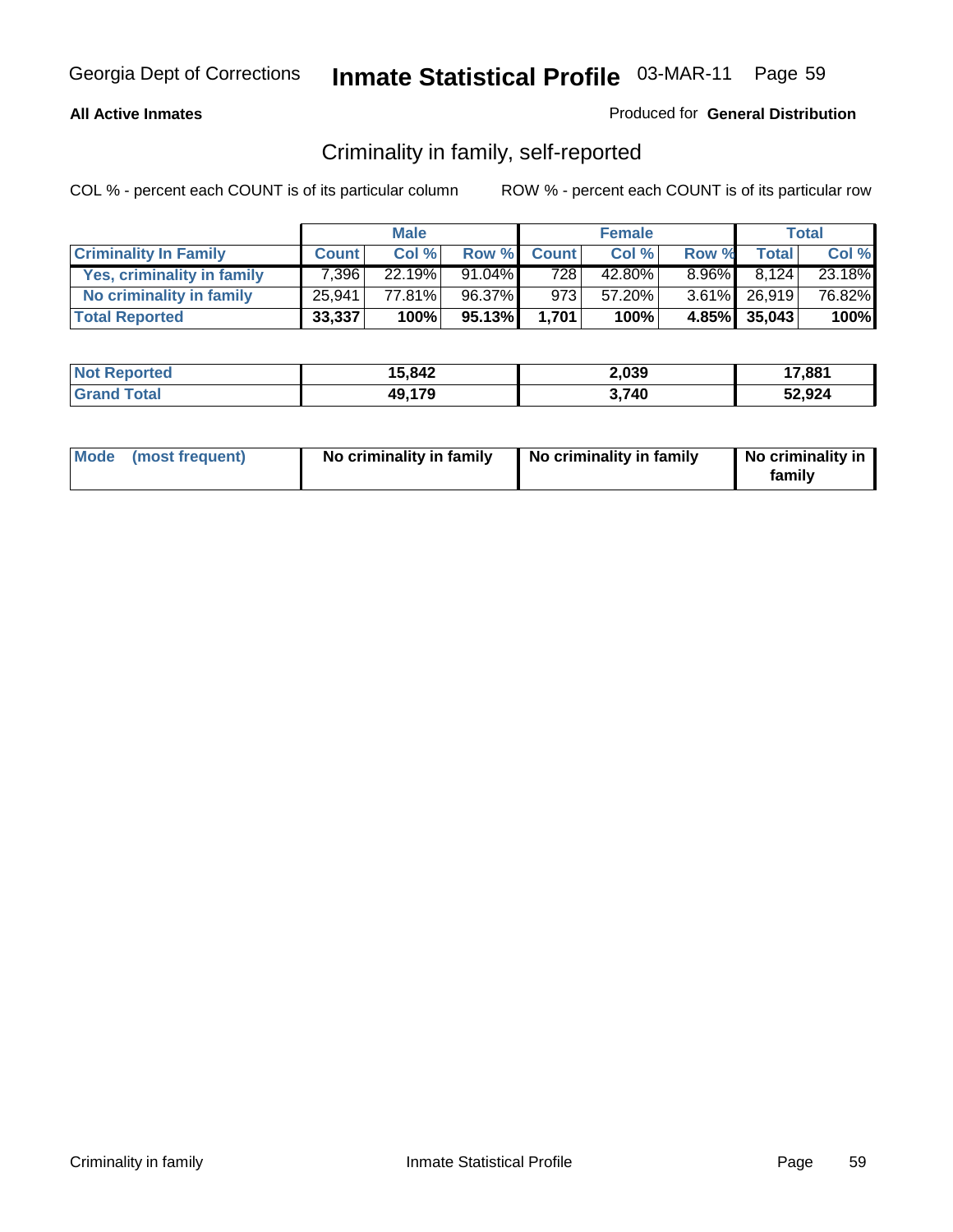## **All Active Inmates**

## Produced for **General Distribution**

## Alcoholism in family, self-reported

|                             |              | <b>Male</b> |           |              | <b>Female</b> |          |              | <b>Total</b> |
|-----------------------------|--------------|-------------|-----------|--------------|---------------|----------|--------------|--------------|
| <b>Alcoholism In Family</b> | <b>Count</b> | Col %       | Row %     | <b>Count</b> | Col %         | Row %    | <b>Total</b> | Col %        |
| Yes, alcoholism in family   | 4.713        | $14.14\%$   | $91.23\%$ | 4531         | 26.63%        | $8.77\%$ | 5.166        | 14.74%       |
| No alcoholism in family     | 28,624       | 85.86%      | 95.81%    | 1,248        | 73.37%        |          | 4.18% 29.877 | 85.26%       |
| <b>Total Reported</b>       | 33,337       | 100%        | 95.13%    | 1.701        | 100%          |          | 4.85% 35,043 | 100%         |

| <b>Not Reported</b> | 15,842 | 2,039 | 17,881 |
|---------------------|--------|-------|--------|
| <b>Srand Total</b>  | 49,179 | .740  | 52,924 |

| Mode (most frequent) | No alcoholism in family | No alcoholism in family | No alcoholism in<br>family |
|----------------------|-------------------------|-------------------------|----------------------------|
|----------------------|-------------------------|-------------------------|----------------------------|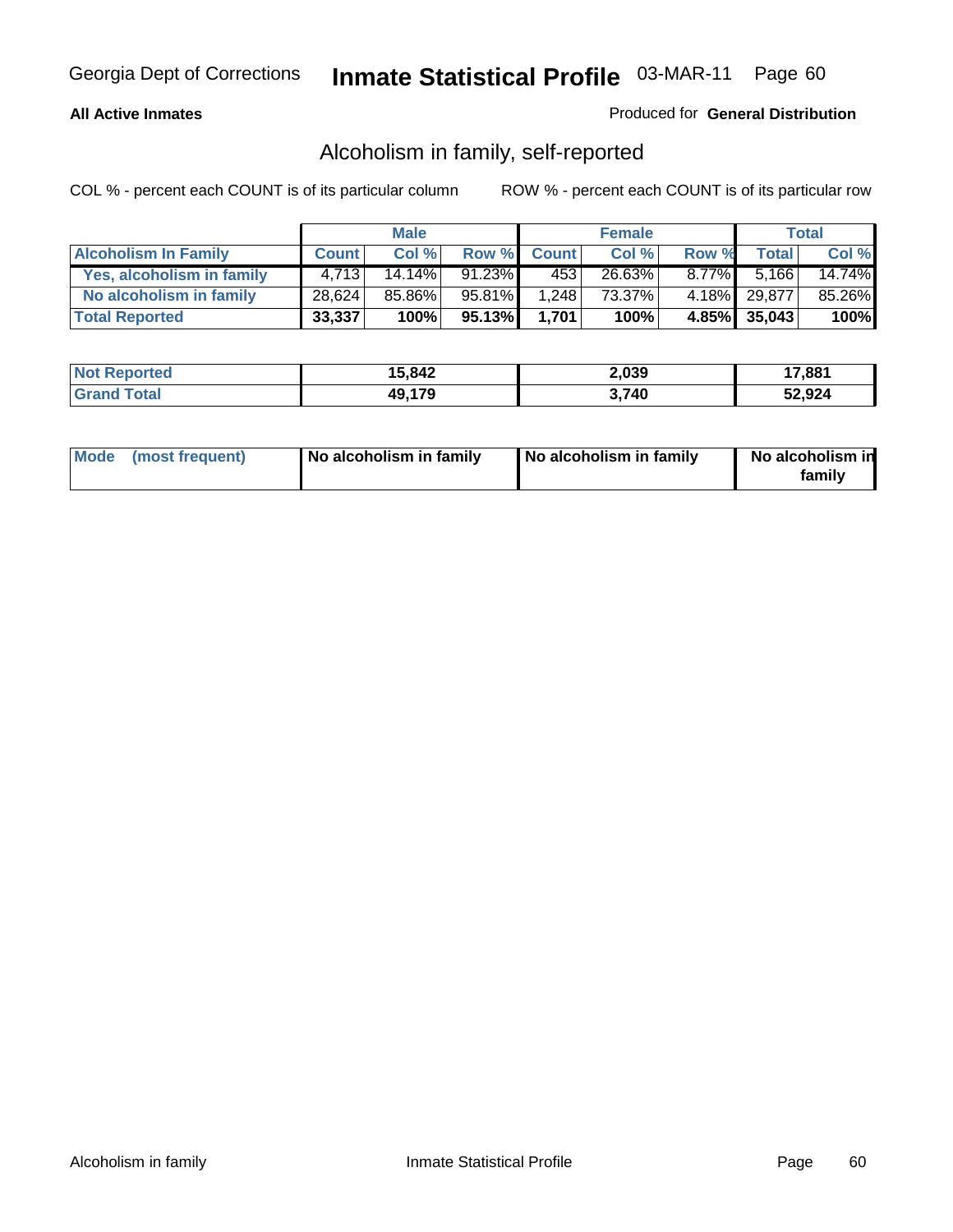## **All Active Inmates**

## Produced for **General Distribution**

## Drug abuse in family, self-reported

|                           |              | <b>Male</b> |        |              | <b>Female</b> |           |              | <b>Total</b> |
|---------------------------|--------------|-------------|--------|--------------|---------------|-----------|--------------|--------------|
| Drug Abuse In Family      | <b>Count</b> | Col %       | Row %  | <b>Count</b> | Col %         | Row %     | <b>Total</b> | Col %        |
| Yes, drug abuse in family | 2,640        | 7.92%       | 87.30% | 384          | 22.57%        | $12.70\%$ | 3.024        | $8.63\%$     |
| No drug abuse in family   | 30,697       | 92.08%      | 95.87% | 1,317        | 77.43%        |           | 4.11% 32,019 | 91.37%       |
| <b>Total Reported</b>     | 33,337       | 100%        | 95.13% | 1.701        | 100%          |           | 4.85% 35,043 | 100%         |

| <b>Not Reported</b> | 15,842 | 2,039 | 17,881 |
|---------------------|--------|-------|--------|
| <b>Srand Total</b>  | 49,179 | .740  | 52,924 |

|  | Mode (most frequent) | No drug abuse in family | No drug abuse in family | No drug abuse in<br>family |
|--|----------------------|-------------------------|-------------------------|----------------------------|
|--|----------------------|-------------------------|-------------------------|----------------------------|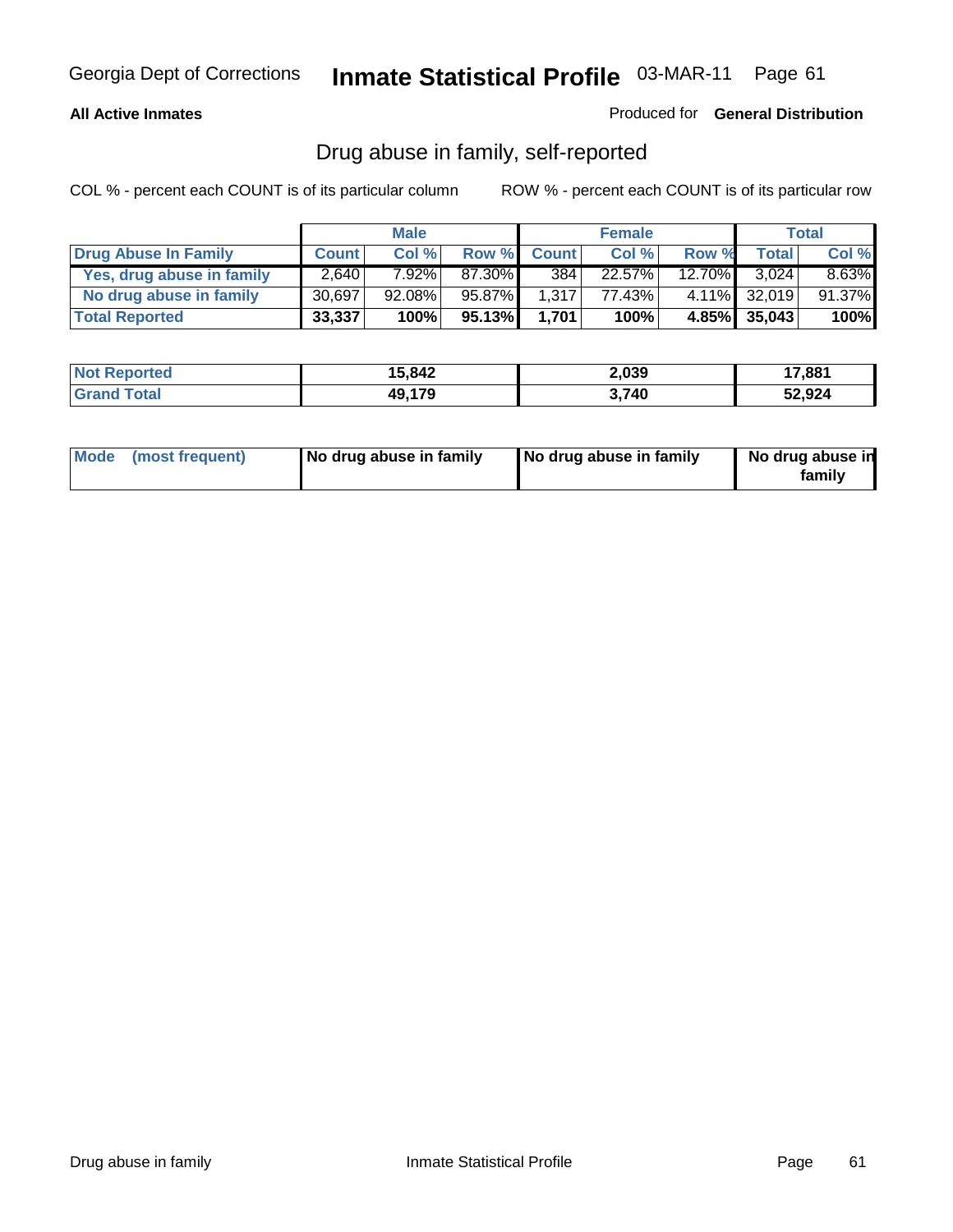## **All Active Inmates**

## Produced for **General Distribution**

## Subjected to frequent beatings, self-reported

|                                   |              | <b>Male</b> |           |              | <b>Female</b> |        |        | <b>Total</b> |
|-----------------------------------|--------------|-------------|-----------|--------------|---------------|--------|--------|--------------|
| <b>Frequent beatings</b>          | <b>Count</b> | Col%        | Row %     | <b>Count</b> | Col%          | Row %  | Total  | Col %        |
| <b>Yes, subjected to frequent</b> | 1,401        | 4.20%       | $84.04\%$ | 266          | 15.64%        | 15.96% | .667   | 4.76%        |
| beatings                          |              |             |           |              |               |        |        |              |
| Not subjected to frequent         | 31,936       | 95.80%      | 95.69%    | 1,435        | 84.36%        | 4.30%  | 33,376 | 95.24%       |
| <b>beatings</b>                   |              |             |           |              |               |        |        |              |
| <b>Total Reported</b>             | 33,337       | 100%        | 95.13%    | 1,701        | 100%          | 4.85%  | 35,043 | 100%         |

| <b>Not Reported</b> | 15,842 | 2,039 | 17,881 |
|---------------------|--------|-------|--------|
| Гоtal<br>⊩Grar      | 49,179 | 3,740 | 52,924 |

| Mode (most frequent) | Not subjected to frequent<br>beatings | Not subjected to frequent<br>beatings | Not subjected to<br>frequent beatings |  |
|----------------------|---------------------------------------|---------------------------------------|---------------------------------------|--|
|                      |                                       |                                       |                                       |  |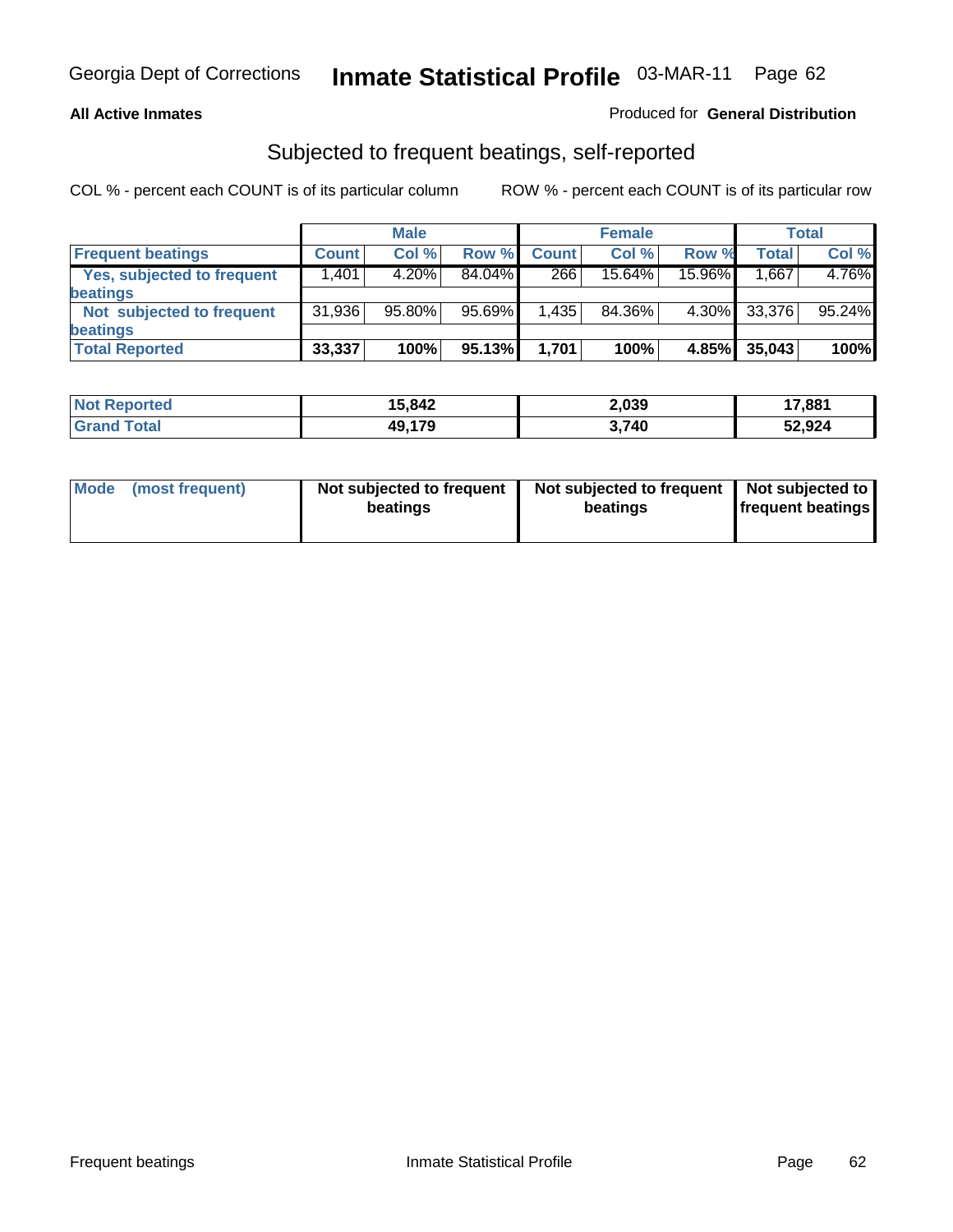## **All Active Inmates**

## Produced for **General Distribution**

## Father absent during inmate's childhood

|                           |              | <b>Male</b> |        |              | <b>Female</b> |          |                 | Total  |
|---------------------------|--------------|-------------|--------|--------------|---------------|----------|-----------------|--------|
| <b>Father Absent</b>      | <b>Count</b> | Col %       | Row %  | <b>Count</b> | Col %         | Row %    | <b>Total</b>    | Col %  |
| Yes, father was absent    | 16.104       | 48.31%      | 96.13% | 647          | 38.04%        |          | $3.86\%$ 16,753 | 47.81% |
| No, father was not absent | 17,233       | 51.69%      | 94.22% | 1.054        | 61.96%        | $5.76\%$ | 18,290          | 52.19% |
| <b>Total Reported</b>     | 33,337       | 100%        | 95.13% | 1.701        | 100%          |          | 4.85% 35,043    | 100%   |

| <b>Not Reported</b> | 15,842 | 2,039 | 17,881 |
|---------------------|--------|-------|--------|
| <b>Grand Total</b>  | 49,179 | .740  | 52,924 |

| Mode (most frequent) |  | 「No, father was not absent ┃No, father was not absent ┃No, father was not | absent |
|----------------------|--|---------------------------------------------------------------------------|--------|
|----------------------|--|---------------------------------------------------------------------------|--------|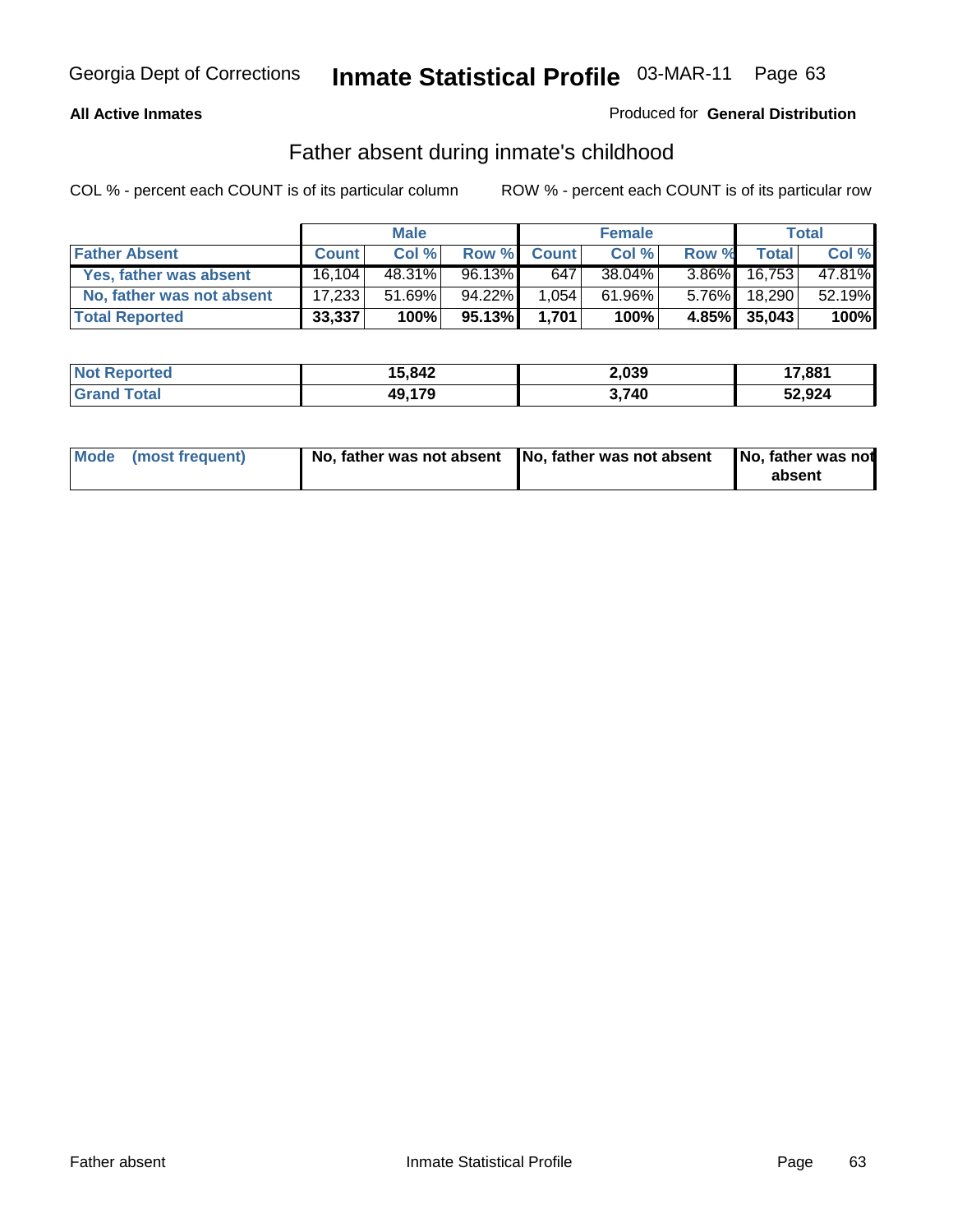## **All Active Inmates**

## Produced for **General Distribution**

## Mother absent during inmate's childhood

|                           |              | <b>Male</b> |        |              | <b>Female</b> |          |              | Total  |
|---------------------------|--------------|-------------|--------|--------------|---------------|----------|--------------|--------|
| <b>Mother Absent</b>      | <b>Count</b> | Col %       | Row %  | <b>Count</b> | Col %         | Row %    | <b>Total</b> | Col %  |
| Yes, mother was absent    | 4,261        | 12.78%      | 95.01% | 224          | $13.17\%$     | $4.99\%$ | 4,485        | 12.80% |
| No, mother was not absent | 29,076       | 87.22%      | 95.15% | 1.477        | 86.83%        |          | 4.83% 30,558 | 87.20% |
| <b>Total Reported</b>     | 33,337       | 100%        | 95.13% | 1,701        | 100%          |          | 4.85% 35,043 | 100%   |

| <b>Not Reported</b> | 15,842 | 2,039 | 17,881 |
|---------------------|--------|-------|--------|
| <b>Grand Total</b>  | 49,179 | 3.740 | 52,924 |

| Mode (most frequent) | No, mother was not absent   No, mother was not absent   No, mother was | not absent |
|----------------------|------------------------------------------------------------------------|------------|
|----------------------|------------------------------------------------------------------------|------------|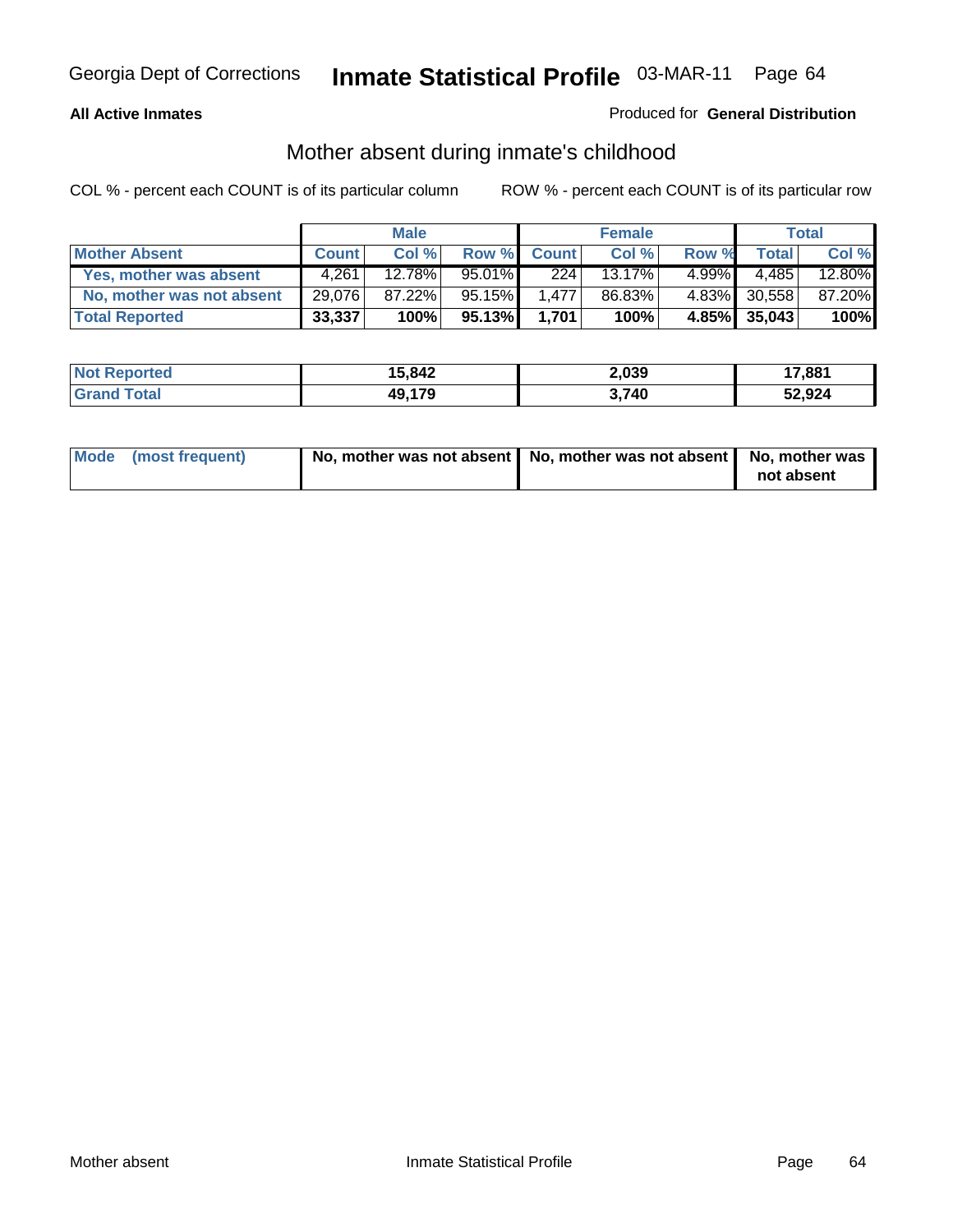### **All Active Inmates**

### Produced for **General Distribution**

## Number of prior Georgia incarcerations

|                                       |              | <b>Male</b> |        |              | <b>Female</b> |       |        | <b>Total</b> |
|---------------------------------------|--------------|-------------|--------|--------------|---------------|-------|--------|--------------|
| <b>Num of Prior GA Incarcerations</b> | <b>Count</b> | Col %       | Row %  | <b>Count</b> | Col %         | Row % | Total  | Col %        |
| $\bf{0}$                              | 28,621       | 58.20%      | 91.55% | 2,630        | 70.32%        | 8.41% | 31,262 | 59.06%       |
|                                       | 8,522        | 17.33%      | 94.56% | 489          | 13.07%        | 5.43% | 9,012  | 17.03%       |
|                                       | 4,812        | 9.78%       | 94.56% | 277          | 7.41%         | 5.44% | 5,089  | 9.61%        |
| 3                                     | 2,866        | 5.83%       | 95.25% | 143          | 3.82%         | 4.75% | 3,009  | 5.68%        |
|                                       | 1,804        | 3.67%       | 95.45% | 86           | 2.30%         | 4.55% | 1,890  | 3.57%        |
| 5                                     | 1,087        | 2.21%       | 96.19% | 43           | 1.15%         | 3.81% | 1,130  | 2.13%        |
| <b>More Than 5</b>                    | 1,467        | 2.98%       | 95.32% | 72           | 1.93%         | 4.68% | 1,539  | 2.91%        |
| <b>Total Reported</b>                 | 49,179       | 100%        | 92.91% | 3,740        | 100%          | 7.07% | 52,931 | 100%         |

| <b>Not</b><br>orted |        |       |        |
|---------------------|--------|-------|--------|
| <b>otal</b>         | 10.470 | 3,740 | 52,931 |

| Mean (average)       | l.01 | .oo | .99 |
|----------------------|------|-----|-----|
| Median (middle)      |      |     |     |
| Mode (most frequent) |      |     |     |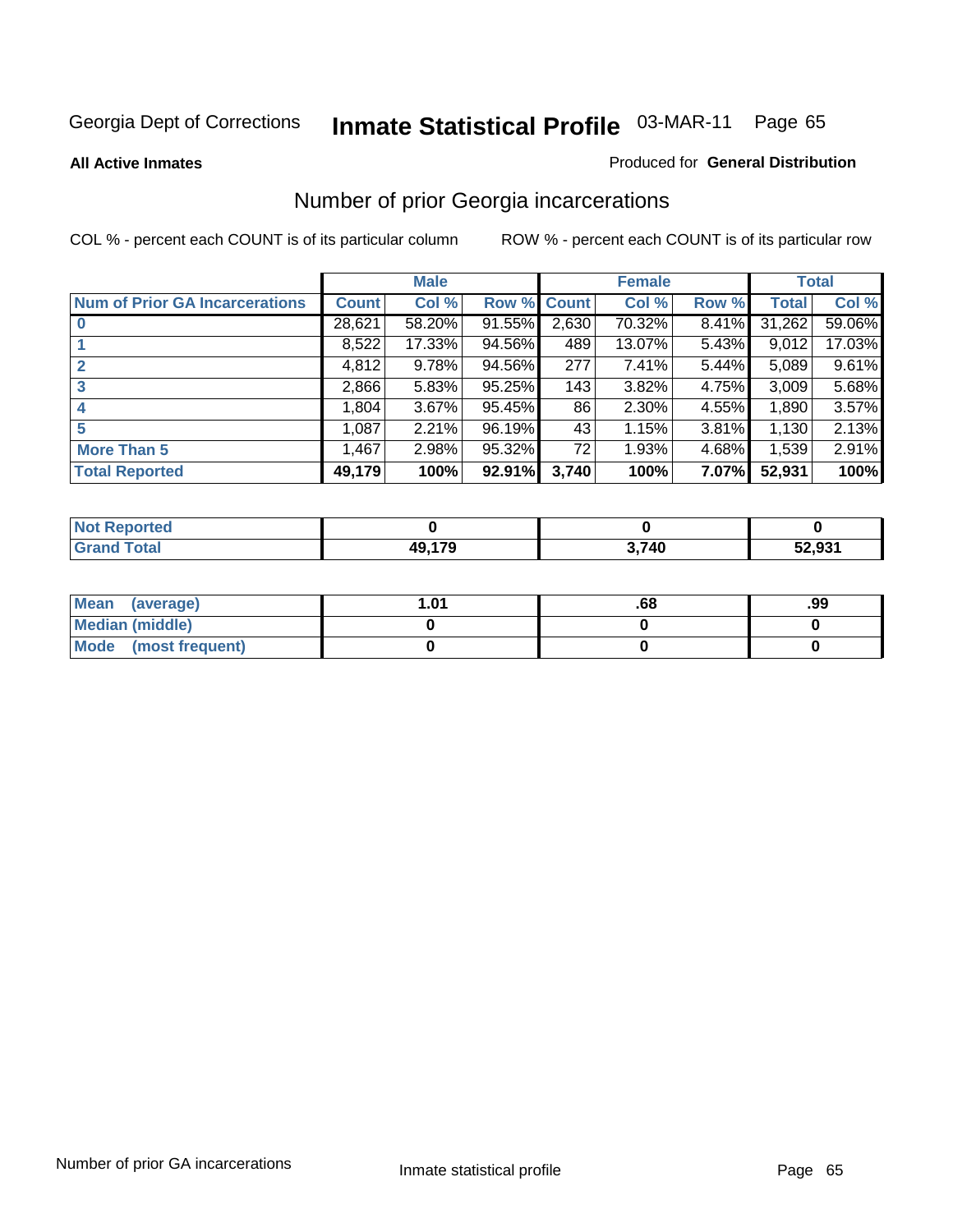**All Active Inmates**

### Produced for **General Distribution**

# Prison sentence in years

COL % - percent each COUNT is of its particular column ROW % - percent each COUNT is of its particular row

|                                 |              | <b>Male</b> |         |              | <b>Female</b> |          |                    | <b>Total</b> |
|---------------------------------|--------------|-------------|---------|--------------|---------------|----------|--------------------|--------------|
| <b>Prison Sentence In Years</b> | <b>Count</b> | Col %       | Row %   | <b>Count</b> | Col %         | Row %    | <b>Total</b>       | Col %        |
| $0 - 1$                         | 1,415        | 2.88%       | 85.55%  | 238          | 6.36%         | 14.39%   | 1,654              | 3.12%        |
| $1.1 - 2$                       | 3,399        | 6.91%       | 87.99%  | 461          | 12.33%        | 11.93%   | 3,863              | 7.30%        |
| $2.1 - 3$                       | 3,958        | 8.05%       | 87.14%  | 583          | 15.59%        | 12.84%   | 4,542              | 8.58%        |
| $3.1 - 4$                       | 2,762        | 5.62%       | 90.11%  | 303          | 8.10%         | 9.89%    | $\overline{3,065}$ | 5.79%        |
| $4.1 - 5$                       | 5,180        | 10.53%      | 90.61%  | 535          | 14.30%        | $9.36\%$ | 5,717              | 10.80%       |
| $5.1 - 6$                       | 1,933        | 3.93%       | 92.49%  | 157          | 4.20%         | 7.51%    | 2,090              | 3.95%        |
| $6.1 - 7$                       | 1,889        | 3.84%       | 93.10%  | 139          | 3.72%         | 6.85%    | 2,029              | 3.83%        |
| $7.1 - 8$                       | 1,790        | 3.64%       | 93.91%  | 115          | 3.07%         | 6.03%    | 1,906              | 3.60%        |
| $8.1 - 9$                       | 829          | 1.69%       | 94.85%  | 45           | 1.20%         | 5.15%    | 874                | 1.65%        |
| $9.1 - 10$                      | 5,891        | 11.98%      | 94.54%  | 339          | 9.06%         | 5.44%    | 6,231              | 11.77%       |
| $10.1 - 12$                     | 2,347        | 4.77%       | 95.37%  | 114          | 3.05%         | 4.63%    | 2,461              | 4.65%        |
| $12.1 - 15$                     | 3,761        | 7.65%       | 96.16%  | 149          | 3.98%         | 3.81%    | 3,911              | 7.39%        |
| $15.1 - 20$                     | 3,677        | 7.48%       | 96.16%  | 147          | 3.93%         | 3.84%    | 3,824              | 7.22%        |
| 20.1 - Over                     | 3,047        | 6.20%       | 96.98%  | 95           | 2.54%         | 3.02%    | 3,142              | 5.94%        |
| <b>Life</b>                     | 6,593        | 13.41%      | 95.51%  | 309          | 8.26%         | 4.48%    | 6,903              | 13.04%       |
| <b>Life Without Parole</b>      | 608          | 1.24%       | 98.38%  | 10           | 0.27%         | 1.62%    | 618                | 1.17%        |
| <b>Death</b>                    | 97           | 0.20%       | 98.98%  |              | 0.03%         | 1.02%    | 98                 | 0.19%        |
| <b>Youthful Offenders</b>       | 3            | 0.01%       | 100.00% |              |               |          | 3                  | 0.01%        |
| <b>Total Reported</b>           | 49,179       | 100%        | 92.91%  | 3,740        | 100%          | 7.07%    | 52,931             | 100%         |

| <b>Not Reported</b>     |     |       |        |
|-------------------------|-----|-------|--------|
| <b>Total</b><br>l Granc | 470 | הול י | 52,931 |

### **Determinate (numeric) sentences only**

| Mean<br>$\sim$ $\sim$ $\sim$ $\sim$ $\sim$ $\sim$ | $\overline{\phantom{a}}$<br><b>אד.טו</b> | $\sim$<br>1 I J J 4 | 3.30 |
|---------------------------------------------------|------------------------------------------|---------------------|------|
|                                                   |                                          |                     |      |

**All sentences (including determinate), with life, life without parole, and death sentences figured at 45 years**

| $^{\prime}$ Me.<br><b>00.74</b><br>$\sim$<br>חר<br>ി ຽ…<br>ZU.OZ<br>____<br>_____ |  |  |  |
|-----------------------------------------------------------------------------------|--|--|--|
|                                                                                   |  |  |  |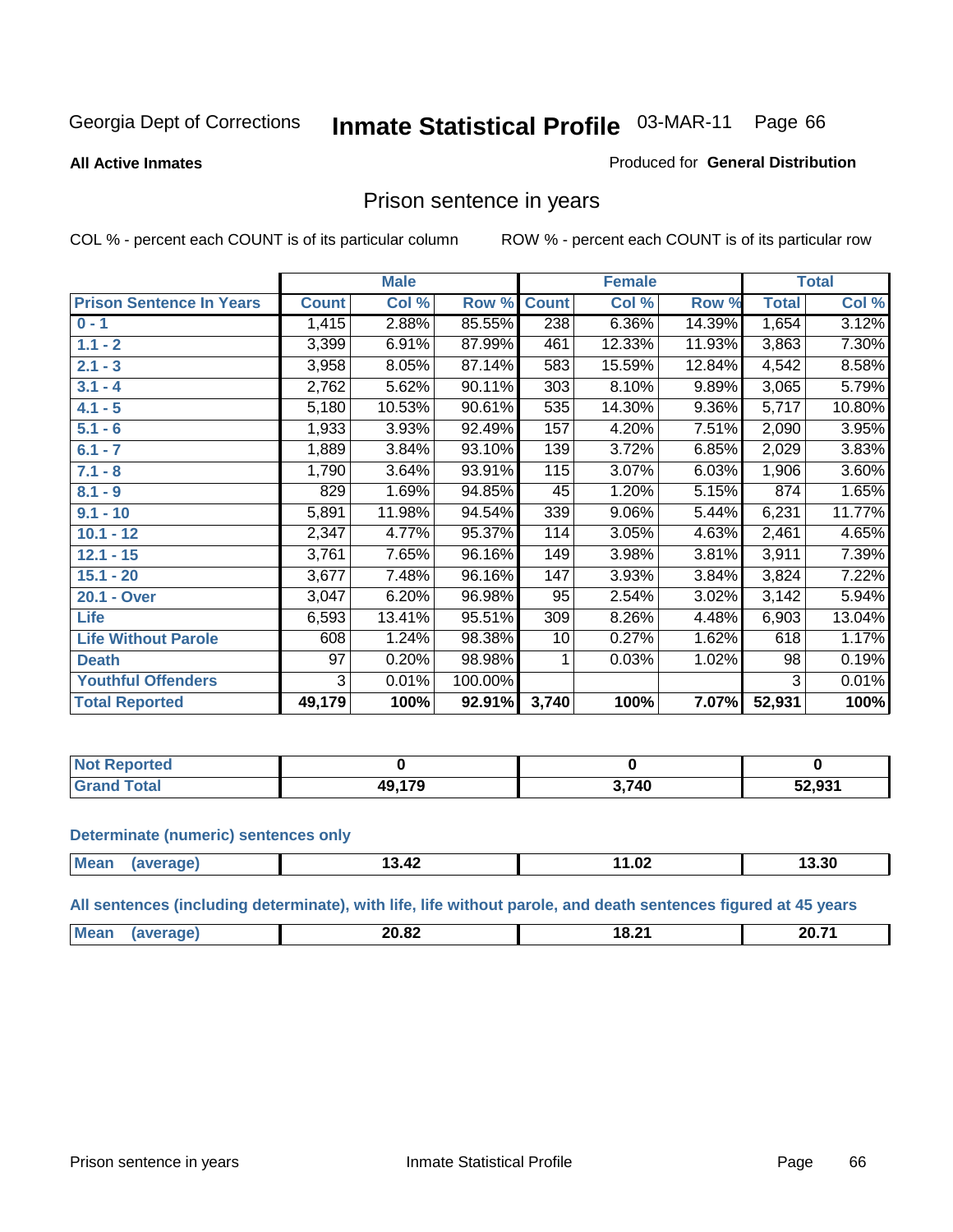## **All Active Inmates**

### Produced for **General Distribution**

# Primary offense, broken out into felonies vs misdemeanors

|                                  |              | <b>Male</b> |                    |           | <b>Female</b> |       | <b>Total</b> |           |
|----------------------------------|--------------|-------------|--------------------|-----------|---------------|-------|--------------|-----------|
| <b>Felonies and Misdemeanors</b> | <b>Count</b> | Col%        | <b>Row % Count</b> |           | Col%          | Row % | Total        | Col%      |
| <b>Felonies</b>                  | 48,880       | 99.99%      | 92.99% 3,676       |           | 100.00%       | 6.99% | 52,562       | $99.99\%$ |
| <b>Misdemeanors</b>              |              | $.01\%$     | 100.00%            |           |               |       |              | $.01\%$   |
| <b>Total Reported</b>            | 48,884       | 100%        |                    | 93% 3,676 | 100%          | 6.99% | 52,566       | 100%      |

| rted.<br>NO:<br>⋯ | 295      |               | 359    |
|-------------------|----------|---------------|--------|
|                   | 10. J 70 | <b>48 948</b> | 52,925 |

| Mode (most frequent) | elonies | elonies | onies<br>-е к |
|----------------------|---------|---------|---------------|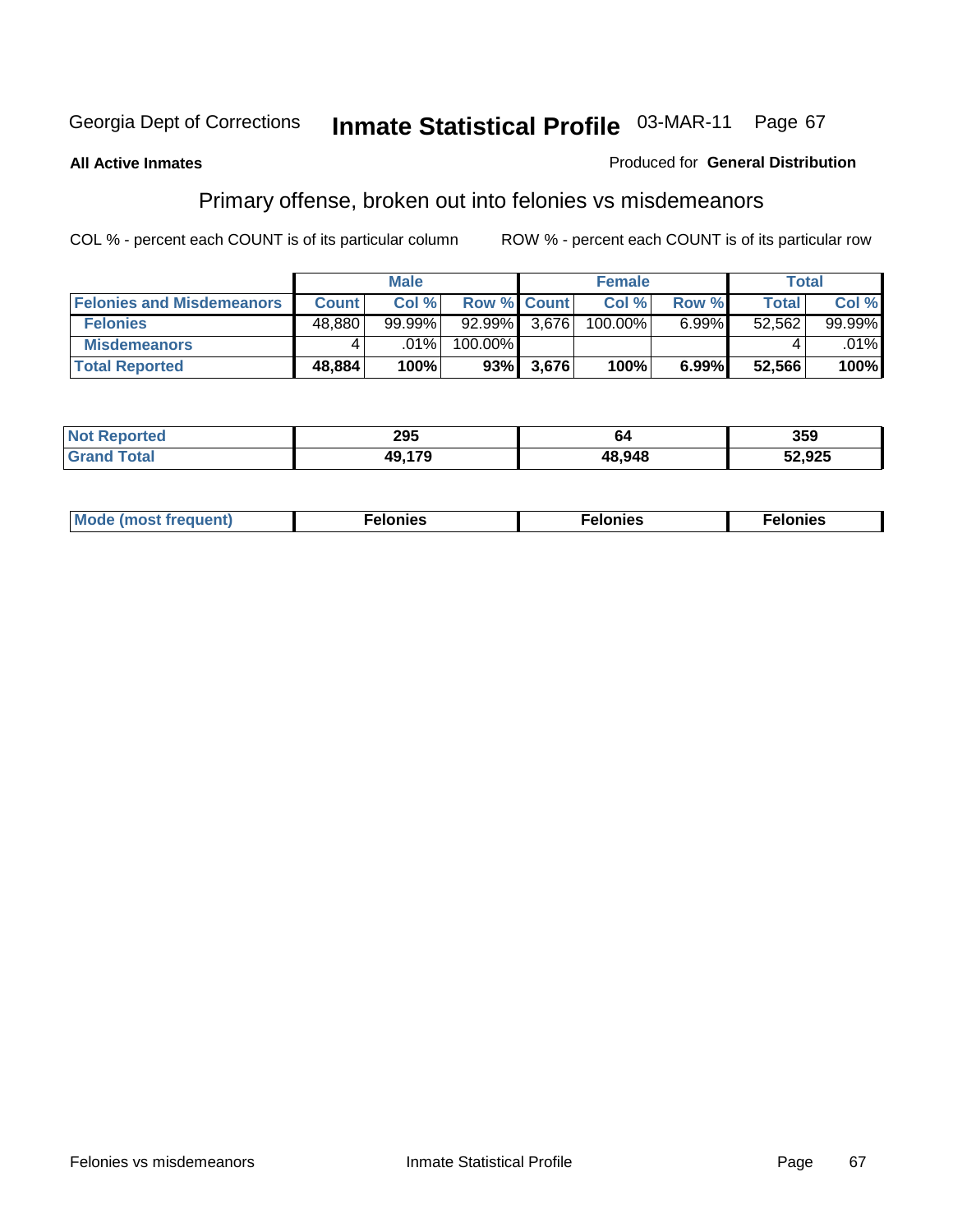### **All Active Inmates**

### Produced for **General Distribution**

## Primary offense, broken out into six broad crime categories

|                                  | <b>Male</b>  |        |             | <b>Female</b> |        |        | <b>Total</b> |        |
|----------------------------------|--------------|--------|-------------|---------------|--------|--------|--------------|--------|
| <b>Crime Categories</b>          | <b>Count</b> | Col %  | Row % Count |               | Col %  | Row %  | <b>Total</b> | Col %  |
| <b>Violent</b>                   | 23,042       | 47.14% | 94.28%      | 1,397         | 38.00% | 5.72%  | 24,441       | 46.50% |
| <b>Sex Crime</b><br>$\mathbf{2}$ | 7,671        | 15.69% | 98.52%      | 115           | 3.13%  | 1.48%  | 7,786        | 14.81% |
| $\mathbf{3}$<br><b>Property</b>  | 9,092        | 18.60% | 88.21%      | 1,212         | 32.97% | 11.76% | 10,307       | 19.61% |
| <b>Drug</b><br>4                 | 7,068        | 14.46% | 89.65%      | 816           | 22.20% | 10.35% | 7,884        | 15.00% |
| <b>Habit/DUI</b><br>5            | 92           | .19%   | 93.88%      | 6             | .16%   | 6.12%  | 98           | .19%   |
| <b>Other</b><br>6                | 1,919        | 3.93%  | 93.61%      | 130           | 3.54%  | 6.34%  | 2,050        | 3.90%  |
| <b>Total Reported</b>            | 48,884       | 100%   | 93%         | 3,676         | 100%   | 6.99%  | 52,566       | 100%   |

| 295       | 64           | 359    |
|-----------|--------------|--------|
| 170<br>49 | : 710<br>- 1 | 52,925 |

| <b>Mo</b><br>'uent) | .<br>วlent | $- -$<br>Violent | --<br>Violent |
|---------------------|------------|------------------|---------------|
|                     |            |                  |               |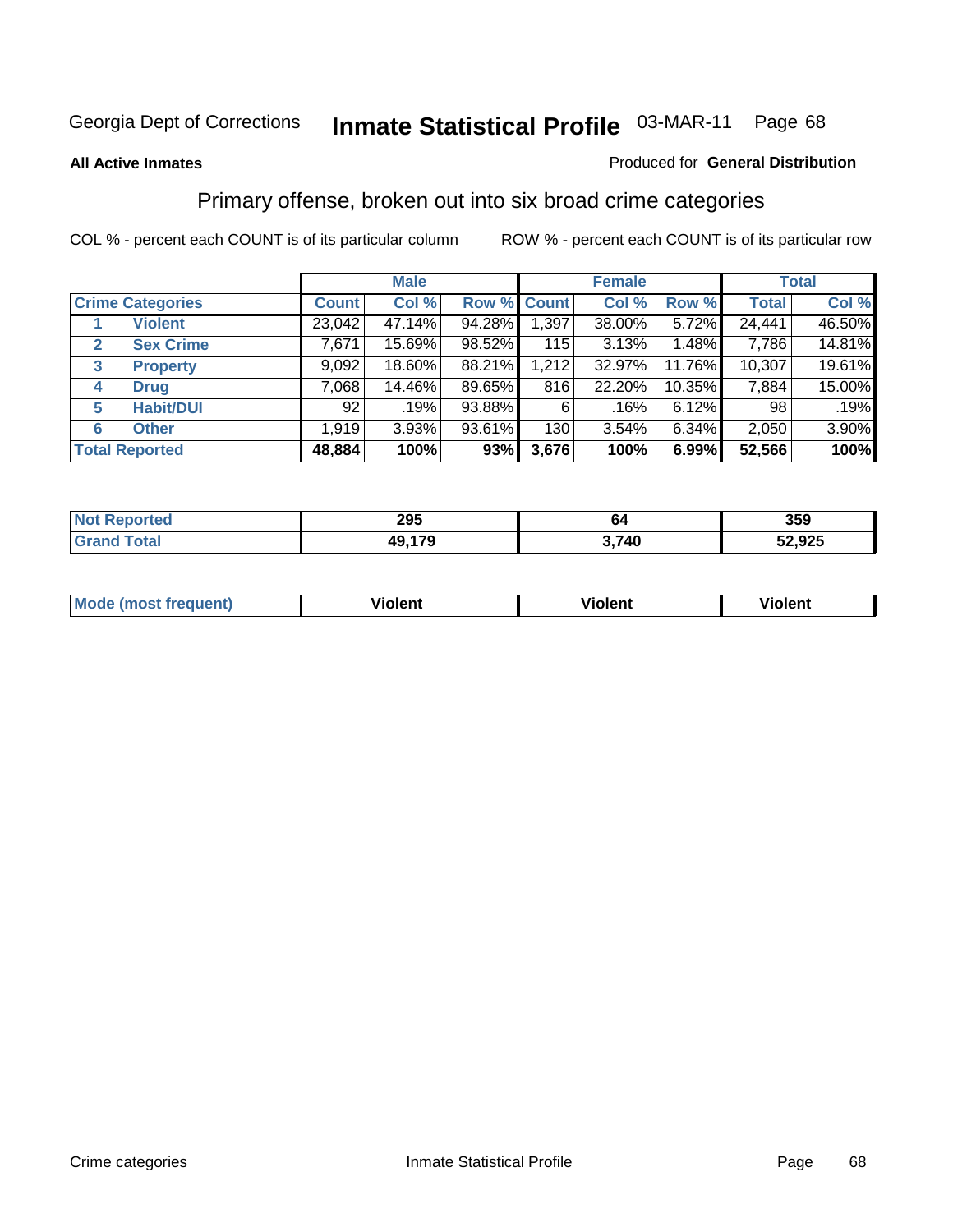**All Active Inmates**

### Produced for **General Distribution**

# Primary offense, detailed offense code

|      |                                             |                  | <b>Male</b> |         |                  | <b>Female</b> |        |                  | <b>Total</b> |
|------|---------------------------------------------|------------------|-------------|---------|------------------|---------------|--------|------------------|--------------|
|      | <b>Primary Offense</b>                      | <b>Count</b>     | Col %       | Row %   | <b>Count</b>     | Col %         | Row %  | <b>Total</b>     | Col %        |
| 70   | <b>Poss Of Marijuana</b>                    | 1                | .01%        | 100.00% |                  |               |        | 1                | .01%         |
| 71   | <b>Viol Motor Veh Law</b>                   | 1                | .01%        | 100.00% |                  |               |        | 1                | .01%         |
| 101  | <b>Riot</b>                                 |                  | .01%        | 100.00% |                  |               |        | 1                | .01%         |
| 341  | <b>Reckless Driving</b>                     | 1                | .01%        | 100.00% |                  |               |        | 1                | .01%         |
| 1100 | <b>Misc Homicide Offense</b>                | $\overline{12}$  | .02%        | 85.71%  | $\overline{2}$   | .05%          | 14.29% | $\overline{14}$  | .03%         |
| 1101 | <b>Murder</b>                               | 4,929            | 10.08%      | 94.33%  | 295              | 8.03%         | 5.65%  | 5,225            | 9.94%        |
| 1102 | <b>Voluntary Manslaughter</b>               | 1,034            | 2.12%       | 88.53%  | 134              | 3.65%         | 11.47% | 1,168            | 2.22%        |
| 1103 | <b>Involuntary</b>                          | 120              | .25%        | 82.76%  | 25               | .68%          | 17.24% | 145              | .28%         |
|      | <b>Manslaughter</b>                         |                  |             |         |                  |               |        |                  |              |
| 1118 | <b>Feticide By Vehicle</b>                  | 2                | .01%        | 40.00%  | 3                | .08%          | 60.00% | 5                | .01%         |
| 1119 | <b>Vol Manslaughter Of</b><br><b>Fetus</b>  | 1                | .01%        | 100.00% |                  |               |        | 1                | .01%         |
| 1120 | <b>Reckless Abandonment</b>                 |                  | .01%        | 100.00% |                  |               |        | 1                | .01%         |
| 1121 | <b>Feticide</b>                             | 4                | .01%        | 100.00% |                  |               |        | 4                | .01%         |
| 1123 | <b>Vehicular Homicide</b>                   | 349              | .71%        | 88.58%  | 45               | 1.22%         | 11.42% | 394              | .75%         |
| 1124 | <b>Homicide By Vessel</b>                   | $\overline{17}$  | .03%        | 94.44%  | 1                | .03%          | 5.56%  | $\overline{18}$  | .03%         |
| 1125 | <b>Conceal Death Of</b>                     | 16               | .03%        | 88.89%  | $\overline{2}$   | .05%          | 11.11% | $\overline{18}$  | .03%         |
|      | <b>Another</b>                              |                  |             |         |                  |               |        |                  |              |
| 1190 | <b>Atmpt Murder</b>                         | $\overline{21}$  | .04%        | 100.00% |                  |               |        | $\overline{21}$  | .04%         |
| 1191 | <b>Murder, Conspire To</b><br><b>Commit</b> | 6                | .01%        | 75.00%  | $\overline{2}$   | .05%          | 25.00% | $\overline{8}$   | .02%         |
| 1300 | <b>Misc Assault/Battery</b>                 | 14               | .03%        | 93.33%  | 1                | .03%          | 6.67%  | 15               | .03%         |
| 1301 | <b>Family Violence Battery</b>              | $\overline{88}$  | .18%        | 97.78%  | $\overline{2}$   | .05%          | 2.22%  | $\overline{90}$  | .17%         |
| 1302 | <b>Aggrav Assault</b>                       | 4,459            | 9.12%       | 94.53%  | $\overline{257}$ | 6.99%         | 5.45%  | 4,717            | 8.97%        |
| 1303 | <b>Atmpt Aggrav Assault</b>                 | 6                | .01%        | 75.00%  | 2                | .05%          | 25.00% | 8                | .02%         |
| 1304 | <b>Aggravated Assault On</b>                | 3                | .01%        | 100.00% |                  |               |        | 3                | .01%         |
|      | $65+$                                       |                  |             |         |                  |               |        |                  |              |
| 1305 | <b>Aggrav Battery</b>                       | 888              | 1.82%       | 93.67%  | 60               | 1.63%         | 6.33%  | 948              | 1.80%        |
| 1306 | <b>Misc Family Violence</b>                 | 3                | .01%        | 100.00% |                  |               |        | 3                | .01%         |
| 1307 | <b>Terrorist Threats &amp; Acts</b>         | 391              | .80%        | 96.54%  | 14               | .38%          | 3.46%  | 405              | .77%         |
| 1308 | <b>False Imprisonment</b>                   | $\overline{207}$ | .42%        | 96.28%  | 8                | .22%          | 3.72%  | $\overline{215}$ | .41%         |
| 1309 | <b>False Impris Color Legal</b>             | 1                | .01%        | 100.00% |                  |               |        | 1                | .01%         |
|      | 1311 Kidnapping                             | 1,549            | 3.17%       | 96.87%  | $\overline{50}$  | 1.36%         | 3.13%  | 1,599            | 3.04%        |
| 1312 | <b>Interference With</b><br><b>Custody</b>  | $\overline{13}$  | .03%        | 92.86%  | 1                | .03%          | 7.14%  | $\overline{14}$  | .03%         |
| 1314 | <b>Aggrav Assault Peace</b>                 | 295              | .60%        | 95.16%  | 15               | .41%          | 4.84%  | 310              | .59%         |
|      | <b>Ofcr</b>                                 |                  |             |         |                  |               |        |                  |              |
| 1315 | <b>Aggrav Battery Peace</b><br><b>Ofcr</b>  | 16               | .03%        | 88.89%  | 2                | .05%          | 11.11% | 18               | .03%         |
| 1316 | <b>Simple Battery</b>                       | 17               | .03%        | 100.00% |                  |               |        | 17               | .03%         |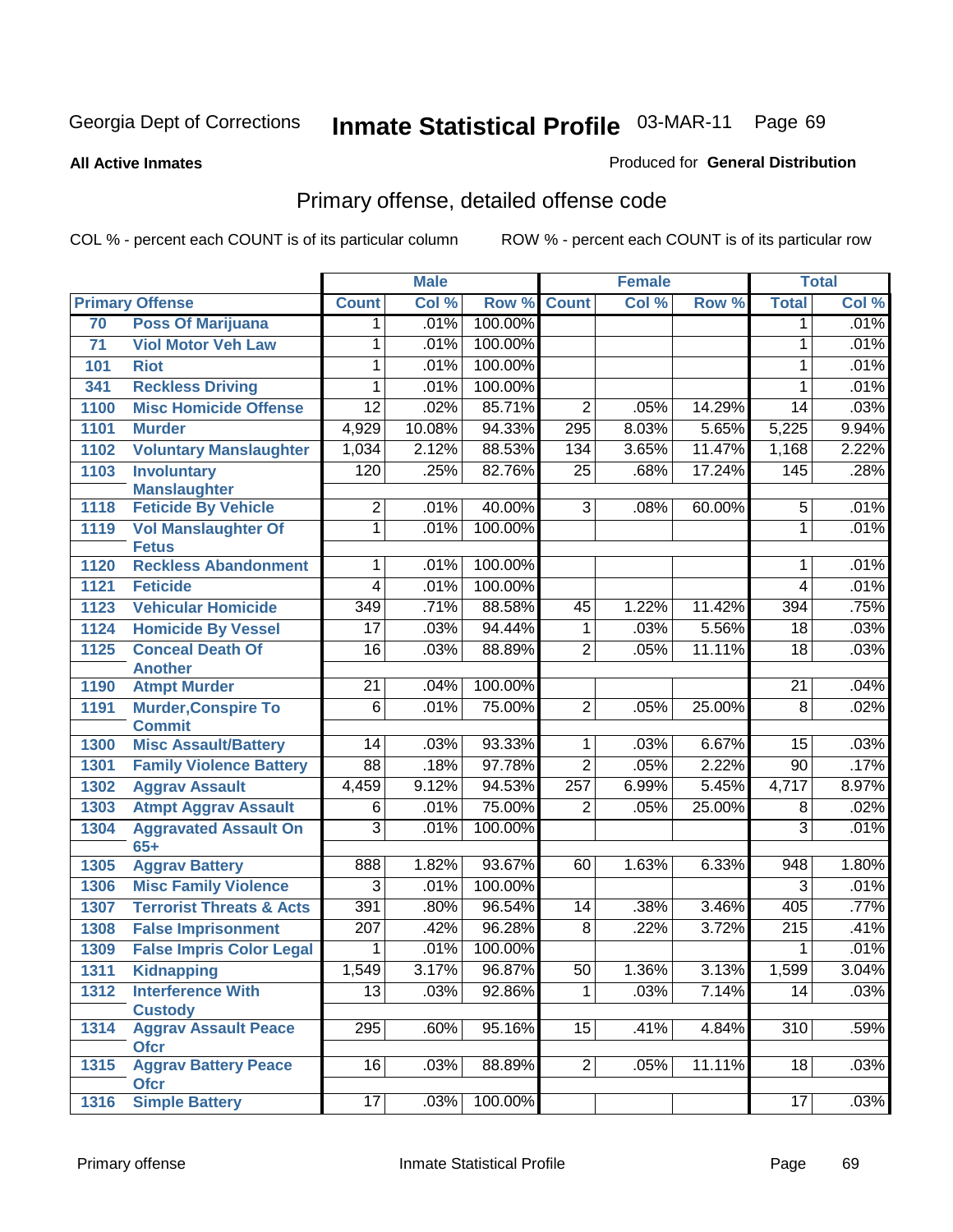**All Active Inmates**

### Produced for **General Distribution**

# Primary offense, detailed offense code

|      |                                             |                 | <b>Male</b> |         |                  | <b>Female</b> |         |                 | <b>Total</b> |
|------|---------------------------------------------|-----------------|-------------|---------|------------------|---------------|---------|-----------------|--------------|
|      | <b>Primary Offense</b>                      | <b>Count</b>    | Col %       | Row %   | <b>Count</b>     | Col %         | Row %   | <b>Total</b>    | Col %        |
| 1317 | <b>Reck Cond Infected</b>                   | $\overline{9}$  | .02%        | 75.00%  | $\overline{3}$   | .08%          | 25.00%  | $\overline{12}$ | .02%         |
|      | <b>Person</b>                               |                 |             |         |                  |               |         |                 |              |
| 1318 | <b>Injury By Vehicle</b>                    | 104             | .21%        | 91.23%  | 10               | .27%          | 8.77%   | 114             | .22%         |
| 1320 | <b>Stalking</b>                             | 4               | .01%        | 100.00% |                  |               |         | $\overline{4}$  | .01%         |
| 1321 | <b>Aggrav Stalking</b>                      | 268             | .55%        | 97.10%  | $\overline{8}$   | $.22\%$       | 2.90%   | 276             | .53%         |
| 1390 | <b>Atmpt Kidnap</b>                         | 3               | .01%        | 100.00% |                  |               |         | 3               | .01%         |
| 1400 | <b>Arson Misc</b>                           | $\overline{1}$  | .01%        | 100.00% |                  |               |         | 1               | .01%         |
| 1401 | <b>Arson 1st Degree</b>                     | 95              | .19%        | 82.61%  | $\overline{20}$  | .54%          | 17.39%  | 115             | .22%         |
| 1402 | <b>Arson 2nd Degree</b>                     | $\overline{19}$ | .04%        | 95.00%  | 1                | .03%          | 5.00%   | 20              | .04%         |
| 1403 | <b>Arson 3rd Degree</b>                     | 1               | .01%        | 100.00% |                  |               |         | 1               | .01%         |
| 1501 | <b>Crmnl Damage 1st</b><br><b>Degree</b>    | $\overline{31}$ | .06%        | 96.88%  | 1                | .03%          | 3.13%   | $\overline{32}$ | .06%         |
| 1502 | <b>Crmnl Damage 2nd</b><br><b>Degree</b>    | 96              | .20%        | 95.05%  | 5                | .14%          | 4.95%   | 101             | .19%         |
| 1504 | <b>Damage, Destroy Secr</b><br><b>Prop</b>  | 1               | .01%        | 100.00% |                  |               |         | 1               | .01%         |
| 1601 | <b>Burglary</b>                             | 5,124           | 10.48%      | 95.96%  | $\overline{215}$ | 5.85%         | 4.03%   | 5,340           | 10.16%       |
| 1602 | <b>Poss Tools Commit</b>                    | $\overline{34}$ | .07%        | 100.00% |                  |               |         | 34              | .06%         |
|      | <b>Crime</b>                                |                 |             |         |                  |               |         |                 |              |
| 1690 | <b>Atmpt Burglary</b>                       | $\overline{34}$ | .07%        | 97.14%  | 1                | .03%          | 2.86%   | $\overline{35}$ | .07%         |
| 1701 | <b>Forgery 1st Degree</b>                   | 1,035           | 2.12%       | 71.58%  | 409              | 11.13%        | 28.28%  | 1,446           | 2.75%        |
| 1702 | <b>Forgery 2nd Degree</b>                   | $\overline{26}$ | .05%        | 81.25%  | $\overline{6}$   | .16%          | 18.75%  | $\overline{32}$ | .06%         |
| 1704 | <b>Bad Checks</b>                           | 4               | .01%        | 57.14%  | $\overline{3}$   | .08%          | 42.86%  | $\overline{7}$  | .01%         |
| 1750 | <b>Fraudulent Checks</b>                    | $\overline{4}$  | .01%        | 66.67%  | $\overline{2}$   | .05%          | 33.33%  | $\overline{6}$  | .01%         |
| 1751 | <b>Theft Credit Card</b>                    | 16              | .03%        | 72.73%  | $\overline{6}$   | .16%          | 27.27%  | $\overline{22}$ | .04%         |
| 1752 | <b>Forgery Credit Card</b>                  | 1               | .01%        | 100.00% |                  |               |         | 1               | .01%         |
| 1753 | <b>Fraudulent Credit Card</b>               | $\overline{71}$ | .15%        | 71.00%  | 29               | .79%          | 29.00%  | 100             | .19%         |
| 1755 | <b>Recv Gds, Srvs Fraud</b><br><b>Obtnd</b> |                 |             |         | 1                | .03%          | 100.00% | 1               | .01%         |
| 1756 | <b>Financial Identity Fraud</b>             | 45              | .09%        | 59.21%  | $\overline{31}$  | .84%          | 40.79%  | 76              | .14%         |
| 1759 | <b>Telecommunications</b>                   | $\overline{1}$  | .01%        | 100.00% |                  |               |         | 1               | .01%         |
|      | <b>Fraud</b>                                |                 |             |         |                  |               |         |                 |              |
| 1760 | <b>Computer Pornography</b>                 | $\overline{28}$ | $.06\%$     | 100.00% |                  |               |         | 28              | .05%         |
| 1761 | <b>Computer Theft</b>                       | $\overline{6}$  | .01%        | 40.00%  | $\overline{9}$   | .24%          | 60.00%  | $\overline{15}$ | .03%         |
| 1762 | <b>Computer Trespass</b>                    | 1               | .01%        | 100.00% |                  |               |         | 1               | .01%         |
| 1795 | <b>Failr Pay Natrl Prd/Chttl</b>            |                 |             |         | $\mathbf{1}$     | .03%          | 100.00% | 1               | .01%         |
| 1796 | <b>Fraudulent Access</b>                    | $\overline{2}$  | .01%        | 100.00% |                  |               |         | $\overline{2}$  | .01%         |
|      | <b>Compute</b>                              |                 |             |         |                  |               |         |                 |              |
| 1799 | <b>Misc Fraud</b>                           | $\overline{8}$  | .02%        | 50.00%  | 8 <sup>1</sup>   | .22%          | 50.00%  | 16              | .03%         |
| 1802 | <b>Theft By Taking</b>                      | 835             | 1.71%       | 82.51%  | 177              | 4.82%         | 17.49%  | 1,012           | 1.93%        |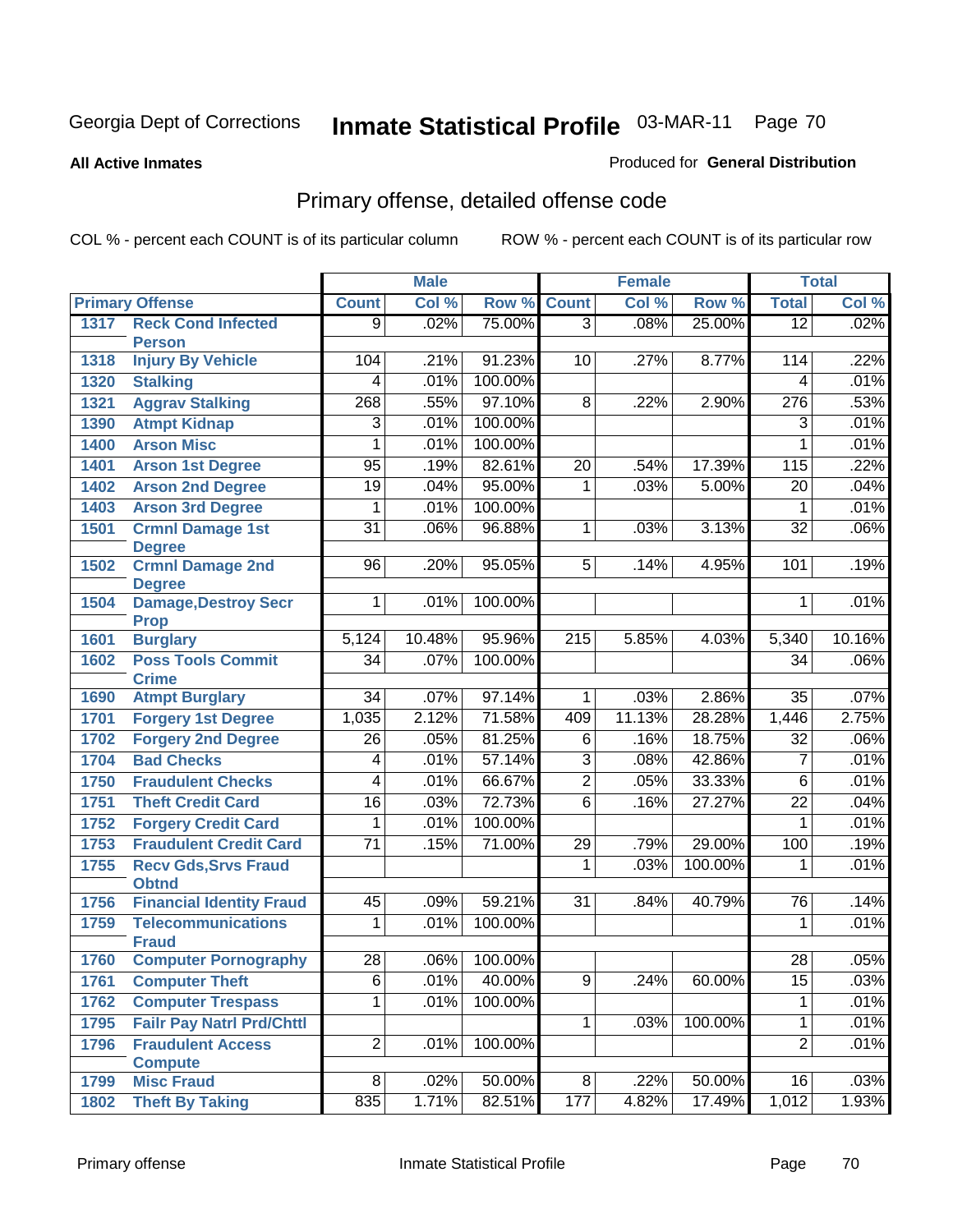**All Active Inmates**

### Produced for **General Distribution**

# Primary offense, detailed offense code

|      |                                                 |                  | <b>Male</b> |         |                 | <b>Female</b> |         |                  | <b>Total</b> |
|------|-------------------------------------------------|------------------|-------------|---------|-----------------|---------------|---------|------------------|--------------|
|      | <b>Primary Offense</b>                          | <b>Count</b>     | Col %       | Row %   | <b>Count</b>    | Col %         | Row %   | <b>Total</b>     | Col %        |
| 1803 | <b>Theft By Deception</b>                       | 44               | .09%        | 81.48%  | 10              | .27%          | 18.52%  | 54               | .10%         |
| 1804 | <b>Theft By Extortion</b>                       | 2                | .01%        | 100.00% |                 |               |         | 2                | .01%         |
| 1805 | <b>Theft Of Lost Property</b>                   | $\overline{2}$   | .01%        | 100.00% |                 |               |         | $\overline{2}$   | .01%         |
| 1806 | <b>Theft By Rec Stolen Prop</b>                 | 834              | 1.71%       | 93.81%  | 55              | 1.50%         | 6.19%   | 889              | 1.69%        |
| 1807 | <b>Theft Of Services</b>                        | $\overline{3}$   | .01%        | 100.00% |                 |               |         | 3                | .01%         |
| 1808 | <b>Theft By Conversion</b>                      | $\overline{30}$  | .06%        | 71.43%  | 12              | .33%          | 28.57%  | $\overline{42}$  | .08%         |
| 1812 | <b>Atmpt Theft By Taking</b>                    | 7                | .01%        | 100.00% |                 |               |         | $\overline{7}$   | .01%         |
| 1813 | <b>Theft Motorveh Or Part</b>                   | 76               | .16%        | 90.48%  | 8               | .22%          | 9.52%   | 84               | .16%         |
| 1815 | <b>Theft Bring Prop In State</b>                | $\overline{11}$  | .02%        | 100.00% |                 |               |         | $\overline{11}$  | .02%         |
| 1816 | <b>Theft Recv Prop Out</b>                      |                  |             |         | 1               | .03%          | 100.00% | 1                | .01%         |
|      | <b>State</b>                                    |                  |             |         |                 |               |         |                  |              |
| 1821 | <b>Theft By Shoplifting</b>                     | 403              | .82%        | 69.01%  | 181             | 4.92%         | 30.99%  | 584              | 1.11%        |
| 1880 | <b>Entering Vehicle</b>                         | 135              | .28%        | 98.54%  | $\overline{2}$  | .05%          | 1.46%   | 137              | .26%         |
| 1901 | <b>Robbery</b>                                  | 1,625            | 3.32%       | 93.66%  | 110             | 2.99%         | 6.34%   | 1,735            | 3.30%        |
| 1902 | <b>Armed Robbery</b>                            | 5,162            | 10.56%      | 96.81%  | 170             | 4.62%         | 3.19%   | 5,332            | 10.14%       |
| 1903 | <b>Robbery By Force</b>                         | 231              | .47%        | 91.30%  | $\overline{22}$ | .60%          | 8.70%   | 253              | .48%         |
| 1904 | <b>Robbery By Intimidation</b>                  | $\overline{276}$ | .56%        | 92.62%  | $\overline{22}$ | .60%          | 7.38%   | 298              | .57%         |
| 1905 | <b>Robbery By Sudden</b>                        | 125              | .26%        | 92.59%  | 10              | .27%          | 7.41%   | 135              | .26%         |
| 1911 | <b>Snatch</b><br><b>Hijacking Motor Vehicle</b> | 41               | .08%        | 100.00% |                 |               |         | 41               | .08%         |
| 1912 | <b>Carjacking, Attempted</b>                    | 1                | .01%        | 100.00% |                 |               |         | 1                | .01%         |
| 1991 | <b>Atmpt Robbery</b>                            | $\overline{34}$  | .07%        | 100.00% |                 |               |         | $\overline{34}$  | .06%         |
| 1992 | <b>Atmpt Armed Robbery</b>                      | 69               | .14%        | 94.52%  | 4               | .11%          | 5.48%   | $\overline{73}$  | .14%         |
| 2000 | <b>Misc Sexual Offense</b>                      | $\overline{19}$  | .04%        | 100.00% |                 |               |         | $\overline{19}$  | .04%         |
| 2001 | <b>Rape</b>                                     | 1,759            | 3.60%       | 99.77%  | 4               | .11%          | .23%    | 1,763            | 3.35%        |
| 2002 | <b>Sodomy</b>                                   | $\overline{21}$  | .04%        | 95.45%  | $\overline{1}$  | .03%          | 4.55%   | $\overline{22}$  | .04%         |
| 2003 | <b>Aggrav Sodomy</b>                            | $\overline{217}$ | .44%        | 99.54%  | 1               | .03%          | .46%    | $\overline{218}$ | .41%         |
| 2004 | <b>Bestiality</b>                               | 3                | .01%        | 100.00% |                 |               |         | 3                | .01%         |
| 2006 | <b>Incest</b>                                   | 165              | .34%        | 97.63%  | 4               | .11%          | 2.37%   | 169              | .32%         |
| 2007 | <b>Bigamy</b>                                   |                  |             |         | 1               | .03%          | 100.00% | 1                | .01%         |
| 2009 | <b>Aggrav Sexual Battery</b>                    | 181              | .37%        | 99.45%  | 1               | .03%          | .55%    | 182              | .35%         |
| 2011 | <b>Sexual Battery</b>                           | 115              | 24%         | 99.14%  | 1               | 03%           | $.86\%$ | 116              | .22%         |
| 2016 | <b>Pimping A Minor Under</b>                    | $\overline{4}$   | .01%        | 80.00%  | 1               | .03%          | 20.00%  | $\overline{5}$   | .01%         |
|      | 18                                              |                  |             |         |                 |               |         |                  |              |
| 2017 | <b>Pandering By</b>                             | $\overline{2}$   | .01%        | 100.00% |                 |               |         | $\overline{2}$   | .01%         |
|      | <b>Compulsion</b>                               |                  |             |         |                 |               |         |                  |              |
| 2018 | <b>Statutory Rape</b>                           | 781              | 1.60%       | 98.99%  | $\overline{8}$  | .22%          | 1.01%   | 789              | 1.50%        |
| 2019 | <b>Child Molestation</b>                        | 2,456            | 5.02%       | 97.73%  | $\overline{57}$ | 1.55%         | 2.27%   | 2,513            | 4.78%        |
| 2020 | <b>Enticing Child-Indec</b>                     | 89               | .18%        | 94.68%  | 5 <sup>1</sup>  | .14%          | 5.32%   | 94               | .18%         |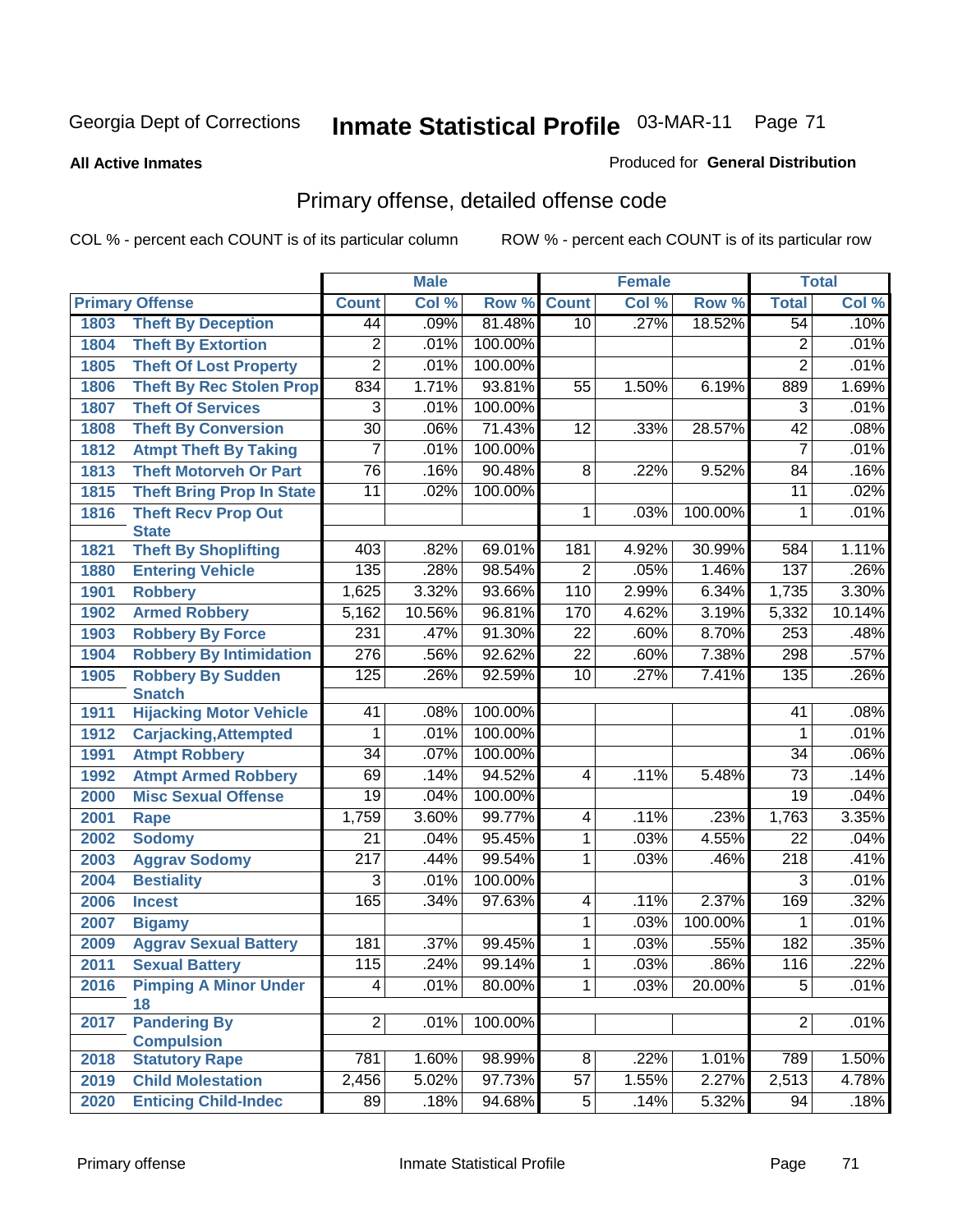#### **All Active Inmates**

#### Produced for **General Distribution**

# Primary offense, detailed offense code

|      |                                                  |                         | <b>Male</b> |         |                | <b>Female</b> |        |                 | <b>Total</b> |
|------|--------------------------------------------------|-------------------------|-------------|---------|----------------|---------------|--------|-----------------|--------------|
|      | <b>Primary Offense</b>                           | <b>Count</b>            | Col %       |         | Row % Count    | Col %         | Row %  | <b>Total</b>    | Col %        |
|      | <b>Purp</b>                                      |                         |             |         |                |               |        |                 |              |
| 2021 | <b>Aggrav Child Molestation</b>                  | 1,276                   | 2.61%       | 98.46%  | 20             | .54%          | 1.54%  | 1,296           | 2.47%        |
| 2023 | Sexl/Asslt/Agn/Pers/Cstd                         | 6                       | .01%        | 100.00% |                |               |        | 6               | .01%         |
|      |                                                  |                         |             |         |                |               |        |                 |              |
| 2025 | <b>Solicit Sodomy From</b>                       | 6 <sup>1</sup>          | .01%        | 100.00% |                |               |        | 6               | .01%         |
|      | <b>Minor</b><br><b>Sex Offender Fail Registr</b> | 277                     | .57%        | 96.85%  | 9              | .24%          |        | 286             | .54%         |
| 2026 | <b>Sex Offender Fail To</b>                      | $\overline{6}$          |             | 100.00% |                |               | 3.15%  | $\overline{6}$  | .01%         |
| 2028 | <b>Move</b>                                      |                         | .01%        |         |                |               |        |                 |              |
| 2090 | <b>Entice Child, Attempted</b>                   | 4                       | .01%        | 100.00% |                |               |        | 4               | .01%         |
| 2091 | <b>Atmpt Rape</b>                                | $\overline{22}$         | .05%        | 95.65%  | 1.             | .03%          | 4.35%  | $\overline{23}$ | .04%         |
| 2092 | <b>Atmpt Sodomy</b>                              | $\overline{2}$          | .01%        | 100.00% |                |               |        | $\overline{2}$  | .01%         |
| 2093 | <b>Atmpt Aggrav Sodomy</b>                       | $\overline{3}$          | .01%        | 100.00% |                |               |        | $\overline{3}$  | .01%         |
| 2094 | <b>Atmpt Child Molestation</b>                   | $\overline{32}$         | .07%        | 100.00% |                |               |        | $\overline{32}$ | .06%         |
| 2095 | <b>Agg Aslt W Intnt To Rape</b>                  | 46                      | .09%        | 100.00% |                |               |        | 46              | .09%         |
| 2096 | <b>Aggrav Ch Molest, Atmpt</b>                   | $\overline{\mathbf{c}}$ | .01%        | 100.00% |                |               |        | $\overline{2}$  | .01%         |
| 2097 | <b>Statutory Rape, Atmpt</b>                     | $\overline{3}$          | .01%        | 100.00% |                |               |        | $\overline{3}$  | .01%         |
| 2098 | <b>Incest, Atmpt</b>                             | $\mathbf{1}$            | .01%        | 100.00% |                |               |        | 1               | .01%         |
| 2099 | <b>Agg Sex Battery Atmpt</b>                     | $\overline{2}$          | .01%        | 100.00% |                |               |        | $\overline{2}$  | .01%         |
| 2100 | <b>Misc Obscenity</b>                            | 3                       | .01%        | 100.00% |                |               |        | $\overline{3}$  | .01%         |
| 2202 | <b>Insurrection</b>                              | $\overline{1}$          | .01%        | 100.00% |                |               |        | 1               | .01%         |
| 2205 | <b>False Swearng Writtn</b>                      | $\overline{8}$          | .02%        | 80.00%  | $\overline{2}$ | .05%          | 20.00% | 10              | .02%         |
|      | <b>Stmt</b>                                      |                         |             |         |                |               |        |                 |              |
| 2302 | <b>Viol Oath Public Offcr</b>                    | $\overline{2}$          | .01%        | 100.00% |                |               |        | 2               | .01%         |
| 2305 | <b>Influence Govt Official</b>                   | 1                       | .01%        | 100.00% |                |               |        | 1               | .01%         |
| 2307 | <b>Defrauding State</b>                          | 1                       | .01%        | 50.00%  | 1              | .03%          | 50.00% | 2               | .01%         |
| 2311 | <b>False Certificates</b>                        | 1                       | .01%        | 100.00% |                |               |        | 1               | .01%         |
| 2313 | <b>Influencing Witness</b>                       | $\overline{8}$          | .02%        | 80.00%  | $\overline{2}$ | .05%          | 20.00% | 10              | .02%         |
| 2314 | <b>Obstr Of Law Enf Officer</b>                  | 548                     | 1.12%       | 93.36%  | 39             | 1.06%         | 6.64%  | 587             | 1.12%        |
| 2315 | <b>Tampering With</b>                            | $\overline{7}$          | .01%        | 77.78%  | $\overline{2}$ | .05%          | 22.22% | $\overline{9}$  | .02%         |
|      | <b>Evidence</b>                                  |                         |             |         |                |               |        |                 |              |
| 2316 | <b>Fleeing/Eluding Police</b>                    | 162                     | .33%        | 94.19%  | 10             | .27%          | 5.81%  | 172             | .33%         |
| 2400 | <b>Misc Judicial Proceeding</b>                  | $\overline{1}$          | .01%        | 100.00% |                |               |        | $\overline{1}$  | .01%         |
| 2401 | <b>Perjury</b>                                   | $\overline{2}$          | .01%        | 100.00% |                |               |        | $\overline{2}$  | .01%         |
| 2402 | <b>False Swearing</b>                            | $\overline{4}$          | .01%        | 66.67%  | $\overline{2}$ | .05%          | 33.33% | $\overline{6}$  | .01%         |
| 2404 | Impersonation                                    | $\overline{5}$          | .01%        | 100.00% |                |               |        | $\overline{5}$  | .01%         |
| 2405 | <b>Impersonating Officer</b>                     | $\overline{2}$          | .01%        | 66.67%  | $\mathbf{1}$   | .03%          | 33.33% | $\overline{3}$  | .01%         |
| 2406 | <b>Barratry</b>                                  | $\overline{1}$          | .01%        | 100.00% |                |               |        | $\mathbf{1}$    | .01%         |
| 2408 | <b>False Statements Govt</b>                     | $\overline{26}$         | .05%        | 76.47%  | 8 <sup>1</sup> | .22%          | 23.53% | $\overline{34}$ | .06%         |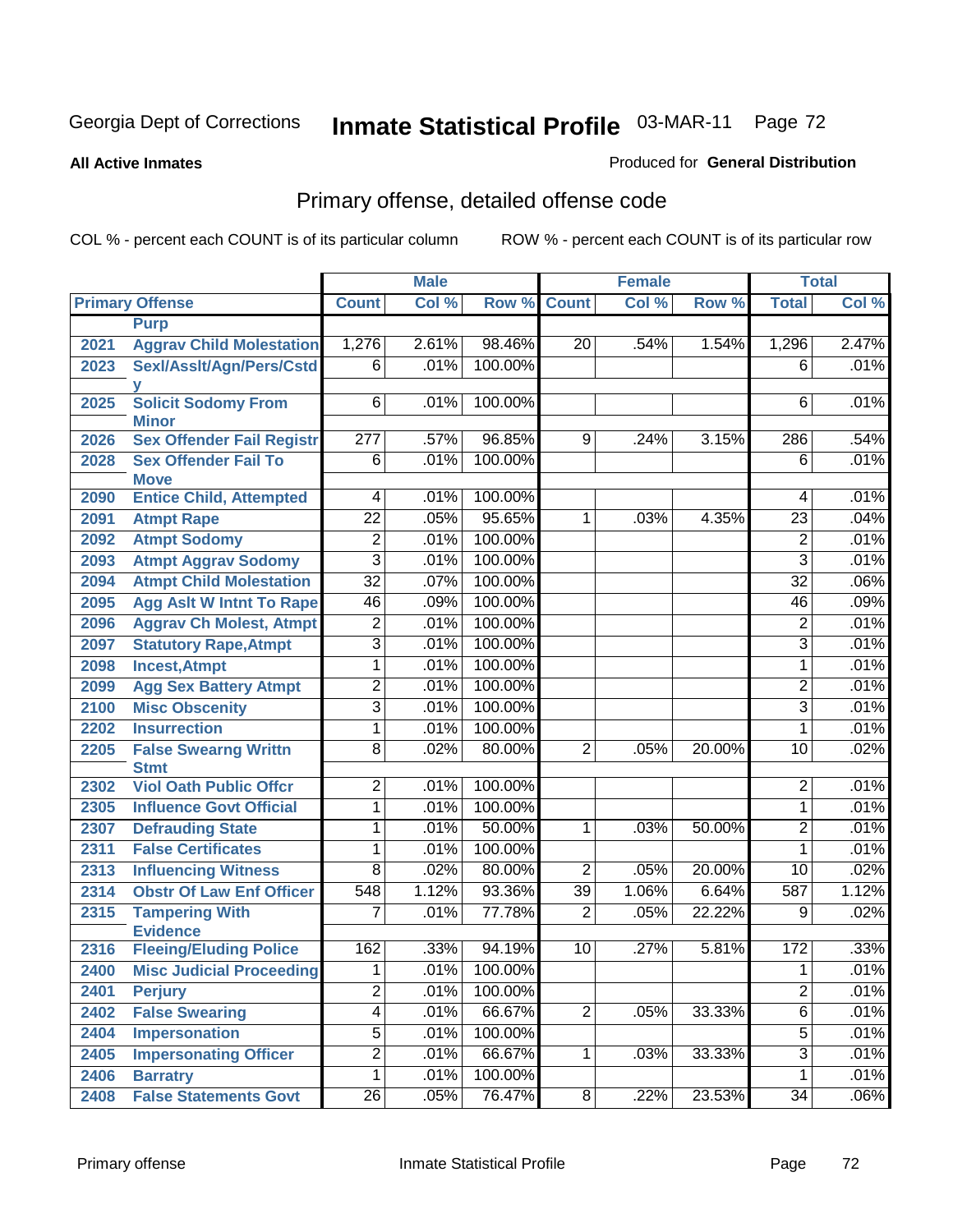#### **All Active Inmates**

#### Produced for **General Distribution**

# Primary offense, detailed offense code

|      |                                            |                  | <b>Male</b> |         |                 | <b>Female</b> |        |                 | <b>Total</b> |
|------|--------------------------------------------|------------------|-------------|---------|-----------------|---------------|--------|-----------------|--------------|
|      | <b>Primary Offense</b>                     | <b>Count</b>     | Col %       | Row %   | <b>Count</b>    | Col %         | Row %  | <b>Total</b>    | Col %        |
| 2411 | <b>Impersntng In Legal</b>                 | 1                | .01%        | 100.00% |                 |               |        | 1               | .01%         |
|      | <b>Procd</b>                               |                  |             |         |                 |               |        |                 |              |
| 2501 | <b>Escape</b>                              | $\overline{45}$  | .09%        | 80.36%  | $\overline{11}$ | .30%          | 19.64% | 56              | .11%         |
| 2503 | <b>Hindering Appreh Or Pun</b>             | $\overline{2}$   | .01%        | 66.67%  | 1               | .03%          | 33.33% | $\overline{3}$  | .01%         |
| 2507 | <b>Mutiny In Penal Inst</b>                | $\overline{2}$   | .01%        | 100.00% |                 |               |        | $\overline{2}$  | .01%         |
| 2511 | <b>Bail Jumping</b>                        | $\overline{3}$   | .01%        | 75.00%  | 1               | .03%          | 25.00% | 4               | .01%         |
| 2609 | <b>False Public Alarm</b>                  | 1                | .01%        | 100.00% |                 |               |        | $\mathbf{1}$    | .01%         |
| 2613 | <b>Crmnl Interfere Govt</b>                | $\overline{22}$  | .05%        | 91.67%  | $\overline{2}$  | .05%          | 8.33%  | $\overline{24}$ | .05%         |
|      | <b>Prop</b>                                |                  |             |         |                 |               |        |                 |              |
| 2718 | <b>Dogfighting</b>                         | $\overline{2}$   | .01%        | 100.00% |                 |               |        | $\overline{2}$  | .01%         |
| 2801 | <b>Cruelty To Children</b>                 | $\overline{216}$ | .44%        | 71.05%  | 88              | 2.39%         | 28.95% | 304             | .58%         |
| 2802 | <b>Atmpt Cruelty To</b>                    | 1                | .01%        | 100.00% |                 |               |        | 1               | .01%         |
|      | <b>Children</b>                            |                  |             |         |                 |               | 18.75% |                 |              |
| 2803 | <b>Manufact Meth Near</b><br><b>Child</b>  | 13               | .03%        | 81.25%  | 3               | .08%          |        | 16              | .03%         |
| 2811 | <b>Cruelty To Elder Person</b>             | $\overline{18}$  | .04%        | 60.00%  | 12              | .33%          | 40.00% | $\overline{30}$ | .06%         |
| 2843 | <b>Sex Exploitation Child</b>              | 122              | .25%        | 98.39%  | $\overline{2}$  | .05%          | 1.61%  | 124             | .24%         |
| 2900 | <b>Misc Weapon/Explosive</b>               | $\overline{2}$   | .01%        | 100.00% |                 |               |        | $\overline{2}$  | .01%         |
|      | <b>Off</b>                                 |                  |             |         |                 |               |        |                 |              |
| 2901 | <b>Carry Concealed Weapon</b>              | 4                | .01%        | 100.00% |                 |               |        | 4               | .01%         |
| 2903 | <b>Carry Pistl Without Licns</b>           | 1                | .01%        | 100.00% |                 |               |        | 1               | .01%         |
| 2906 | <b>Machine Gun Activities</b>              | 1                | .01%        | 100.00% |                 |               |        | 1               | .01%         |
| 2910 | <b>Poss Of Firearm Dur</b>                 | $\overline{377}$ | .77%        | 95.69%  | 17              | .46%          | 4.31%  | 394             | .75%         |
|      | <b>Crime</b>                               |                  |             |         |                 |               |        |                 |              |
| 2911 | <b>Poss Knife During Crime</b>             | 4                | .01%        | 80.00%  | $\mathbf 1$     | .03%          | 20.00% | $\overline{5}$  | .01%         |
| 2912 | <b>Poss Of Certain</b>                     | $\overline{28}$  | .06%        | 100.00% |                 |               |        | $\overline{28}$ | .05%         |
|      | <b>Weapons</b>                             |                  |             |         |                 |               |        |                 |              |
| 2913 | <b>Poss Firearm 1st</b>                    | 68               | .14%        | 94.44%  | $\overline{4}$  | .11%          | 5.56%  | $\overline{72}$ | .14%         |
|      | <b>Offender</b>                            | 801              |             | 97.68%  | 19              | .52%          | 2.32%  |                 | 1.56%        |
| 2914 | <b>Poss Firearm Convct</b><br><b>Felon</b> |                  | 1.64%       |         |                 |               |        | 820             |              |
| 2915 | <b>Carry Weapon At School</b>              | 4                | .01%        | 100.00% |                 |               |        | 4               | .01%         |
| 2963 | <b>Guard Line</b>                          | 4                | .01%        | 44.44%  | $\overline{5}$  | .14%          | 55.56% | $\overline{9}$  | .02%         |
|      | <b>W/Weapon/Drugs</b>                      |                  |             |         |                 |               |        |                 |              |
| 2965 | <b>Poss Wpn, Drugs By</b>                  | $\overline{33}$  | .07%        | 97.06%  | 1 <sup>1</sup>  | .03%          | 2.94%  | $\overline{34}$ | .06%         |
|      | <b>Prisnr</b>                              |                  |             |         |                 |               |        |                 |              |
| 2967 | <b>Destroy/Injur Police Dog</b>            | 1                | .01%        | 100.00% |                 |               |        | 1               | .01%         |
| 2971 | <b>Cruelty To Animals</b>                  | $\overline{6}$   | .01%        | 100.00% |                 |               |        | $\overline{6}$  | .01%         |
| 2972 | <b>Aggrav Cruelty To</b>                   | $\overline{14}$  | .03%        | 100.00% |                 |               |        | 14              | .03%         |
|      | <b>Animals</b>                             |                  |             |         |                 |               |        |                 |              |
| 3000 | <b>Misc Invasion Of Privacy</b>            | $\overline{2}$   | .01%        | 100.00% |                 |               |        | $\overline{2}$  | .01%         |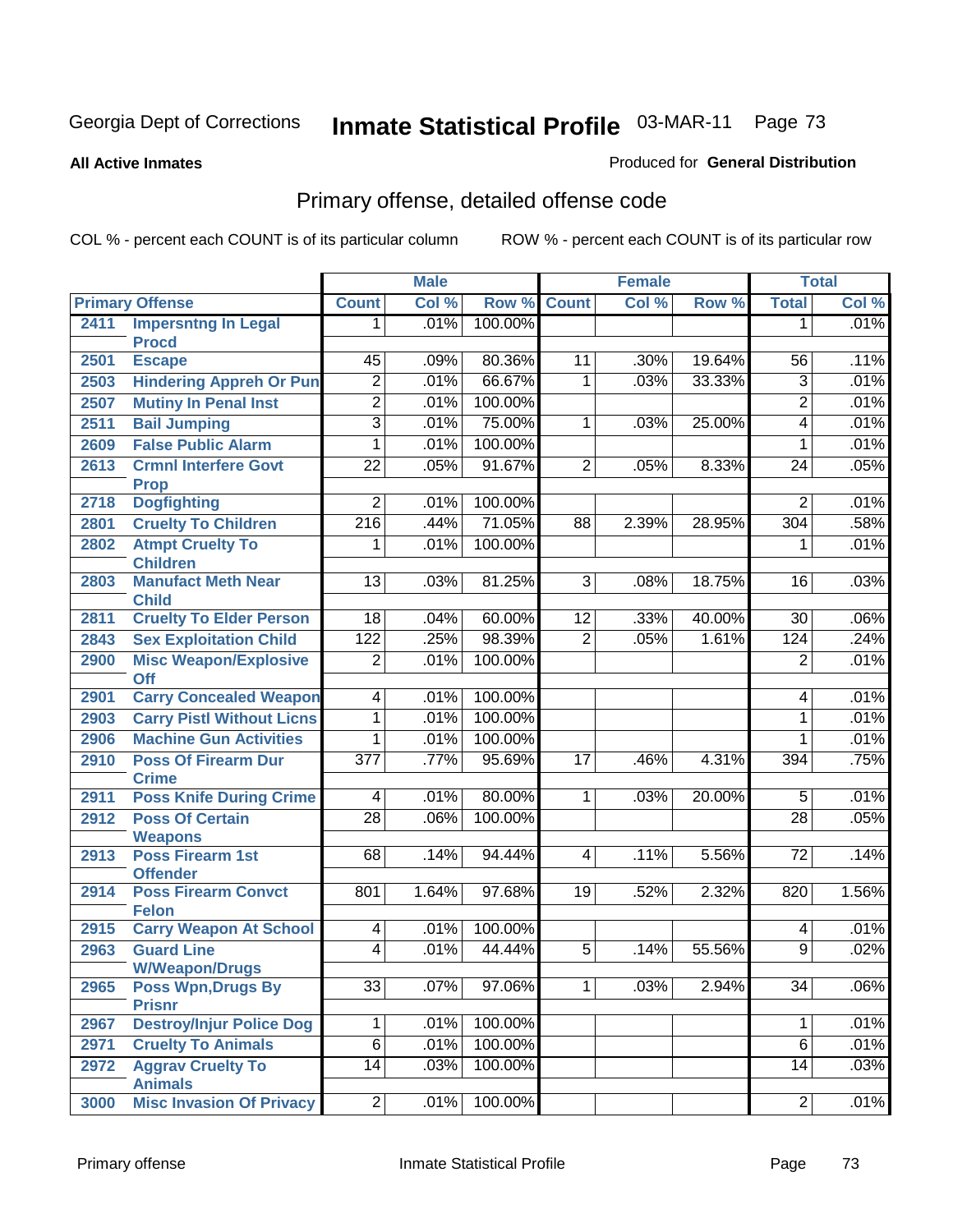**All Active Inmates**

#### Produced for **General Distribution**

# Primary offense, detailed offense code

|      |                                    |                  | <b>Male</b> |         |                 | <b>Female</b> |        |                 | <b>Total</b> |
|------|------------------------------------|------------------|-------------|---------|-----------------|---------------|--------|-----------------|--------------|
|      | <b>Primary Offense</b>             | <b>Count</b>     | Col %       | Row %   | <b>Count</b>    | Col %         | Row %  | <b>Total</b>    | Col %        |
| 3001 | <b>Eavesdrop &amp;</b>             | 1                | .01%        | 100.00% |                 |               |        | $\mathbf 1$     | .01%         |
|      | <b>Surveillance</b>                |                  |             |         |                 |               |        |                 |              |
| 3002 | <b>Peeping Tom</b>                 | 18               | .04%        | 100.00% |                 |               |        | 18              | .03%         |
| 3404 | <b>Racketeering</b>                | $\overline{38}$  | .08%        | 69.09%  | $\overline{17}$ | .46%          | 30.91% | $\overline{55}$ | .10%         |
| 4001 | <b>S/D Narcotics Opiates</b>       | $\overline{27}$  | .06%        | 77.14%  | 8               | .22%          | 22.86% | 35              | .07%         |
| 4002 | <b>S/D Dep Stim Cntrf Drugs</b>    | 59               | .12%        | 72.84%  | $\overline{22}$ | .60%          | 27.16% | 81              | .15%         |
| 4003 | <b>S/D Of Lsd</b>                  | 1                | .01%        | 100.00% |                 |               |        | 1               | .01%         |
| 4004 | <b>S/D Of Marijuana</b>            | 327              | .67%        | 94.78%  | $\overline{18}$ | .49%          | 5.22%  | 345             | .66%         |
| 4006 | <b>Poss Narcotics Opiates</b>      | 54               | .11%        | 72.00%  | $\overline{21}$ | .57%          | 28.00% | $\overline{75}$ | .14%         |
| 4007 | <b>Poss Dep Stim Cntrf</b>         | 79               | .16%        | 78.22%  | $\overline{22}$ | .60%          | 21.78% | 101             | .19%         |
|      | <b>Drugs</b>                       |                  |             |         |                 |               |        |                 |              |
| 4009 | <b>Poss Of Marijuana</b>           | 85               | .17%        | 90.43%  | $\overline{9}$  | .24%          | 9.57%  | 94              | .18%         |
| 4011 | <b>Illegal Attm To Obt Drugs</b>   | $\overline{3}$   | .01%        | 33.33%  | $\overline{6}$  | .16%          | 66.67% | $\overline{9}$  | .02%         |
| 4012 | <b>Viol Ga Cntrl Sbst Act</b>      | 64               | .13%        | 86.49%  | $\overline{10}$ | .27%          | 13.51% | $\overline{74}$ | .14%         |
| 4013 | <b>Viol Dngrous Drgs Act</b>       | 65               | .13%        | 81.25%  | $\overline{15}$ | .41%          | 18.75% | 80              | .15%         |
| 4014 | <b>Uniwfl Mfg/Del/Dist N-C S</b>   | $\overline{23}$  | .05%        | 95.83%  | 1               | .03%          | 4.17%  | $\overline{24}$ | .05%         |
| 4016 | <b>Poss Drug Related Matri</b>     | 7                | .01%        | 70.00%  | $\overline{3}$  | .08%          | 30.00% | 10              | .02%         |
| 4017 | <b>S/D Cont Sub Public</b>         | $\overline{52}$  | .11%        | 94.55%  | $\overline{3}$  | .08%          | 5.45%  | $\overline{55}$ | .10%         |
| 4018 | <b>S/D Cont Sub School</b>         | $\overline{41}$  | .08%        | 93.18%  | $\overline{3}$  | .08%          | 6.82%  | $\overline{44}$ | .08%         |
| 4021 | <b>S/D Cocaine</b>                 | 1,120            | 2.29%       | 94.04%  | $\overline{71}$ | 1.93%         | 5.96%  | 1,191           | 2.27%        |
| 4022 | <b>Poss Of Cocaine</b>             | 1,063            | 2.17%       | 87.49%  | 152             | 4.13%         | 12.51% | 1,215           | 2.31%        |
| 4030 | <b>Poss Ephedrine</b>              | $\overline{13}$  | .03%        | 72.22%  | $\overline{5}$  | .14%          | 27.78% | $\overline{18}$ | .03%         |
| 4031 | <b>Poss Methamphetamine</b>        | 432              | .88%        | 78.69%  | 117             | 3.18%         | 21.31% | 549             | 1.04%        |
| 4032 | <b>Sale Methamphetamine</b>        | 107              | .22%        | 76.98%  | $\overline{32}$ | .87%          | 23.02% | 139             | .26%         |
| 4033 | <b>Poss Mda/Extsy</b>              | $\overline{15}$  | .03%        | 83.33%  | $\overline{3}$  | .08%          | 16.67% | 18              | .03%         |
| 4034 | <b>Sale Mda/Extsy</b>              | $\overline{5}$   | .01%        | 100.00% |                 |               |        | $\overline{5}$  | .01%         |
| 4050 | <b>Poss W Int Dist Cocaine</b>     | 600              | 1.23%       | 94.64%  | $\overline{34}$ | .92%          | 5.36%  | 634             | 1.21%        |
| 4051 | <b>Poss W Int Dist</b>             | 710              | 1.45%       | 96.21%  | $\overline{28}$ | .76%          | 3.79%  | 738             | 1.40%        |
|      | <b>Marijuana</b>                   |                  |             |         |                 |               |        |                 |              |
| 4052 | <b>Poss W Int Dist Meth</b>        | 242              | .50%        | 83.16%  | 49              | 1.33%         | 16.84% | 291             | .55%         |
| 4053 | <b>Poss W Int Dis Other</b>        | 92               | .19%        | 84.40%  | $\overline{17}$ | .46%          | 15.60% | 109             | .21%         |
|      | <b>Drug</b>                        |                  |             |         |                 |               |        |                 |              |
| 4090 | <b>Atmpt Viol Substance Act</b>    | 31               | .06%        | 91.18%  | 3               | .08%          | 8.82%  | 34              | .06%         |
| 4100 | <b>Misc Drugs Trafficking</b>      | $\overline{33}$  | .07%        | 91.67%  | $\overline{3}$  | .08%          | 8.33%  | $\overline{36}$ | .07%         |
| 4101 | <b>Traf Cocaine Less 200</b><br>Gm | $\overline{507}$ | 1.04%       | 96.76%  | 17              | .46%          | 3.24%  | 524             | 1.00%        |
| 4102 | <b>Traf Cocaine 201-400 Gm</b>     | 204              | .42%        | 92.73%  | 16              | .44%          | 7.27%  | 220             | .42%         |
| 4103 | <b>Traf Cocaine 401+ Gm</b>        | $\overline{143}$ | .29%        | 95.33%  | $\overline{7}$  | .19%          | 4.67%  | 150             | .29%         |
| 4111 | <b>Traf Narcotic Less 14 Gm</b>    | 13               | .03%        | 100.00% |                 |               |        | 13              | .02%         |
|      |                                    |                  |             |         |                 |               |        |                 |              |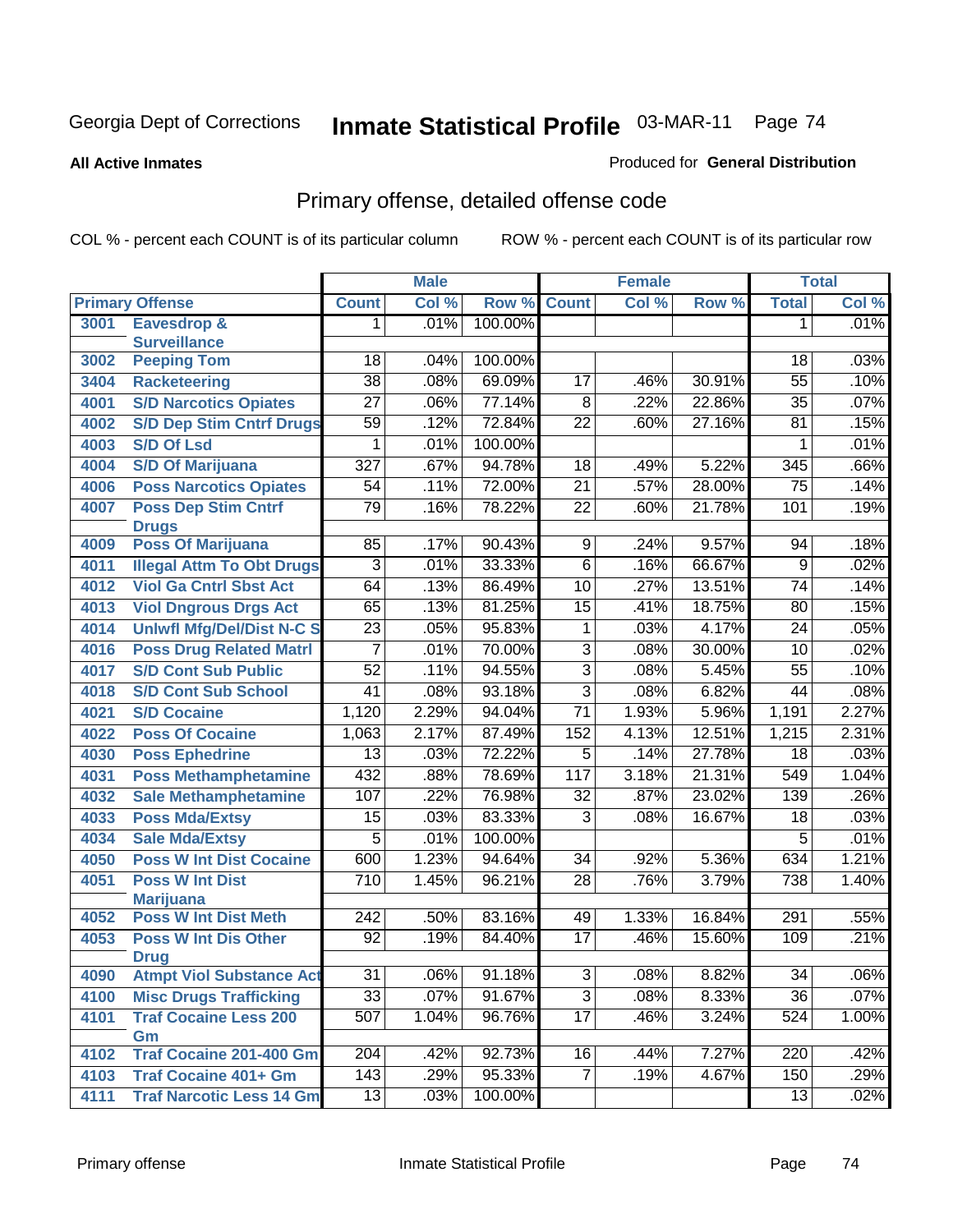**All Active Inmates**

#### Produced for **General Distribution**

# Primary offense, detailed offense code

|      |                                     |                  | <b>Male</b> |         |                | <b>Female</b> |        |                         | <b>Total</b> |
|------|-------------------------------------|------------------|-------------|---------|----------------|---------------|--------|-------------------------|--------------|
|      | <b>Primary Offense</b>              | <b>Count</b>     | Col %       | Row %   | <b>Count</b>   | Col %         | Row %  | <b>Total</b>            | Col %        |
| 4112 | <b>Traf Narcotic 15-28 Gm</b>       | 4                | .01%        | 100.00% |                |               |        | 4                       | .01%         |
| 4113 | <b>Traf Narcotic 29+ Gm</b>         | 4                | .01%        | 100.00% |                |               |        | 4                       | .01%         |
| 4121 | Traf Marijna 10-2000 Lb             | 111              | .23%        | 94.87%  | 6              | .16%          | 5.13%  | 117                     | .22%         |
| 4122 | <b>Traf Marijna 2001-10k Lb</b>     | 4                | .01%        | 100.00% |                |               |        | 4                       | .01%         |
| 4123 | Traf Marijna 10001+ Lb              | $\overline{3}$   | .01%        | 100.00% |                |               |        | $\overline{3}$          | .01%         |
| 4126 | <b>Traf Amphtmine 28-199</b>        | $\overline{6}$   | .01%        | 85.71%  | 1              | .03%          | 14.29% | $\overline{7}$          | .01%         |
|      | Gm                                  |                  |             |         |                |               |        |                         |              |
| 4127 | <b>Traf Amphtmine 200-399</b><br>Gm | $\overline{2}$   | .01%        | 100.00% |                |               |        | $\overline{2}$          | .01%         |
| 4128 | <b>Traf Amphtmine 400+ Gm</b>       | $\overline{5}$   | .01%        | 100.00% |                |               |        | $\overline{5}$          | .01%         |
| 4130 | <b>Cnspire Traffic Cntrl Sub</b>    | $\overline{12}$  | .02%        | 85.71%  | $\overline{2}$ | .05%          | 14.29% | $\overline{14}$         | .03%         |
| 4133 | <b>Use Comm Facity Vio C</b>        | $\overline{3}$   | .01%        | 75.00%  | $\mathbf{1}$   | .03%          | 25.00% | $\overline{4}$          | .01%         |
|      | <b>Sub</b>                          |                  |             |         |                |               |        |                         |              |
| 4134 | <b>Att/Consprcy Commt</b>           | 49               | .10%        | 80.33%  | 12             | .33%          | 19.67% | 61                      | .12%         |
|      | C/S/Of                              |                  |             |         |                |               |        |                         |              |
| 4135 | <b>Unauth Dist Contrild Sub</b>     | 1                | .01%        | 50.00%  | 1              | .03%          | 50.00% | $\overline{\mathbf{c}}$ | .01%         |
| 4136 | <b>Illgl Dist Contrild Subst</b>    | 1                | .01%        | 100.00% |                |               |        | $\mathbf{1}$            | .01%         |
| 4140 | <b>Traf Methamph 28-199</b><br>Gm   | $\overline{218}$ | .45%        | 83.21%  | 44             | 1.20%         | 16.79% | 262                     | .50%         |
| 4141 | <b>Traf Methamph 200-399</b>        | 76               | .16%        | 91.57%  | 7              | .19%          | 8.43%  | 83                      | .16%         |
|      | Gm                                  |                  |             |         |                |               |        |                         |              |
| 4142 | Traf Methamph 400+ Gm               | 62               | .13%        | 96.88%  | $\overline{2}$ | .05%          | 3.13%  | 64                      | .12%         |
| 4143 | <b>Manf Methamph 28-199</b>         | $\overline{25}$  | .05%        | 78.13%  | 7              | .19%          | 21.88% | $\overline{32}$         | .06%         |
|      | Gm                                  |                  |             |         |                |               |        |                         |              |
| 4144 | <b>Manf Methamph 200-399</b>        | 8                | .02%        | 100.00% |                |               |        | 8                       | .02%         |
|      | Gm                                  |                  |             | 92.96%  | $\overline{5}$ |               | 7.04%  | 71                      | .14%         |
| 4146 | <b>Traf Methamph Unspec</b><br>Amt  | 66               | .14%        |         |                | .14%          |        |                         |              |
| 4147 | <b>Manf Methamph Unspec</b>         | 154              | .32%        | 86.52%  | 24             | .65%          | 13.48% | 178                     | .34%         |
|      | Amt                                 |                  |             |         |                |               |        |                         |              |
| 4150 | <b>Traf Mda/Extsy 28-199gm</b>      | $\overline{14}$  | .03%        | 73.68%  | $\overline{5}$ | .14%          | 26.32% | 19                      | .04%         |
| 4151 | <b>Traf Mda/Extsy 200-</b>          | $\overline{6}$   | .01%        | 85.71%  | 1              | .03%          | 14.29% | $\overline{7}$          | .01%         |
|      | <b>399gm</b>                        |                  |             |         |                |               |        |                         |              |
| 4152 | Traf Mda/Extsy 400+Gm               | 3                | $.01\%$     | 100.00% |                |               |        | $\overline{3}$          | .01%         |
| 5001 | <b>Viol Motor Vehicle Laws</b>      | 31               | .06%        | 88.57%  | 4              | .11%          | 11.43% | $\overline{35}$         | .07%         |
| 5003 | <b>Chop Shop Violation</b>          | 1                | .01%        | 100.00% |                |               |        | 1                       | .01%         |
| 5004 | <b>Drvng Habtl Violator</b>         | $\overline{9}$   | .02%        | 100.00% |                |               |        | $\overline{9}$          | .02%         |
| 5005 | <b>Habit Traf Viol/Impaired</b>     | $\overline{22}$  | .05%        | 95.65%  | 1              | .03%          | 4.35%  | $\overline{23}$         | .04%         |
| 5006 | <b>Habit Traf Viol/Other</b>        | $\overline{21}$  | .04%        | 100.00% |                |               |        | $\overline{21}$         | .04%         |
| 5007 | <b>Hit-Run W/Injury/Fatality</b>    | $\overline{8}$   | .02%        | 88.89%  | 1              | .03%          | 11.11% | $\overline{9}$          | .02%         |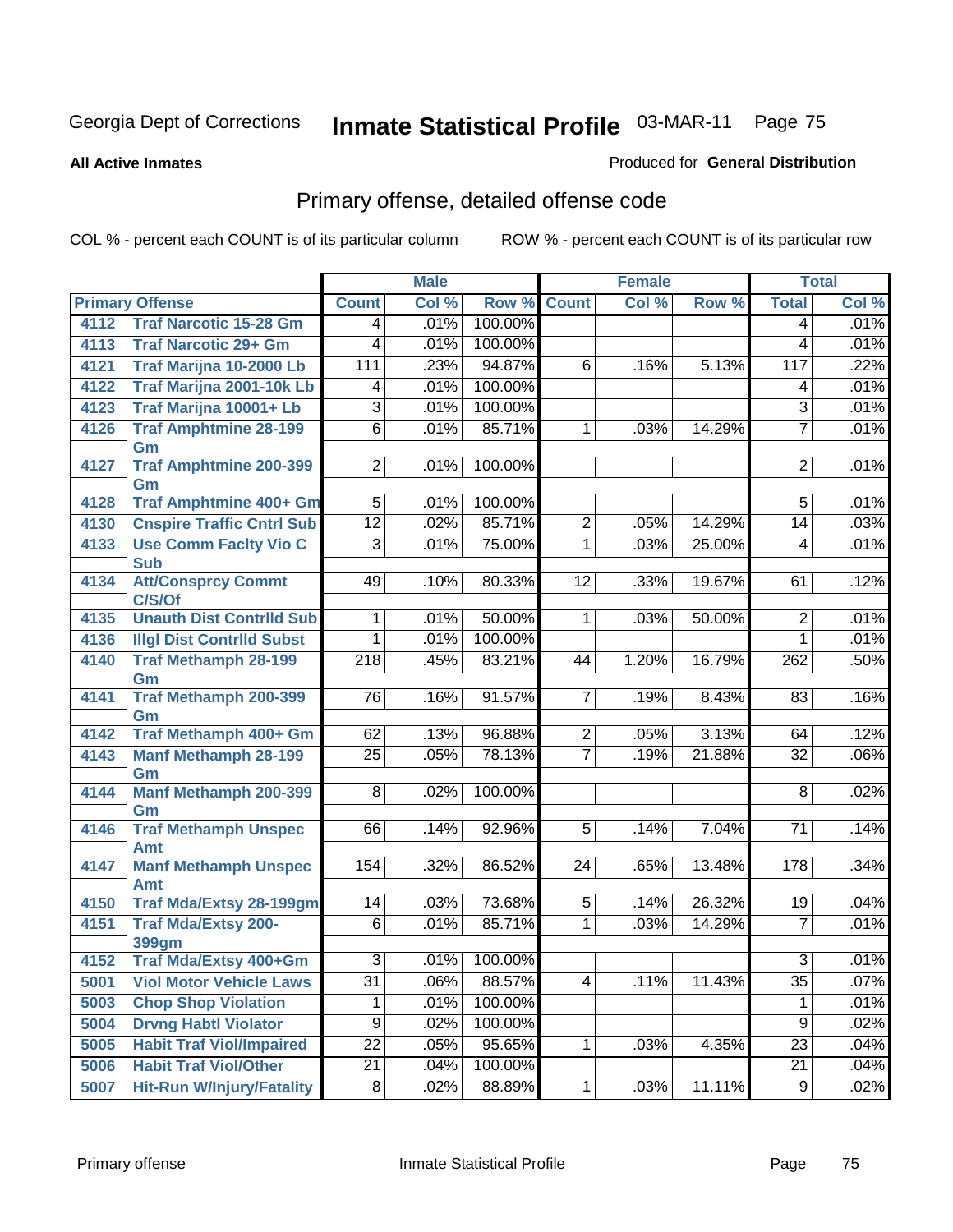**All Active Inmates**

#### Produced for **General Distribution**

# Primary offense, detailed offense code

|                      |                                  |              | <b>Male</b> |         | <b>Female</b> |       |        | <b>Total</b>    |         |
|----------------------|----------------------------------|--------------|-------------|---------|---------------|-------|--------|-----------------|---------|
|                      | <b>Primary Offense</b>           | <b>Count</b> | Col %       | Row %   | <b>Count</b>  | Col % | Row %  | <b>Total</b>    | Col %   |
| 5171                 | <b>Poss Contraband Articles</b>  |              | .01%        | 100.00% |               |       |        |                 | $.01\%$ |
| 6000                 | <b>Misc Mrals/Pblic H/Safty</b>  | 12           | .02%        | 85.71%  | 2             | .05%  | 14.29% | 14 <sub>1</sub> | .03%    |
| 6200                 | <b>Misc CorrectionI Inst Off</b> | 3            | .01%        | 100.00% |               |       |        | 3               | .01%    |
| 8001                 | <b>Violatn Othr States Law</b>   | 3            | .01%        | 100.00% |               |       |        | 3               | .01%    |
| 9901                 | <b>Conspiracy</b>                | 49           | .10%        | 84.48%  | 9             | .24%  | 15.52% | 58              | .11%    |
| 9905                 | <b>Crmnl Atmpt</b>               |              | .01%        | 100.00% |               |       |        |                 | .01%    |
| 9906                 | <b>Aircraft Hijacking</b>        |              | .01%        | 100.00% |               |       |        |                 | .01%    |
| 9907                 | <b>Unauth Dist Recrd</b>         | 10           | .02%        | 100.00% |               |       |        | 10              | .02%    |
|                      | <b>Devices</b>                   |              |             |         |               |       |        |                 |         |
| 9910                 | <b>Crmnl Solicitation</b>        | 3            | .01%        | 100.00% |               |       |        | 3               | .01%    |
| 9914                 | <b>Gang Participation</b>        | 19           | .04%        | 90.48%  |               | .03%  | 4.76%  | 21              | .04%    |
| 9999                 | <b>Unknown Offense</b>           | 14           | .03%        | 70.00%  | 6             | .16%  | 30.00% | 20              | $.04\%$ |
| <b>Total Rported</b> |                                  | 48,884       | 100%        | 93%     | 3,676         | 100%  | 6.99%  | 52,566          | 100%    |

| -N4<br>тео | 295                   | 64    | 359    |
|------------|-----------------------|-------|--------|
|            | 80 A 70<br>/I L<br>−. | ` 740 | 52,925 |

| Mode (most frequent) | 1902 Armed Robbery | 1701 Forgery 1st Degree | 1601 Burglary |
|----------------------|--------------------|-------------------------|---------------|
|----------------------|--------------------|-------------------------|---------------|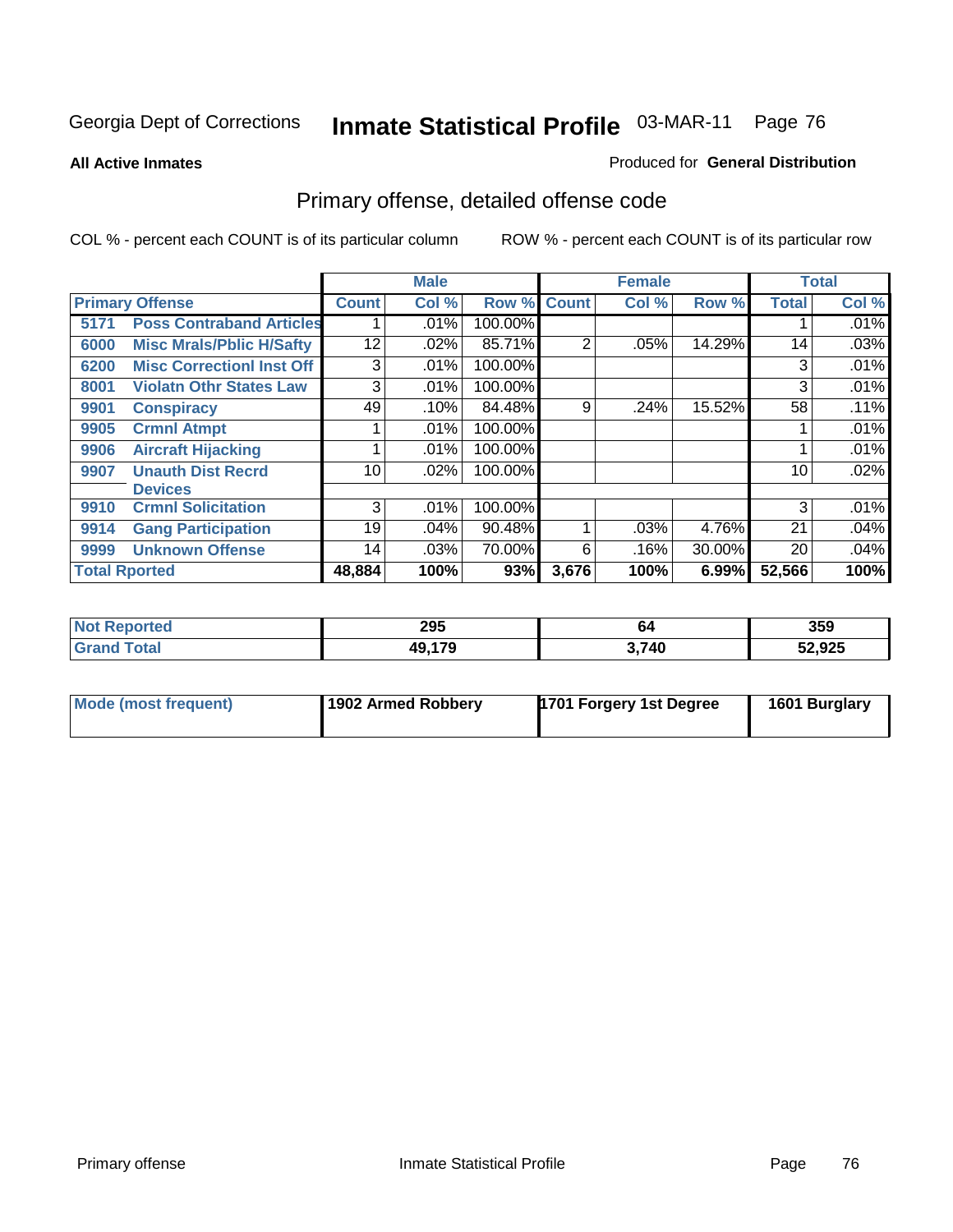#### **All Active Inmates**

#### Produced for **General Distribution**

# County of conviction of primary offense

|                         |                             |                  | <b>Male</b> |         |                 | <b>Female</b> |        |                  | <b>Total</b> |
|-------------------------|-----------------------------|------------------|-------------|---------|-----------------|---------------|--------|------------------|--------------|
|                         | <b>County of Conviction</b> | <b>Count</b>     | Col %       | Row %   | <b>Count</b>    | Col %         | Row %  | <b>Total</b>     | Col %        |
| 1                       | <b>Appling</b>              | 99               | .20%        | 94.29%  | $\overline{6}$  | .16%          | 5.71%  | 105              | .20%         |
| $\overline{2}$          | <b>Atkinson</b>             | $\overline{43}$  | .09%        | 93.48%  | $\overline{3}$  | .08%          | 6.52%  | 46               | .09%         |
| $\overline{\mathbf{3}}$ | <b>Bacon</b>                | 48               | .10%        | 97.96%  | 1               | .03%          | 2.04%  | 49               | .09%         |
| 4                       | <b>Baker</b>                | $\overline{13}$  | .03%        | 100.00% |                 |               |        | $\overline{13}$  | .02%         |
| 5                       | <b>Baldwin</b>              | 266              | .54%        | 92.68%  | $\overline{21}$ | .57%          | 7.32%  | 287              | .55%         |
| 6                       | <b>Banks</b>                | $\overline{63}$  | .13%        | 94.03%  | $\overline{4}$  | .11%          | 5.97%  | $\overline{67}$  | .13%         |
| $\overline{\mathbf{7}}$ | <b>Barrow</b>               | $\overline{261}$ | .53%        | 93.21%  | $\overline{19}$ | .52%          | 6.79%  | 280              | .53%         |
| 8                       | <b>Bartow</b>               | 555              | 1.14%       | 89.37%  | 66              | 1.80%         | 10.63% | 621              | 1.18%        |
| 9                       | <b>Ben Hill</b>             | $\overline{237}$ | .48%        | 93.31%  | $\overline{16}$ | .44%          | 6.30%  | 254              | .48%         |
| 10                      | <b>Berrien</b>              | $\overline{76}$  | .16%        | 95.00%  | $\overline{4}$  | .11%          | 5.00%  | 80               | .15%         |
| 11                      | <b>Bibb</b>                 | 991              | 2.03%       | 94.65%  | $\overline{56}$ | 1.52%         | 5.35%  | 1,047            | 1.99%        |
| 12                      | <b>Bleckley</b>             | 74               | .15%        | 94.87%  | $\overline{4}$  | .11%          | 5.13%  | 78               | .15%         |
| $\overline{13}$         | <b>Brantley</b>             | $\overline{52}$  | .11%        | 94.55%  | $\overline{3}$  | .08%          | 5.45%  | $\overline{55}$  | .10%         |
| $\overline{14}$         | <b>Brooks</b>               | $\overline{56}$  | .11%        | 96.55%  | $\overline{2}$  | .05%          | 3.45%  | $\overline{58}$  | .11%         |
| 15                      | <b>Bryan</b>                | $\overline{97}$  | .20%        | 96.04%  | $\overline{4}$  | .11%          | 3.96%  | 101              | .19%         |
| 16                      | <b>Bulloch</b>              | 482              | .99%        | 91.81%  | $\overline{43}$ | 1.17%         | 8.19%  | 525              | 1.00%        |
| $\overline{17}$         | <b>Burke</b>                | $\overline{206}$ | .42%        | 96.26%  | $\overline{8}$  | .22%          | 3.74%  | $\overline{214}$ | .41%         |
| 18                      | <b>Butts</b>                | 151              | .31%        | 96.18%  | $\overline{6}$  | .16%          | 3.82%  | $\overline{157}$ | .30%         |
| 19                      | <b>Calhoun</b>              | $\overline{36}$  | .07%        | 94.74%  | $\overline{2}$  | .05%          | 5.26%  | $\overline{38}$  | .07%         |
| 20                      | <b>Camden</b>               | 160              | .33%        | 94.12%  | $\overline{10}$ | .27%          | 5.88%  | 170              | .32%         |
| 21                      | <b>Candler</b>              | $\overline{93}$  | .19%        | 87.74%  | $\overline{13}$ | .35%          | 12.26% | 106              | .20%         |
| $\overline{22}$         | <b>Carroll</b>              | 603              | 1.23%       | 89.60%  | $\overline{70}$ | 1.90%         | 10.40% | 673              | 1.28%        |
| 23                      | <b>Catoosa</b>              | $\overline{314}$ | .64%        | 91.81%  | $\overline{28}$ | .76%          | 8.19%  | $\overline{342}$ | .65%         |
| 24                      | <b>Charlton</b>             | 62               | .13%        | 92.54%  | $\overline{5}$  | .14%          | 7.46%  | 67               | .13%         |
| 25                      | <b>Chatham</b>              | 2,430            | 4.97%       | 95.74%  | 108             | 2.94%         | 4.26%  | 2,538            | 4.83%        |
| 26                      | <b>Chattahoochee</b>        | $\overline{24}$  | .05%        | 96.00%  | 1               | .03%          | 4.00%  | $\overline{25}$  | .05%         |
| 27                      | <b>Chattooga</b>            | 237              | .48%        | 88.43%  | $\overline{31}$ | .84%          | 11.57% | 268              | .51%         |
| 28                      | <b>Cherokee</b>             | 618              | 1.26%       | 91.96%  | $\overline{54}$ | 1.47%         | 8.04%  | 672              | 1.28%        |
| 29                      | <b>Clarke</b>               | 460              | .94%        | 92.93%  | $\overline{35}$ | .95%          | 7.07%  | 495              | .94%         |
| 30                      | <b>Clay</b>                 | $\overline{26}$  | .05%        | 89.66%  | $\overline{3}$  | .08%          | 10.34% | $\overline{29}$  | .06%         |
| $\overline{31}$         | <b>Clayton</b>              | 1,446            | 2.96%       | 92.10%  | 124             | 3.37%         | 7.90%  | 1,570            | 2.99%        |
| 32                      | <b>Clinch</b>               | 64               | .13%        | 94.12%  | 4               | .11%          | 5.88%  | 68               | .13%         |
| 33                      | <b>Cobb</b>                 | 2,585            | 5.29%       | 90.93%  | 257             | 6.99%         | 9.04%  | 2,843            | 5.41%        |
| 34                      | <b>Coffee</b>               | $\overline{257}$ | .53%        | 94.14%  | 16              | .44%          | 5.86%  | $\overline{273}$ | .52%         |
| 35                      | <b>Colquitt</b>             | 284              | .58%        | 95.95%  | $\overline{12}$ | .33%          | 4.05%  | 296              | .56%         |
| 36                      | <b>Columbia</b>             | 299              | .61%        | 92.86%  | 23              | .63%          | 7.14%  | 322              | .61%         |
| 37                      | <b>Cook</b>                 | 126              | .26%        | 94.74%  | $\overline{7}$  | .19%          | 5.26%  | 133              | .25%         |
| 38                      | <b>Coweta</b>               | $\overline{513}$ | 1.05%       | 91.77%  | 46              | 1.25%         | 8.23%  | 559              | 1.06%        |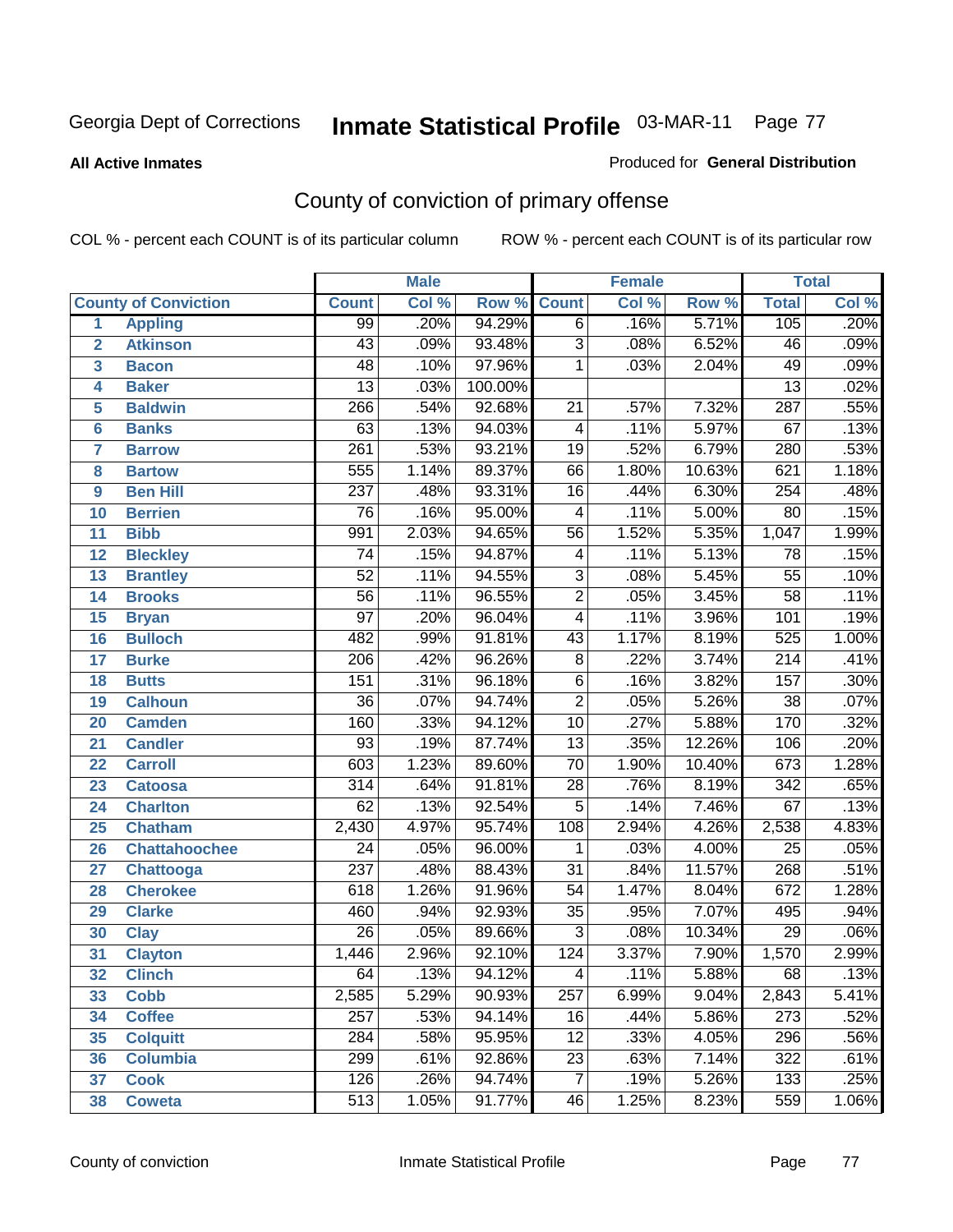#### **All Active Inmates**

#### Produced for **General Distribution**

# County of conviction of primary offense

|                 |                             |                  | <b>Male</b> |         |                          | Female |        |                  | <b>Total</b> |
|-----------------|-----------------------------|------------------|-------------|---------|--------------------------|--------|--------|------------------|--------------|
|                 | <b>County of Conviction</b> | <b>Count</b>     | Col %       | Row %   | <b>Count</b>             | Col %  | Row %  | <b>Total</b>     | Col %        |
| 39              | <b>Crawford</b>             | $\overline{19}$  | .04%        | 95.00%  | $\mathbf 1$              | .03%   | 5.00%  | $\overline{20}$  | .04%         |
| 40              | <b>Crisp</b>                | 288              | .59%        | 93.20%  | $\overline{21}$          | .57%   | 6.80%  | 309              | .59%         |
| 41              | <b>Dade</b>                 | 138              | .28%        | 95.17%  | $\overline{7}$           | .19%   | 4.83%  | $\overline{145}$ | .28%         |
| 42              | <b>Dawson</b>               | 116              | .24%        | 90.63%  | $\overline{12}$          | .33%   | 9.38%  | 128              | .24%         |
| 43              | <b>Decatur</b>              | $\overline{325}$ | .66%        | 91.81%  | $\overline{29}$          | .79%   | 8.19%  | 354              | .67%         |
| 44              | <b>Dekalb</b>               | 2,859            | 5.85%       | 94.51%  | 165                      | 4.49%  | 5.45%  | 3,025            | 5.75%        |
| 45              | <b>Dodge</b>                | 141              | .29%        | 92.76%  | $\overline{11}$          | .30%   | 7.24%  | 152              | .29%         |
| 46              | <b>Dooly</b>                | 88               | .18%        | 95.65%  | $\overline{\mathcal{A}}$ | .11%   | 4.35%  | $\overline{92}$  | .18%         |
| 47              | <b>Dougherty</b>            | $\overline{965}$ | 1.97%       | 94.61%  | $\overline{54}$          | 1.47%  | 5.29%  | 1,020            | 1.94%        |
| 48              | <b>Douglas</b>              | 1,216            | 2.49%       | 89.48%  | 143                      | 3.89%  | 10.52% | 1,359            | 2.59%        |
| 49              | <b>Early</b>                | 89               | .18%        | 94.68%  | 5                        | .14%   | 5.32%  | 94               | .18%         |
| 50              | <b>Echols</b>               | $\overline{7}$   | .01%        | 100.00% |                          |        |        | 7                | .01%         |
| $\overline{51}$ | <b>Effingham</b>            | 145              | .30%        | 92.36%  | $\overline{12}$          | .33%   | 7.64%  | 157              | .30%         |
| 52              | <b>Elbert</b>               | $\overline{125}$ | .26%        | 93.28%  | $\overline{9}$           | .24%   | 6.72%  | 134              | .25%         |
| 53              | <b>Emanuel</b>              | 170              | .35%        | 95.51%  | $\overline{8}$           | .22%   | 4.49%  | 178              | .34%         |
| $\overline{54}$ | <b>Evans</b>                | 103              | .21%        | 96.26%  | $\overline{4}$           | .11%   | 3.74%  | 107              | .20%         |
| 55              | <b>Fannin</b>               | 109              | .22%        | 94.78%  | $\overline{6}$           | .16%   | 5.22%  | 115              | .22%         |
| 56              | <b>Fayette</b>              | 364              | .74%        | 91.92%  | $\overline{32}$          | .87%   | 8.08%  | 396              | .75%         |
| 57              | <b>Floyd</b>                | 767              | 1.57%       | 90.02%  | 85                       | 2.31%  | 9.98%  | 852              | 1.62%        |
| 58              | <b>Forsyth</b>              | $\overline{295}$ | .60%        | 86.76%  | 45                       | 1.22%  | 13.24% | $\overline{340}$ | .65%         |
| 59              | <b>Franklin</b>             | $\overline{113}$ | .23%        | 91.13%  | $\overline{11}$          | .30%   | 8.87%  | $\overline{124}$ | .24%         |
| 60              | <b>Fulton</b>               | 4,691            | 9.60%       | 96.19%  | 186                      | 5.06%  | 3.81%  | 4,877            | 9.28%        |
| 61              | Gilmer                      | 132              | .27%        | 91.03%  | $\overline{13}$          | .35%   | 8.97%  | $\overline{145}$ | .28%         |
| 62              | <b>Glascock</b>             | $\overline{7}$   | .01%        | 87.50%  | $\mathbf{1}$             | .03%   | 12.50% | $\overline{8}$   | .02%         |
| 63              | <b>Glynn</b>                | 407              | .83%        | 93.78%  | $\overline{27}$          | .73%   | 6.22%  | 434              | .83%         |
| 64              | <b>Gordon</b>               | 319              | .65%        | 89.86%  | $\overline{36}$          | .98%   | 10.14% | 355              | .68%         |
| 65              | <b>Grady</b>                | 195              | .40%        | 94.20%  | $\overline{12}$          | .33%   | 5.80%  | 207              | .39%         |
| 66              | <b>Greene</b>               | 151              | .31%        | 93.79%  | $\overline{10}$          | .27%   | 6.21%  | 161              | .31%         |
| 67              | <b>Gwinnett</b>             | 2,158            | 4.41%       | 92.14%  | 182                      | 4.95%  | 7.77%  | 2,342            | 4.46%        |
| 68              | <b>Habersham</b>            | 120              | .25%        | 93.02%  | $\overline{9}$           | .24%   | 6.98%  | 129              | .25%         |
| 69              | <b>Hall</b>                 | 694              | 1.42%       | 91.68%  | 63                       | 1.71%  | 8.32%  | 757              | 1.44%        |
| 70              | <b>Hancock</b>              | 32               | .07%        | 96.97%  | 1                        | .03%   | 3.03%  | 33               | .06%         |
| 71              | <b>Haralson</b>             | $\overline{97}$  | .20%        | 95.10%  | $\overline{5}$           | .14%   | 4.90%  | 102              | .19%         |
| 72              | <b>Harris</b>               | 120              | .25%        | 95.24%  | $\overline{6}$           | .16%   | 4.76%  | 126              | .24%         |
| 73              | <b>Hart</b>                 | 111              | .23%        | 94.87%  | $\overline{6}$           | .16%   | 5.13%  | 117              | .22%         |
| 74              | <b>Heard</b>                | 66               | .14%        | 95.65%  | $\overline{3}$           | .08%   | 4.35%  | 69               | .13%         |
| 75              | <b>Henry</b>                | 569              | 1.16%       | 88.63%  | 73                       | 1.99%  | 11.37% | 642              | 1.22%        |
| 76              | <b>Houston</b>              | 602              | 1.23%       | 94.65%  | $\overline{34}$          | .92%   | 5.35%  | 636              | 1.21%        |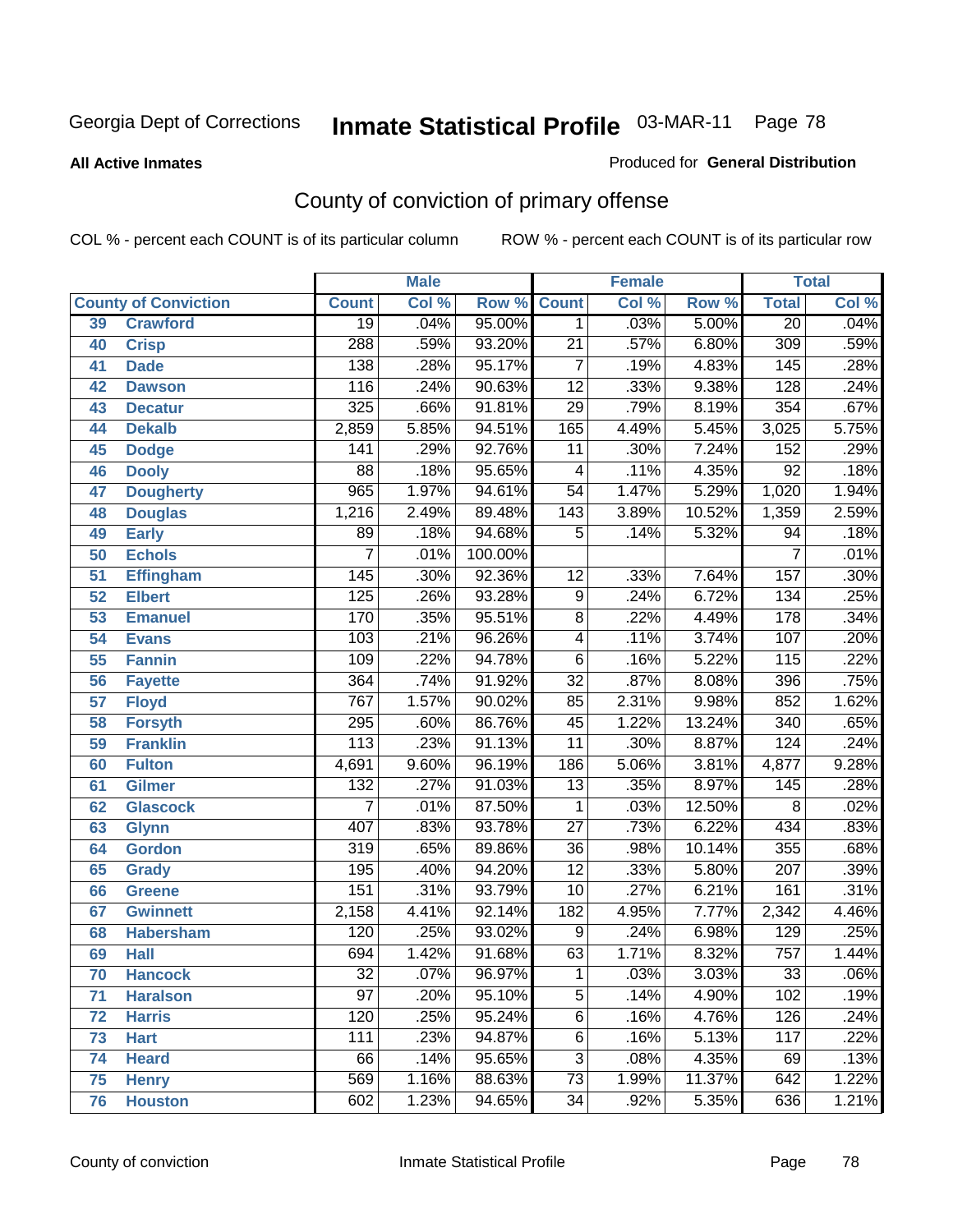#### **All Active Inmates**

#### Produced for **General Distribution**

# County of conviction of primary offense

|                 |                             |                  | <b>Male</b> |         |                 | <b>Female</b> |        |                  | <b>Total</b> |
|-----------------|-----------------------------|------------------|-------------|---------|-----------------|---------------|--------|------------------|--------------|
|                 | <b>County of Conviction</b> | <b>Count</b>     | Col %       | Row %   | <b>Count</b>    | Col %         | Row %  | <b>Total</b>     | Col %        |
| $\overline{77}$ | <b>Irwin</b>                | 76               | .16%        | 98.70%  | $\mathbf 1$     | .03%          | 1.30%  | 77               | .15%         |
| 78              | <b>Jackson</b>              | 199              | .41%        | 92.56%  | $\overline{16}$ | .44%          | 7.44%  | $\overline{215}$ | .41%         |
| 79              | <b>Jasper</b>               | 61               | .12%        | 100.00% |                 |               |        | 61               | .12%         |
| 80              | <b>Jeff Davis</b>           | 66               | .14%        | 85.71%  | 11              | .30%          | 14.29% | $\overline{77}$  | .15%         |
| 81              | <b>Jefferson</b>            | $\overline{119}$ | .24%        | 95.20%  | $\overline{6}$  | .16%          | 4.80%  | $\overline{125}$ | .24%         |
| 82              | <b>Jenkins</b>              | $\overline{55}$  | .11%        | 94.83%  | $\overline{3}$  | .08%          | 5.17%  | $\overline{58}$  | .11%         |
| 83              | <b>Johnson</b>              | $\overline{54}$  | .11%        | 91.53%  | $\overline{5}$  | .14%          | 8.47%  | $\overline{59}$  | .11%         |
| 84              | <b>Jones</b>                | 168              | .34%        | 87.96%  | $\overline{23}$ | .63%          | 12.04% | 191              | .36%         |
| 85              | <b>Lamar</b>                | $\overline{82}$  | .17%        | 93.18%  | $\overline{6}$  | .16%          | 6.82%  | $\overline{88}$  | .17%         |
| 86              | <b>Lanier</b>               | $\overline{48}$  | .10%        | 97.96%  | $\mathbf{1}$    | .03%          | 2.04%  | 49               | .09%         |
| 87              | <b>Laurens</b>              | 308              | .63%        | 94.19%  | 19              | .52%          | 5.81%  | $\overline{327}$ | .62%         |
| 88              | Lee                         | 63               | .13%        | 95.45%  | $\overline{3}$  | .08%          | 4.55%  | 66               | .13%         |
| 89              | <b>Liberty</b>              | 297              | .61%        | 93.10%  | $\overline{22}$ | .60%          | 6.90%  | $\overline{319}$ | .61%         |
| 90              | <b>Lincoln</b>              | $\overline{26}$  | .05%        | 100.00% |                 |               |        | $\overline{26}$  | .05%         |
| 91              | Long                        | 69               | .14%        | 94.52%  | 4               | .11%          | 5.48%  | $\overline{73}$  | .14%         |
| 92              | <b>Lowndes</b>              | 528              | 1.08%       | 93.95%  | $\overline{34}$ | .92%          | 6.05%  | 562              | 1.07%        |
| 93              | <b>Lumpkin</b>              | 99               | .20%        | 89.19%  | $\overline{12}$ | .33%          | 10.81% | $\overline{111}$ | .21%         |
| 94              | <b>Macon</b>                | $\overline{72}$  | .15%        | 97.30%  | $\overline{2}$  | .05%          | 2.70%  | $\overline{74}$  | .14%         |
| 95              | <b>Madison</b>              | $\overline{112}$ | .23%        | 91.06%  | $\overline{11}$ | .30%          | 8.94%  | $\overline{123}$ | .23%         |
| 96              | <b>Marion</b>               | 46               | .09%        | 93.88%  | $\overline{3}$  | .08%          | 6.12%  | 49               | .09%         |
| 97              | <b>Mcduffie</b>             | 186              | .38%        | 94.90%  | $\overline{10}$ | .27%          | 5.10%  | 196              | .37%         |
| 98              | <b>Mcintosh</b>             | $\overline{61}$  | .12%        | 100.00% |                 |               |        | 61               | .12%         |
| 99              | <b>Meriwether</b>           | 234              | .48%        | 97.10%  | $\overline{7}$  | .19%          | 2.90%  | 241              | .46%         |
| 100             | <b>Miller</b>               | $\overline{30}$  | .06%        | 96.77%  | $\mathbf{1}$    | .03%          | 3.23%  | $\overline{31}$  | .06%         |
| 101             | <b>Mitchell</b>             | 194              | .40%        | 92.38%  | $\overline{16}$ | .44%          | 7.62%  | $\overline{210}$ | .40%         |
| 102             | <b>Monroe</b>               | 144              | .29%        | 88.89%  | $\overline{18}$ | .49%          | 11.11% | 162              | .31%         |
| 103             | <b>Montgomery</b>           | $\overline{59}$  | .12%        | 95.16%  | $\overline{3}$  | .08%          | 4.84%  | 62               | .12%         |
| 104             | <b>Morgan</b>               | 165              | .34%        | 93.22%  | $\overline{12}$ | .33%          | 6.78%  | $\overline{177}$ | .34%         |
| 105             | <b>Murray</b>               | 177              | .36%        | 92.19%  | $\overline{15}$ | .41%          | 7.81%  | 192              | .37%         |
| 106             | <b>Muscogee</b>             | 1,536            | 3.14%       | 94.99%  | $\overline{81}$ | 2.20%         | 5.01%  | 1,617            | 3.08%        |
| 107             | <b>Newton</b>               | 622              | 1.27%       | 92.01%  | 54              | 1.47%         | 7.99%  | 676              | 1.29%        |
| 108             | <b>Oconee</b>               | 54               | .11%        | 94.74%  | 3               | .08%          | 5.26%  | 57               | .11%         |
| 109             | <b>Oglethorpe</b>           | $\overline{50}$  | .10%        | 100.00% |                 |               |        | $\overline{50}$  | .10%         |
| 110             | <b>Paulding</b>             | $\overline{262}$ | .54%        | 93.24%  | $\overline{19}$ | .52%          | 6.76%  | 281              | .53%         |
| 111             | <b>Peach</b>                | 86               | .18%        | 96.63%  | $\overline{3}$  | .08%          | 3.37%  | 89               | .17%         |
| 112             | <b>Pickens</b>              | $\overline{82}$  | .17%        | 86.32%  | $\overline{13}$ | .35%          | 13.68% | $\overline{95}$  | .18%         |
| 113             | <b>Pierce</b>               | 61               | .12%        | 95.31%  | $\overline{3}$  | .08%          | 4.69%  | 64               | .12%         |
| 114             | <b>Pike</b>                 | $\overline{55}$  | .11%        | 93.22%  | 4               | .11%          | 6.78%  | $\overline{59}$  | .11%         |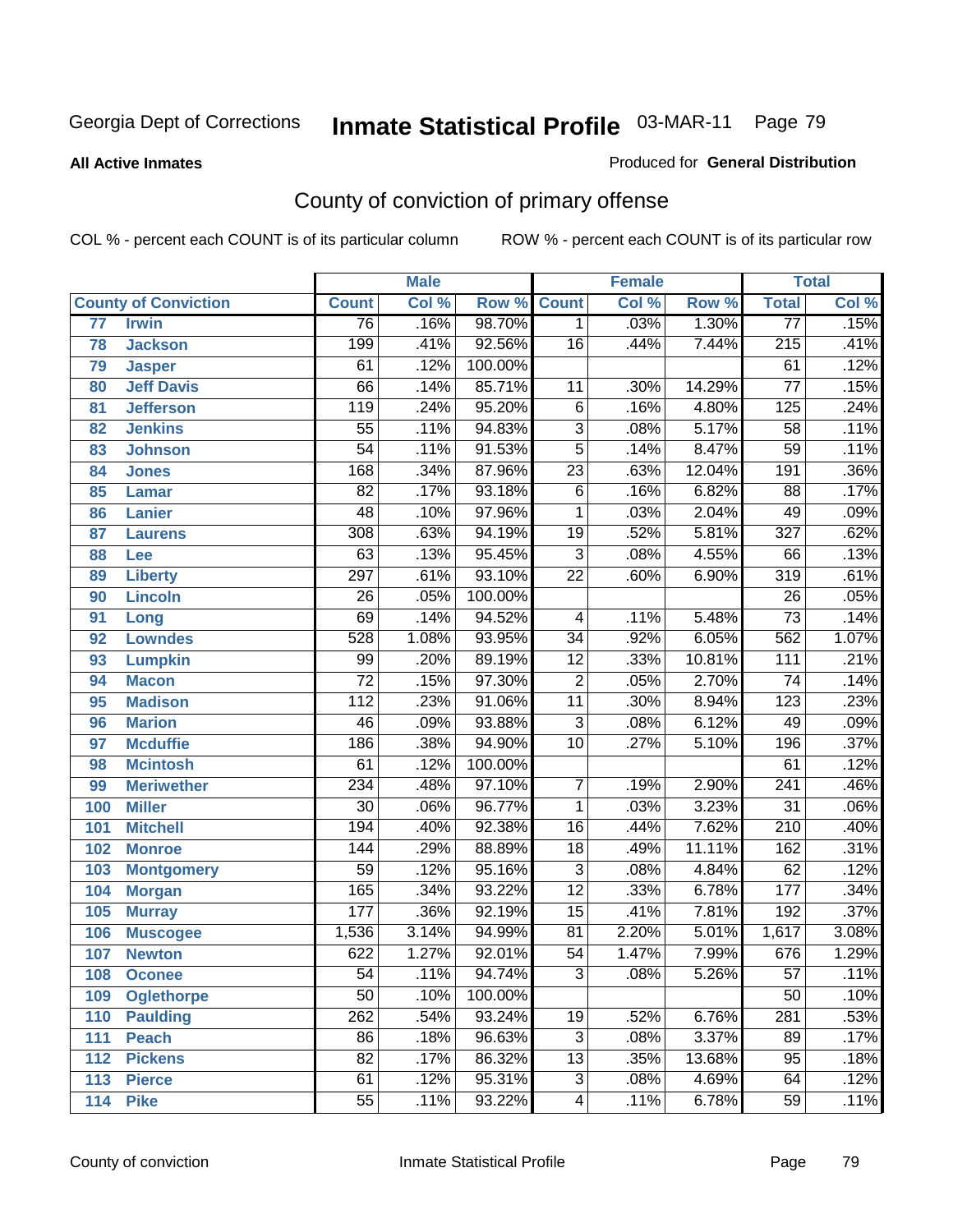#### **All Active Inmates**

#### Produced for **General Distribution**

# County of conviction of primary offense

|                             |                  | <b>Male</b> |         | <b>Female</b>   |       |        | <b>Total</b>     |       |
|-----------------------------|------------------|-------------|---------|-----------------|-------|--------|------------------|-------|
| <b>County of Conviction</b> | <b>Count</b>     | Col %       | Row %   | <b>Count</b>    | Col % | Row %  | <b>Total</b>     | Col % |
| 115<br><b>Polk</b>          | 151              | .31%        | 91.52%  | 14              | .38%  | 8.48%  | 165              | .31%  |
| <b>Pulaski</b><br>116       | $\overline{81}$  | .17%        | 96.43%  | $\overline{3}$  | .08%  | 3.57%  | $\overline{84}$  | .16%  |
| 117<br><b>Putnam</b>        | 153              | .31%        | 95.03%  | $\overline{8}$  | .22%  | 4.97%  | 161              | .31%  |
| 118<br>Quitman              | $\overline{19}$  | .04%        | 90.48%  | $\overline{2}$  | .05%  | 9.52%  | $\overline{21}$  | .04%  |
| 119<br><b>Rabun</b>         | $\overline{47}$  | .10%        | 83.93%  | $\overline{9}$  | .24%  | 16.07% | $\overline{56}$  | .11%  |
| 120<br><b>Randolph</b>      | $\overline{69}$  | .14%        | 95.83%  | $\overline{3}$  | .08%  | 4.17%  | $\overline{72}$  | .14%  |
| 121<br><b>Richmond</b>      | 1,713            | 3.50%       | 94.07%  | 108             | 2.94% | 5.93%  | 1,821            | 3.46% |
| 122<br><b>Rockdale</b>      | 466              | .95%        | 90.66%  | 48              | 1.31% | 9.34%  | $\overline{514}$ | .98%  |
| 123<br><b>Schley</b>        | $\overline{21}$  | .04%        | 95.45%  | 1               | .03%  | 4.55%  | $\overline{22}$  | .04%  |
| 124<br><b>Screven</b>       | $\overline{123}$ | .25%        | 93.89%  | $\overline{8}$  | .22%  | 6.11%  | 131              | .25%  |
| <b>Seminole</b><br>125      | $\overline{54}$  | .11%        | 85.71%  | $\overline{9}$  | .24%  | 14.29% | 63               | .12%  |
| <b>Spalding</b><br>126      | 562              | 1.15%       | 89.78%  | 64              | 1.74% | 10.22% | 626              | 1.19% |
| 127<br><b>Stephens</b>      | 190              | .39%        | 92.68%  | $\overline{15}$ | .41%  | 7.32%  | $\overline{205}$ | .39%  |
| 128<br><b>Stewart</b>       | $\overline{28}$  | .06%        | 93.33%  | $\overline{2}$  | .05%  | 6.67%  | $\overline{30}$  | .06%  |
| 129<br><b>Sumter</b>        | $\overline{215}$ | .44%        | 94.71%  | $\overline{12}$ | .33%  | 5.29%  | $\overline{227}$ | .43%  |
| <b>Talbot</b><br>130        | 61               | .12%        | 96.83%  | $\overline{2}$  | .05%  | 3.17%  | 63               | .12%  |
| 131<br><b>Taliaferro</b>    | $\overline{25}$  | .05%        | 86.21%  | $\overline{4}$  | .11%  | 13.79% | $\overline{29}$  | .06%  |
| 132<br><b>Tattnall</b>      | 186              | .38%        | 93.00%  | $\overline{14}$ | .38%  | 7.00%  | $\overline{200}$ | .38%  |
| 133<br><b>Taylor</b>        | 89               | .18%        | 91.75%  | $\overline{8}$  | .22%  | 8.25%  | $\overline{97}$  | .18%  |
| <b>Telfair</b><br>134       | 108              | .22%        | 88.52%  | $\overline{14}$ | .38%  | 11.48% | 122              | .23%  |
| 135<br><b>Terrell</b>       | $\overline{73}$  | .15%        | 97.33%  | $\overline{2}$  | .05%  | 2.67%  | $\overline{75}$  | .14%  |
| 136<br><b>Thomas</b>        | 252              | .52%        | 94.03%  | $\overline{16}$ | .44%  | 5.97%  | 268              | .51%  |
| 137<br><b>Tift</b>          | 292              | .60%        | 95.74%  | $\overline{13}$ | .35%  | 4.26%  | 305              | .58%  |
| <b>Toombs</b><br>138        | 326              | .67%        | 91.57%  | $\overline{30}$ | .82%  | 8.43%  | 356              | .68%  |
| 139<br><b>Towns</b>         | $\overline{53}$  | .11%        | 82.81%  | $\overline{11}$ | .30%  | 17.19% | 64               | .12%  |
| 140<br><b>Treutlen</b>      | $\overline{67}$  | .14%        | 94.37%  | $\overline{4}$  | .11%  | 5.63%  | $\overline{71}$  | .14%  |
| 141<br><b>Troup</b>         | 653              | 1.34%       | 91.46%  | 61              | 1.66% | 8.54%  | $\overline{714}$ | 1.36% |
| 142<br><b>Turner</b>        | $\overline{74}$  | .15%        | 93.67%  | $\overline{5}$  | .14%  | 6.33%  | 79               | .15%  |
| 143<br><b>Twiggs</b>        | $\overline{59}$  | .12%        | 93.65%  | 4               | .11%  | 6.35%  | 63               | .12%  |
| 144<br><b>Union</b>         | $\overline{82}$  | .17%        | 85.42%  | $\overline{14}$ | .38%  | 14.58% | 96               | .18%  |
| 145<br><b>Upson</b>         | 182              | .37%        | 90.10%  | $\overline{20}$ | .54%  | 9.90%  | $\overline{202}$ | .38%  |
| 146<br><b>Walker</b>        | 422              | .86%        | 91.54%  | 39              | 1.06% | 8.46%  | 461              | .88%  |
| 147<br><b>Walton</b>        | 418              | .86%        | 90.09%  | 46              | 1.25% | 9.91%  | 464              | .88%  |
| 148<br><b>Ware</b>          | 298              | .61%        | 92.83%  | $\overline{23}$ | .63%  | 7.17%  | 321              | .61%  |
| 149<br><b>Warren</b>        | $\overline{39}$  | .08%        | 92.86%  | $\overline{3}$  | .08%  | 7.14%  | 42               | .08%  |
| 150<br><b>Washington</b>    | $\overline{145}$ | .30%        | 90.63%  | $\overline{15}$ | .41%  | 9.38%  | 160              | .30%  |
| 151<br><b>Wayne</b>         | 151              | .31%        | 90.42%  | $\overline{16}$ | .44%  | 9.58%  | 167              | .32%  |
| 152<br><b>Webster</b>       | $\overline{6}$   | .01%        | 100.00% |                 |       |        | 6                | .01%  |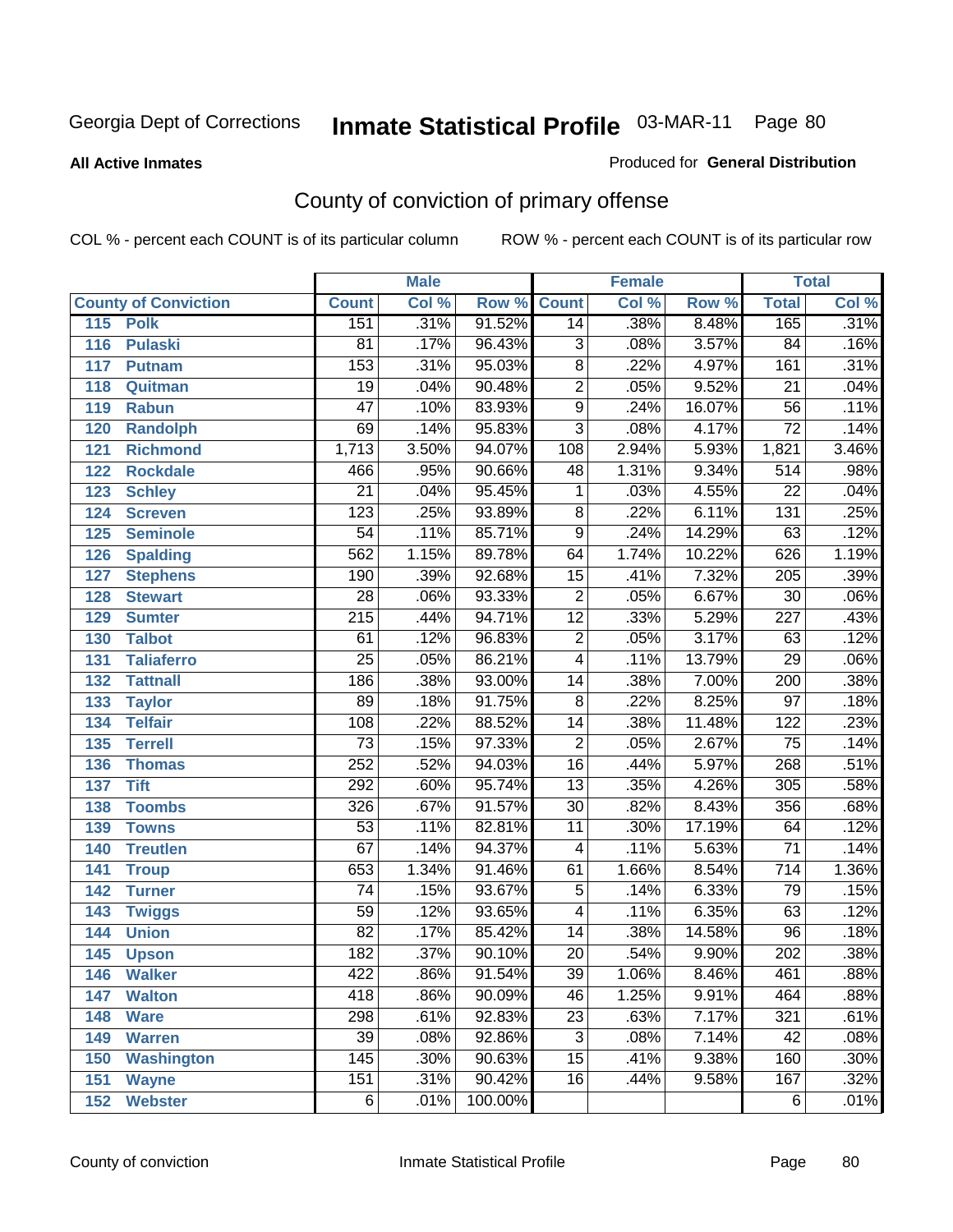**All Active Inmates**

#### Produced for **General Distribution**

# County of conviction of primary offense

|                             |              | <b>Male</b> |             |       | <b>Female</b> |          |              | <b>Total</b> |
|-----------------------------|--------------|-------------|-------------|-------|---------------|----------|--------------|--------------|
| <b>County of Conviction</b> | <b>Count</b> | Col %       | Row % Count |       | Col %         | Row %    | <b>Total</b> | Col %        |
| <b>Wheeler</b><br>153       | 34           | $.07\%$     | 87.18%      | 5     | .14%          | 12.82%   | 39           | $.07\%$      |
| <b>White</b><br>154         | 104          | .21%        | 92.04%      | 9     | .24%          | 7.96%    | 113          | $.21\%$      |
| <b>Whitfield</b><br>155     | 582          | 1.19%       | 87.65%      | 82    | 2.23%         | 12.35%   | 664          | 1.26%        |
| 156<br><b>Wilcox</b>        | 54           | .11%        | 88.52%      |       | .19%          | 11.48%   | 61           | .12%         |
| <b>Wilkes</b><br>157        | 76           | .16%        | 96.20%      | 3     | .08%          | $3.80\%$ | 79           | .15%         |
| <b>Wilkinson</b><br>158     | 45           | $.09\%$     | 93.75%      | 3     | $.08\%$       | 6.25%    | 48           | .09%         |
| <b>Worth</b><br>159         | 110          | .23%        | 94.02%      |       | .19%          | 5.98%    | 117          | .22%         |
| <b>Total Rported</b>        | 48,884       | 100%        | 93%         | 3,676 | 100%          | 6.99%    | 52,566       | 100%         |

| ted.<br>NG | 295    | 64    | 359    |
|------------|--------|-------|--------|
|            | 49,179 | 3,740 | 52,925 |

| Mc | ™ulton | Cobb |  |
|----|--------|------|--|
|    |        |      |  |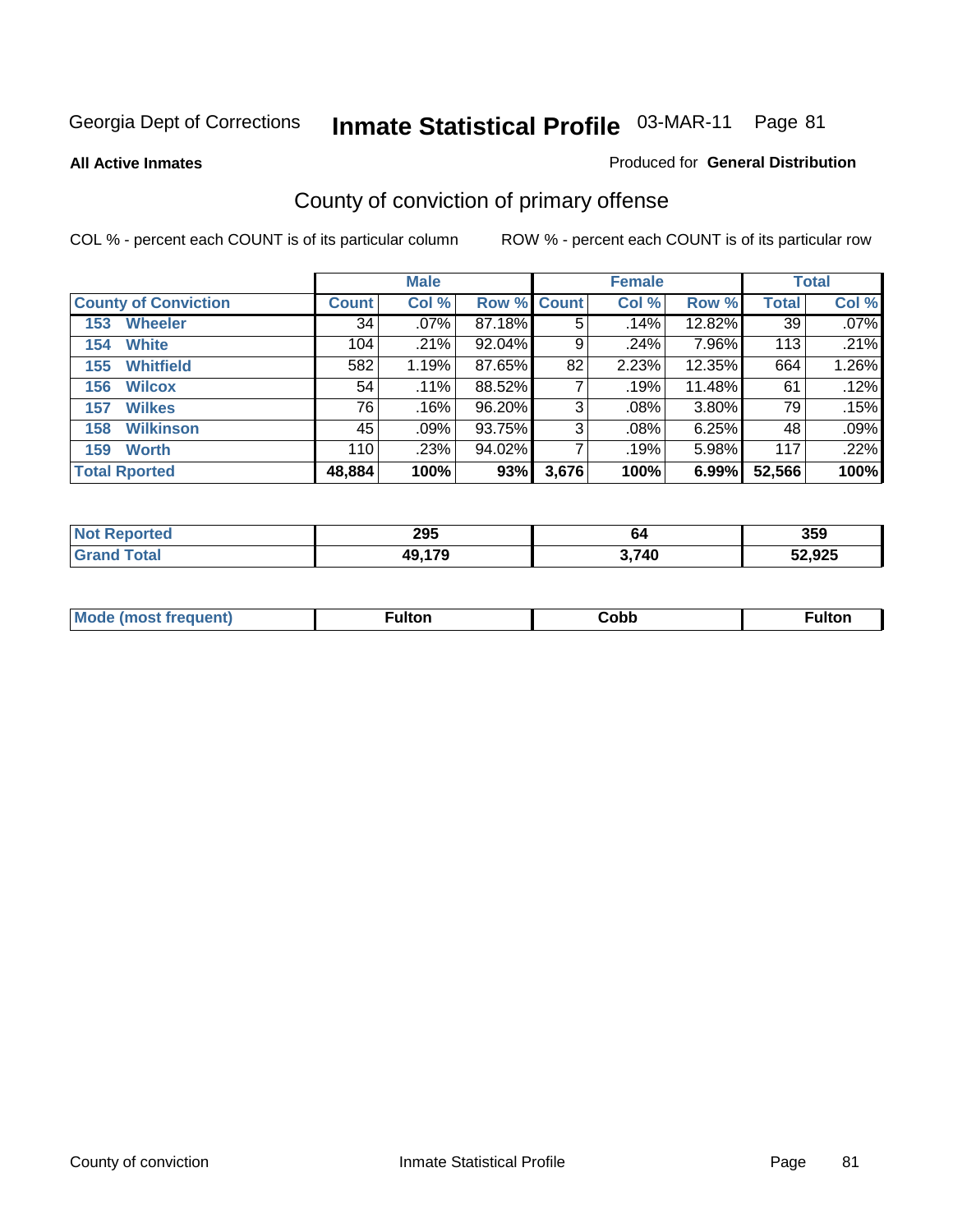**All Active Inmates**

#### Produced for **General Distribution**

# Circuit of conviction of primary offense

|                |                                 |                  | <b>Male</b> |        |                  | <b>Female</b> |        |                  | <b>Total</b> |
|----------------|---------------------------------|------------------|-------------|--------|------------------|---------------|--------|------------------|--------------|
|                | <b>Circuit of Conviction</b>    | <b>Count</b>     | Col %       | Row %  | <b>Count</b>     | Col %         | Row %  | <b>Total</b>     | Col %        |
| 1              | <b>Alapaha Circuit</b>          | 357              | .73%        | 94.95% | $\overline{19}$  | .52%          | 5.05%  | 376              | .72%         |
| $\overline{2}$ | <b>Alcovy Circuit</b>           | 1,040            | 2.13%       | 91.23% | 100              | 2.72%         | 8.77%  | 1,140            | 2.17%        |
| 3              | <b>Atlanta Circuit</b>          | 4,691            | 9.60%       | 96.19% | 186              | 5.06%         | 3.81%  | 4,877            | 9.28%        |
| 4              | <b>Atlantic Circuit</b>         | 813              | 1.66%       | 94.43% | 48               | 1.31%         | 5.57%  | 861              | 1.64%        |
| 5              | <b>Augusta Circuit</b>          | 2,218            | 4.54%       | 94.10% | 139              | 3.78%         | 5.90%  | 2,357            | 4.48%        |
| 6              | <b>Blue Ridge Circuit</b>       | 618              | 1.26%       | 91.96% | 54               | 1.47%         | 8.04%  | 672              | 1.28%        |
| 7              | <b>Brunswick Circuit</b>        | 883              | 1.81%       | 92.65% | $\overline{70}$  | 1.90%         | 7.35%  | 953              | 1.81%        |
| 8              | <b>Chattahoochee Circuit</b>    | 1,876            | 3.84%       | 94.89% | 101              | 2.75%         | 5.11%  | 1,977            | 3.76%        |
| 9              | <b>Cherokee Circuit</b>         | 874              | 1.79%       | 89.55% | 102              | 2.77%         | 10.45% | $\overline{976}$ | 1.86%        |
| 10             | <b>Clayton Circuit</b>          | 1,446            | 2.96%       | 92.10% | 124              | 3.37%         | 7.90%  | 1,570            | 2.99%        |
| 11             | <b>Cobb Circuit</b>             | 2,585            | 5.29%       | 90.93% | $\overline{257}$ | 6.99%         | 9.04%  | 2,843            | 5.41%        |
| 12             | <b>Conasauga Circuit</b>        | 759              | 1.55%       | 88.67% | $\overline{97}$  | 2.64%         | 11.33% | 856              | 1.63%        |
| 13             | <b>Cordele Circuit</b>          | 667              | 1.36%       | 93.16% | 48               | 1.31%         | 6.70%  | $\overline{716}$ | 1.36%        |
| 14             | <b>Coweta Circuit</b>           | 2,069            | 4.23%       | 91.71% | 187              | 5.09%         | 8.29%  | 2,256            | 4.29%        |
| 15             | <b>Dougherty Circuit</b>        | 965              | 1.97%       | 94.61% | 54               | 1.47%         | 5.29%  | 1,020            | 1.94%        |
| 16             | <b>Dublin Circuit</b>           | 488              | 1.00%       | 93.85% | $\overline{32}$  | .87%          | 6.15%  | 520              | .99%         |
| 17             | <b>Eastern Circuit</b>          | 2,430            | 4.97%       | 95.74% | 108              | 2.94%         | 4.26%  | 2,538            | 4.83%        |
| 18             | <b>Flint Circuit</b>            | 569              | 1.16%       | 88.63% | $\overline{73}$  | 1.99%         | 11.37% | 642              | 1.22%        |
| 19             | <b>Griffin Circuit</b>          | 1,163            | 2.38%       | 90.65% | 120              | 3.26%         | 9.35%  | 1,283            | 2.44%        |
| 20             | <b>Gwinnett Circuit</b>         | 2,158            | 4.41%       | 92.14% | 182              | 4.95%         | 7.77%  | 2,342            | 4.46%        |
| 21             | <b>Houston Circuit</b>          | 602              | 1.23%       | 94.65% | $\overline{34}$  | .92%          | 5.35%  | 636              | 1.21%        |
| 22             | <b>Lookout Mountain Circuit</b> | 1,111            | 2.27%       | 91.37% | 105              | 2.86%         | 8.63%  | 1,216            | 2.31%        |
| 23             | <b>Macon Circuit</b>            | 1,096            | 2.24%       | 94.81% | 60               | 1.63%         | 5.19%  | 1,156            | 2.20%        |
| 24             | <b>Middle Circuit</b>           | 853              | 1.74%       | 92.22% | 72               | 1.96%         | 7.78%  | $\overline{925}$ | 1.76%        |
| 25             | <b>Mountain Circuit</b>         | $\overline{357}$ | .73%        | 91.54% | $\overline{33}$  | .90%          | 8.46%  | 390              | .74%         |
| 26             | <b>Northeastern Circuit</b>     | 810              | 1.66%       | 91.53% | $\overline{75}$  | 2.04%         | 8.47%  | 885              | 1.68%        |
| 27             | <b>Northern Circuit</b>         | $\overline{511}$ | 1.05%       | 93.25% | $\overline{37}$  | 1.01%         | 6.75%  | 548              | 1.04%        |
| 28             | <b>Ocmulgee Circuit</b>         | 1,041            | 2.13%       | 93.03% | 78               | 2.12%         | 6.97%  | 1,119            | 2.13%        |
| 29             | <b>Oconee Circuit</b>           | 497              | 1.02%       | 92.55% | $\overline{40}$  | 1.09%         | 7.45%  | $\overline{537}$ | 1.02%        |
| 30             | <b>Ogeechee Circuit</b>         | 805              | 1.65%       | 92.42% | 66               | 1.80%         | 7.58%  | 871              | 1.66%        |
| 31             | <b>Pataula Circuit</b>          | 360              | .74%        | 93.51% | 25               | .68%          | 6.49%  | 385              | .73%         |
| 32             | <b>Piedmont Circuit</b>         | 523              | 1.07%       | 93.06% | 39               | 1.06%         | 6.94%  | 562              | 1.07%        |
| 33             | <b>Rome Circuit</b>             | 767              | 1.57%       | 90.02% | 85               | 2.31%         | 9.98%  | 852              | 1.62%        |
| 34             | <b>South Georgia Circuit</b>    | 763              | 1.56%       | 92.82% | 59               | 1.61%         | 7.18%  | 822              | 1.56%        |
| 35             | <b>Southern Circuit</b>         | 1,127            | 2.31%       | 94.63% | 64               | 1.74%         | 5.37%  | 1,191            | 2.27%        |
| 36             | <b>Southwestern Circuit</b>     | 405              | .83%        | 95.29% | 20               | .54%          | 4.71%  | 425              | .81%         |
| 37             | <b>Stone Mountain Circuit</b>   | 2,859            | 5.85%       | 94.51% | 165              | 4.49%         | 5.45%  | 3,025            | 5.75%        |
| 38             | <b>Tallapoosa Circuit</b>       | 248              | .51%        | 92.88% | 19               | .52%          | 7.12%  | 267              | .51%         |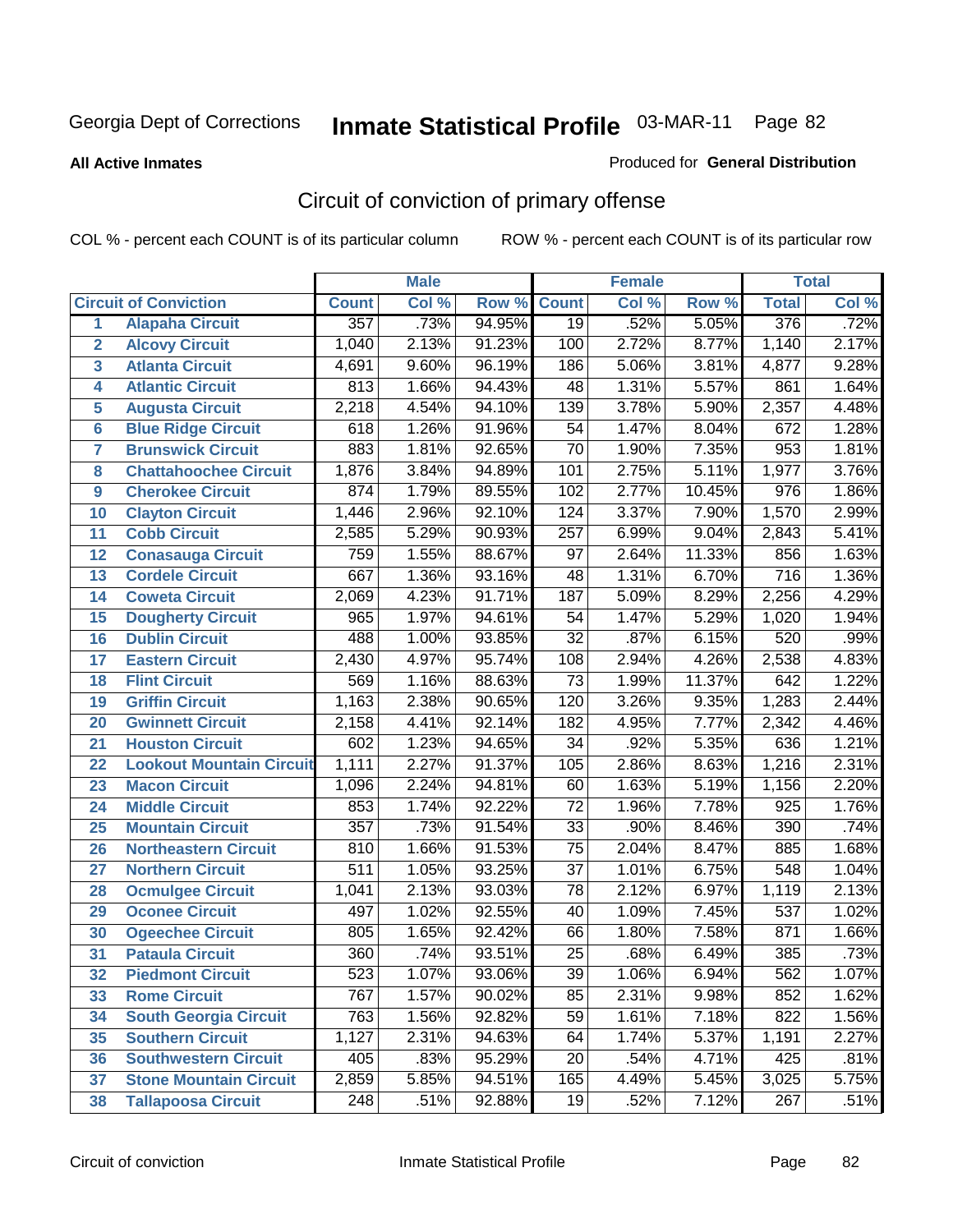**All Active Inmates**

#### Produced for **General Distribution**

# Circuit of conviction of primary offense

|    |                              |              | <b>Male</b> |        |              | <b>Female</b> |        |              | <b>Total</b> |
|----|------------------------------|--------------|-------------|--------|--------------|---------------|--------|--------------|--------------|
|    | <b>Circuit of Conviction</b> | <b>Count</b> | Col %       | Row %  | <b>Count</b> | Col %         | Row %  | <b>Total</b> | Col %        |
| 39 | <b>Tifton Circuit</b>        | 552          | 1.13%       | 95.50% | 26           | .71%          | 4.50%  | 578          | 1.10%        |
| 40 | <b>Toombs Circuit</b>        | 359          | .73%        | 94.47% | 21           | .57%          | 5.53%  | 380          | .72%         |
| 41 | <b>Waycross Circuit</b>      | 778          | 1.59%       | 93.85% | 51           | 1.39%         | 6.15%  | 829          | 1.58%        |
| 42 | <b>Western Circuit</b>       | 514          | 1.05%       | 93.12% | 38           | 1.03%         | 6.88%  | 552          | 1.05%        |
| 43 | <b>Rockdale Circuit</b>      | 466          | .95%        | 90.66% | 48           | 1.31%         | 9.34%  | 514          | .98%         |
| 44 | <b>Douglas Circuit</b>       | 1,216        | 2.49%       | 89.48% | 143          | 3.89%         | 10.52% | 1,359        | 2.59%        |
| 45 | <b>Appalachian Circuit</b>   | 323          | $.66\%$     | 90.99% | 32           | $.87\%$       | 9.01%  | 355          | .68%         |
| 46 | <b>Enotah Circuit</b>        | 338          | .69%        | 88.02% | 46           | 1.25%         | 11.98% | 384          | .73%         |
| 47 | <b>Bell-Forsyth Circuit</b>  | 295          | $.60\%$     | 86.76% | 45           | 1.22%         | 13.24% | 340          | .65%         |
| 48 | <b>Towaliga Circuit</b>      | 377          | .77%        | 92.63% | 30           | .82%          | 7.37%  | 407          | .77%         |
| 49 | <b>Paulding Circuit</b>      | 262          | .54%        | 93.24% | 19           | .52%          | 6.76%  | 281          | .53%         |
|    | <b>Total Rported</b>         | 48,884       | 100%        | 93%    | 3,676        | 100%          | 6.99%  | 52,566       | 100%         |

| TV.<br>тео | 295       | 64    | 359    |
|------------|-----------|-------|--------|
|            | 170<br>49 | 3,740 | 52,925 |

| <b>M</b> ດ<br>.<br>. | $+1$ ant $\cdot$<br>ιαπιω<br>. <i>. .</i> | ∶obb<br>- - - - - | 'anta |
|----------------------|-------------------------------------------|-------------------|-------|
|----------------------|-------------------------------------------|-------------------|-------|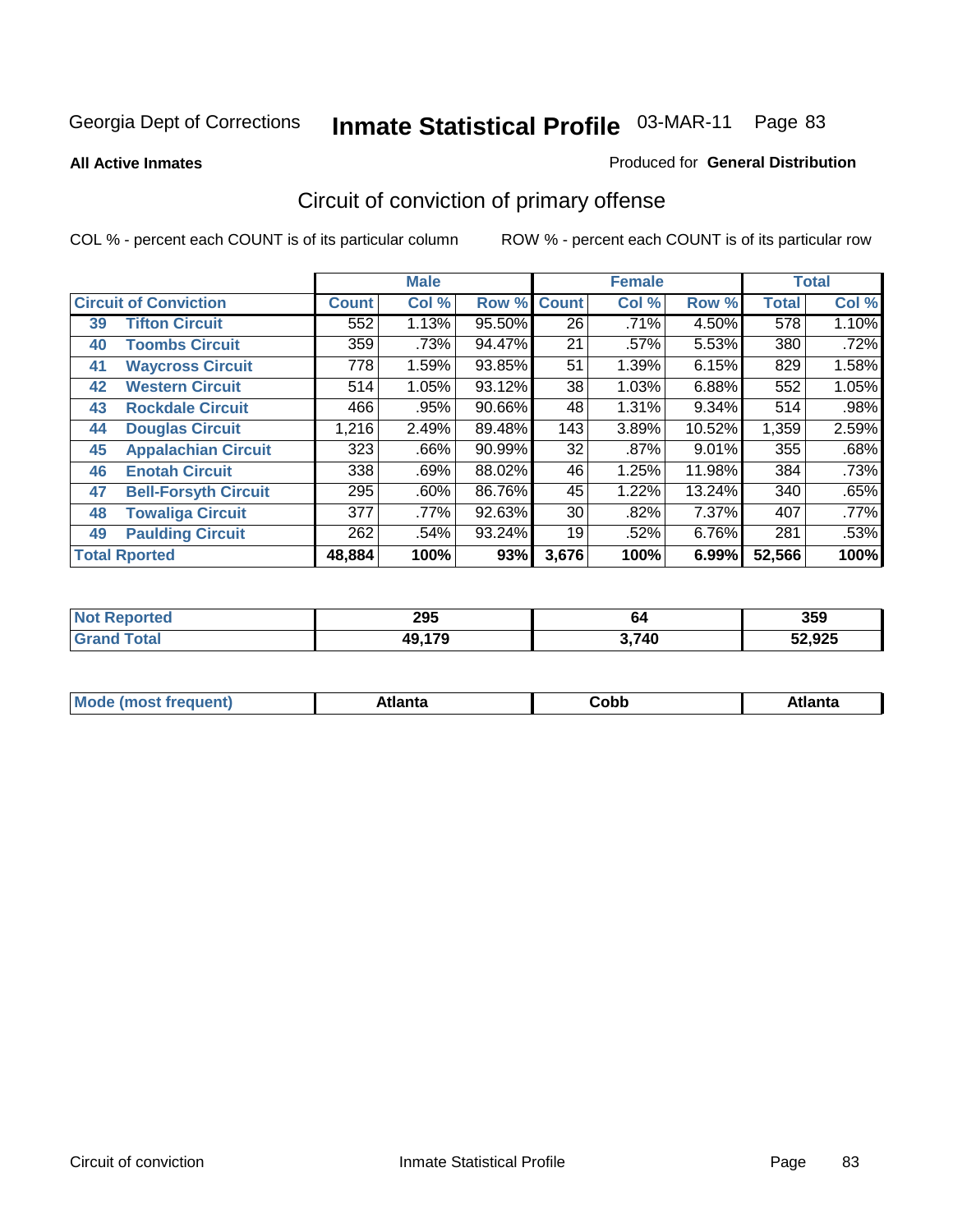### **All Active Inmates**

### Produced for **General Distribution**

## Years served (jail + prison) in this incarceration

|                       |                  | <b>Male</b> |         |                  | <b>Female</b> |        |                  | <b>Total</b> |
|-----------------------|------------------|-------------|---------|------------------|---------------|--------|------------------|--------------|
| <b>Years Served</b>   | <b>Count</b>     | Col %       | Row %   | <b>Count</b>     | Col %         | Row %  | <b>Total</b>     | Col %        |
| Less than one year    | 7,765            | 15.83%      | 87.22%  | 1,135            | 30.40%        | 12.75% | 8,903            | 16.86%       |
| 1 to 1.99 years       | 10,232           | 20.86%      | 90.32%  | 1,092            | 29.24%        | 9.64%  | 11,328           | 21.45%       |
| 2 to 2.99 years       | 6,669            | 13.59%      | 93.34%  | 472              | 12.64%        | 6.61%  | 7,145            | 13.53%       |
| 3 to 3.99 years       | 4,631            | 9.44%       | 94.76%  | $\overline{256}$ | 6.86%         | 5.24%  | 4,887            | 9.25%        |
| 4 to 4.99 years       | 3,206            | 6.54%       | 95.62%  | 146              | 3.91%         | 4.35%  | 3,353            | 6.35%        |
| 5 to 5.99 years       | 2,151            | 4.38%       | 95.56%  | 100              | 2.68%         | 4.44%  | 2,251            | 4.26%        |
| $6$ to 6.99 years     | 1,670            | 3.40%       | 96.09%  | 68               | 1.82%         | 3.91%  | 1,738            | 3.29%        |
| 7 to 7.99 years       | 1,570            | 3.20%       | 95.91%  | 67               | 1.79%         | 4.09%  | 1,637            | 3.10%        |
| 8 to 8.99 years       | 1,467            | 2.99%       | 95.95%  | $\overline{62}$  | 1.66%         | 4.05%  | 1,529            | 2.90%        |
| 9 to 9.99 years       | 1,338            | 2.73%       | 95.57%  | 62               | 1.66%         | 4.43%  | 1,400            | 2.65%        |
| 10 to 10.99 years     | 915              | 1.87%       | 96.32%  | 35               | 0.94%         | 3.68%  | 950              | 1.80%        |
| 11 to 11.99 years     | $\overline{917}$ | 1.87%       | 96.12%  | $\overline{37}$  | 0.99%         | 3.88%  | 954              | 1.81%        |
| 12 to 12.99 years     | 829              | 1.69%       | 95.51%  | $\overline{39}$  | 1.04%         | 4.49%  | 868              | 1.64%        |
| 13 to 13.99 years     | 847              | 1.73%       | 97.36%  | $\overline{23}$  | 0.62%         | 2.64%  | 870              | 1.65%        |
| 14 to 14.99 years     | $\overline{771}$ | 1.57%       | 97.10%  | $\overline{23}$  | 0.62%         | 2.90%  | 794              | 1.50%        |
| 15 to 15.99 years     | 617              | 1.26%       | 96.86%  | 20               | 0.54%         | 3.14%  | 637              | 1.21%        |
| 16 to 16.99 years     | $\overline{525}$ | 1.07%       | 96.86%  | $\overline{17}$  | 0.46%         | 3.14%  | 542              | 1.03%        |
| 17 to 17.99 years     | 510              | 1.04%       | 96.41%  | $\overline{19}$  | 0.51%         | 3.59%  | 529              | 1.00%        |
| 18 to 18.99 years     | 396              | 0.81%       | 97.06%  | $\overline{12}$  | 0.32%         | 2.94%  | 408              | 0.77%        |
| 19 to 19.99 years     | 383              | 0.78%       | 96.72%  | $\overline{13}$  | 0.35%         | 3.28%  | 396              | 0.75%        |
| 20 to 20.99 years     | $\overline{271}$ | 0.55%       | 96.10%  | $\overline{11}$  | 0.29%         | 3.90%  | $\overline{282}$ | 0.53%        |
| 21 to 21.99 years     | $\overline{212}$ | 0.43%       | 98.15%  | 4                | 0.11%         | 1.85%  | 216              | 0.41%        |
| 22 to 22.99 years     | 199              | 0.41%       | 97.55%  | 5                | 0.13%         | 2.45%  | 204              | 0.39%        |
| 23 to 23.99 years     | 185              | 0.38%       | 96.35%  | $\overline{7}$   | 0.19%         | 3.65%  | 192              | 0.36%        |
| 24 to 24.99 years     | 134              | 0.27%       | 100.00% |                  |               |        | 134              | 0.25%        |
| 25 to 25.99 years     | $\overline{133}$ | 0.27%       | 97.79%  | $\overline{3}$   | 0.08%         | 2.21%  | 136              | 0.26%        |
| 26 to 26.99 years     | $\overline{88}$  | 0.18%       | 96.70%  | $\overline{3}$   | 0.08%         | 3.30%  | $\overline{91}$  | 0.17%        |
| 27 to 27.99 years     | 85               | 0.17%       | 98.84%  | 1                | 0.03%         | 1.16%  | 86               | 0.16%        |
| 28 to 28.99 years     | 49               | 0.10%       | 100.00% |                  |               |        | 49               | 0.09%        |
| 29 to 29.99 years     | $\overline{62}$  | 0.13%       | 100.00% |                  |               |        | 62               | 0.12%        |
| Thirty + years        | 231              | 0.47%       | 99.14%  | $\overline{2}$   | 0.05%         | 0.86%  | 233              | 0.44%        |
| <b>Total Reported</b> | 49,058           | 100%        | 92.91%  | 3,734            | 100%          | 7.07%  | 52,804           | 100%         |

| <b>Not Reported</b>      | 121    |       | 127    |
|--------------------------|--------|-------|--------|
| <b>Grand Total</b>       | 49,179 | 3,740 | 52,931 |
|                          |        |       |        |
| <b>Mean</b><br>(average) | 5.36   | 3.13  | 5.2    |

| <b>Mode</b><br>(most frequent) | Less than one year | Less than one year | Less than one<br>vear |
|--------------------------------|--------------------|--------------------|-----------------------|
| Median (middle)                | 2.97               | 1.615              | 2.85                  |
| <b>I</b> iviean (average)      | ว.งง               | J. I J             | ວ.∠                   |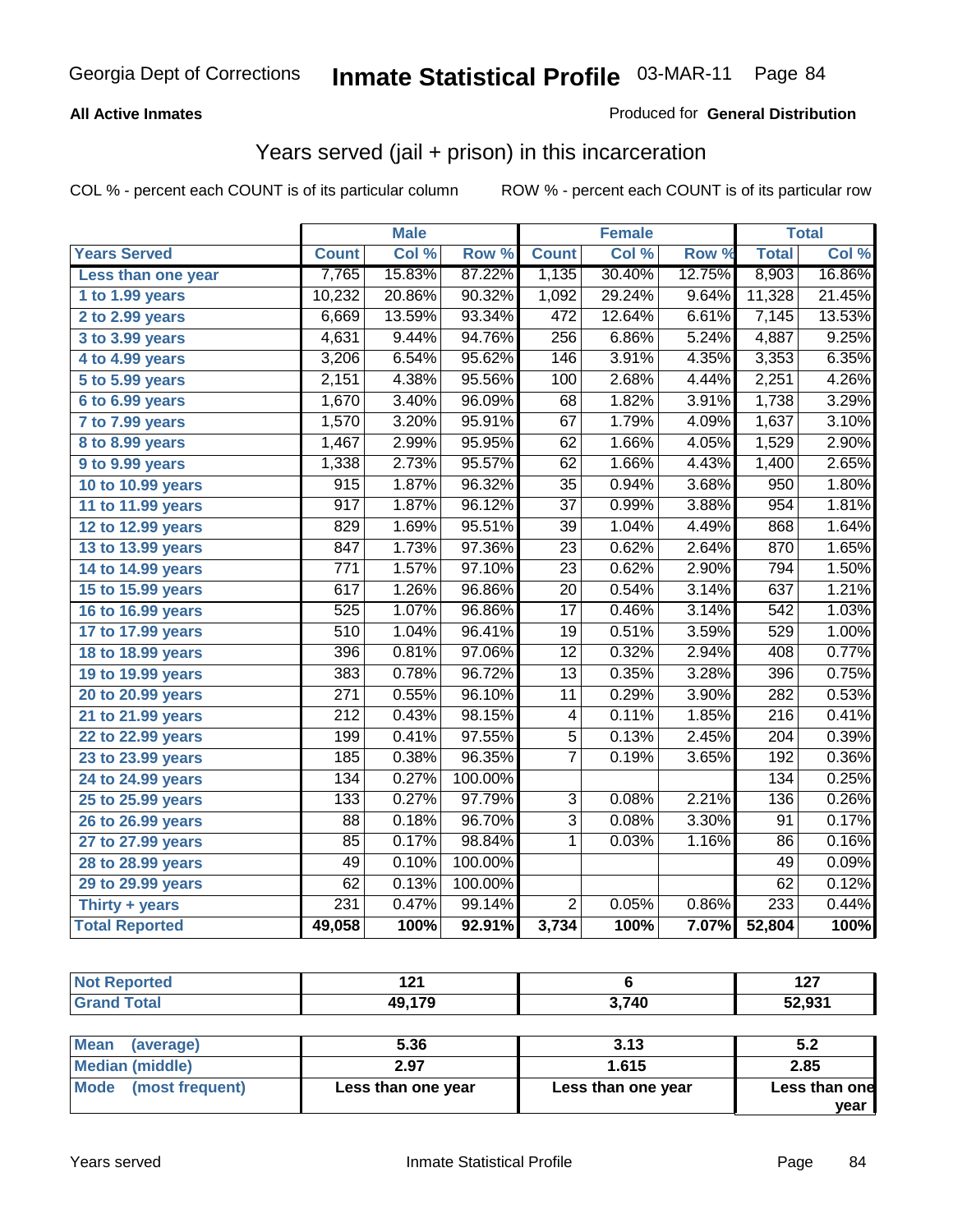#### **All Active Inmates**

Produced for **General Distribution**

### Results of most recent HIV tests

|                         |              | <b>Male</b> |           |              | <b>Female</b> |          | <b>Total</b> |        |
|-------------------------|--------------|-------------|-----------|--------------|---------------|----------|--------------|--------|
| <b>HIV Test Results</b> | <b>Count</b> | Col %       | Row %     | <b>Count</b> | Col %         | Row %    | Total        | Col %  |
| <b>Positive</b>         | 742          | 1.67%       | 91.38%    | 70           | 2.12%         | 8.62%    | 812          | 1.70%  |
| <b>Negative</b>         | 43,568       | 98.31%      | 93.07%    | 3,231        | 97.88%        | $6.90\%$ | 46,811       | 98.28% |
| Indeterminate           |              | 0.02%       | 100.00%   |              |               |          |              | 0.01%  |
| <b>Refused</b>          |              | 0.01%       | 100.00%   |              |               |          |              | 0.01%  |
| <b>Total Reported</b>   | 44,318       | 100%        | $93.04\%$ | 3,301        | 100%          | 6.93%    | 47,631       | 100%   |

| <b>Not</b><br><b>Reported</b> | 4.861     | 439   | 5,300  |
|-------------------------------|-----------|-------|--------|
| Гоtal<br><b>Grand</b>         | 179<br>лυ | 3,740 | 52,931 |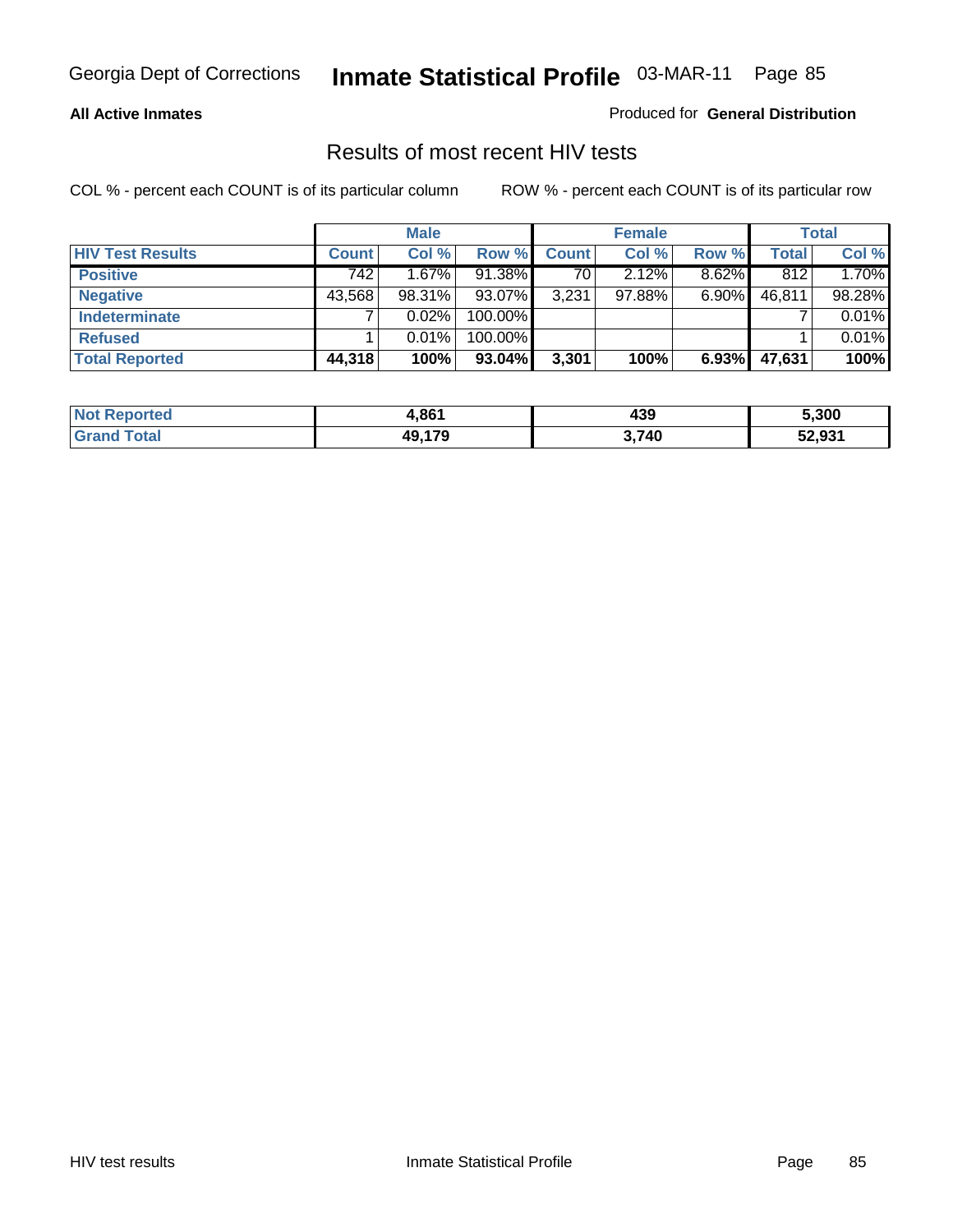#### **All Active Inmates**

#### Produced for **General Distribution**

### Results of most recent tuberculosis test

|                                  | <b>Male</b>  |           |           | <b>Female</b> |           |          | Total        |        |
|----------------------------------|--------------|-----------|-----------|---------------|-----------|----------|--------------|--------|
| <b>Tuberculosis Test Results</b> | <b>Count</b> | Col%      | Row %     | <b>Count</b>  | Col%      | Row %    | <b>Total</b> | Col %  |
| <b>Positive on current test</b>  | 9.029        | $19.87\%$ | $97.41\%$ | 237           | 7.03%     | $2.56\%$ | 9,269        | 18.98% |
| <b>Positive on previous test</b> | 153          | 0.34%     | $99.35\%$ |               | 0.03%     | $0.65\%$ | 154          | 0.32%  |
| <b>Negative</b>                  | 36,263       | 79.80%    | 92.03%    | 3,131         | $92.94\%$ | $7.95\%$ | 39.403       | 80.70% |
| <b>Total Reported</b>            | 45,445       | 100%      | 93.08%    | 3,369         | 100%      | $6.90\%$ | 48,826       | 100%   |

| <b>Not Reported</b> | 3,734  | 274<br><u>ы.</u> | <b>J,105</b> |
|---------------------|--------|------------------|--------------|
| <b>Fotal</b>        | 49,179 | 3,740            | 52,931       |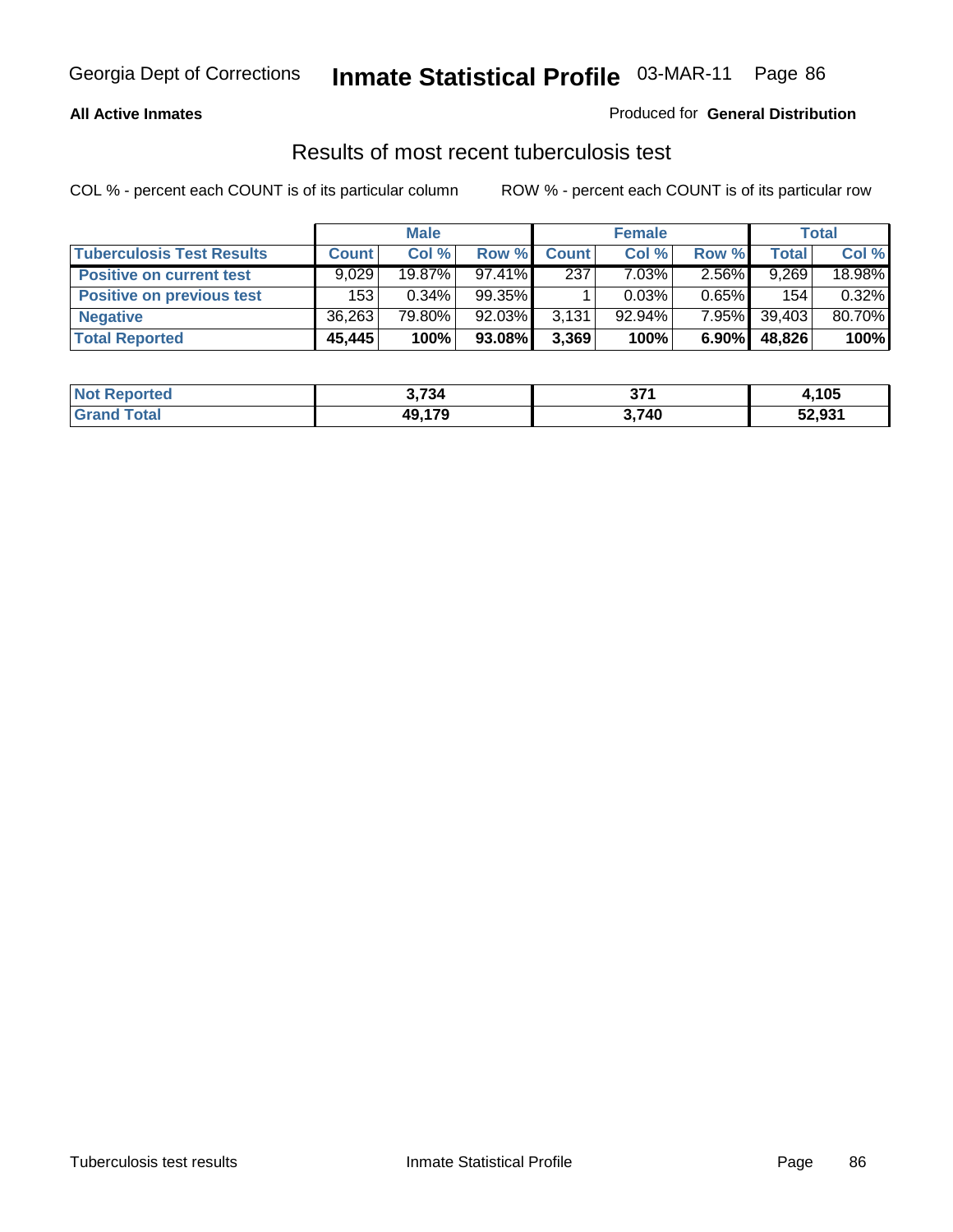#### **All Active Inmates**

Produced for **General Distribution**

### Results of most recent syphilis test

|                                 | <b>Male</b>  |          |           | <b>Female</b> |        |           | Total  |        |
|---------------------------------|--------------|----------|-----------|---------------|--------|-----------|--------|--------|
| <b>Syphilis Test Results</b>    | <b>Count</b> | Col %    | Row %     | <b>Count</b>  | Col %  | Row %     | Total  | Col %  |
| <b>Positive on current test</b> | 627          | $1.42\%$ | $89.44\%$ | 74            | 2.26%  | $10.56\%$ | 701    | 1.48%  |
| <b>Negative</b>                 | 43.540       | 98.58%   | 93.13%    | 3,198         | 97.74% | $6.84\%$  | 46,750 | 98.52% |
| <b>Total Reported</b>           | 44,167       | 100%     | 93.08%    | 3,272         | 100%   | $6.90\%$  | 47,451 | 100%   |

| <b>Not Reported</b> | 5.012  | 468   | 5,480  |
|---------------------|--------|-------|--------|
| <b>Grand Total</b>  | 49.179 | 3,740 | 52,931 |